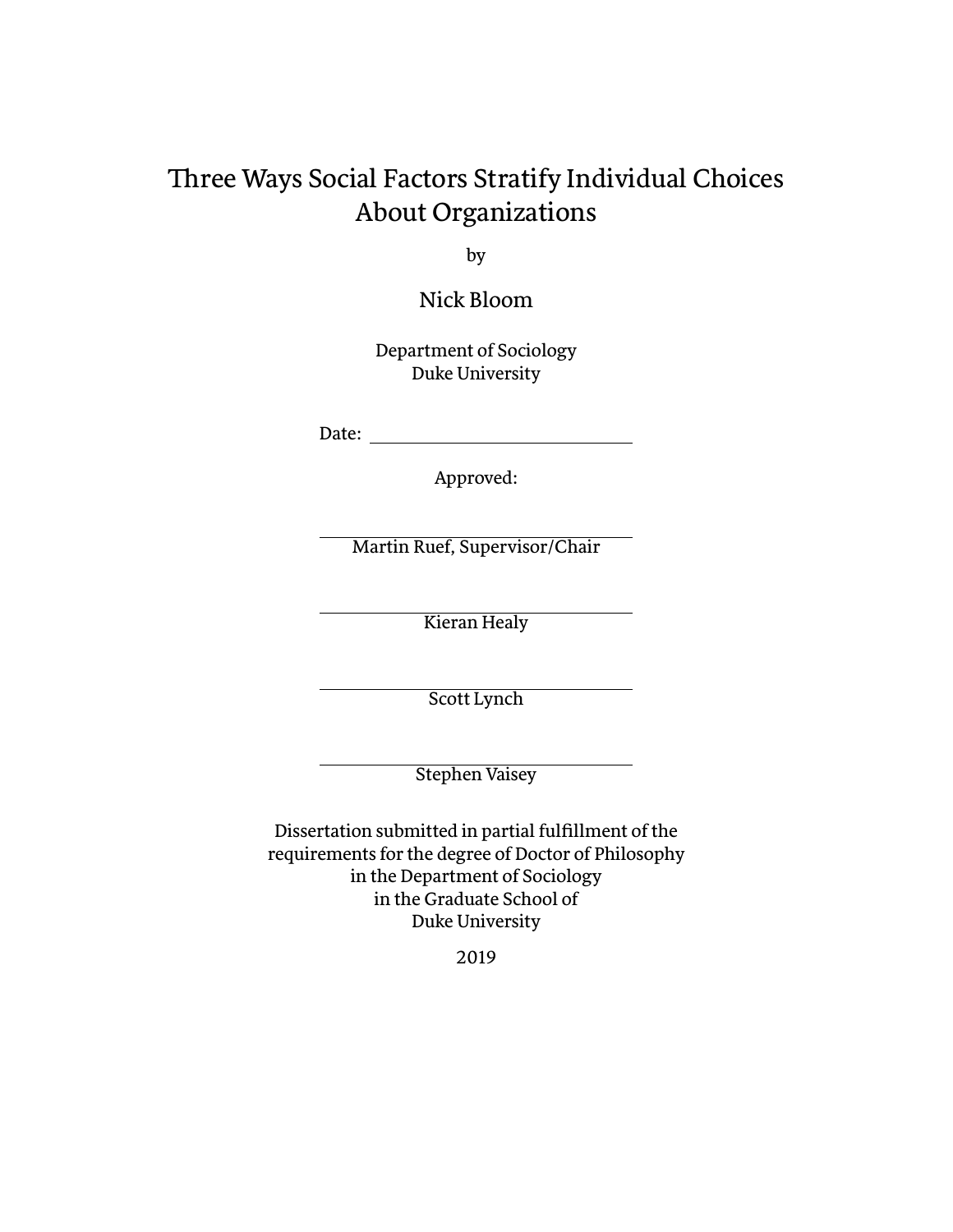## **ABSTRACT**

## Three Ways Social Factors Stratify Individual Choices About Organizations

by

Nick Bloom

Department of Sociology Duke University

Date: the contract of the contract of the contract of the contract of the contract of the contract of the contract of the contract of the contract of the contract of the contract of the contract of the contract of the cont

Approved:

Martin Ruef, Supervisor/Chair

Kieran Healy

Scott Lynch

Stephen Vaisey

An abstract of a dissertation submitted in partial fulfillment of the requirements for the degree of Doctor of Philosophy in the Department of Sociology in the Graduate School of Duke University

2019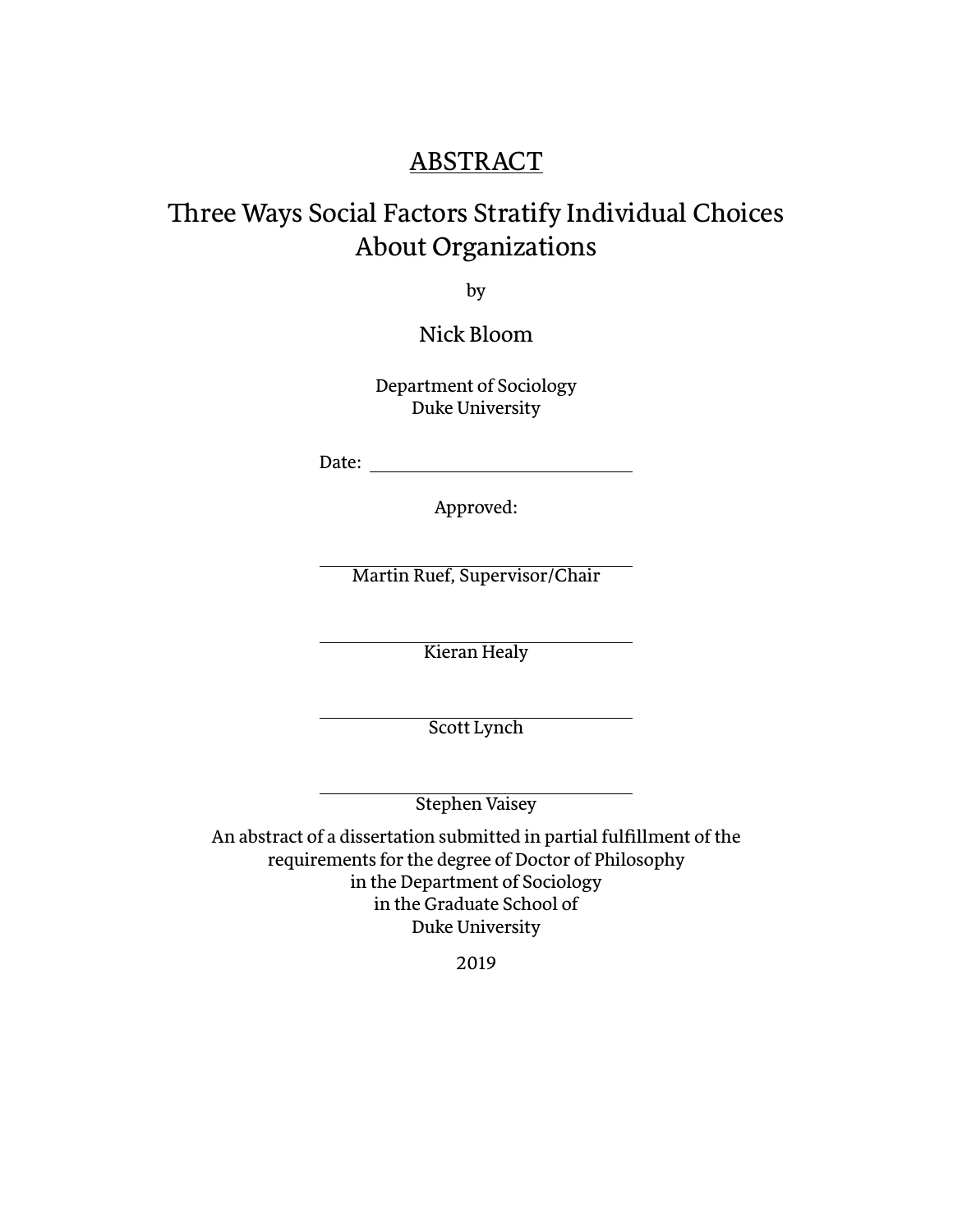Copyright © 2019 by Nick Bloom All rights reserved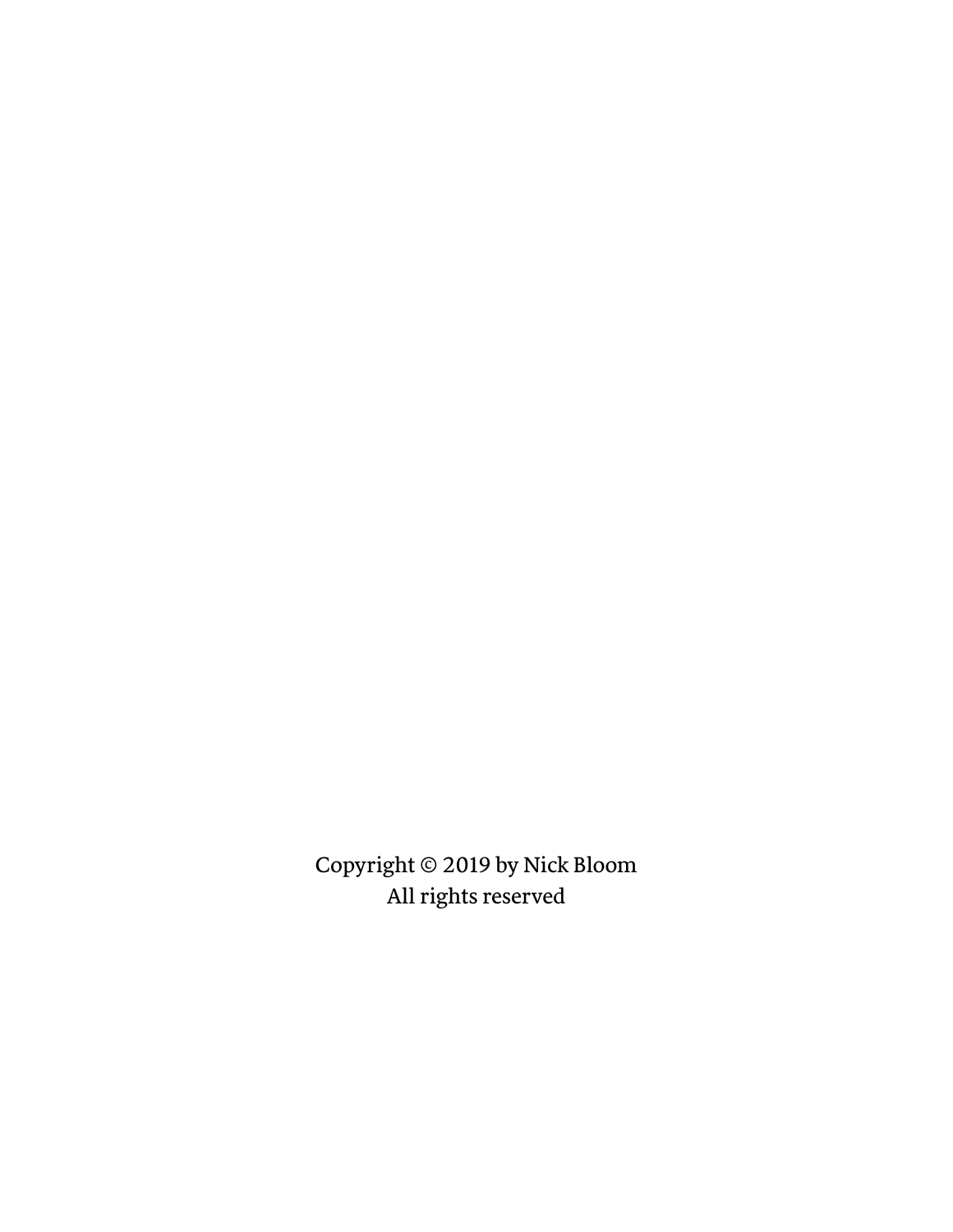### <span id="page-3-0"></span>**Abstract**

The goal of this dissertation is to articulate specific modes and mechanisms by which the process of an individual choosing an organization is shaped by (1) the status of the organization, and (2) the attributes of the chooser. I do this with three types of chooser aŧributes: individual demographics, neighborhood context, and cultural values; and in two settings: choosing a hospital for cancer treatment, and choosing a church to attend and contribute to financially. Chapters 1 and 2 use data from the SEER-Medicare linked database to demonstrate the relationship between chooser (patient) demographics, at both the individual and neighborhood levels, on the likelihood of choosing a "high-status" cancer hospital in California. Chapter 1 does this in multiple ways. First, it shows that a patient's propensity to seek treatment for their cancer is a function of the patient's race, sex, and age, and by the racial makeup of a patient's neighborhood. Second, it shows that a patient's propensity to leave California for treatment is a function of both patient aŧributes and attributes of the hospitals they choose. Finally, it shows that patient choice of high-status cancer hospitals is moderated by the educational level of the patient's neighborhood. Chapter 2 shows that patient choice of high-status cancer hospitals is moderated by both individual-level race and the racial composition of the patient's neighborhood. Chapter 3 uses data from multiple sources to describe the ways that congregants' cultural values interact with organizational status (denomination) in the church choice process. Specifically, I use the National Congregations study to demonstrate the organization-level returns to nondenominational status on both legitimacy (attendees) and performance (tithes). Nondenomina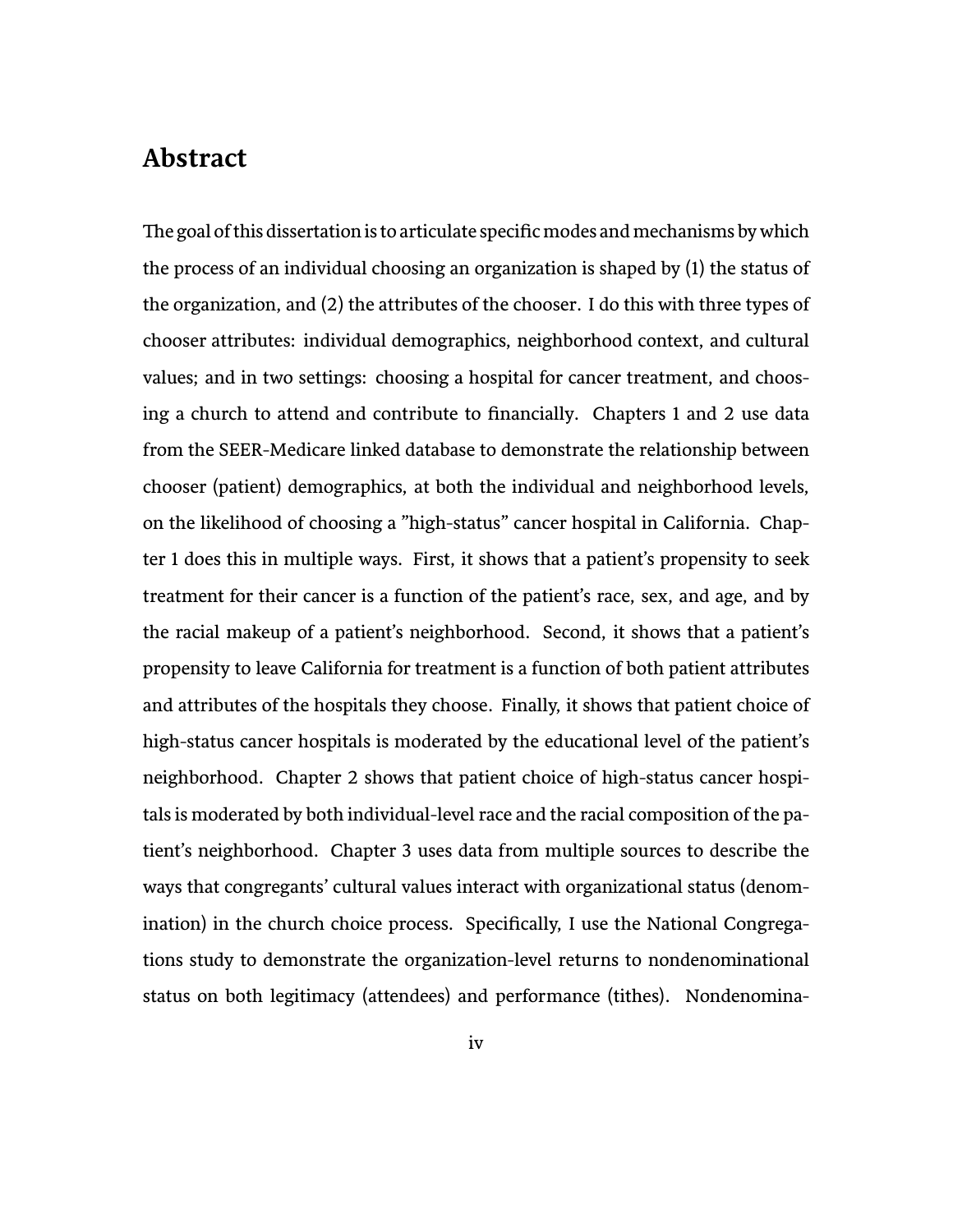tional churches are uniquely successful, even when compared only to conservative churches. I then use over 45,000 individual-level responses from the nationallyrepresentative Religious Landscape/Faith in Flux Survey and Congregational Life Studies to demonstrate the individual-level valuative mechanisms behind organizational returns to categorical ambiguity. Though the settings and attributes differ across the three chapters, they all point to a similar conclusion: candidate choice processes are shaped by attributes of both candidates and choosers, and a neglect of chooser attributes misses important stratification in the choice process.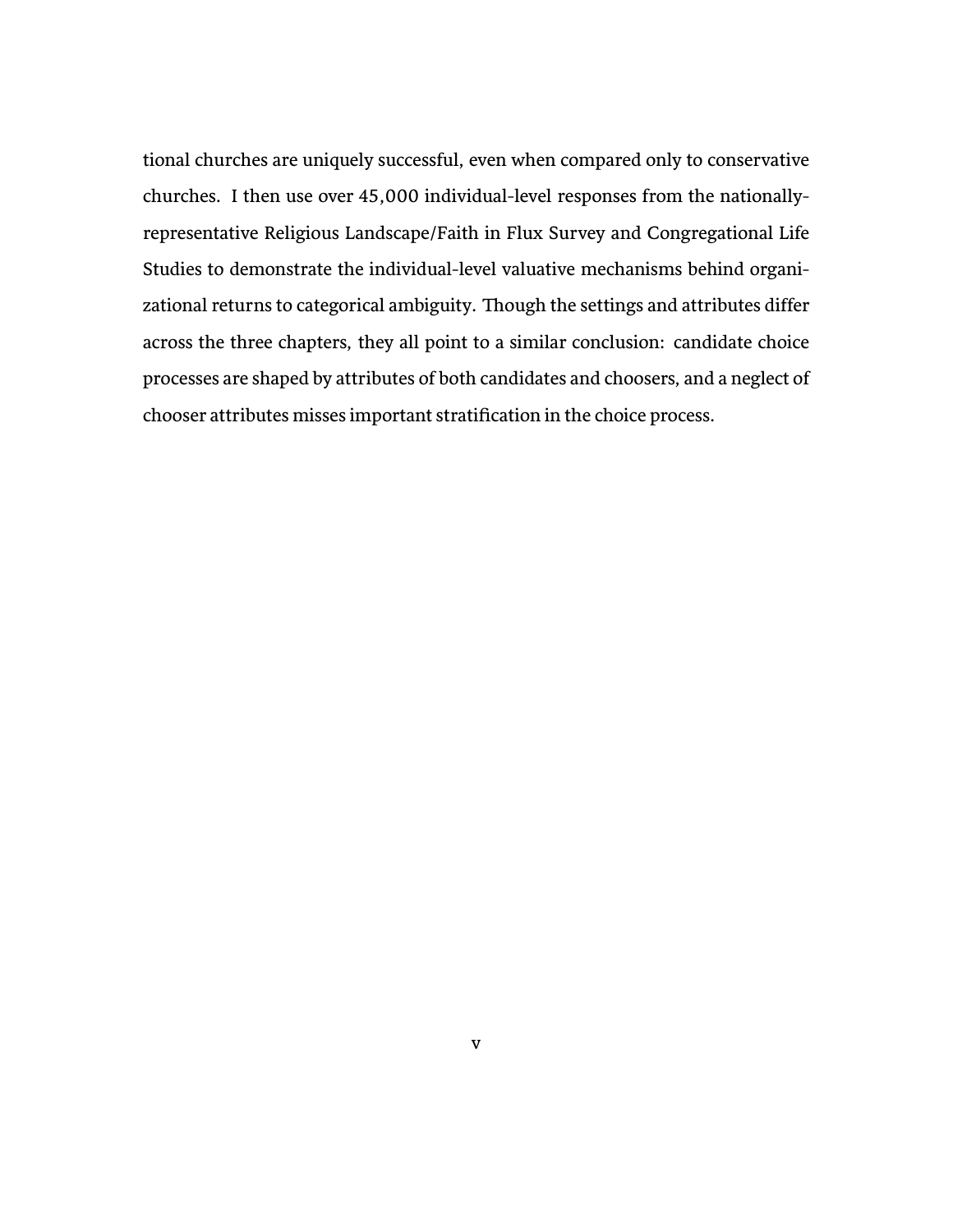*To everyone who was told they couldn't or wouldn't, and then did.*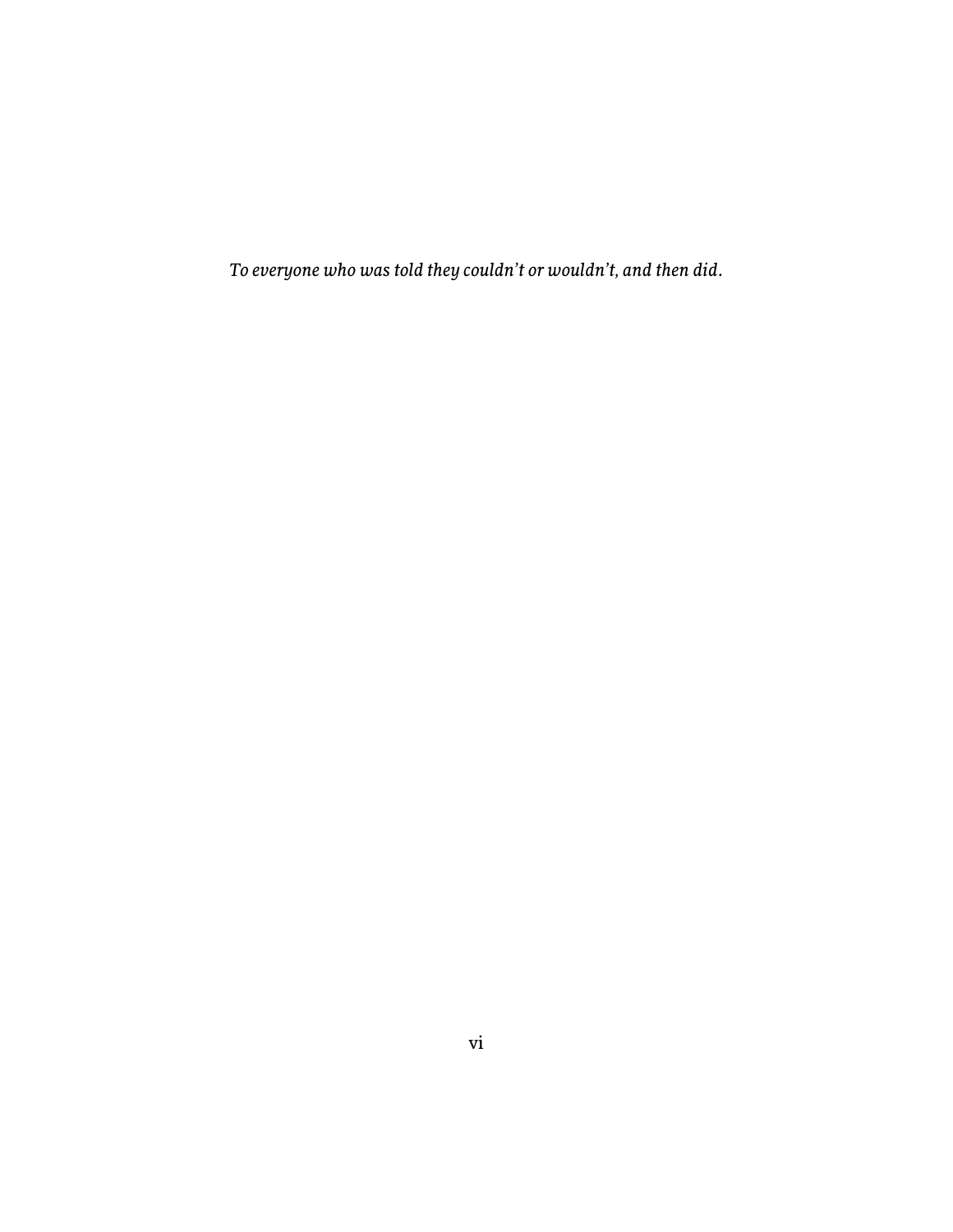## **Contents**

|              | <b>Abstract</b>                                                                  |                        |                                                          | iv             |
|--------------|----------------------------------------------------------------------------------|------------------------|----------------------------------------------------------|----------------|
|              |                                                                                  | <b>List of Tables</b>  |                                                          | xi             |
|              |                                                                                  | <b>List of Figures</b> |                                                          | xiii           |
|              |                                                                                  | Acknowledgements       |                                                          | xiv            |
|              |                                                                                  | Introduction           |                                                          | $\mathbf{1}$   |
| $\mathbf{1}$ | Stratified Ranking Impact on Cancer Patient Selection of Treating Hos-<br>pitals |                        |                                                          | 5              |
|              | 1.1                                                                              |                        | Rankings, Status, and Consumer Choice                    | 7              |
|              |                                                                                  | 1.1.1                  | Rankings                                                 | $\overline{7}$ |
|              | 1.2                                                                              |                        | SES and Fundamental Cause Mechanisms in Cancer Treatment | 9              |
|              |                                                                                  | 1.2.1                  |                                                          | 9              |
|              |                                                                                  | 1.2.2                  |                                                          | 10             |
|              |                                                                                  | 1.2.3                  | Another Status Designator: NCI Cancer Centers            | - 11           |
|              | 1.3                                                                              |                        | Data $\ldots$                                            | 12             |
|              |                                                                                  | 1.3.1                  | Claims and Demographics: SEER-Medicare                   | 12             |
|              |                                                                                  | 1.3.2                  | Rankings: U.S. News and World Report                     | 13             |
|              | 1.4                                                                              |                        |                                                          | 13             |
|              |                                                                                  | 1.4.1                  |                                                          | 13             |
|              |                                                                                  | 1.4.2                  |                                                          | 15             |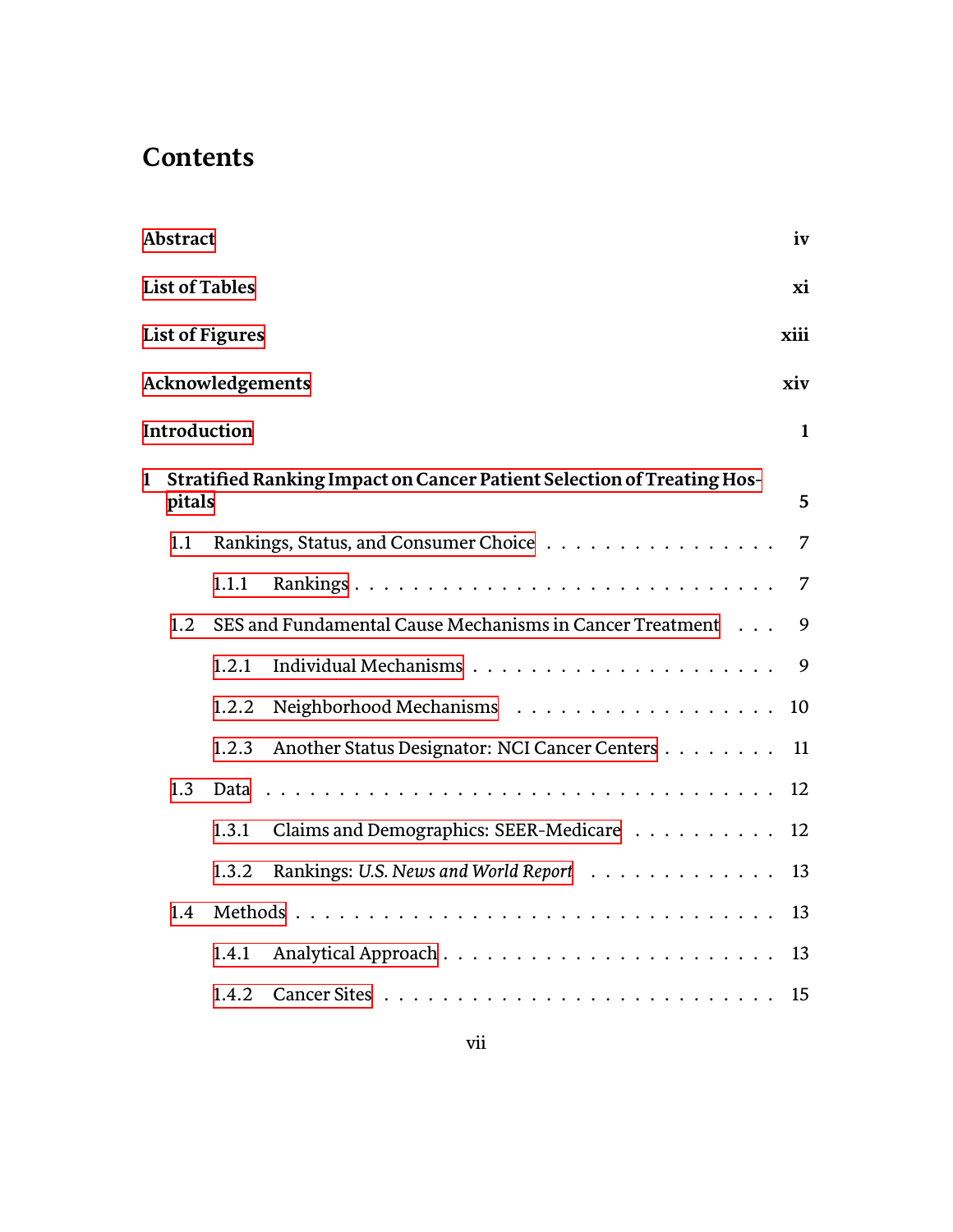|               | 1.4.3 |                                                                         |    |
|---------------|-------|-------------------------------------------------------------------------|----|
|               | 1.4.4 | Main Analysis: Mixed Logit of In-State Hospital Choice 17               |    |
| 1.5           |       |                                                                         |    |
|               | 1.5.1 |                                                                         |    |
|               | 1.5.2 |                                                                         |    |
|               | 1.5.3 |                                                                         |    |
| 1.6           |       |                                                                         |    |
| 1.7           |       |                                                                         |    |
| 1.8           |       |                                                                         |    |
|               |       | 2 Racial Stratification in Access to High-Status Blood Cancer Treatment | 40 |
| 2.1           |       | Evidence for and Mechanisms of Racial Inequalities in Cancer Treat-     |    |
|               | 2.1.1 | Cancer Treatment and Racial Segregation 42                              |    |
| $2.2^{\circ}$ |       | Evidence and Mechanisms for Racial Parity in Cancer Treatment 44        |    |
|               | 2.2.1 | Area-Level Parity in Cancer Service Supply 44                           |    |
|               | 2.2.2 | Racial Inequality in NCI Cancer Center Treatments 45                    |    |
| 2.3           |       |                                                                         |    |
|               | 2.3.1 |                                                                         |    |
|               |       |                                                                         |    |
|               |       |                                                                         | 48 |
|               |       | 2.3.4 Models                                                            | 48 |
| 2.4           |       |                                                                         |    |
|               |       |                                                                         |    |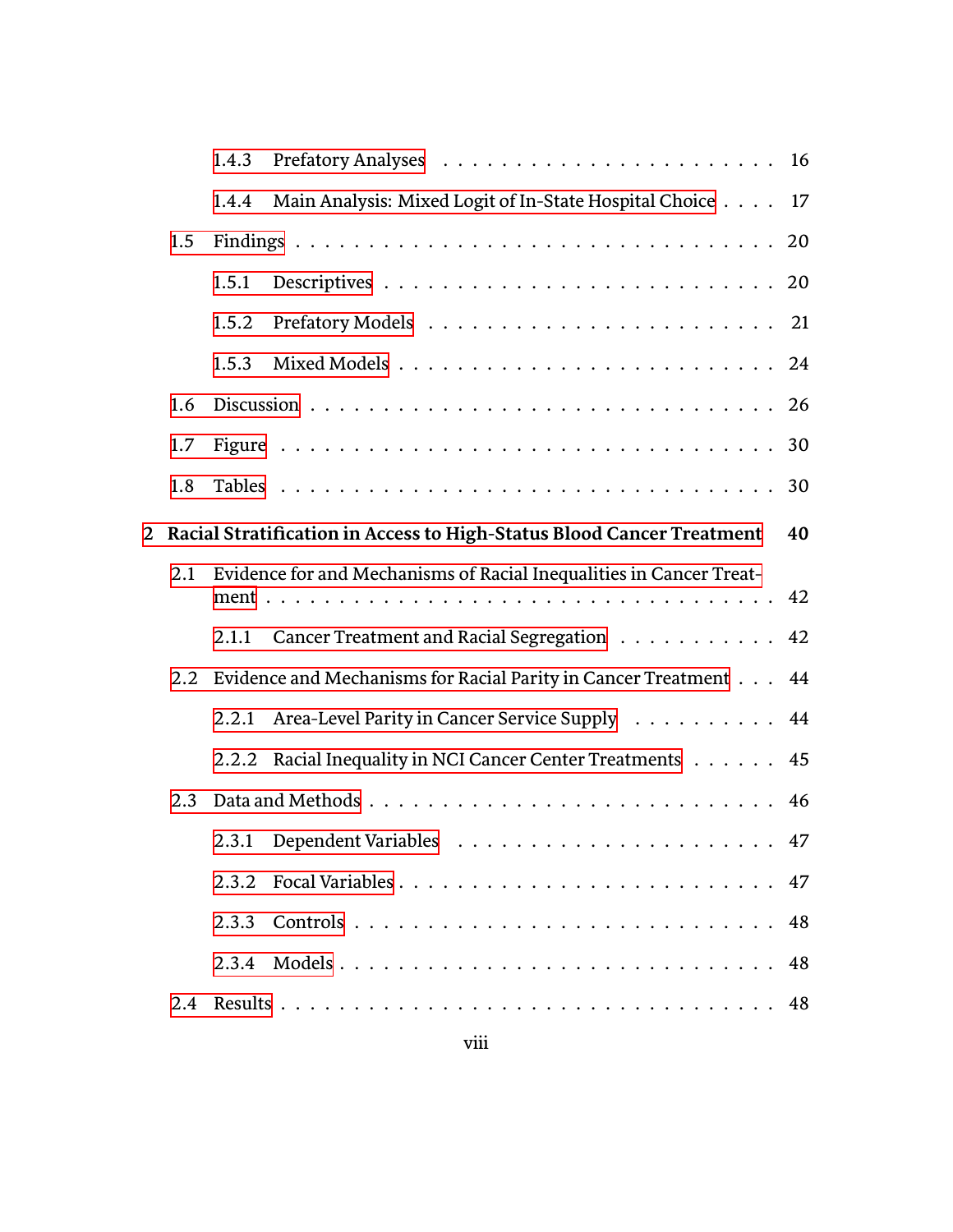|             |     | 2.4.1 |                                                                |    |
|-------------|-----|-------|----------------------------------------------------------------|----|
|             |     | 2.4.2 |                                                                |    |
|             |     | 2.4.3 |                                                                |    |
|             | 2.5 |       |                                                                |    |
|             | 2.6 |       |                                                                |    |
| $3^{\circ}$ |     |       | The Value of Categorical Ambiguity for Religious Organizations | 58 |
|             | 3.1 |       |                                                                |    |
|             | 3.2 |       |                                                                |    |
|             |     | 3.2.1 | Church History and Denominational Proliferation 64             |    |
|             |     | 3.2.2 | Contemporary Churches and Congregational Audiences 66          |    |
|             |     | 3.2.3 | What is a Nondenominational Church? 67                         |    |
|             |     | 3.2.4 | Modes and Organizational Mechanisms for NDC Success 70         |    |
|             |     | 3.2.5 | Operationalizing Audience Norms 71                             |    |
|             | 3.3 |       | Data, Measures and Method for Congregations 73                 |    |
|             |     | 3.3.1 |                                                                |    |
|             |     | 3.3.2 |                                                                |    |
|             | 3.4 |       | Data, Measures and Method for the Church Market Audience 76    |    |
|             |     | 3.4.1 |                                                                |    |
|             |     | 3.4.2 | RL/FF Measures and Methods 77                                  |    |
|             |     | 3.4.3 |                                                                | 78 |
|             |     | 3.4.4 |                                                                |    |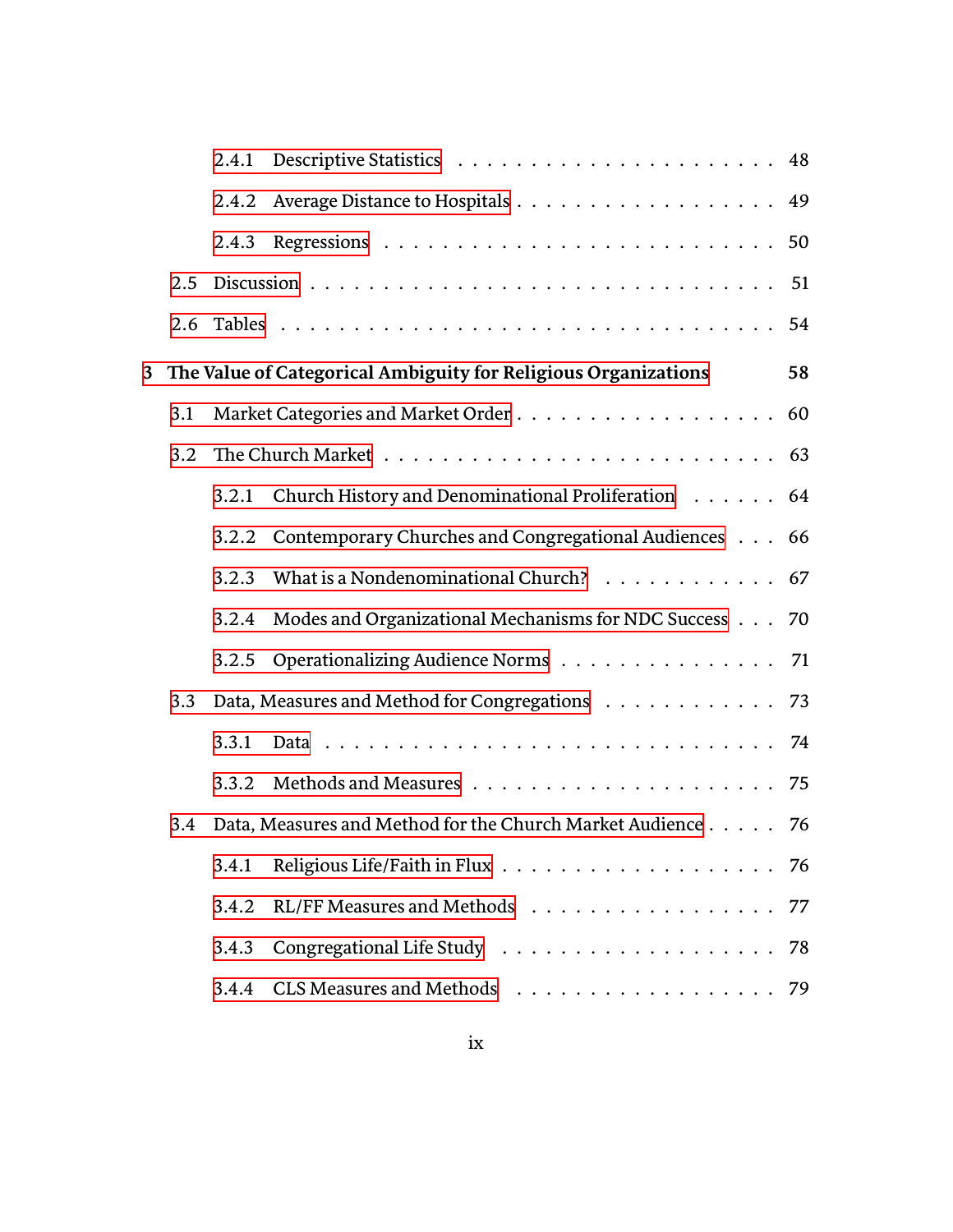|                         | 3.5.1 NDCs and the Categorical Imperative 82                       |  |  |
|-------------------------|--------------------------------------------------------------------|--|--|
|                         | 3.5.2 Audience-Level Normative Mechanisms of Valuation 84          |  |  |
|                         |                                                                    |  |  |
|                         |                                                                    |  |  |
|                         |                                                                    |  |  |
| Conclusion              |                                                                    |  |  |
|                         | C.1 Linking Demand-Side Traits and Status Salience 102             |  |  |
|                         | C.2 Sociologists and Individual Choices 103                        |  |  |
|                         | C.3 Expanding Horizons in Medical and Organizational Sociology 105 |  |  |
|                         |                                                                    |  |  |
|                         | <b>References</b>                                                  |  |  |
| 126<br><b>Biography</b> |                                                                    |  |  |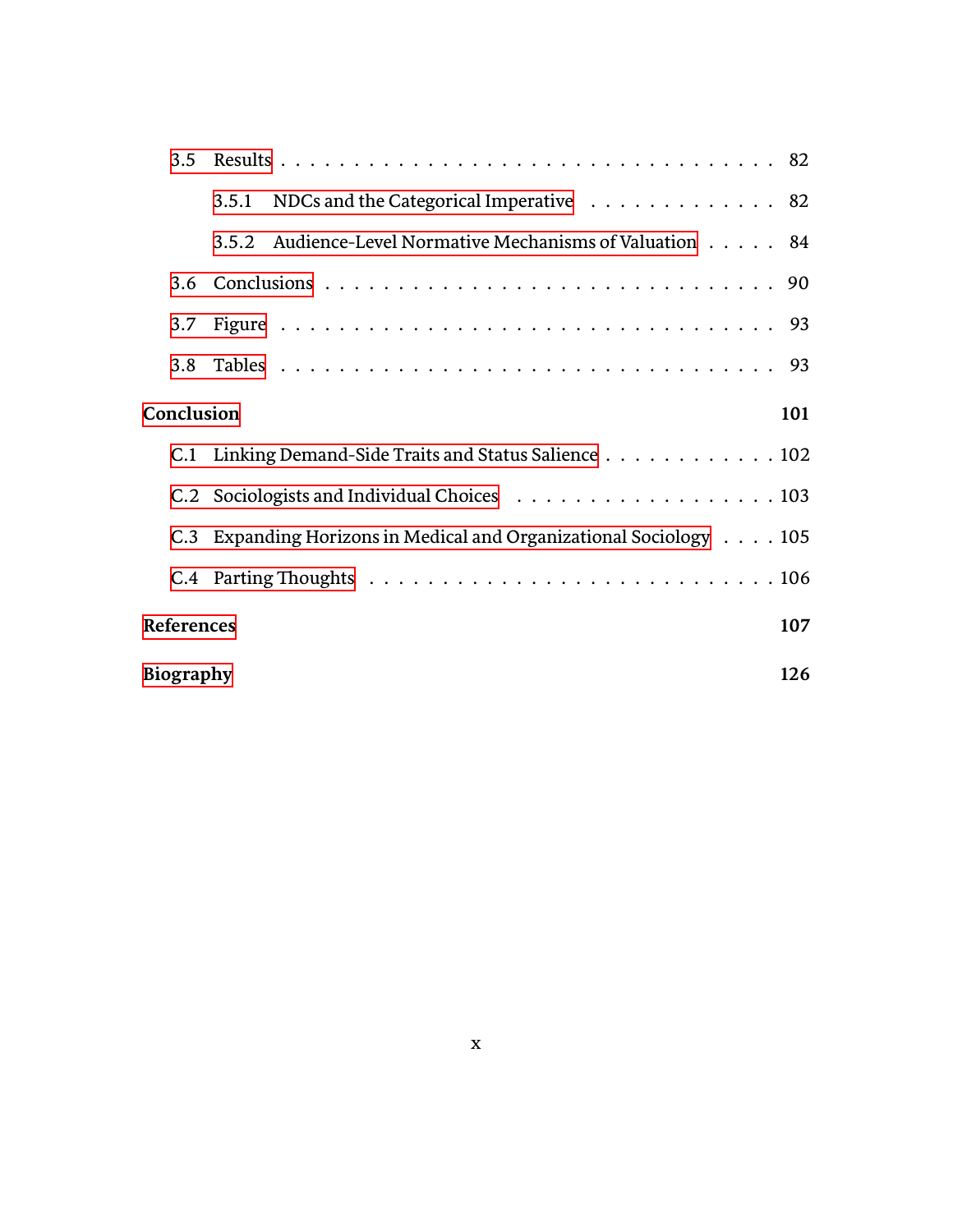# <span id="page-10-0"></span>**List of Tables**

| 1.1 | Table 1.1: 10 Most Common Blood Cancers                                  | 31 |
|-----|--------------------------------------------------------------------------|----|
| 1.2 | Table 1.2: Hospital Demographics $(n = 343)$                             | 32 |
| 1.3 | Table 1.3: Patient Demographics $(n = 902)$                              | 33 |
| 1.4 | Table 1.4: Results from a Logit Regressions of Seeking Any Treatment     | 34 |
| 1.5 | Table 1.5: Results from Logit Regressions of Leaving CA for Treatment    | 35 |
| 1.6 | Table 1.6: Results from Mixed Logit Regressions of Patient Hospital      | 36 |
| 1.7 | Table 1.7: Robustness Check 1. Bootstrapped Coefficients for Inverse     | 37 |
| 1.8 | Table 1.8: Robustness Check 1. Bootstrapped Coefficients for NCI         | 38 |
| 1.9 | Table 1.9: Robustness Check 2. Structural Equation Model.                | 39 |
| 2.1 |                                                                          | 54 |
| 2.2 | Table 2.2: Hospital Demographics (n = 189) $\ldots \ldots \ldots \ldots$ | 55 |
| 2.3 | Table 2.3: Distances to Hospitals in Miles, by Race                      | 55 |
| 2.4 | Table 2.4: Results from a Logit Regressions of Seeking Treatment at      | 56 |
| 2.5 | Table 2.5: Results from a Logit Regressions of Seeking Treatment at a    | 57 |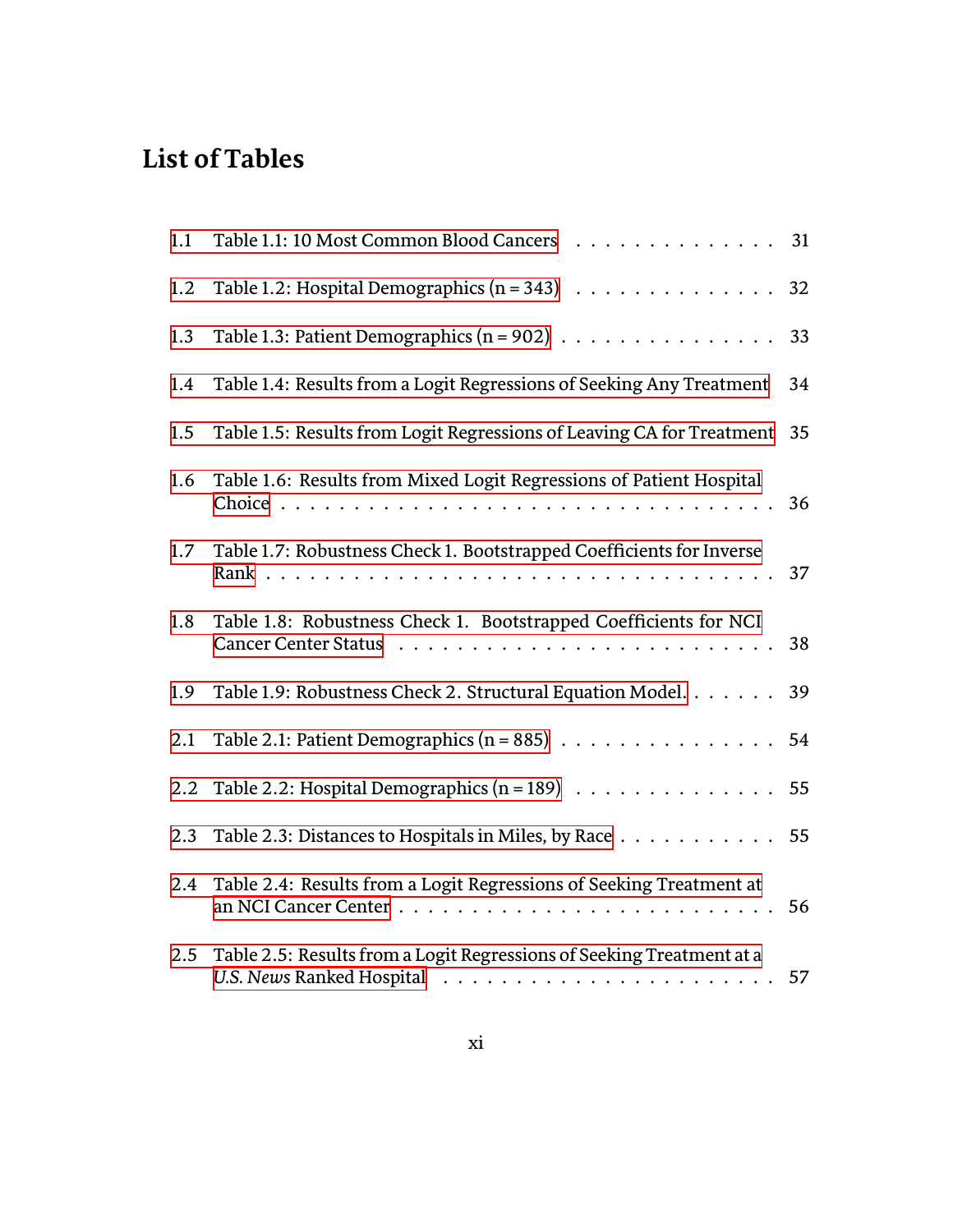| 3.1 | Table 3.1: Within-Form Means and T-Tests for Individual Tithing                                                                                 | 94 |
|-----|-------------------------------------------------------------------------------------------------------------------------------------------------|----|
| 3.2 | Table 3.2: Coefficients from OLS Models of Attendance and Tithing<br>Income, NCS 1998 & 2012 $\ldots \ldots \ldots \ldots \ldots \ldots \ldots$ | 95 |
| 3.3 | Table 3.3: Reasons for Leaving Previous Denomination - Current DC                                                                               | 96 |
| 3.4 | Table 3.4: Reasons for Leaving Previous Denomination - Current                                                                                  | 96 |
| 3.5 | Table 3.5: Reasons for Joining Current Denomination - Current NDC                                                                               |    |
| 3.6 | Table 3.6: Reasons for Joining Current Denomination - Current DC                                                                                | 97 |
| 3.7 | Table 3.7: Generalized Reasons for Leaving Old Denomination, by                                                                                 | 98 |
| 3.8 | Table 3.8: Generalized Reasons for Joining New Denomination, by                                                                                 | 98 |
| 3.9 | Table 3.9: Coefficients from a Multilevel Model of Individual Tithing                                                                           | 99 |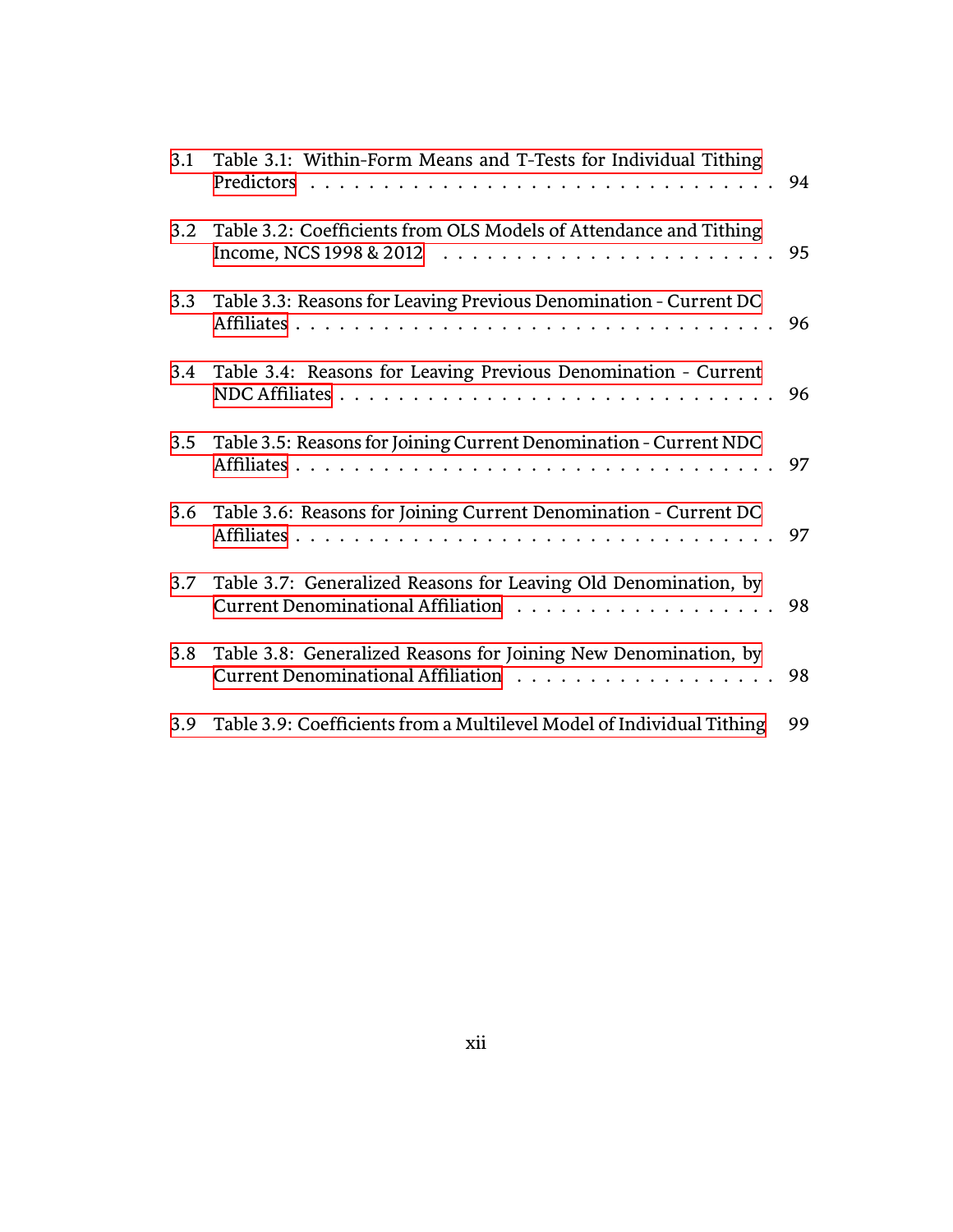# <span id="page-12-0"></span>**List of Figures**

| 1.1 | Figure 1.1: Marginal Effects of Rank on Probability of Visit, by ZIP %                                                                                |  |
|-----|-------------------------------------------------------------------------------------------------------------------------------------------------------|--|
|     | 3.1 Figure 3.1: Mean/SD Denominational Political and Theological Con-<br>servatism by Year (NCS 1998 and 2012) $\ldots \ldots \ldots \ldots \ldots$ . |  |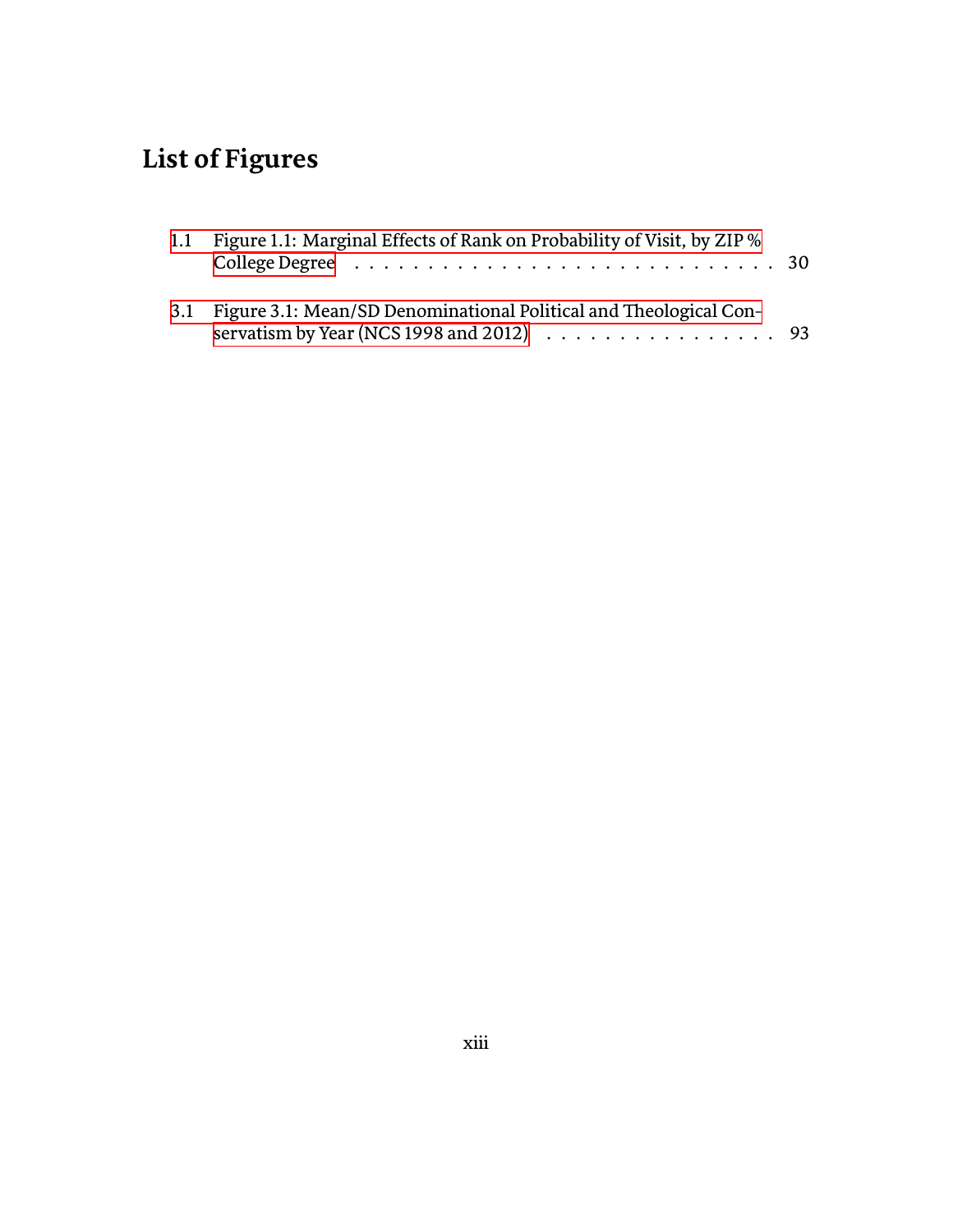## <span id="page-13-0"></span>**Acknowledgements**

This is the most important thing in this document, because without the people below, it would not exist. Martin Ruef saw this project from its beginning as a squiggly, undefined morass to its (somehow still) squiggly, much-more-defined end. His thoughtful guidance, incisiveness, and, perhaps most importantly, constant patience, were invaluable. My other committee members, Kieran Healy, Scott Lynch, and Steve Vaisey, all provided encouragement, advice, and feedback at crucial junctures. These four people were the reason I came to Duke in the first place, and it was quite literally a dream come true to work with them. In particular, Kieran and Steve supported, encouraged, and counseled me on probably the best paper I've ever written. Scott taught me how to "go Bayesian," and gave me patient and useful methodological advice at the 11th hour.

A second set of individuals guided the other half of my academic personality at the Cancer Institute. Karen Steinhauser has been an incredibly meaningful mentor, and a kindred spirit. Her intellect, insight, encouragement, and compassion have helped me to stretch and grow in deep and profound ways. Tom LeBlanc has also provided tremendous support and mentorship. His encouragement and consistent interest in my work motivated me when not much else could. Kath Pollack and Yousuf Zafar gave me numerous pieces of useful advice and encouragement, as well as many hours in support of my work. Each of these individuals have proven to me, over and over, that it is possible to be as kind as you are brilliant; what a privilege it has been to work with them. Jennie Riley started as a colleague, and became a friend,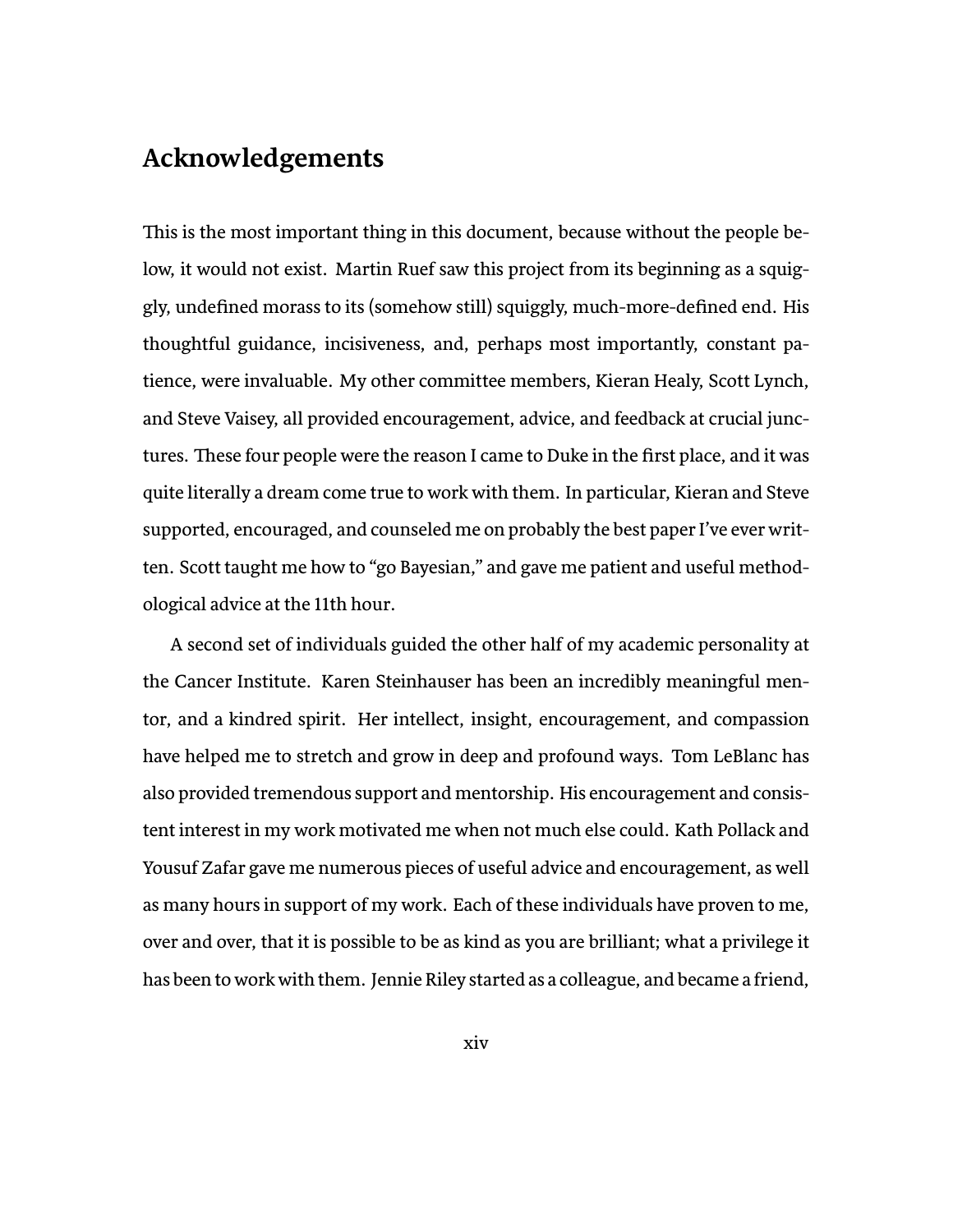on account of our hours spent salvaging and commiserating together.

Given my long academic history, my mentors extend beyond Duke. At Notre Dame, Chris Smith, Mary Ellen Konieczny, and Lyn Spillman were all crucial motivators in sending me along this path. I have it on good authority that Chris is one of the reasons I ended up getting into Duke off of the waitlist, so many thanks to him for that, among many other things. Mary Ellen was such a light for me, and for the world. It is noticeably darker without her. Lyn gave me time and attention when not many else would. That time and attention turned, eventually, into this document. Thanks for believing in me, Lyn. Finally, I want to thank Sara Skiles for being and showing me how to be a kind, cool, fun, enthusiastic, and interesting graduate student and person. I've tried to follow that model as best I could.

At UCSD, Tom Medvetz, Isaac Martin, and Amy Binder supported me from the beginning. Tom contributed to my development in many ways, but perhaps most importantly by encouraging my move to Duke one crucial day at Lestat's. Amy's support of me was especially consequential both in theory and practice, since my work with her produced my first "real" publication, and my only sociological one. It's hard to say too many kind things about Isaac Martin. He is perhaps the world's loveliest person, and also an inspiring and model scholar.

My mentors helped me navigate the academic maze, but my friends gave me the strength and energy to do it. So much so that I cannot put into words how meaningful my friendships have been over the past six years, but I will try.

Lauren Valentino, Trish Homan, and Jess Dawson were there from the beginning, and will be for a long time afterward. Lauren was a near-daily source of com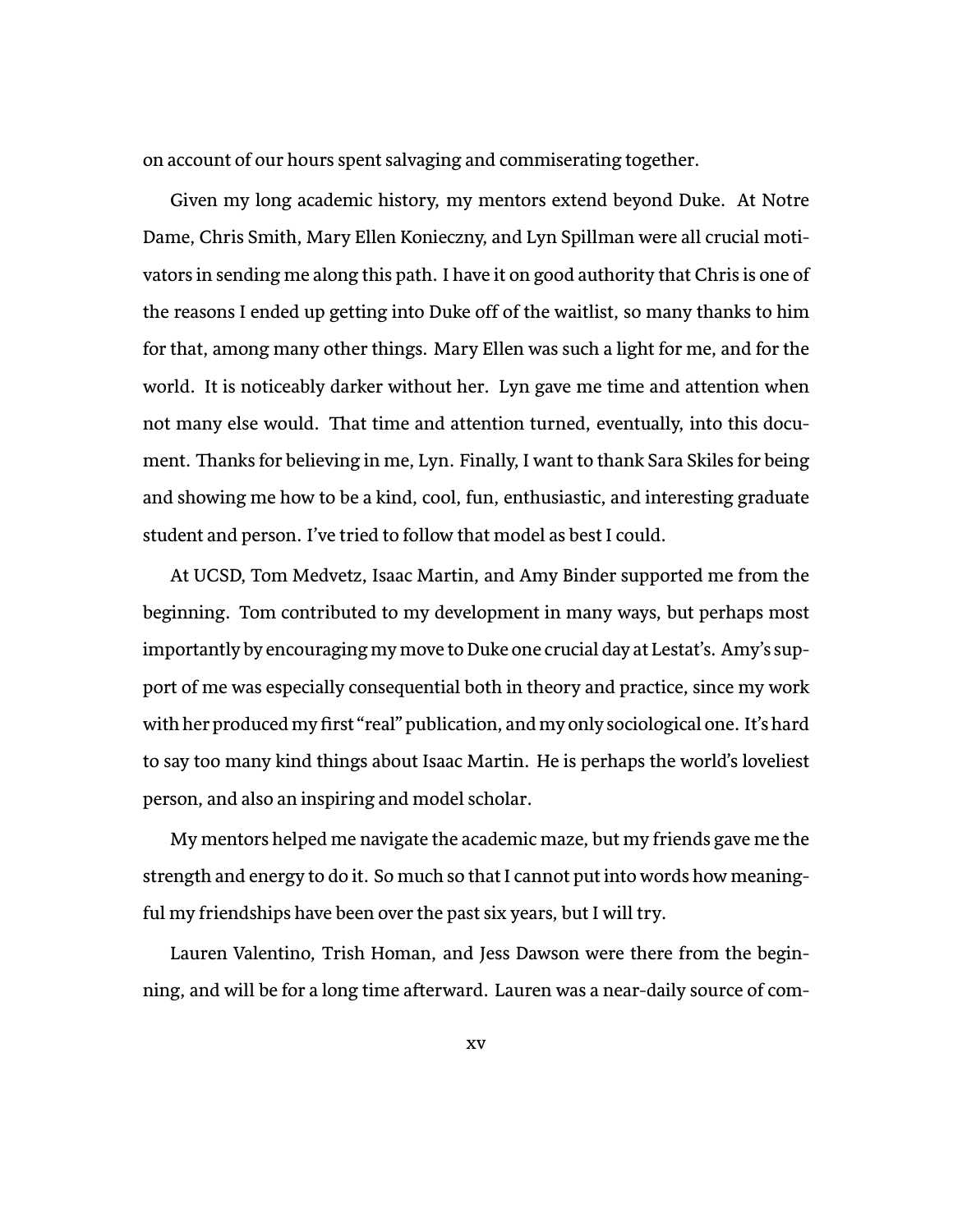miseration and comfort in both the beginning and the end of our time in graduate school. I have so enjoyed every moment of our time together so far, during which we've discussed just about every possible topic under the sun. I'll say it both for us now: take a breath...everything is going to be *fine*.

It took me a little while to come around on Trish Homan, but I am so much better for it. She is a model person, parent, and scholar to me. Her ability to offer genuine expressions of compassionate vulnerability, while not compromising on her intellect and expertise, is one I will always seek to emulate. She, Rusty, Taylor, Wesley, and Graham have been a tremendous source of fun, joy, and unconditional love. You're amazing, Trish!

Jess Dawson might well be the most inspiring person I know. Her boundless curiosity and energy, and limitless creativity and passion kept me inquisitive and motivated. Her seemingly endless love, ability to care for others, and razor-dark sense of humor carried me through some of my lower moments. She gives me hope almost every day. I'm so lucky to know you, Jess.

Colin Birkhead taught me so much about being a person, even when he didn't realize he was. He is an exemplar for me as a man, father, and scholar. His wise and patient counsel has gotten me through many overwhelming (to me) situations, and one particularly insightful piece of counsel he gave me in the Fall of 2018 is a large part of the reason this document exists as it does today. He also helped me to get to a place where I could bench press almost as much as Spenser.

Kevin and Annie Kiley were incredibly generous with me at a really crucial time in my life. Their support has, at times, been a literal lifesaver. Aimee Chabot and I rode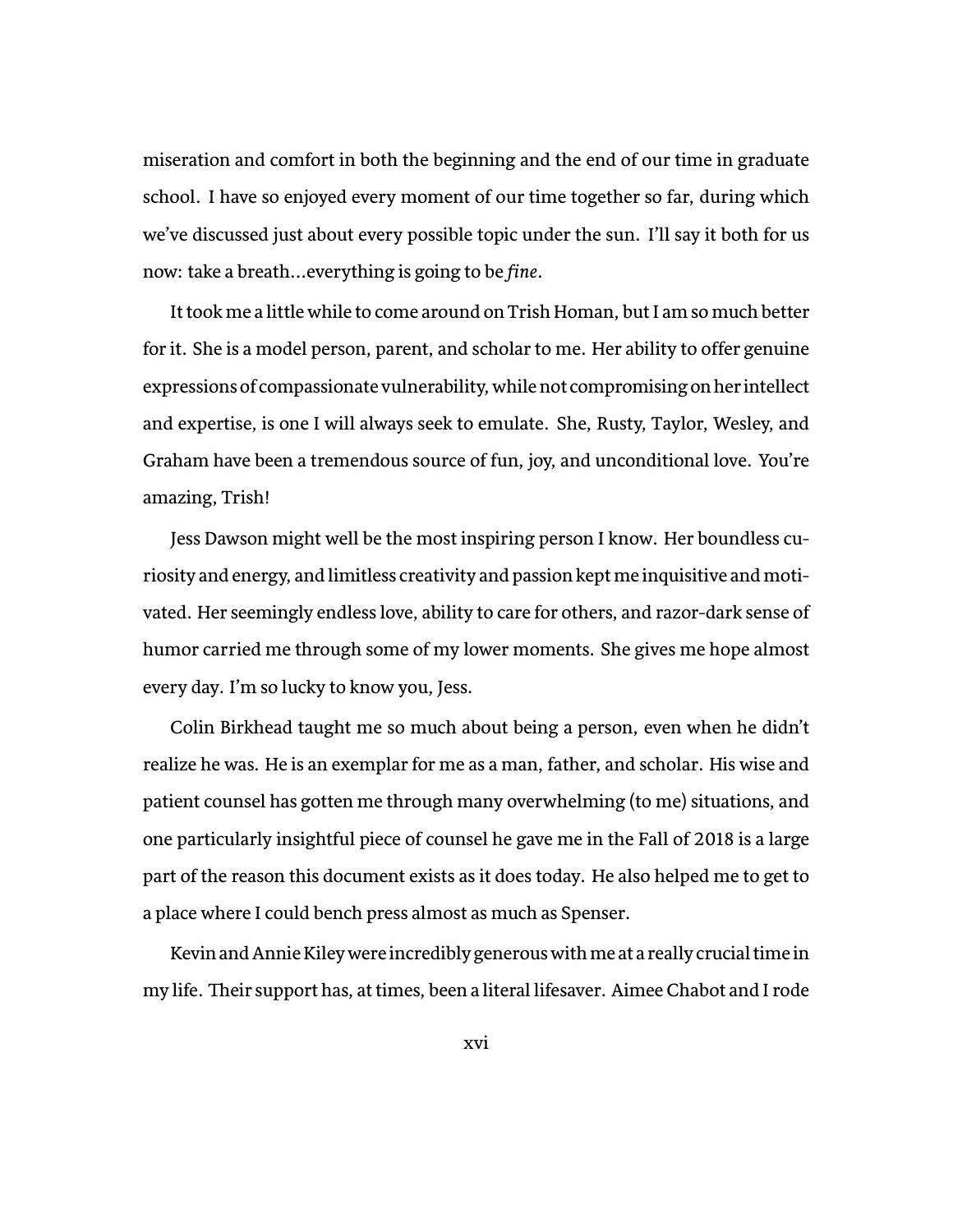the ups and downs of life's rollercoaster together for a while. It was a deeply meaningful friendship while it lasted. Hope you're well, Aimes. Josh Bruce, Jessie West, Danielle Montagne, Josh Doyle, Christina Kamis, and Molly Copeland all provided hours of commiseration and fun when it was most-needed. I hope we'll get drinks for years to come.

I need to also mention my two remaining friends from college. The first is Carlene Koken. swalsh will never know the impact his class had on our lives! Your strength, compassion, and drive to always be better keep me comforted, cared for, and inspired. I'm lucky to have friends like you in my life, who show me it's really possible do it all!

Chris Millard has been my best and most superlative friend of more than a decade. He's been through it all with me, and I'm sure he will for many more years to come. That's really all there is to say about Chris, without writing an acknowledgment as long as this whole document. I love you, Bro Namath.

Finally, I want to acknowledge Kate Avery for her contributions to my life in graduate school. Although she wasn't there for the end bits, she was much more than a friend, and journeyed with me through well over half of the process. Along the way, she made several indelible marks on my life, taught me a lot about myself, and supported and loved me as best she could. I'll always be grateful for that.

Right behind my friends are Drs. Trent Moyer, Rachel Dew, and Sarah Bryce. Without them and Sandoz and Mallinckrodt Pharmaceuticals, none of these words would exist. Literally. Sarah Bryce has been an especially outstanding physician throughout the past year or so, and has redefined what I thought a psychiatrist could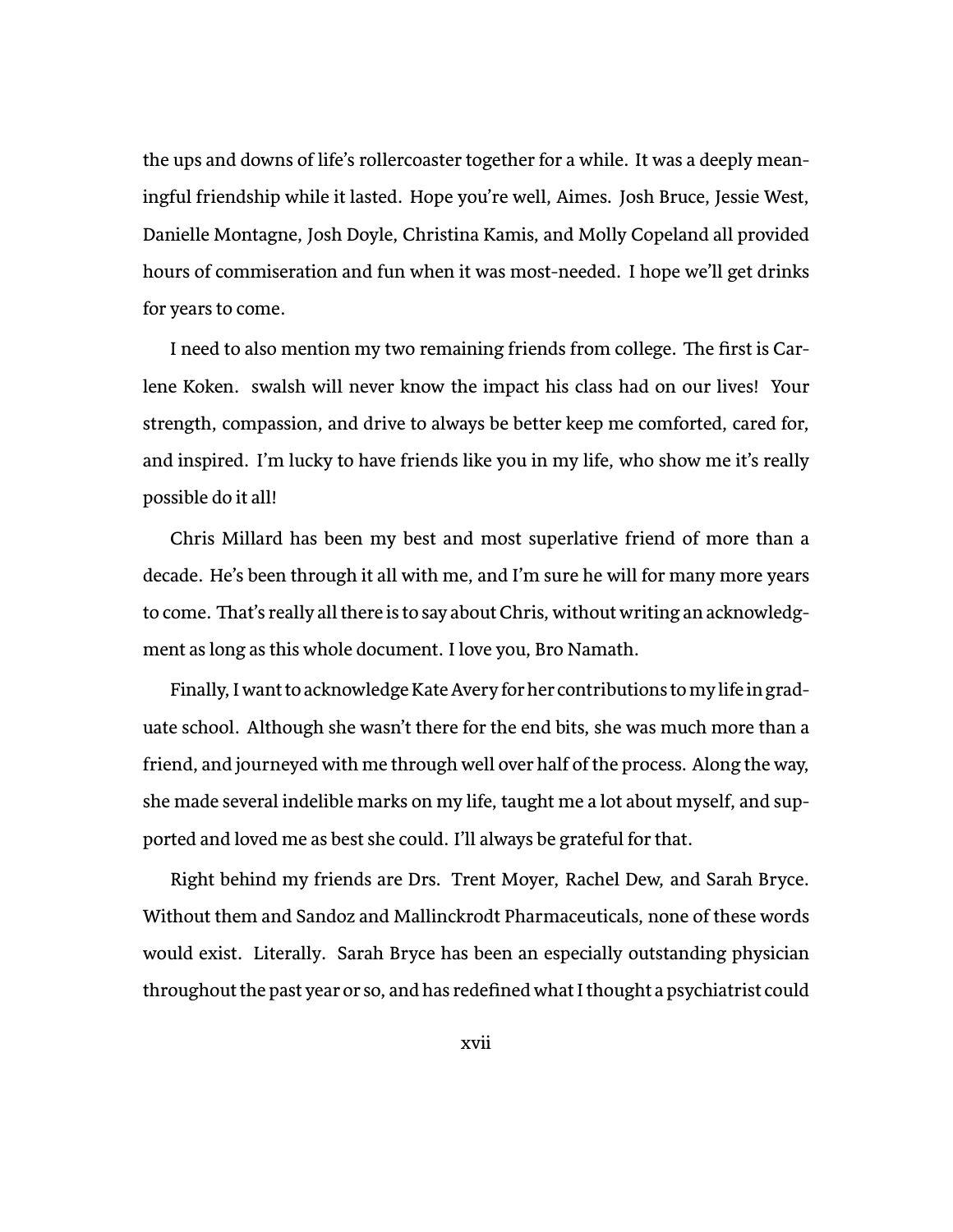be. Related thanks go to Andrea Savage, Jen Bullock, Peter Perelman, John Mitchell, and, especially, Rachel Miller-Slough. Rachel has journeyed with me through the beginning of what will likely be the most consequential and long-lasting changes in my life, and has done such a marvelous job of listening and guiding. Because of my work with her, my life is truly becoming what I want it to be for the first time.

A number of other people made my the research part of my day-to-day life cushy. The Duke Graduate School, and more specifically the Phillip Jackson Baugh family, funded this project for a year, even when many didn't believe in it. More accurately, they both funded my research and gave me extra time to put my life back together when I needed it most. The SSRI Secure Data Team made getting and using my SEER-Medicare data a breeze. Given my ability to procrastinate, this ease of use was a literal dissertation-saver. Jessica Ellington also saved my hide on a number of occasions, in addition to making the seemingly-endless paperwork of graduate school more manageable for me. No amount of credit is enough for what you do, Jessica. The rest of the Sociology department staff, most of whom have left for other positions, also supported me many times. Tisha Quinn, Rachel Brown, Jon Nicolla, Fred Friedman, and Brenda Branchaud at the DCI also made my life a lot easier at multiple points.

As many superlatives as I applied to my mentors and friends, orders of magnitude more apply to my family. Chuck and Mary Bloom, or Grandad and Grandmom, are just behind my parents as the most important people in my life. Their constant support, love, adoration, and joy from the literal moment I was born lights up every corner of my life. I am so grateful that they are still able to share in the joy of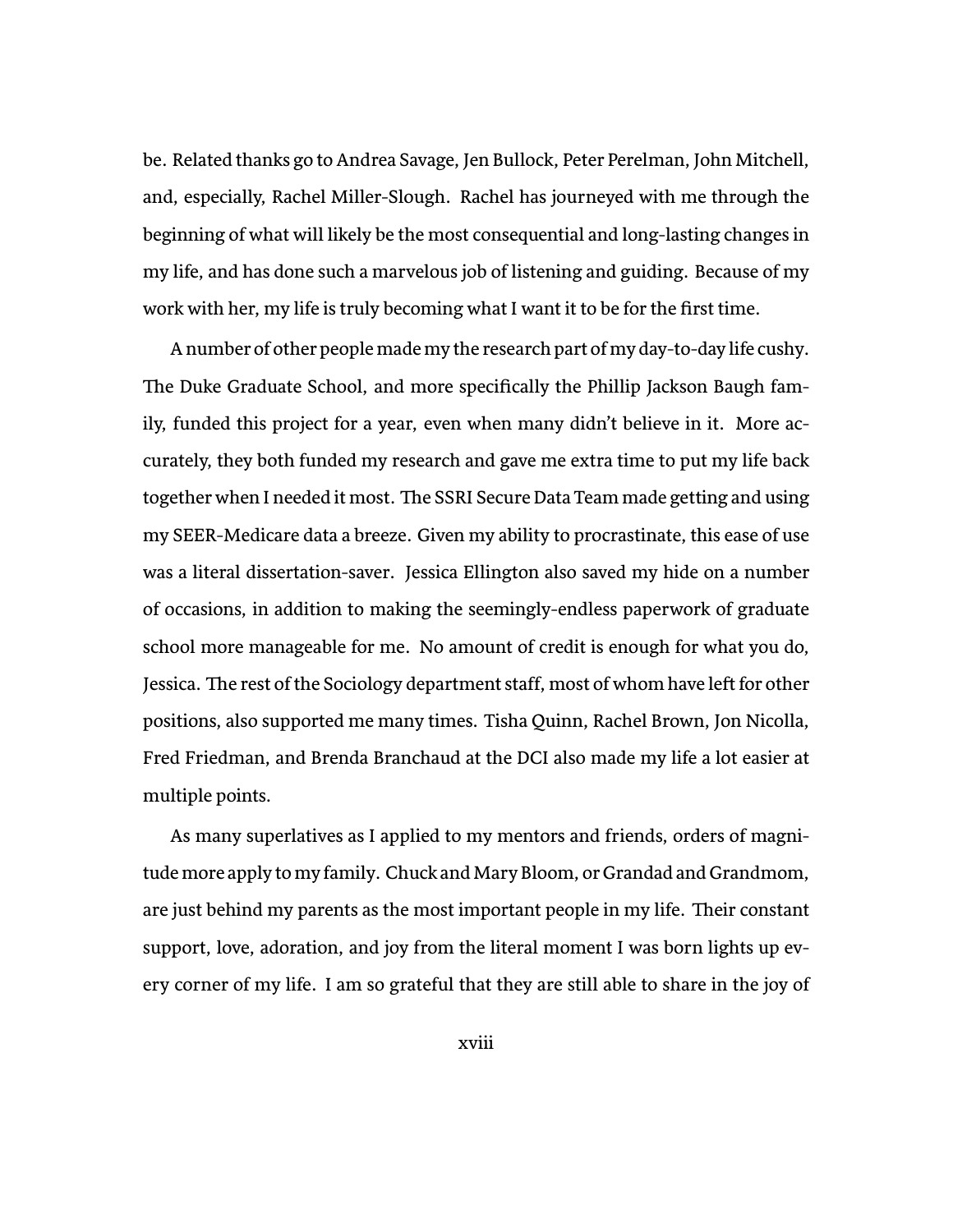this with me. Keaton, we've come a long way from screaming at each other in the back seat of the 4Runner! I'm so proud of what you've done, and the man you've become. And you brought Maíra into the family, which might be your best move yet! Finally, Mom and Dad. You've worked so hard, both on your own and with me. Your constant love and support has smoothed and charted what could have been a much bumpier journey for me. I am so grateful for your company and guidance along the way, and so proud to be your son. I love you.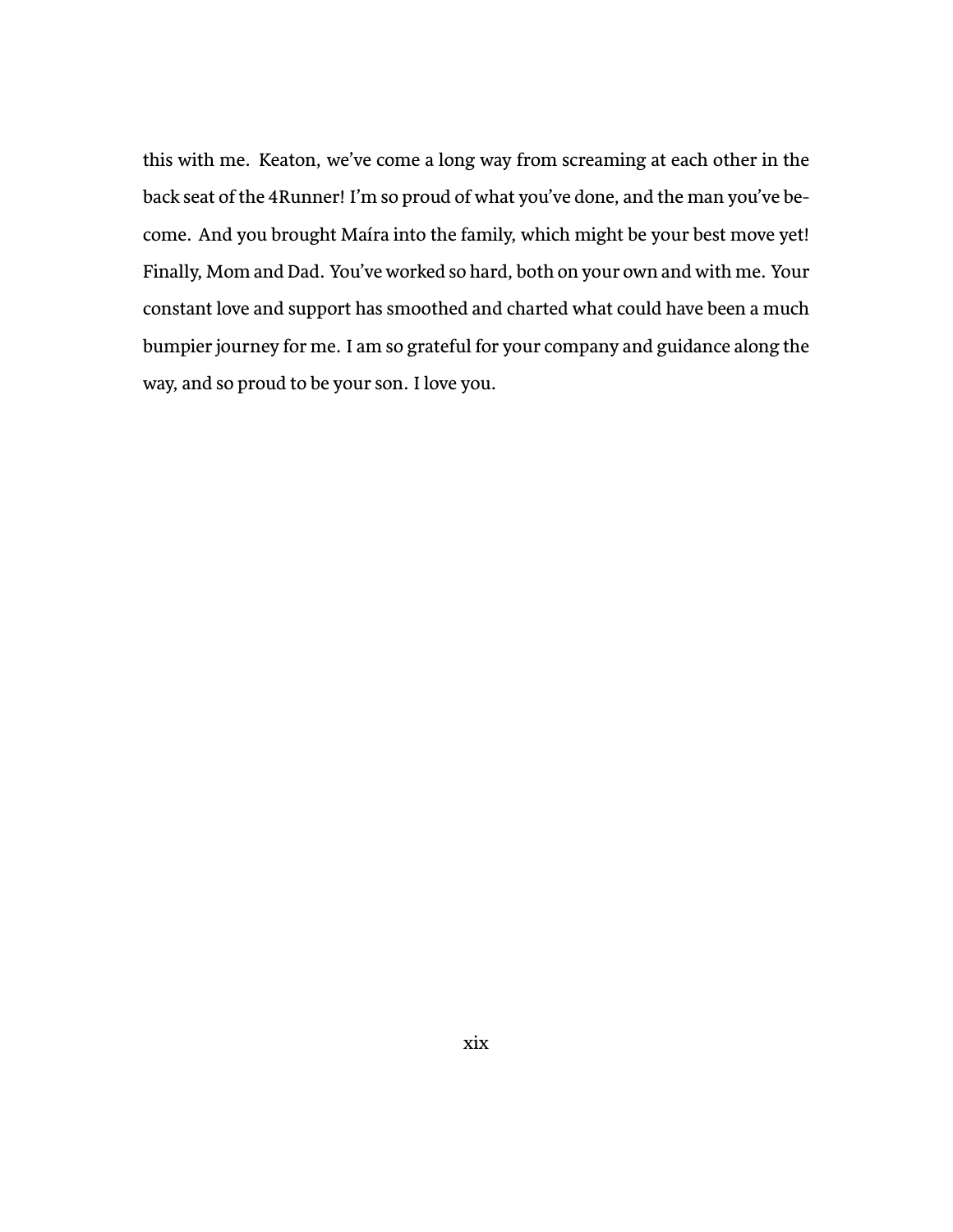## <span id="page-19-0"></span>**Introduction**

But with a few exceptions, economists and political scientists typically pay little attention to the structure of preferences, while sociologists and anthropologists do not embed their analyses of social forces and culture in a powerful analytical framework.

- (Becker [1996](#page-125-0), 3)

Why do people choose the things they do? Economists and sociologists have long disagreed about the correct way to approach this question. Economists think about choices in terms of individual utility maximization, and (almost always) mean "individual" in the strongest sense: idiosyncratic to the individual, and independent of all other people.<sup>[1](#page-19-1)</sup> Sociologists, as usual, argue that it's more complicated. Lately, sociologists have been particularly fascinated by the ways that the features of potential organizations affects the choice process. Chief among these features is the organizations' status.

Market choices are fraught with uncertainty. Neoinstitutional scholars argue that audience members rely on socially-constructed categories and metrics to simplify the menagerie of organizational candidates, and thereby reduce transaction costs and manage uncertainty when making choices. Biological constraints on cognition limit the number of heuristics that audiences can use at any given time (Pow-ell and DiMaggio [1991](#page-138-0), Introduction; DiMaggio [1997\)](#page-128-0). The diverse field of market candidates is thus reduced along a few status-indicating eigenvectors (Podolny [1993;](#page-138-1) Baum and Oliver [1991;](#page-125-1) Zuckerman [1999\)](#page-143-0). These status eigenvectors can be categorical, like denominational affiliation, or more explicitly evaluative, like rankings. In

<span id="page-19-1"></span><sup>1.</sup> For a few introductory examples of how this is an oversimplication, see (Becker [1996](#page-125-0); Akerlof and Kranton [2010\)](#page-125-2).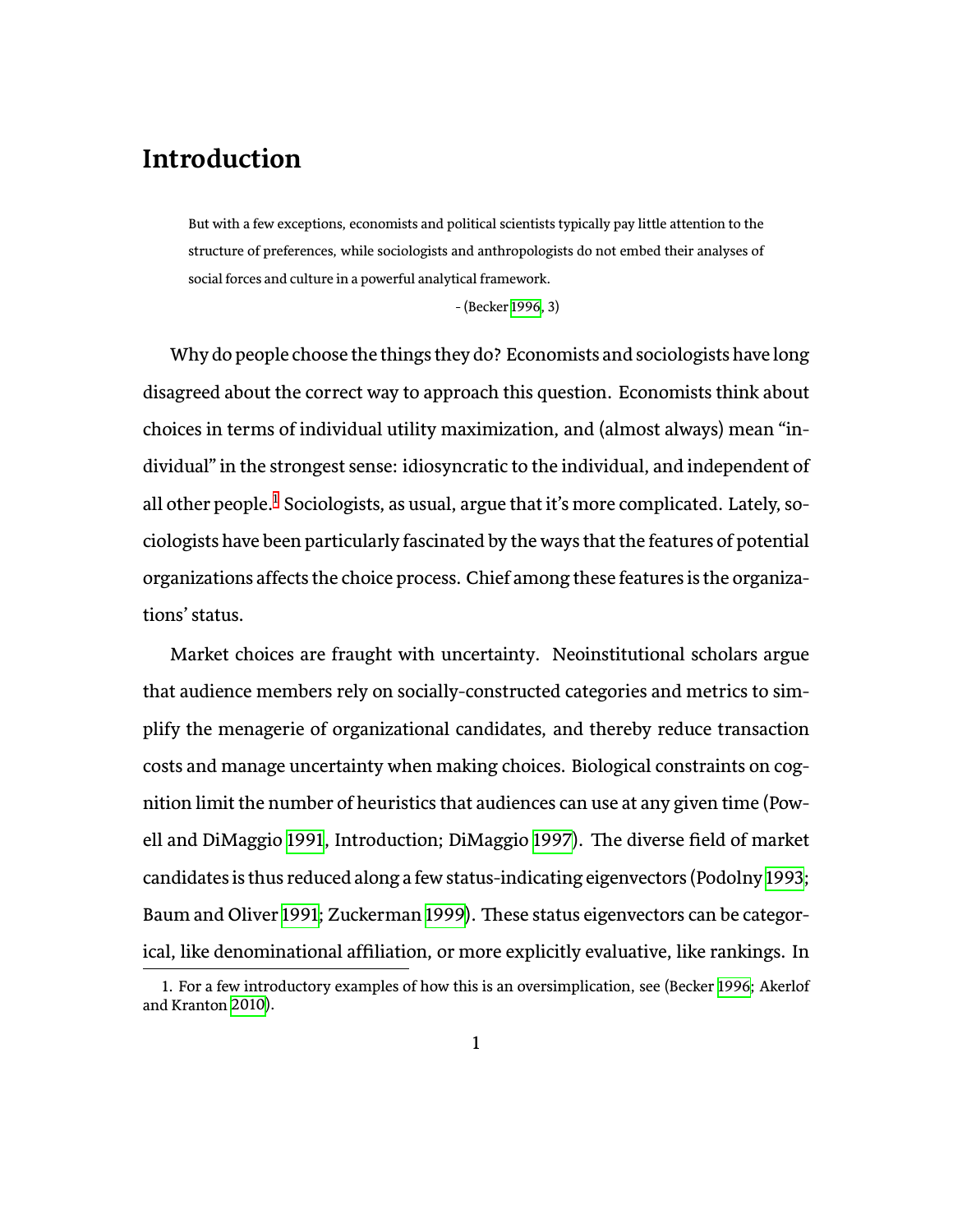both cases, they give individuals socially-produced tools with which to make decisions under uncertainty.

However, we should not expect status measures to have singular effects on individual choices, for two reasons. First, status is imperfectly correlated with quality. Thus, choosing the #1-ranked cancer hospital, while certainly suggestive of highquality care, is no guarantee. Similarly, a "Presbyterian" church gives many indications of what parishoners can expect, but there is still significant variation in dayto-day church life. This means that individuals may weight status markers differently from one another when making decisions. Second, since status markers are socially-produced, we might expect individual use or weight of these metrics to vary by social position along a number of dimensions (Bourdieu [1984;](#page-126-0) McPherson [2004](#page-135-0), [1983](#page-135-1); Valentino [2019](#page-142-0)). However, sociologists have not yet begun to seriously examine how attributes of the *choosers* affect the salience of organizational status indicators.

This dissertation examines the interplay between organizational status and three kinds of chooser attributes: chooser context (neighborhoods), chooser demographics (education and race), and chooser values. It does so in two quite distinct settings: choosing a hospital for cancer treatment, and choosing which church to attend.

Chapters 1 and 2 both analyze the the hospital choices of patients with blood cancers. To do this, I define organization status using *U.S. News and World Report* rankings of cancer hospitals, and use data from the SEER-Medicare database (more on that below). Chapter 1 focuses on how patient context affects whether a patient chooses a high-status hospital or not. In particular, I show that a patient's propen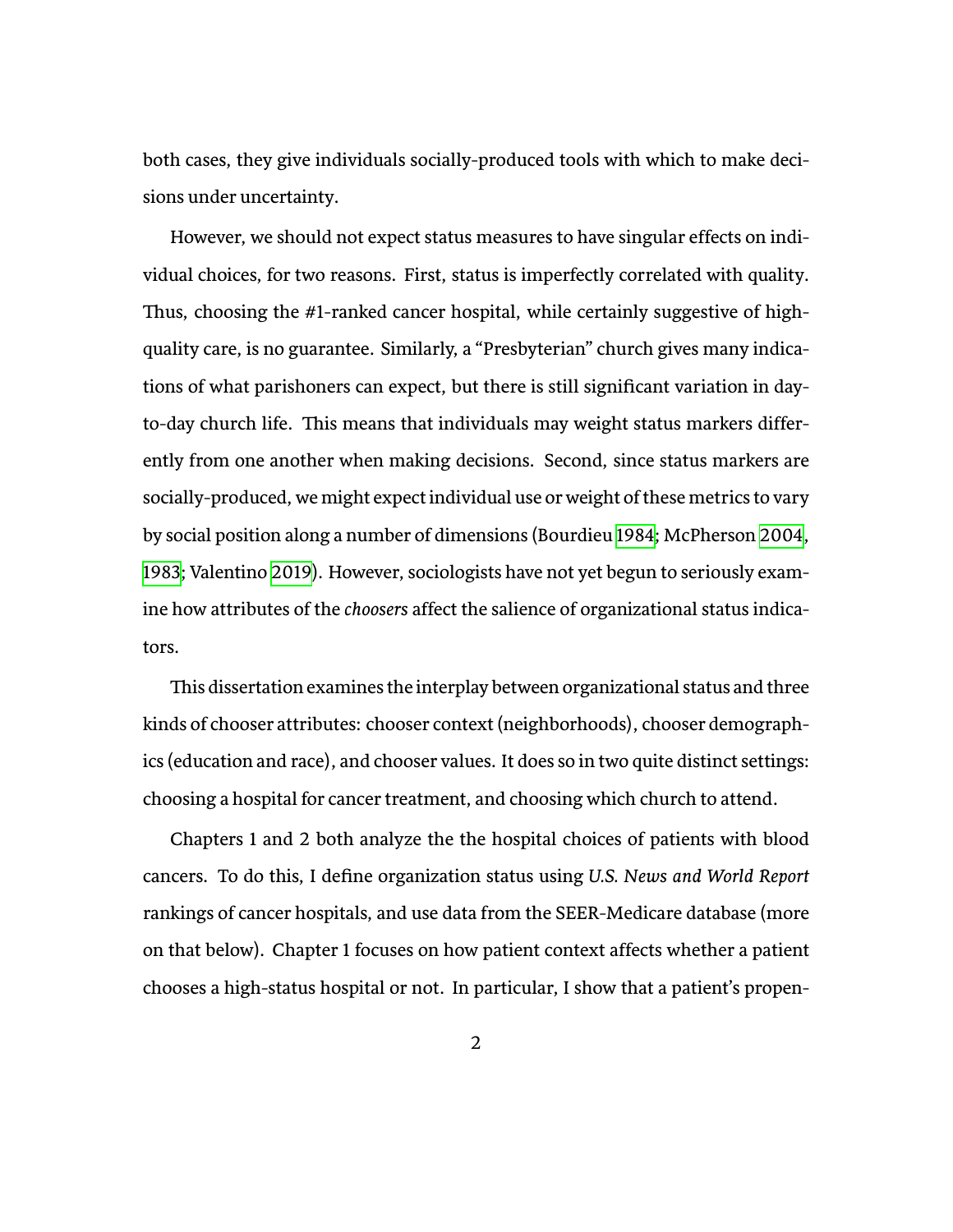sity to patronize a highly-ranked hospital over other hospitals is, in part, a function of the education level of his or her neighborhood. Chapter 2 investigates the role of individual- and neighborhood-level demographics on the choice of high-status hospitals. I show that, while neighborhood-level racial composition is not a predictor of high-status cancer treatment, individual-level race is. In fact, urban black patients are *more* likely than urban white patients to seek treatment from high-status hospitals. The findings of Chapters 1 and 2 are consequential not just for sociological theory, but also have important implications for clinical practice.

Chapter 3 is an entirely different type of analysis. In it, I examine the theoreticallysurprising success of nondenominational churches in the 21st century. I include this chapter because it allows me to investigate a dimension of chooser attributes not available in my SEER-Medicare data: explicit statements of audience values. "Status" in this chapter is a church's denominational affiliation. Though this may initially seem like something altogether different than a straightforward ranking, I show that it is actually quite similar: church audiences use denominational affiliation as a valuative and evaluative marker, which interacts with their own preferences and values.

There are two final clarifications. First, what I refer to as "chooser" attributes might, in some cases, more accurately be called "demand-side" attributes. This is especially true in the case of neighborhood context, which is obviously not individuallevel attribute. For simplicity, I still refer to contextual features as "chooser" attributes, since these phenomena still structure and shape the choice process at the individual level. Second, the choices I examine are socially structured. For example,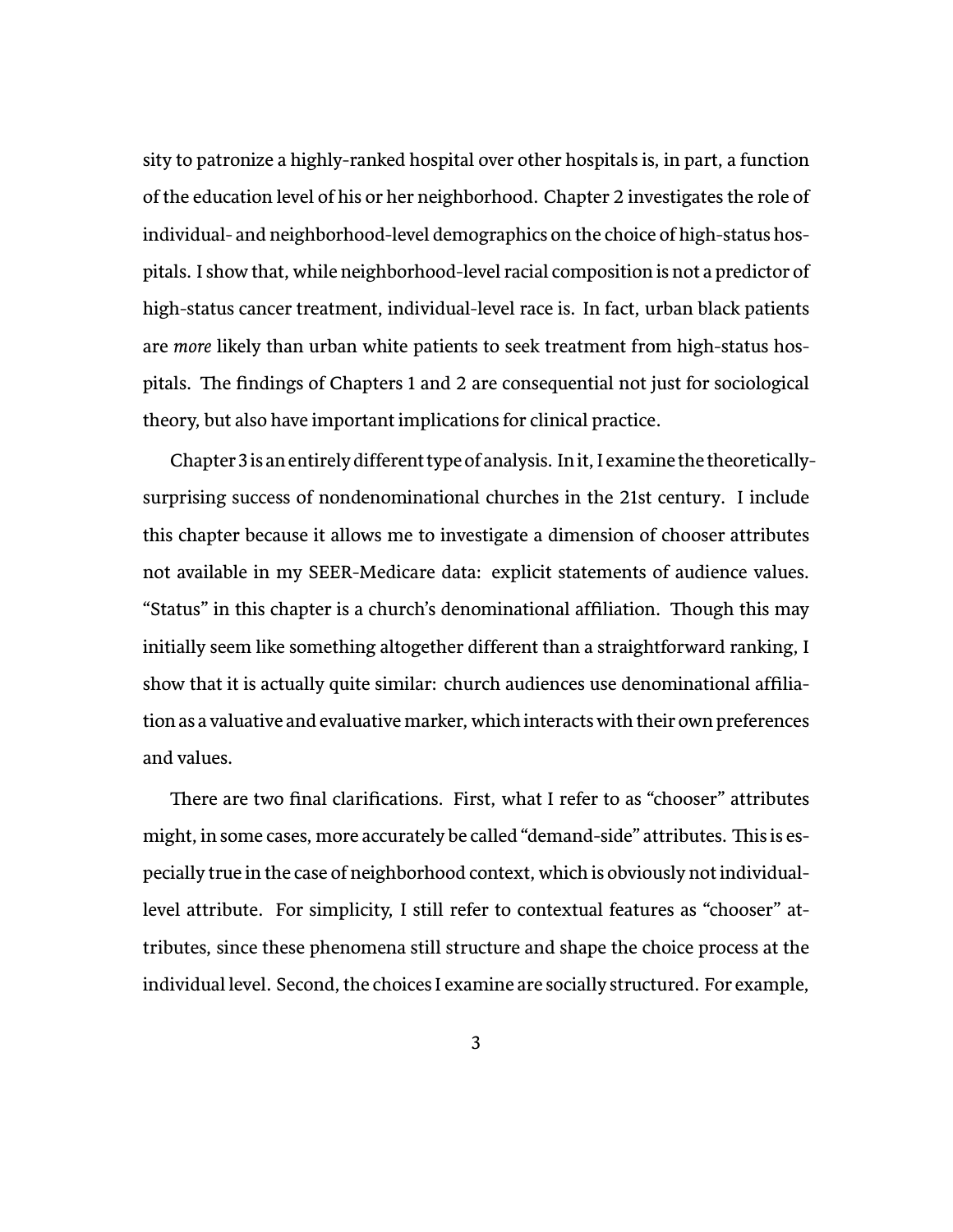in the case of cancer hospitals, physician referrals play a significant role in creating the choice "tracks" that individual move along, especially for rural patients (Menzin et al. [2002](#page-136-0); Byrne et al. [2011;](#page-126-1) Medeiros et al. [2015](#page-136-1)). Neverless, patients still retain final say in where they seek treatment. As such, I still discuss these situations as "choices," since patients must individually choose to accept and follow a physicians recommendation. However, In other words, I use "choice" as a shorthand for making and acting on a particular decision, while also acknowledging that the decision has other contextual influences that I cannot measure given the limiations of my data.

In sum, my three chapters show that social choice processes are, in fact, "more complicated" than economists argue. At the same time, they articulate the specific modes and mechanisms of these complications more rigorously than some past sociological arguments have. The throughgoing conclusion is the same throughout all of them: chooser traits interact with organizational status to produce choice outcomes, and any serious sociological investigation of choice processes should include both kinds of attributes.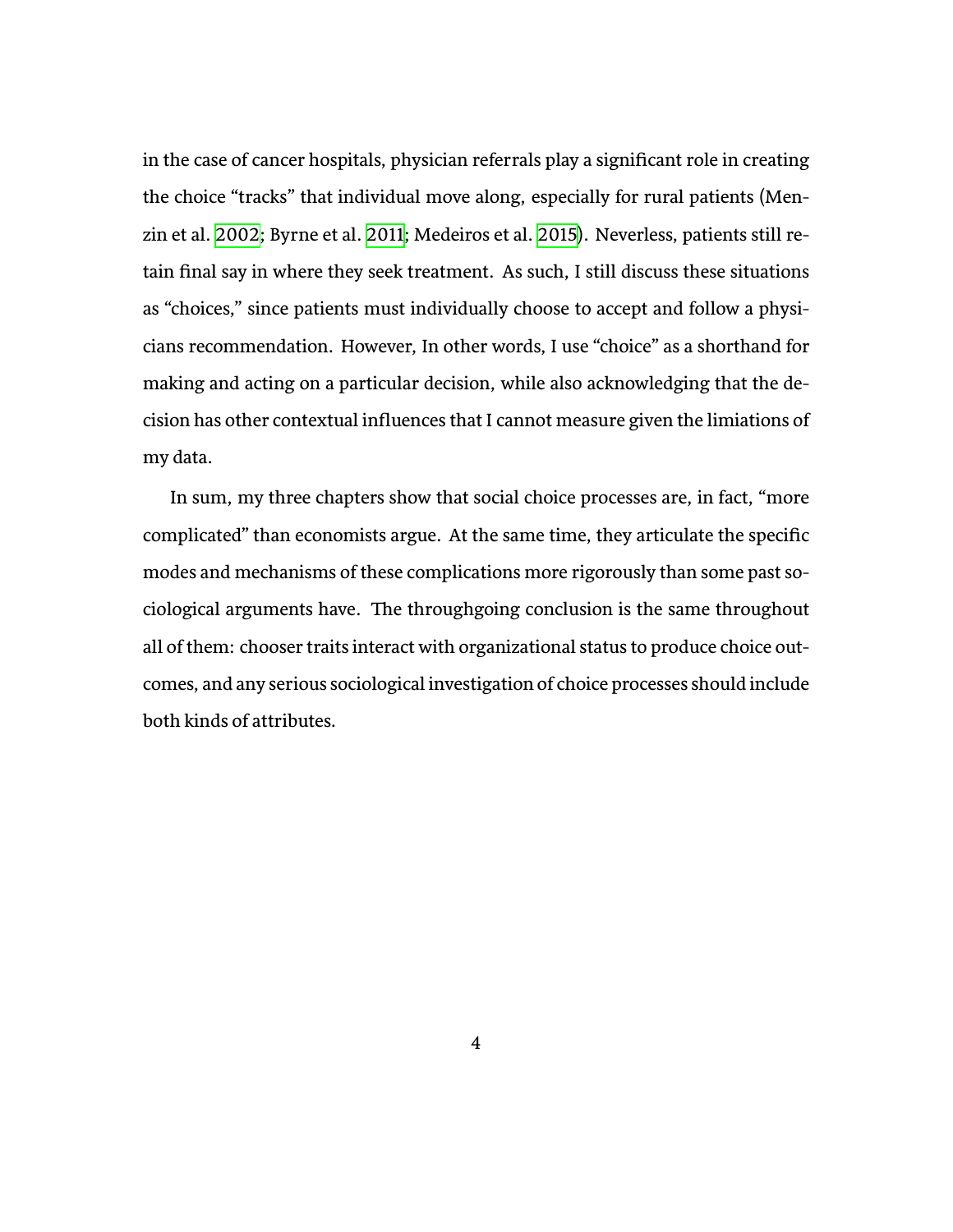## <span id="page-23-0"></span>**Chapter 1**

# **Stratified Ranking Impact on Cancer Patient Selection of Treating Hospitals**

In the Spring of 2017, the Republican party made several attempts to repeal and replace the Affordable Care Act. One pillar of the Republican critique was the need for more consumer choice in health care. Speaker of the House Paul Ryan, in a March 2017 op-ed, reinforced that "Republicans have long said that we have to empower patients as consumers to spur competition and bring down costs."<sup>[1](#page-23-1)</sup> In short, giving patients more choice was assumed to produce a more efficient healthcare market. However, the connection between patient choice and optimal functioning of a market hinges on information about market candidates. Accurate, intelligible information has to be made readily available to consumers (in this case patients), and consumers must use that information when making choices.

An extensive literature in economics evaluates the utility of quality reporting on the selection of health insurance plans (Scanlon et al. [2002;](#page-140-0) Dranove et al. [2003;](#page-129-0) Chernew, Gowrisankaran, and Scanlon [2001](#page-128-1); Beaulieu [2002;](#page-125-3) Dufny and Dranove [2005](#page-129-1)), but decidedly less attention has been paid to patient selection of providers and hospitals. A small body of work using New York state report cards finds that consumers use them marginally at best in decision-making (Cutler, Huckman, and Landrum [2004;](#page-128-2) Jha and Epstein [2006](#page-132-0)). This seems at odds with findings that health

<span id="page-23-1"></span><sup>1.</sup> https://www.usatoday.com/story/opinion/2017/03/07/health-care-obamacare-replacementpaul-ryan-column/98858696/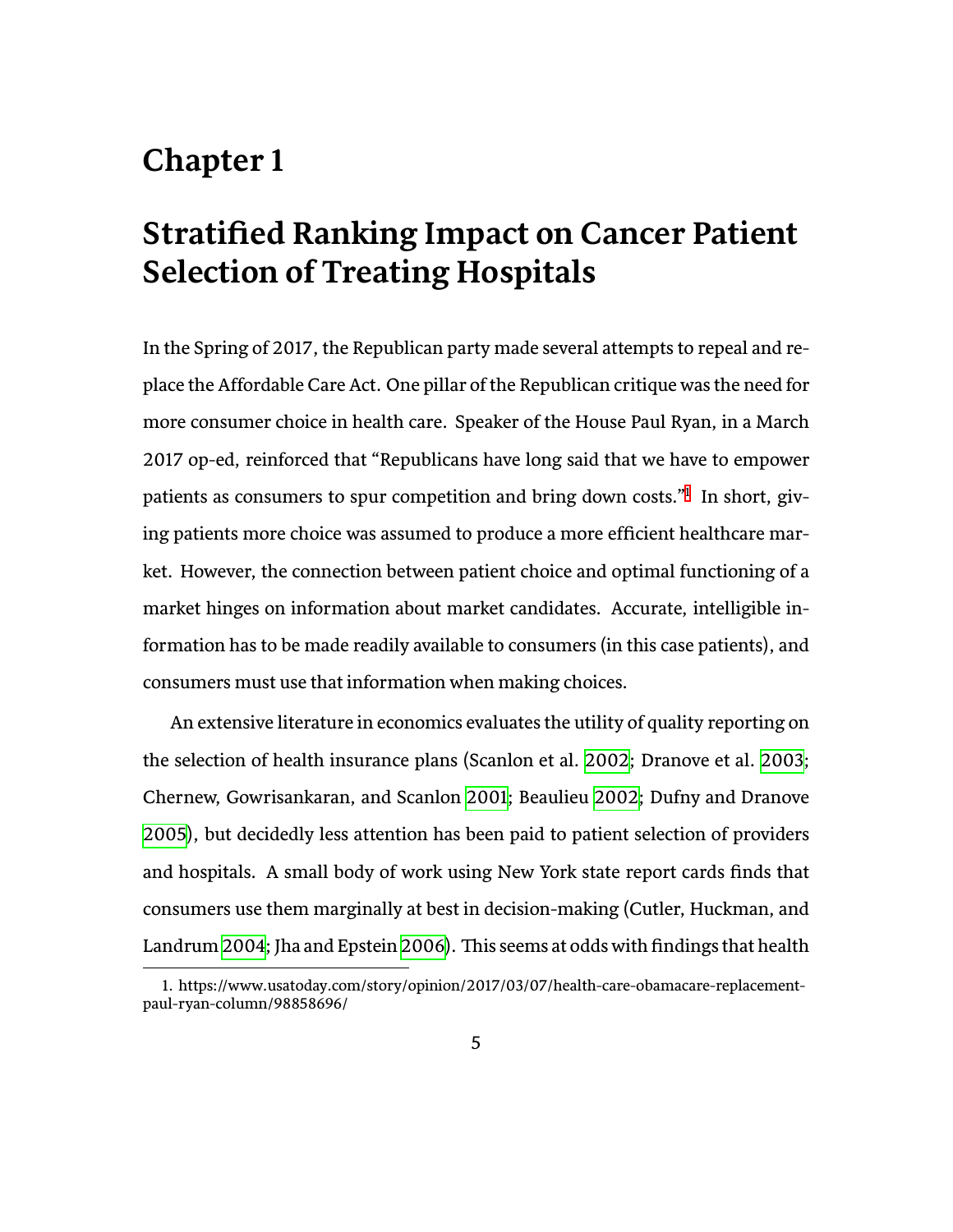care consumers *want* information about provider quality (Hibbard and Jewett [1996](#page-131-0)), but deeper inquiry reveals that quality reports are often arcane, and orthogonal to what consumers actually want (Hibbard and Jowett [1997](#page-132-1)). The result is lackluster patient use of quality information.

Rankings — and especially *U.S. News and World Report* (*USNWR*) rankings — provide a much different kind of quality information. U.S News rankings were created with the explicit goal of providing straightforward information to consumers (Espeland and Sauder [2007\)](#page-129-2). Compared to more esoteric quality information like lowbirthweight-infant rates and rates of eye exams for diabetics (Hibbard and Jowett [1997\)](#page-132-1), *U.S. News and World Report* (henceforth *USNWR*) rankings provide easilydigestible measures of (presumed) quality: a rank-ordering of the "Best Hospitals" in America.[2](#page-24-0) It is not surprising, then, that *USNWR* rankings appear to more readily influence consumer behavior (Pope [2009\)](#page-138-2).

However, existing research on consumer use of rankings fails to account for potential stratification along social dimensions, and especially socioeconomic status (Bruce G. Link and Jo Phelan [1995](#page-134-0)). Area-level socioeconomic status (SES) remains a persistent stratifier in both cancer incidence and mortality (Menzin et al. [2002;](#page-136-0) Hastert et al. [2015](#page-131-1)). At the individual level, higher SES is associated with both increased information seeking (Wagner et al. [2009](#page-142-1); Nutbeam [2008](#page-137-0)) and increased in-formation use in cancer care settings (Gage [2010;](#page-130-0) Gage-Bouchard [2017](#page-130-1); Shim [2010\)](#page-141-0). As such, the role of SES in stratifying consumer information use is a key gap in existing research.

<span id="page-24-0"></span><sup>2.</sup> https://health.usnews.com/best-hospitals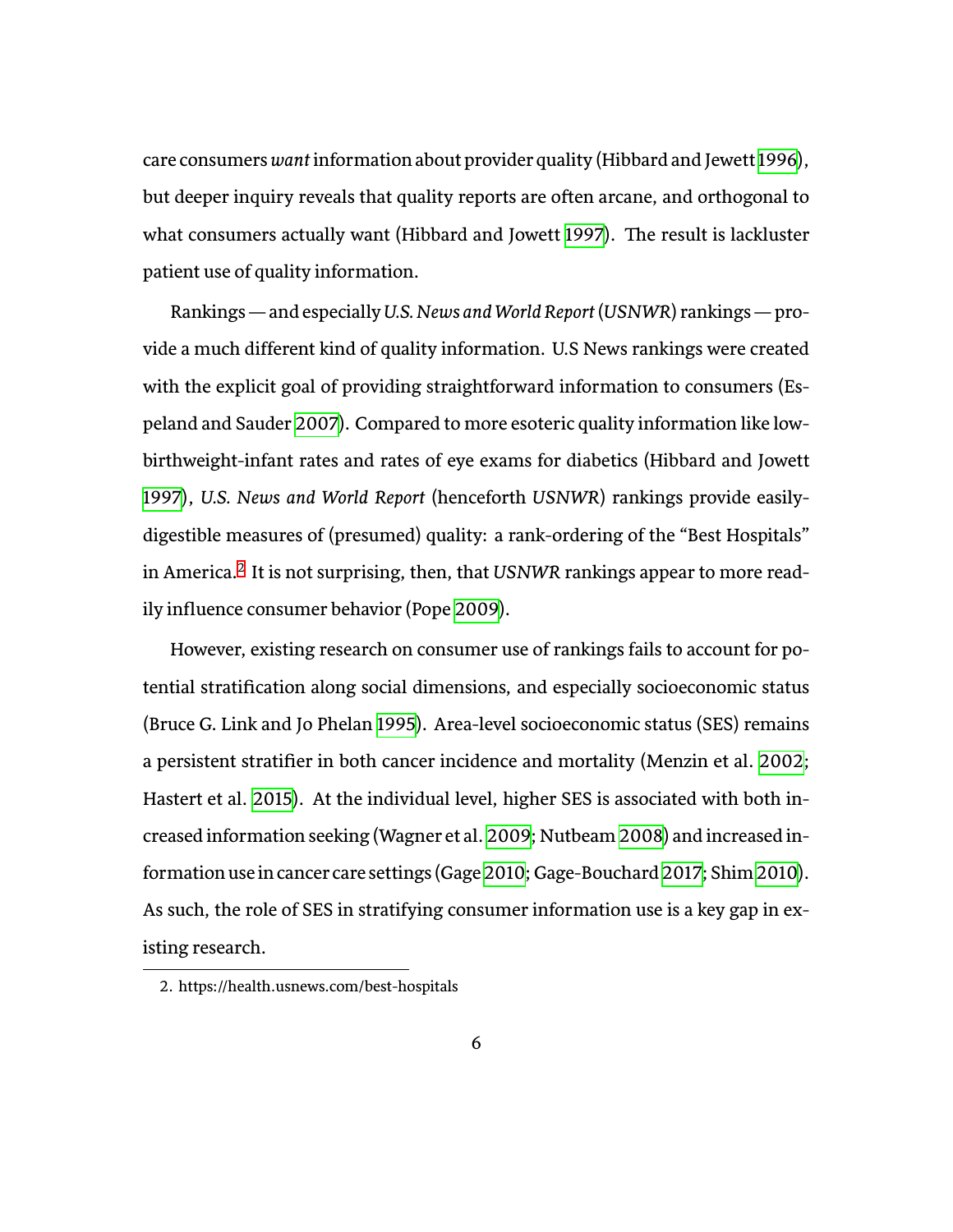I examine the relationship between neighborhood SES and the selection of *US-NWR*-ranked cancer hospitals by patients with leukemias and lymphomas. Using data from the SEER-Medicare linked claims database, I find that — controlling for patient, disease, hospital, and distance measures — the education level of a patient's ZIP code has a strong, significant effect on a patient's probability of patronizing a highly-ranked hospital. I describe a number of possible mechanisms for this finding at individual and neighborhood levels, and discuss its implications for future research.

### <span id="page-25-0"></span>**1.1 Rankings, Status, and Consumer Choice**

#### <span id="page-25-1"></span>**1.1.1 Rankings**

Work by Espeland and Sauder (Espeland and Sauder [2007](#page-129-2); Sauder and Espeland [2009](#page-140-1); Espeland and Sauder [2016](#page-129-3); see also Espeland and Stevens [2008](#page-130-2)) remains the definitive sociological statement both on rankings' social effects, and *U.S. and World Report* rankings, specifically. Espeland and Sauder's work focuses on the effects of rankings for organizations: how organizations react and reshape themselves in response to being ranked. Consumer use of rankings is a key mechanism evoking organizational responses, but Espeland and Sauder do not study it directly.

Other sociologists have attended to consumer information use more generally. One group has studied the relationship between consumer choices and product conformity to market categories (Zuckerman [1999;](#page-143-0) Kovacs and Hannan [2013](#page-133-0); Hsu and Hannan [2005](#page-132-2); Hsu, Koçak, and Hannan [2009](#page-132-3)). A second group has studied consumer response to status designations (Kovacs and Sharkey [2014;](#page-133-1) Rossman and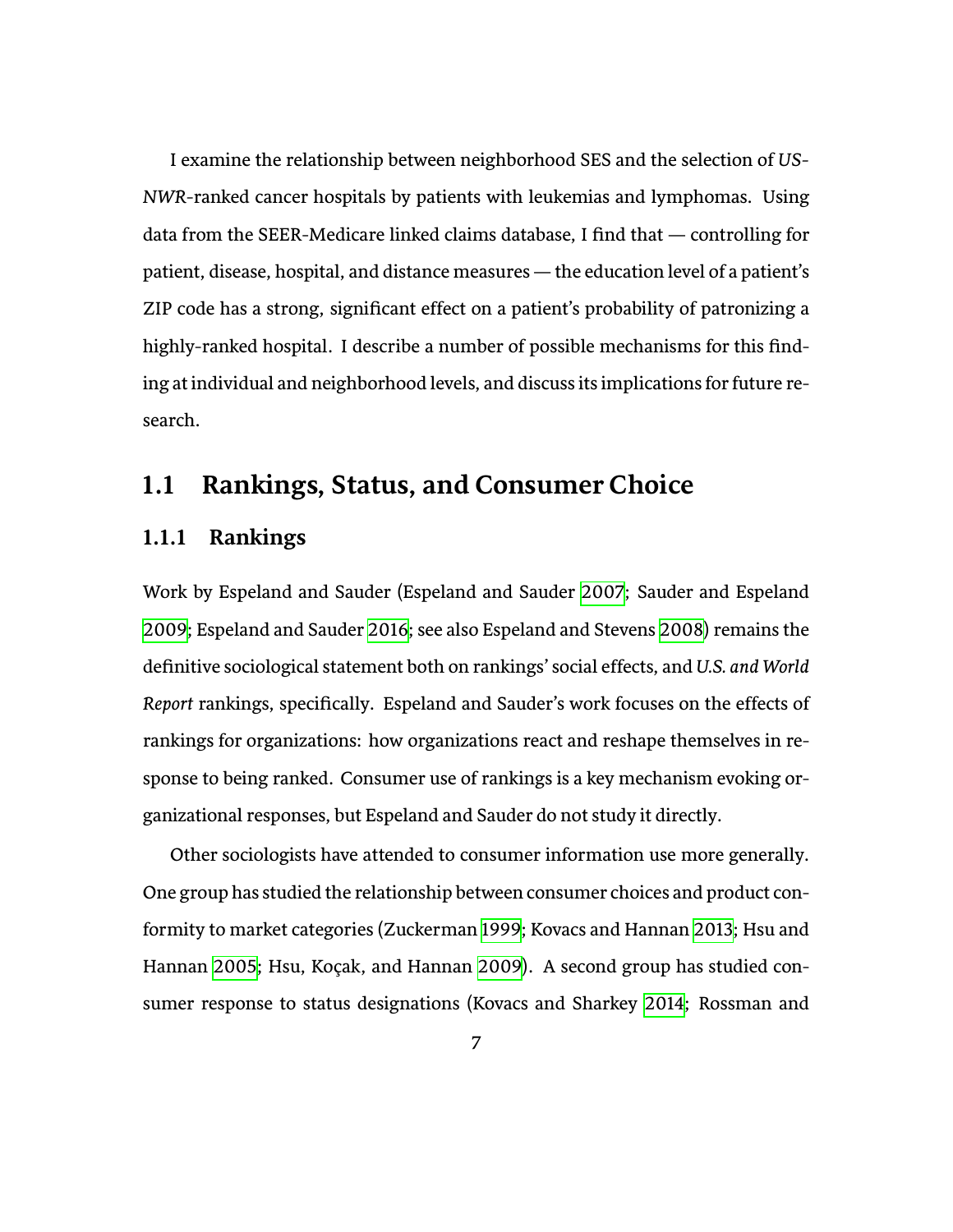Schilke [2014\)](#page-139-0). However, sociologists have not examined consumer use of rankings in market choice-making. Instead, these studies have taken place in economics.<sup>[3](#page-26-0)</sup>. Even still, existing work is scant, and generally finds that consumer use of report cards is marginal or circumstantial (Jha and Epstein [2006](#page-132-0); Dranove et al. [2003\)](#page-129-0).

To date, Pope ([2009](#page-138-2)) has conducted the only study of consumer use of *USNWR* hospital rankings' in hospital selection. Pope's primary analyses estimate the effect of a rankings change on patient volume at the hospital-specialty level (e.g. Mass General's Cardiology department). He also estimates the individual-level utility of rankings change, as compared to the hospital's distance. He does not provide specialtyspecific estimates for any models, but finds that "the average value to an individual of a change in rank by ten spots is equivalent to the value placed on the hospital being approximately one mile closer to the individual" for non-emergency visits (1155).

There are two key limitations of Pope's analysis. First, he examines only inpatient claims. The majority of cancer treatments are outpatient-based, and thus Pope's estimates may be biased for cancer hospitals. Second, Pope elides social factors that are well-known mediators to both information use and outcomes more broadly. Chief among these social factors is socioeconomic status.

<span id="page-26-0"></span><sup>3.</sup> Health policy scholars have generated a large body of work on health plan ratings (e.g. Scanlon et al. [\(2002](#page-140-0)); Dranove et al. [\(2003\)](#page-129-0); Chernew, Gowrisankaran, and Scanlon [\(2001](#page-128-1)); Beaulieu ([2002\)](#page-125-3); Dufny and Dranove ([2005](#page-129-1))), but these studies are orthogonal to my study.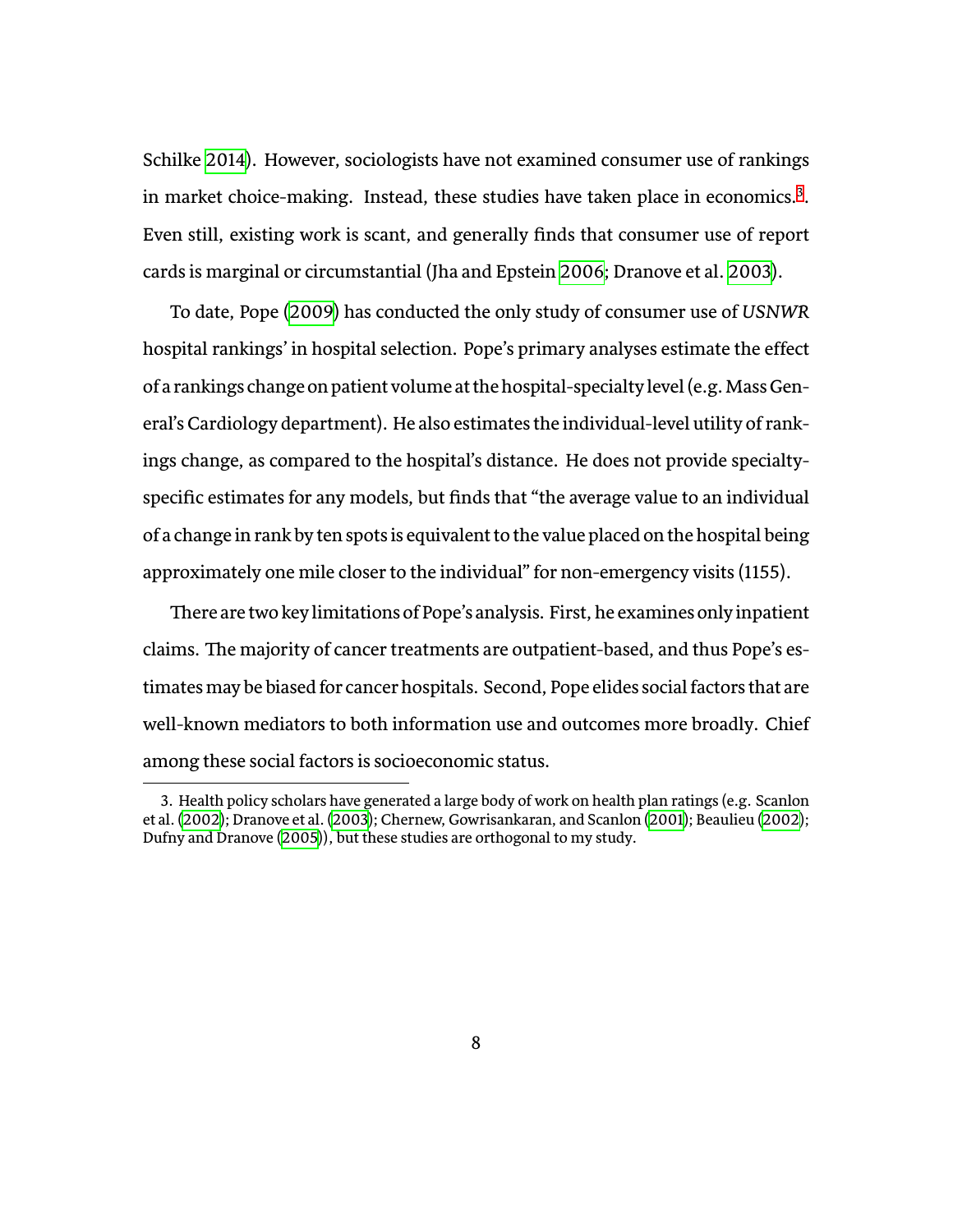## <span id="page-27-0"></span>**1.2 SES and Fundamental Cause Mechanisms in Cancer Treatment**

Studies of the link between socioeconomic status (SES) and health forms one of the foundational pillars of medical sociology, and, increasingly, clinical research (Bruce G. Link and Jo Phelan [1995](#page-134-0); Chetty et al. [2016](#page-128-3); Singer et al. [2016\)](#page-141-1). In the wake of Link and Phelan's ([1995\)](#page-134-0) seminal assertion that SES is a "fundamental cause" of disease, scholars have set about studying myriad mechanisms linking SES to outcomes (e.g., Lutfey and Freese [2005\)](#page-135-2). This section discusses both individual- and neighborhoodlevel mechanisms that may affect neighborhood-level variation in patient information use.

#### <span id="page-27-1"></span>**1.2.1 Individual Mechanisms**

One genre of fundamental cause mechanisms encompasses patients' individuallevel capacities to understand and navigate the healthcare ecosystem. Specific mechanisms in this genre are health literacy (Nutbeam [2008\)](#page-137-0) and cultural health capital (Shim [2010](#page-141-0)). In short, these mechanisms affect patient propensities to both *seek out* information and also to *employ*/*enact* that knowledge in medical encounters. Each of these mechanisms is highly correlated with patient SES, and especially education.

Researchers have begun to examine these mechanisms among patients with cancer, specifically. More health-literate patients sought significantly more information about colorectal screening than less health-literate patients (Wagner et al. [2009](#page-142-1)), and patients with higher SES follow through with screenings at higher rates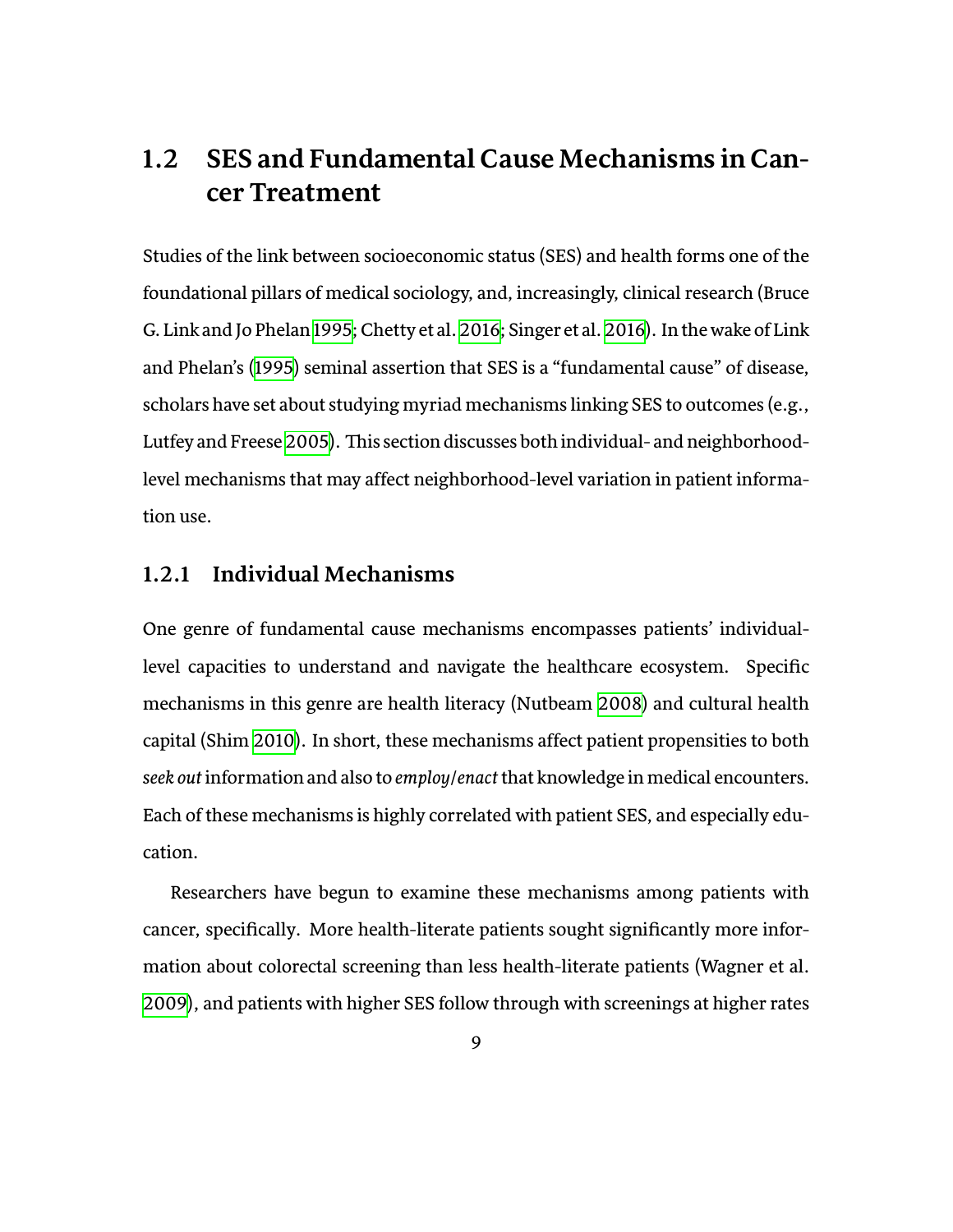(Link et al. [1998\)](#page-134-1). Parents with higher levels of education are better able to understand their children's cancer diagnoses and treatment options, and demonstrate increased willingness and aptitude to effectively engage medical professionals (Gage [2010;](#page-130-0) Gage-Bouchard [2017\)](#page-130-1). Together, these findings suggest that patients with higher levels of education will be more likely, on average, to seek out and employ relevant information in their health care decision-making. This includes data on quality, like rankings. These individual-level effects can be further enhanced by effects at the neighborhood level.

#### <span id="page-28-0"></span>**1.2.2 Neighborhood Mechanisms**

Mechanisms for neighborhood variation in cancer treatment are unclear, but arealevel variation in cancer incidence and treatment remains strong for all cancers, including blood cancers (Ward et al. [2004](#page-142-2); Menzin et al. [2002](#page-136-0); Hastert et al. [2015\)](#page-131-1). For example, many patients in rural areas never pursue treatment for acute leukemia (Medeiros et al. [2015\)](#page-136-1). The most obvious neighborhood resource potentially affecting outcomes and mortality is the supply of cancer treatment services. However, recent work has shown that otherwise under-resourced urban areas do not exhibit significant under-supply of cancer treatment services (Elizabeth B. Lamont et al. [2012](#page-133-2)) (though *actual* accessibility of services is likely lower in these areas (e.g. Beyer et al. [2016](#page-126-2))).

Instead, a significant portion of neighborhood features affecting cancer outcomes appear to be related to education and information about cancer screening, diagnosis, and treatment (Wardle et al. [2004](#page-142-3); Datta et al. [2006](#page-128-4)). In addition to the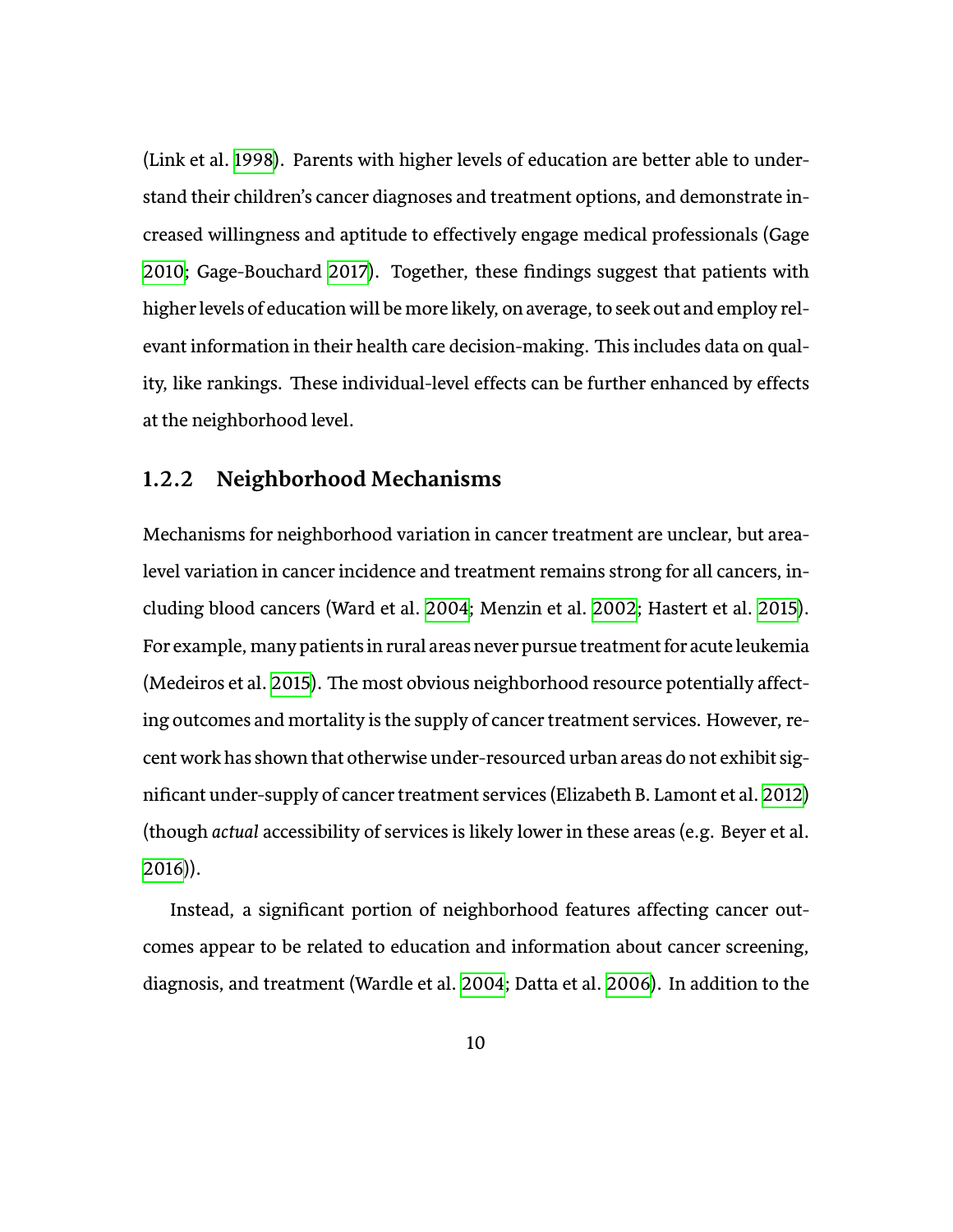individual-level mechanisms described above, the extensive "neighborhood effects" literature in sociology specifies myriad mechanisms for better information transfer in more well-educated areas (Sampson [2012](#page-140-2)). Chief among these are (1) social ties, which aid the passage of information and support between residents (Hofferth and Iceland[1998;](#page-132-4) Soares et al.[2013;](#page-141-2) Gage-Bouchard et al.[2015](#page-130-3); Ell et al. [1992\)](#page-129-4) and (2) institutional resources, like libraries, schools, and community centers, which provide direct access to information and services (Sampson, Morenoff, and Gannon-Rowley [2002;](#page-140-3) Small [2009\)](#page-141-3). These neighborhood-level characteristics may produce independent effects to individual-level mechanisms, or may simply compound them. In either case, we should expect the flow, use of, and response to relevant information to be higher in areas with more well-educated patients:

• *Hypothesis 1*: Patients from more well-educated neighborhoods are more likely to select highly-ranked hospitals for treatment, as compared to patients from less well-educated neighborhoods

#### <span id="page-29-0"></span>**1.2.3 Another Status Designator: NCI Cancer Centers**

Rankings are not the only mechanism by which a hospital can be externally legitimated. Within the population of cancer hospitals, a select few are designated as National Cancer Institute Cancer Centers. These hospitals receive special funding from the National Cancer Institute, with the explicit purpose of developing novel cancer treatments (primarily, though not exclusively, pharmaceutical).[4](#page-29-1) As such,

<span id="page-29-1"></span><sup>4.</sup> For more on the NCI Cancer Center program, visit https://www.cancer.gov/research/ncirole/cancer-centers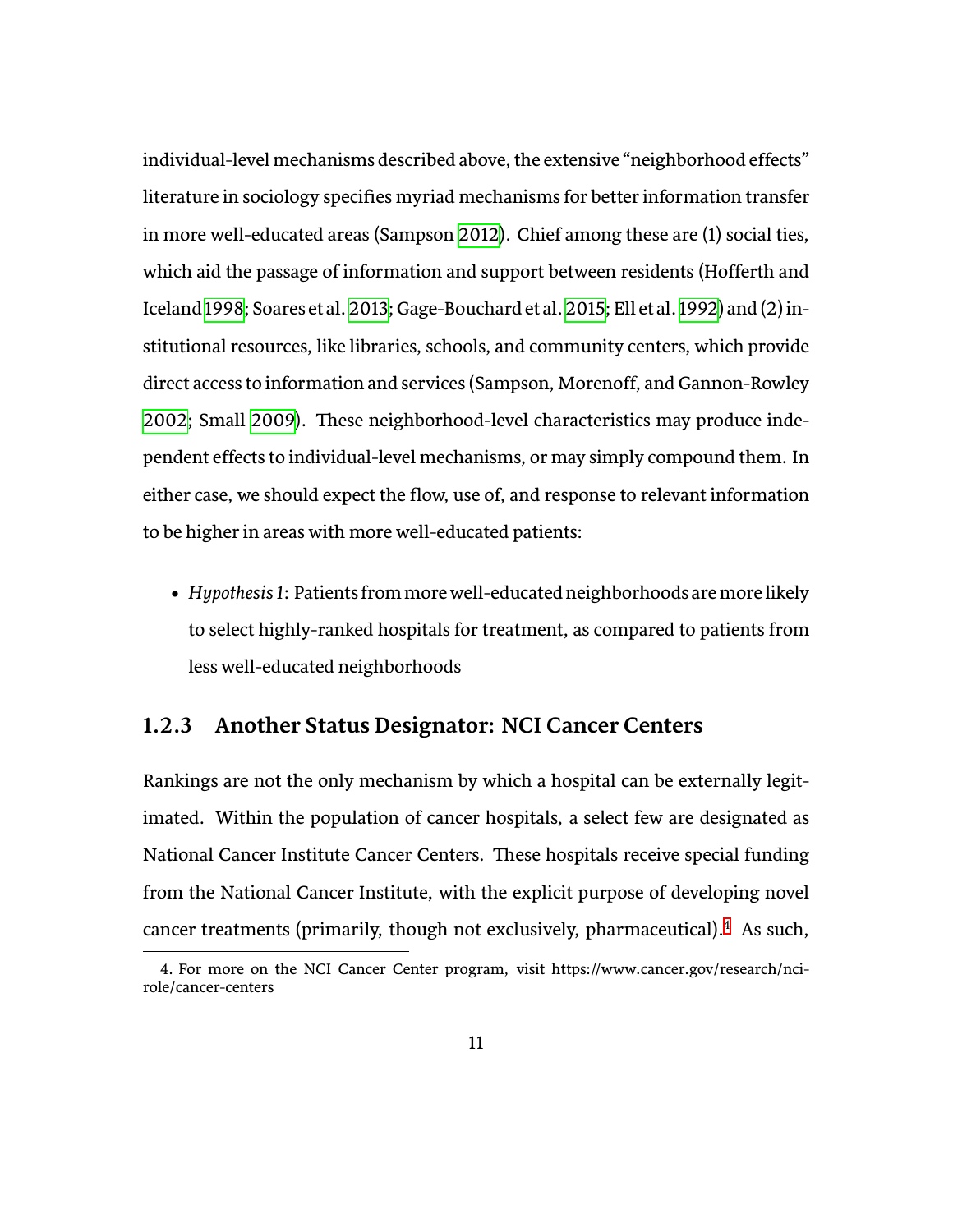an NCI Cancer Center designation provides a cancer hospital with status in two ways. First, it allows the hospital to receive legitimation from a trusted source (in this case, the federal government), which has been shown to increase audience trust in quality (Podolny [1993](#page-138-1); Baum and Oliver [1991\)](#page-125-1). Second, it provides an explicit, albeit indirect, assurance (in the form of additional funding) that a hospital is exceptional in its qualifications to treat cancer. Given the highly-public nature of the NCI Cancer Center program, and designated hospitals' penchant for advertising their designa-tion,<sup>[5](#page-30-2)</sup> we might expect patient selection of NCI Cancer Center hospitals to be similarly stratified:

• *Hypothesis 2*: Patients from more well-educated neighborhoods are more likely to select NCI Cancer Center-designated hospitals for treatment, as compared to patients from less well-educated neighborhoods

#### <span id="page-30-0"></span>**1.3 Data**

#### <span id="page-30-1"></span>**1.3.1 Claims and Demographics: SEER-Medicare**

My patient and hospital data come from the National Cancer Institute's SEER-Medicare linked database.<sup>[6](#page-30-3)</sup> SEER data are the national standard for cancer research, and are used in mortality rate reports by the National Center for Health Statistics (National Cancer Institute [2015](#page-136-2)). SEER provides links to Medicare claims histories for all diagnosed individuals in SEER who are Medicare eligible and over the age of

<span id="page-30-2"></span><sup>5.</sup> Many hospitals include the designation in their name, e.g., UNC Lineberger Comprehensive Cancer Center.

<span id="page-30-3"></span><sup>6.</sup> SEER stands for Surveillance, Epidemiology, and End Results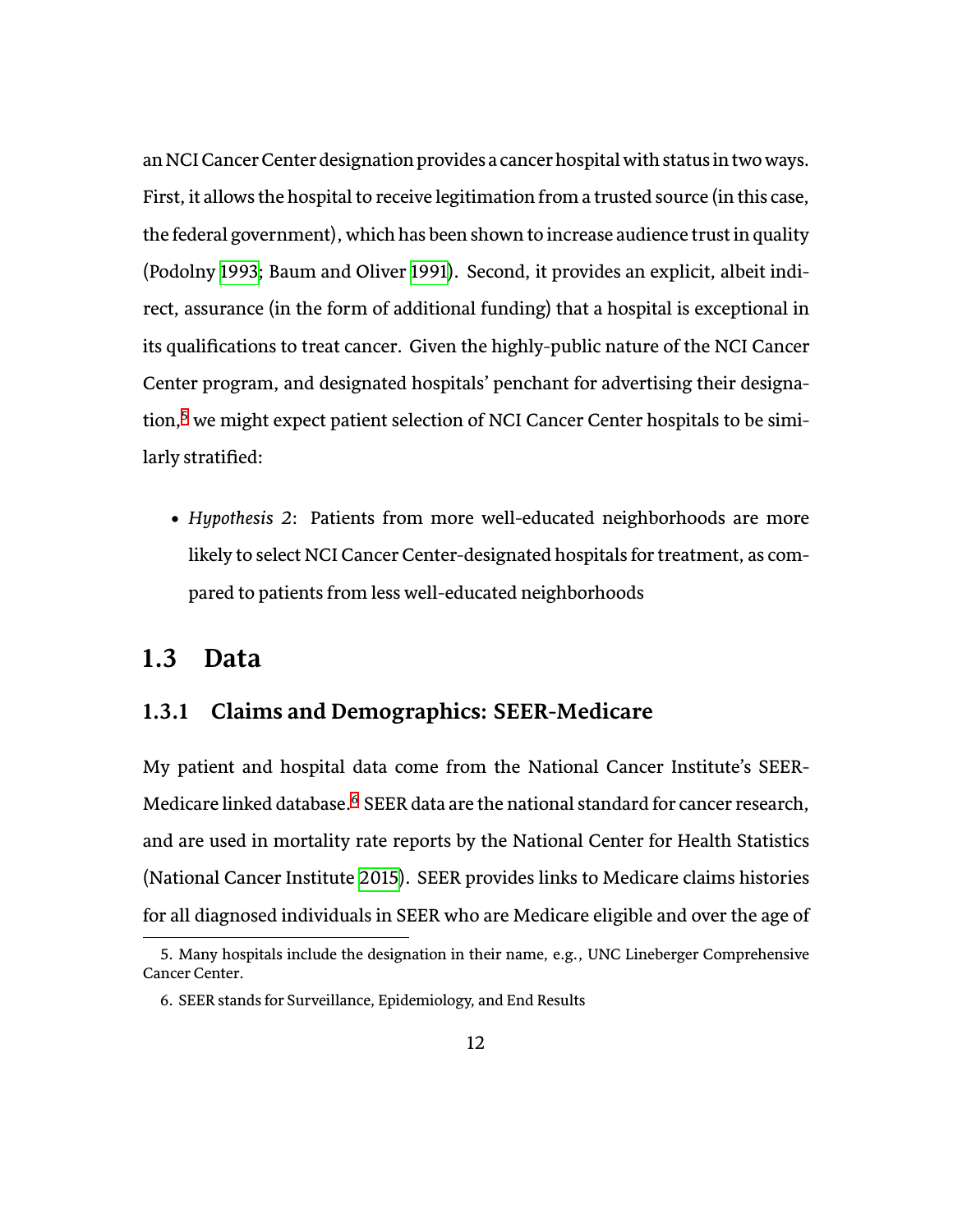65. For these patients, the Centers for Medicare and Medicare services provides up to 10 of the most recent years of complete claims.<sup>[7](#page-31-3)</sup> Together, these data are called SEER-Medicare (SEER-M). In addition to Medicare claims data, SEER provides two additional types of information: patient demographic information (at the individual and ZIP-Code Level), and information on organizations in the Medicare universe.

Medicare patients are an ideal population with which to examine hospital choice. Unlike patients with private insurance, who are often restricted to a small set of local providers, Medicare beneficiaries have flexible coverage. This means Medicare beneficiaries are eligible to receive treatment from any Medicare-participating organization.

#### <span id="page-31-0"></span>**1.3.2 Rankings:** *U.S. News and World Report*

My rankings data come from the July 2010 and 2011 issues of *U.S. News and World Report*, which featured their "Best Hospitals" rankings. *USNWR* has published hospital rankings since 1991, and ranks hospitals in several specialties. Since the SEER patients are seeking treatments for cancer, I use *USNWR*'s cancer hospital rankings.

### <span id="page-31-1"></span>**1.4 Methods**

#### <span id="page-31-2"></span>**1.4.1 Analytical Approach**

My analytical sample includes all patients diagnosed with the 10 most common blood cancers in the state of California in 2011. This sample includes several strategic

<span id="page-31-3"></span><sup>7.</sup> Medicare claims files are very large, so CMS restricts claims histories to 10 years to limit excessive storage needs.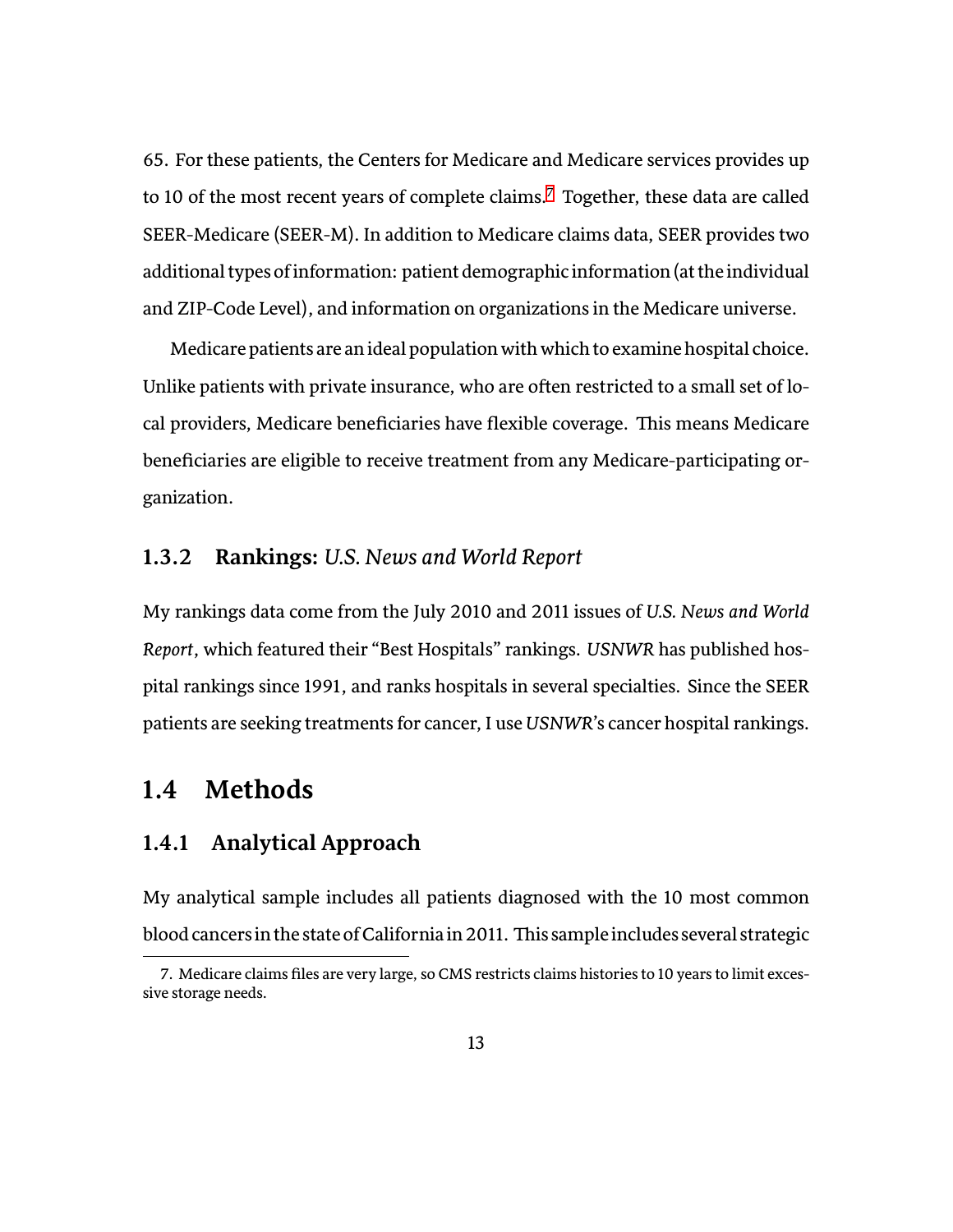restrictions.

First, I limit diagnoses to 2011. This is the most recent year for which new diagnoses are available in my data. I do not include diagnoses from previous years, because these cases are either missing key information (2003-2008) or too close to the Recession and passage of the Affordable Care Act (2008-2010), which likely produced idiosyncratic changes in patient demand.

Second, I limit diagnosed patients to only those who reside in California.<sup>[8](#page-32-0)</sup> The sheer size of the SEER data make standard models for consumer choice technically infeasible with a full SEER sample, given the existing computing resources available. Thus, my options are to either sample patients randomly, or to limit my sample geographically.

I chose the latter for multiple reasons. First, California is the most populous state in the US, so it contains a comparatively large number of diagnosed individuals. Second, California contains a number of both ranked and unranked hospitals, providing ample variation for a study of patient preferences for rankings. Third, California's geography presents natural barriers to out-of-state travel, reducing the likelihood that patients will leave the state for treatment, as compared to SEER states like New Jersey and Connecticut (though I analyze those who leave the state below). Fourth, SEER registries cover the entire state of California, giving me a database of every single patient diagnosed with blood cancer in the year 2011. Finally, previous studies of patient preferences about hospital ranking have made the same geographic limi-

<span id="page-32-0"></span><sup>8.</sup> Note: Patients who list a California ZIP as their Medicare address are included regardless of where they were diagnosed/registered. However, residents diagnosed outside of California must have been diagnosed in a organization covered by a SEER registry to be included in the data.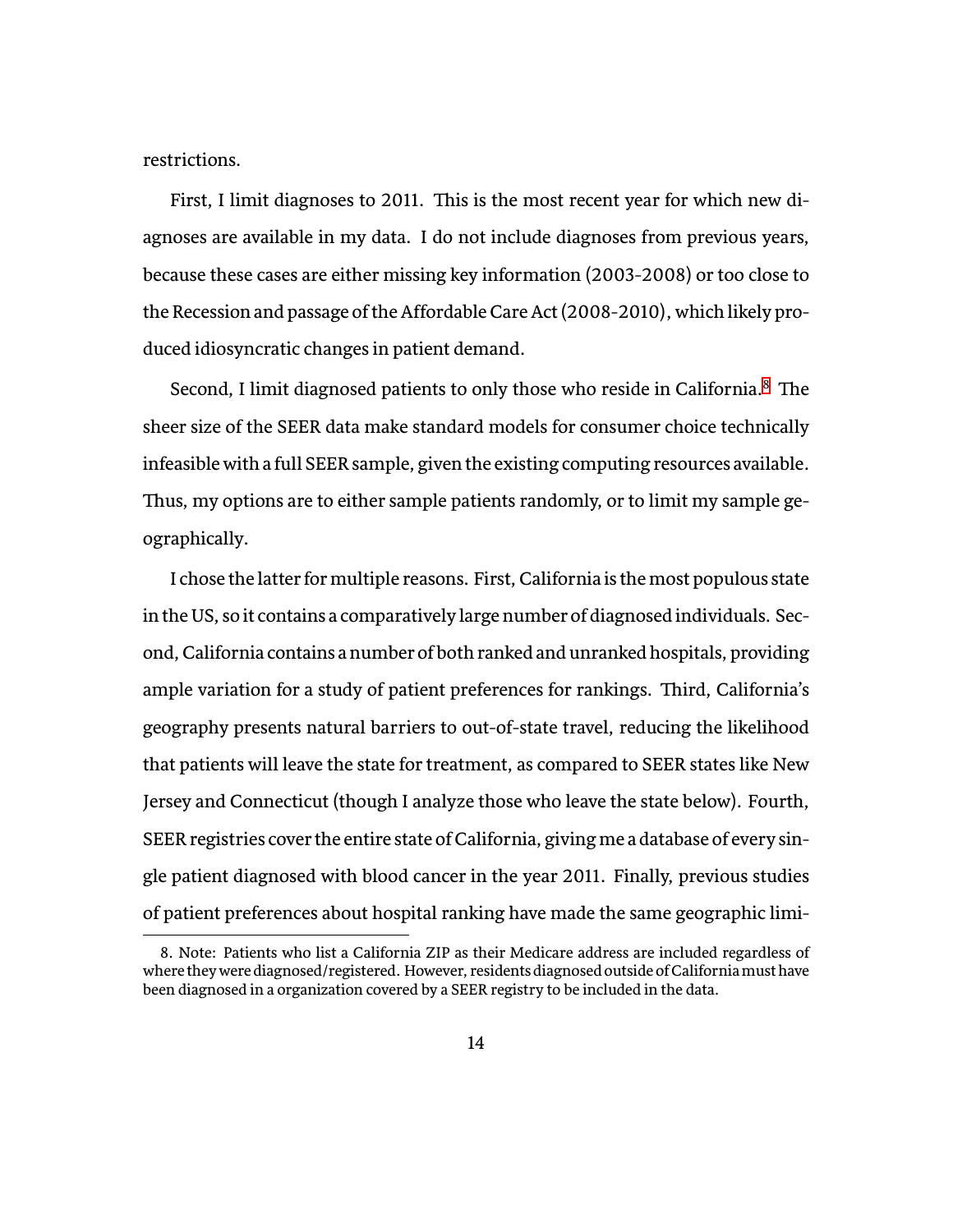tation (Pope [2009](#page-138-2)), so limiting analyses to California enables me to better compare my results to those studies.

#### <span id="page-33-0"></span>**1.4.2 Cancer Sites**

I analyze claims data for patients with blood cancers (leukemias and lymphomas). Blood cancers are an ideal match for my investigation, because they:

- 1. Affect individuals of all races, sexes, and ages (but, like other diseases, are more common in the elderly)
- 2. Are not linked to particular individual behavioral patterns (e.g. smoking, drinking alcohol, sun exposure, diet, etc.)
- 3. Are reasonably common, with about new 50 cases diagnosed/100,000 people per year in the U.S.; blood cancers are the 5th most common cancer behind digestive, breast, prostate, and lung cancers.<sup>[9](#page-33-1)</sup>
- 4. Are eventually fatal in many cases (and therefore taken seriously by all parties), but increasingly demonstrate variable rates of remission.

As such, blood cancer patients are a large, diverse pool with which to examine treatment decisions. The delayed terminal nature of cancer is analytically advantageous, as it produces significant uncertainty for patients, physicians, and hospitals alike. Both the severity and uncertainty inherent in a diagnosis means patients should be inclined to seek the best care possible. Additional information about the 10 most common blood cancers is available in Table 1.1.

<span id="page-33-1"></span><sup>9.</sup> For comparison, there are about 185 first-time strokes/100,000 people per year in the U.S. (Mozaffarian et al. [2015](#page-136-3))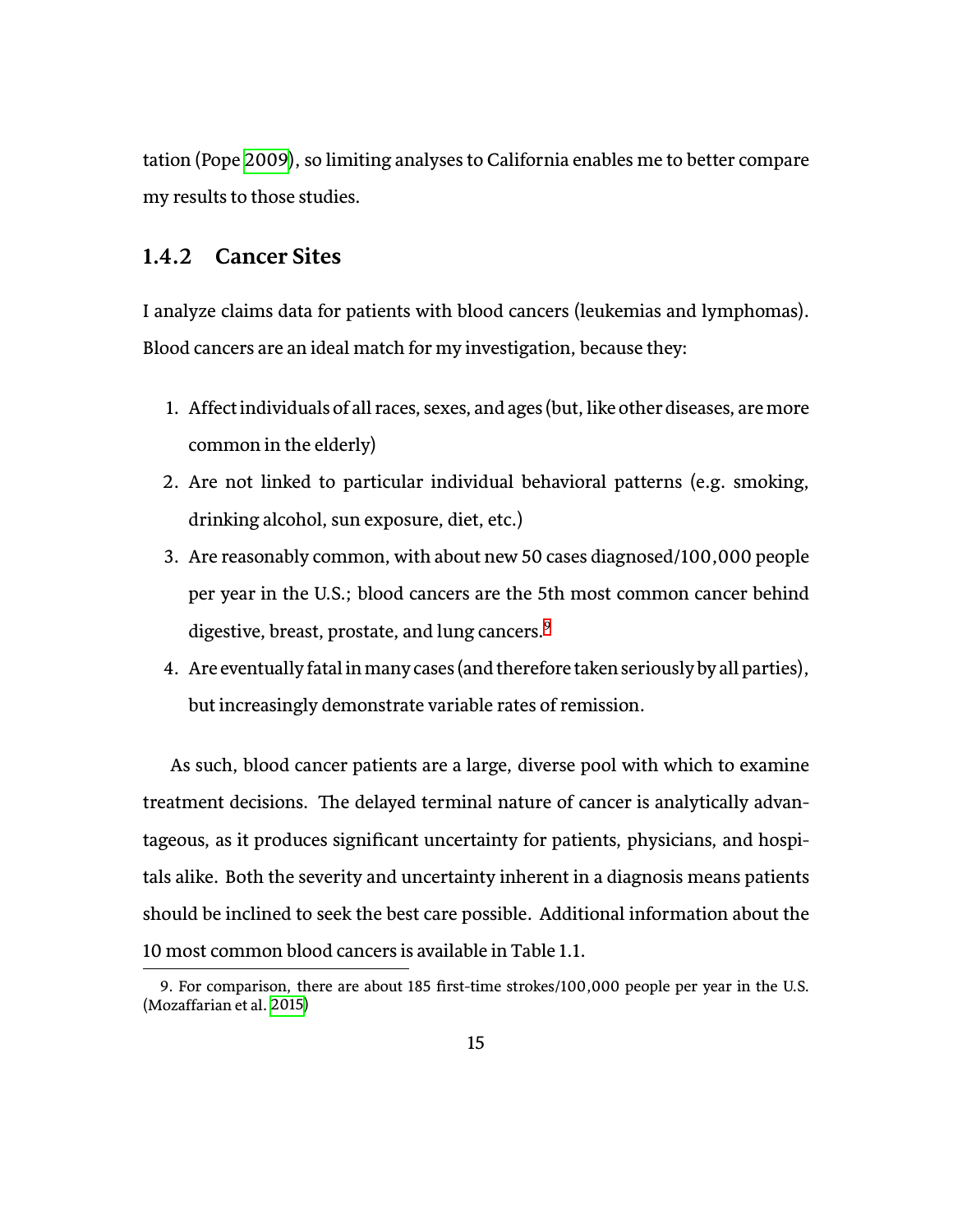#### <span id="page-34-0"></span>**1.4.3 Prefatory Analyses**

In order to better describe the patterns of treatment trajectories among patients with blood cancer in California, I conducted a series of prefatory analyses predicting (1) whether a patient sought any treatment at all ("Seeking Treatment"), and (2) whether a patient sought treatment out-of-state ("Out-of-State"). I estimate these models using a standard logit model. The predictor variables are all described in more detail below, so I only discuss the dependent variables here.

For my Seeking Treatment model, the dependent variable represents whether a patient had any non-hospice Medicare claims for their cancer in *any* setting (inpatient hospital, outpatient hospital, other outpatient physician/clinic/office). Only about 55% of the 4,348 patients diagnosed in California in 2011 sought any kind of treatment for their cancer.<sup>[10](#page-34-1)</sup> These rates are comparable to past studies examining treatment rates for blood cancers in the elderly (Menzin et al. [2002](#page-136-0); Byrne et al. [2011](#page-126-1); Medeiros et al. [2015](#page-136-1)).

For my Out-of-State models, the dependent variable represents whether a patient who sought outpatient treatment in hospital setting did so out-of-state. Just over 7% (119 total) of hospital outpatient patients traveled out of state to receive their treatments. I exclude outpatient physician/clinic treatments from these analyses because these providers have no standardized ranking system. I exclude inpatient hospital visits because these visits are (1) more urgent, restricting the ability of patients to travel, and (2) oŘen idiosyncratic with respect to blood cancers, in that certain

<span id="page-34-1"></span><sup>10.</sup> Like all of the statistics in my analyses, these numbers represent patients with the 10 most common blood cancers only.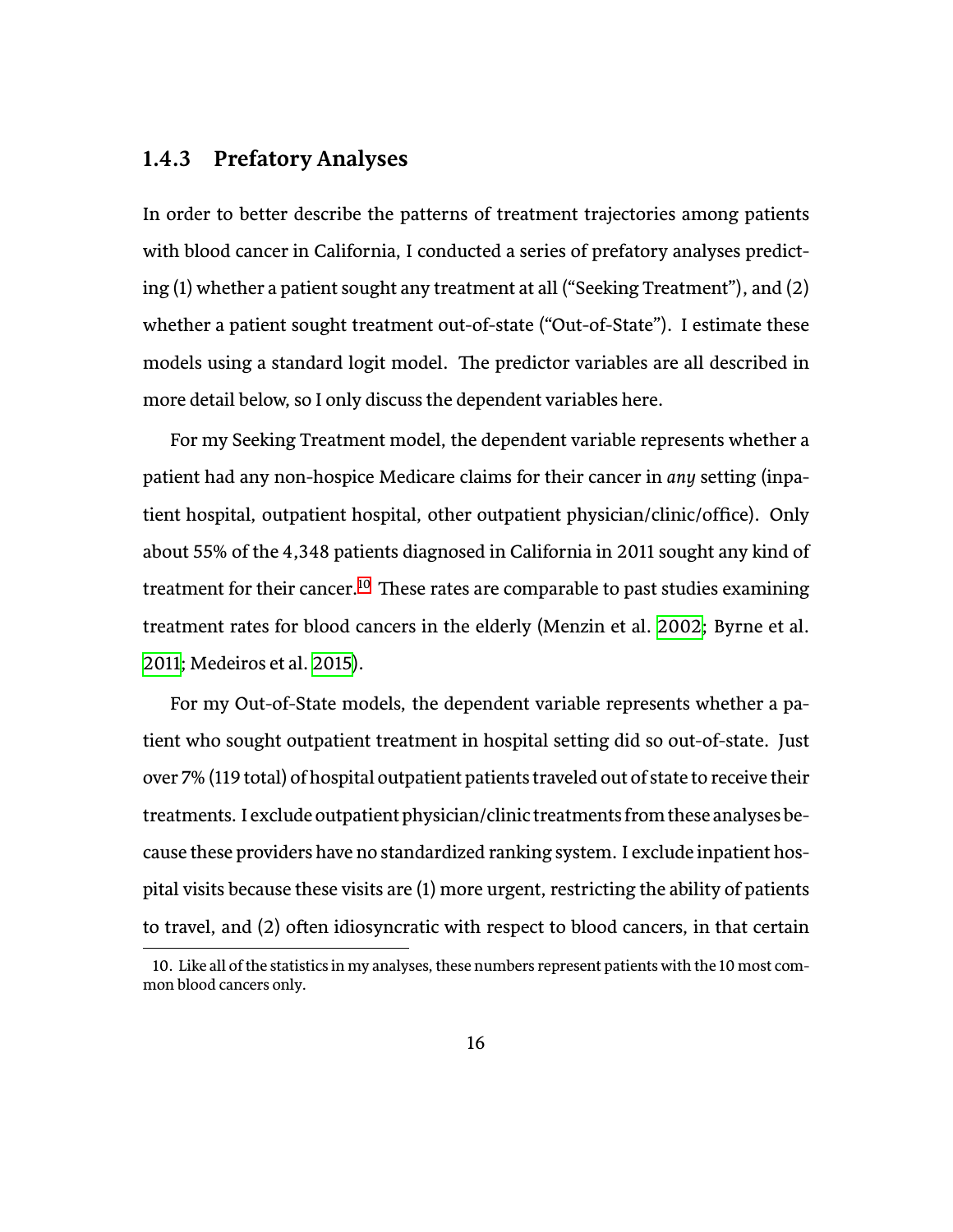diseases are more likely than others to require certain inpatient treatment regimes that are not universally available. Thus, inpatient visits may bias the effect of status markers on patient selection.

#### <span id="page-35-0"></span>**1.4.4 Main Analysis: Mixed Logit of In-State Hospital Choice**

My main analysis uses the sample of patients who (1) seek treatment, (2) do so in an outpatient hospital setting, and (3) remain in-state for their treatment. Geographically limiting my sample means that I have complete coverage of all in-state outpatient treatment visits at hospitals made by California Medicare patients in 2011. In other words, the only individuals excluded from the entire population of diagnosed Medicare beneficiaries in 2011 are (a) those with a blood cancer not in the top 10 most common, and/or (b) patients who never have any outpatient treatment visit at a California hospital. The total number of patients who meet these criteria is 902, or about 20% of the original sample of diagnosed patients.

#### **Dependent Variable: Treatment Visits**

Each case in my data represents a patient-disease/hospital dyad, so my dependent variable signifies whether a patient with a given disease received outpatient treatment at a given hospital. This means that patients with multiple blood cancers appear multiple times in the data, because I expect that hospital preferences of patients may vary by disease.<sup>[11](#page-35-1)</sup> Each patient-disease has either a zero or one tie to all hospitals in California (343 hospitals total). Ties are one if a patient had *at least* one treatment

<span id="page-35-1"></span><sup>11.</sup> A number of model specification tests indicate similar fit for models that include or elide disease-specific information, so I include it as a conservative approach.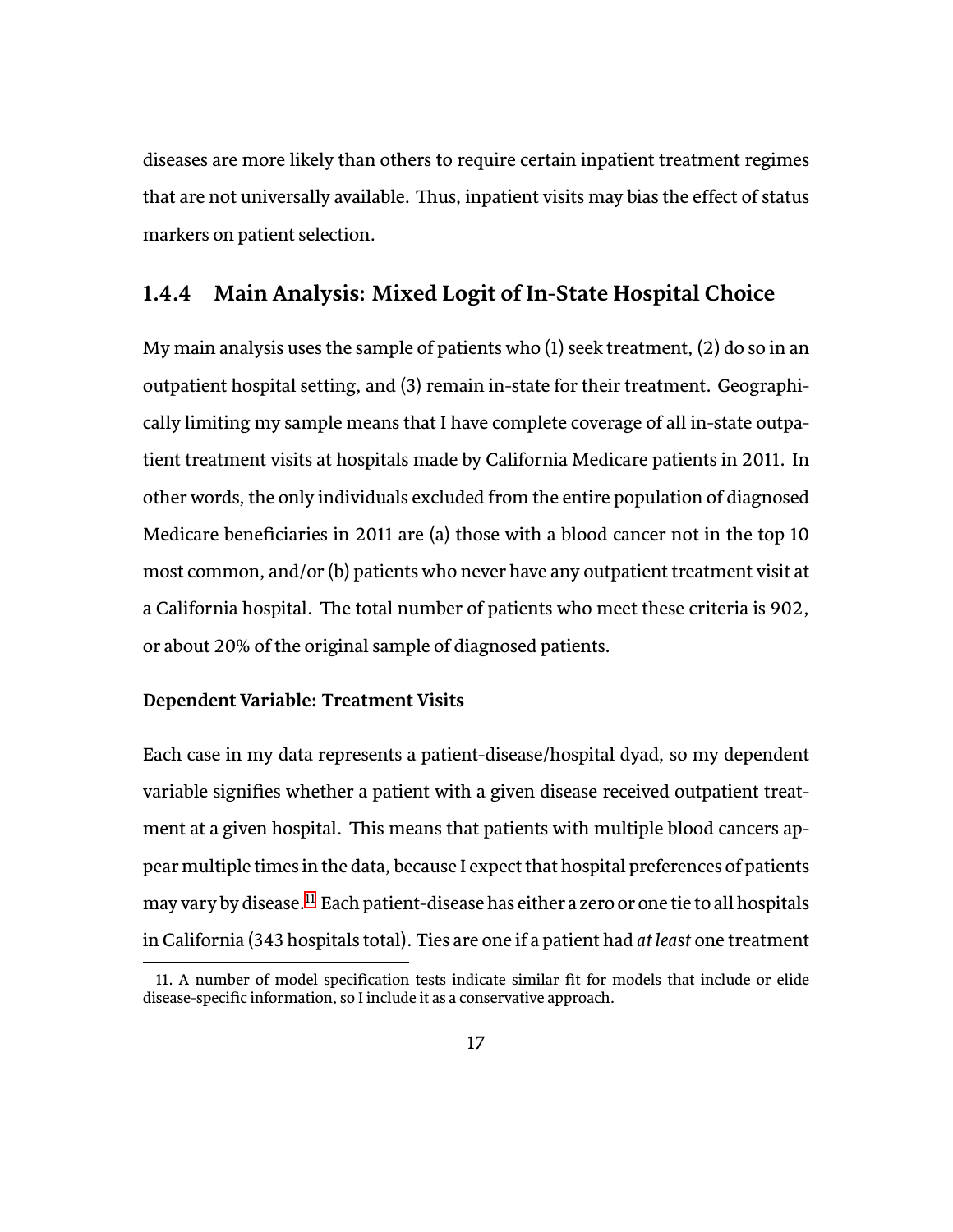visit at a given hospital for a given disease. Ties are imputed as zero for all other hospitals.

By "treatment visit", I mean visits for which a patient's cancer ICD code is in the first three positions in the claim diagnostic codes (up to 25 codes can be listed for any procedure), and is preceded only by a V58.11 ICD code for chemotherapy infusion, or both a V58.11 and V58.12 code for immunotherapy infusion, if the disease code is not in the first position.

#### **Focal Variables**

My two main effect variables are hospital rank and patient education. Hospital rank is continuous and inverted, such that a one-unit increase in the variable corresponds to a one-rank improvement (e.g. 5th to 4th).<sup>[12](#page-36-0)</sup> *USNWR* released its 2011 hospital rankings on July 19, 2011. Visits before this date have 2010 rankings imputed for the hospital, visits after this date have 2011 rankings imputed for the hospital. I also include a binary control for whether the hospital was ranked or not.

SEER-M only provides socioeconomic data aggregated at the ZIP code level. My focal variable is therefore the percent of a patient's ZIP code with a college degree. While aggregated measures of socioeconomic status are less than ideal, this limitation is common among analyses using observational claims data (Elizabeth B. Lamont et al. [2012](#page-133-0); c.f. Singer et al. [2016](#page-141-0); Hastert et al. [2015\)](#page-131-0).

<span id="page-36-0"></span><sup>12.</sup> This variable is transformed to improve convergence in the mixed logit model.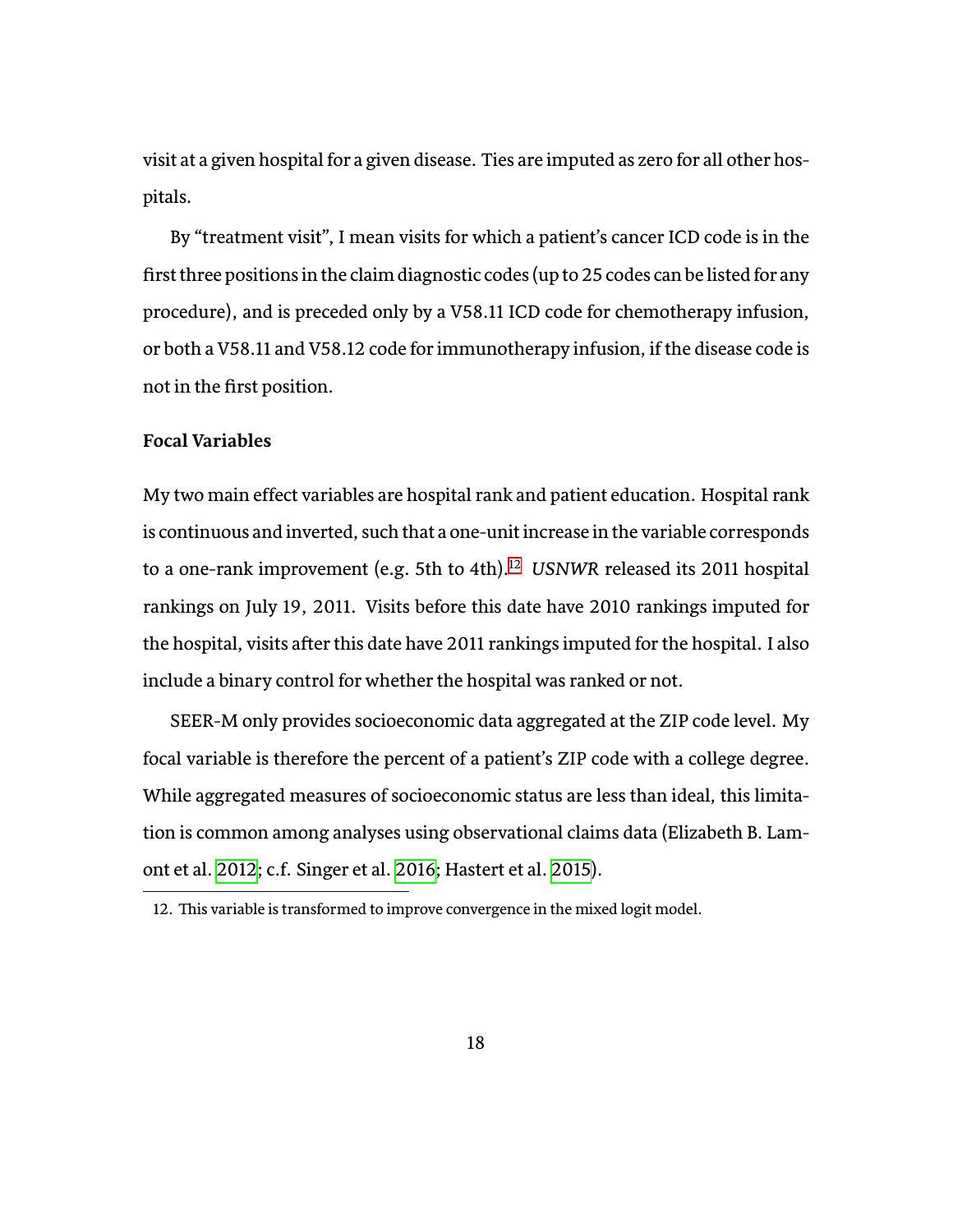#### **Controls**

I control for a number of patient and hospital characteristics. Individual-level patient controls are sex, race, the number of different cancers a patient has, and whether the patient's cancer is known to be especially aggressive/acute.<sup>[13](#page-37-0)</sup> ZIP-code level controls are the median household income in the patient's ZIP code (hyperbolic arcsine transformed and mean-centered in analyses) and the percentage of black residents the in the patient's ZIP code. Hospital controls are for ownership type, number of beds (logged), whether the hospital is a National Cancer Institute Cancer Center, whether the hospital is a teaching hospital, and whether the hospital is affiliated with a medical school.

I also include two variables measuring the demographics of the area surrounding a hospital, aggregated at the hospital's Dartmouth Health Service Area: the percent of black residents and the median household income (hyperbolic arcsine transformed and mean-centered in analyses). Dartmouth Health Service Areas represent local hospital markets as determined by the Dartmouth Institute for Health Policy and Clinical Practice.<sup>[14](#page-37-1)</sup> Finally, I include controls for  $(1)$  the distance from the patient's ZIP code to the hospital's ZIP code (logged), and (2) the total number of sampled visits the hospital has.

<span id="page-37-0"></span><sup>13.</sup> Measured as Stage III or IV Lymphoma, or any leukemia with "acute" in the name.

<span id="page-37-1"></span><sup>14.</sup> For more information on Dartmouth HSAs, visit hŧp://www.dartmouthatlas.org/data/region/.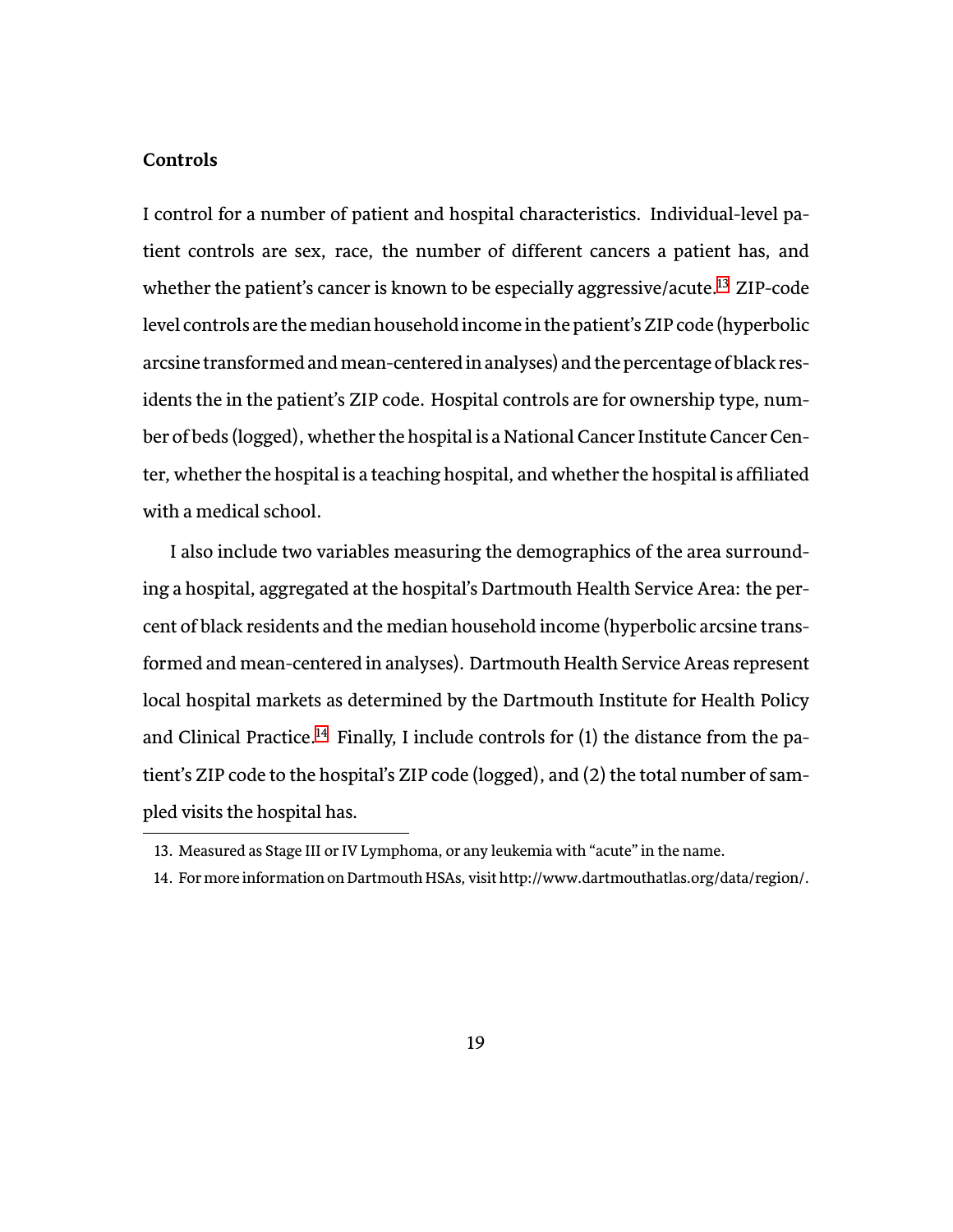#### **Model**

Mixed logit is the standard for hospital choice models like my final model (McFadden and Train [2000](#page-135-0); Tay [2003](#page-141-1); Pope [2009\)](#page-138-0). Random slopes in the mixed logit relaxes the independence of irrelevant alternatives assumption of the standard logit model, which is important since changing the choice set of hospitals would likely affect patient choice. In my case, the models are multilevel logit models with random intercepts for patient-disease and hospital, and random slopes (by patient-disease) for my key variables: ZIP code % college degree, rank, NCI Cancer Center status, and the interactions between ZIP education and the two status designators. I chose not to estimate my final model using a conditional logit model, since doing so prevents me from estimating the effects of patient-disease-constant attributes, like ZIP-level education and per-capita income, among others.

## **1.5 Findings**

### **1.5.1 Descriptives**

Descriptive statistics are in Tables 2 and 3 for hospitals and patients, respectively. The average hospital in my sample has about 244 beds, and saw about five unique patients. There are 62 total NCI Cancer Centers, five of which are in California (all five are Comprehensive). The average hospital is in a Dartmouth HSA with  $\sim$  5% black residents, and ~30% of residents with a college degree. The average arcsin-ed HSA per-capita income is 10.98 (about \$29,350). Most hospitals are private, nonprofit hospitals (42.6%); 22% of hospitals are government owned, 12% religiously owned,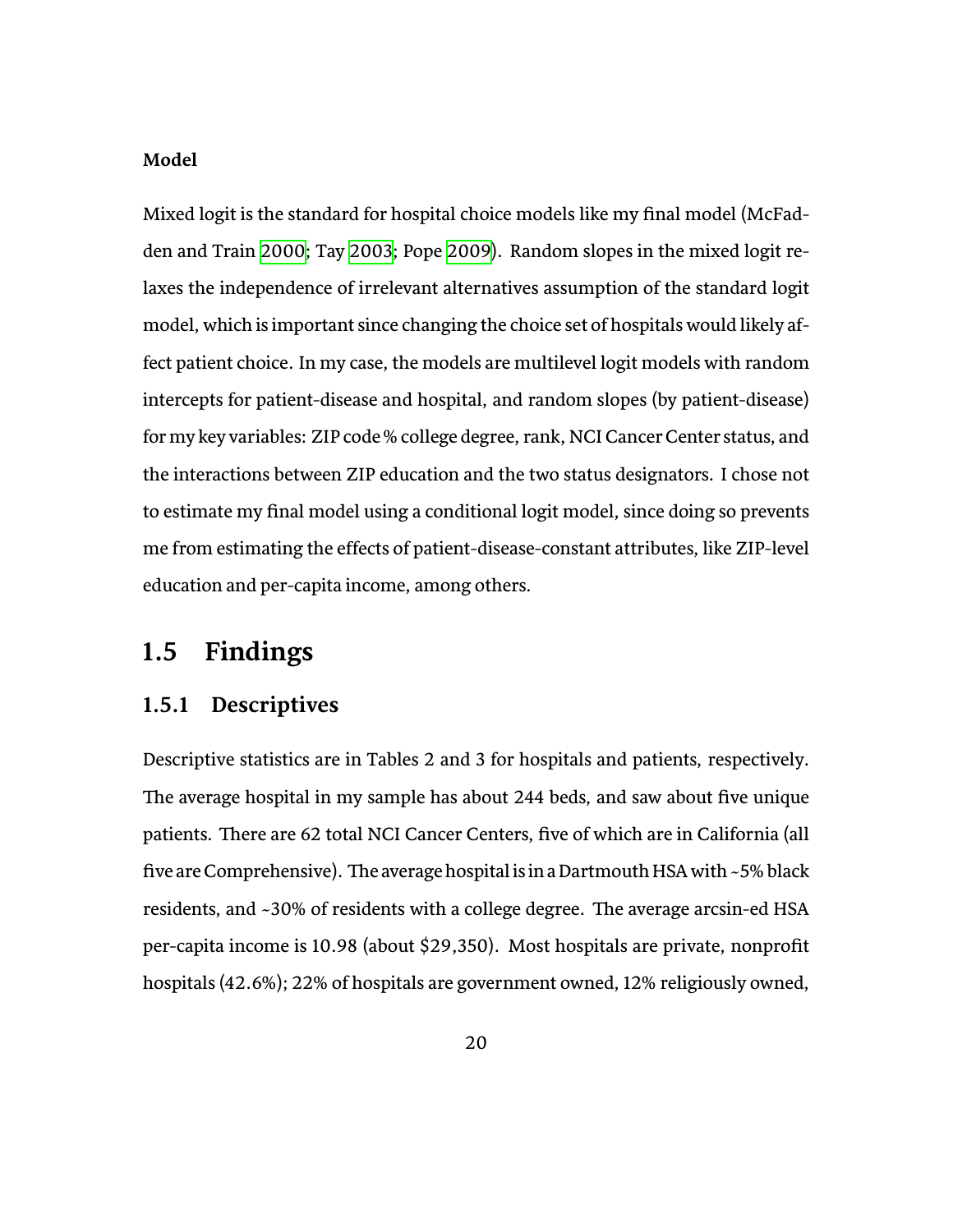and just over 21% are for-profit. 8% of hospitals are affiliated with a medical school, and half of the hospitals are teaching hospitals.

Most patients in my sample are white (~80%), and more than half are male (53%). Patient ZIP-code demographics are similar to hospital HSA demographics in proportion of college-educated residents (~29%), but have a slightly higher arcsin-ed percapital income of 11.11 (about  $$33,400$ ) and % black residents (~9%). More than half of patients have an acute form of blood cancer (55%), and the average age of patients in my sample is 76. Patients traveled an average of 8.9 miles (2.19 exponentiated) to receive treatment (excluding imputed zero pairs). Cancer incidences in my sample generally match those of the general population, with Large B-Cell Lymphoma and Acute Myeloid Leukemia as the most common types.

### **1.5.2 Prefatory Models**

#### **Seeking Treatment**

Table 1.4 presents results from the model predicting whether a patient seeks any kind of treatment after diagnosis. Neither ZIP education nor ZIP income affects a patient's probability of seeking treatment, which is a bit surprising given the predictions of fundamental cause theory. However, it may be that education- and incomebased inequality occurs either before diagnosis, by determining who gets diagnosed at all, and/or aŘer diagnosis, by influencing variation in the quality of treatment received. The former type of variation is nearly impossible to examine, since patients must be diagnosed to appear in any data on cancer. I address the latter type of variation in the analyses that follow.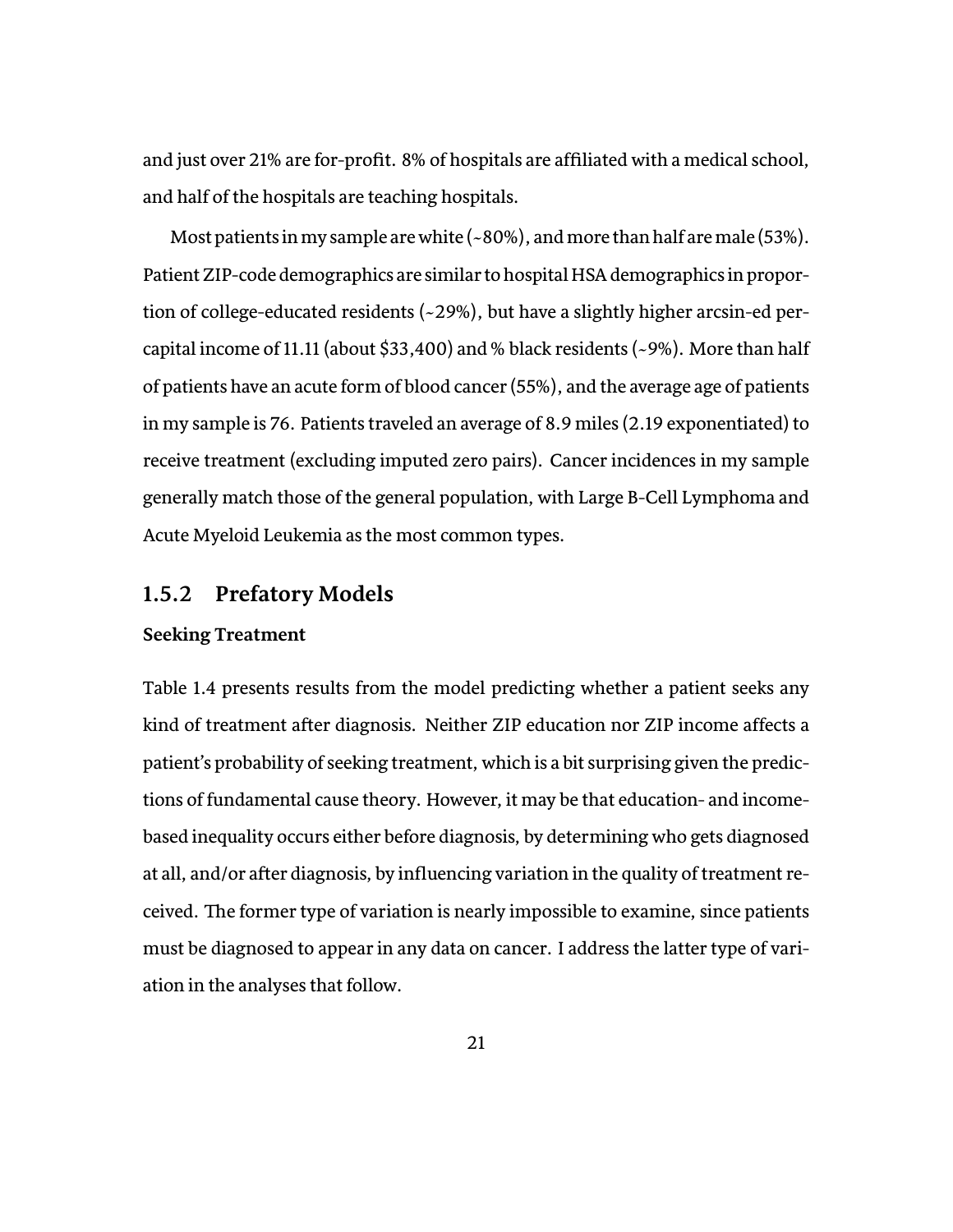Variation in seeking treatment is instead a function of gender (men less likely than women), race (Asians and Hispanics more likely than Whites), and age (older patients more likely than younger patients). Patients from ZIP codes with higher proportions of black residents are also less likely to seek treatment, but the same pattern is not observed when race is measured at the patient level. In other words, Percent Black Residents appears to be a true ecological effect: patients from these neighborhoods are less likely to seek treatment, regardless of their own race. This finding dovetails with many other findings about the effects of black neighborhoods, which tend to be significantly under-resourced compared to their non-black counterparts (Charron-Chenier, Fink, and Keister [2016;](#page-127-0) Sampson [2012](#page-140-0); Massey and Denton [1993](#page-135-1)).

#### **Out-of-State**

Table 1.5 presents results from several models predicting whether or not a patient leaves the state for treatment. There are two main takeaways from these models. The first is that indicators of status are salient for those patients who choose to leave the state. The second is that patients from well-educated ZIP codes are *less* likely to leave the state for high-status hospitals than patients from less well-educated ZIP codes. The coefficient for inverse rank is positive in all models, but not significant in the first or third model. This appears to be a function of the divergent appeal of highly-ranked hospitals by SES. The coefficient for NCI CC status is large, positive, and statistically significant in all models. This isn't surprising, given that 65% of patients who go out of state leave to go to an NCI Cancer Center. In sum, patients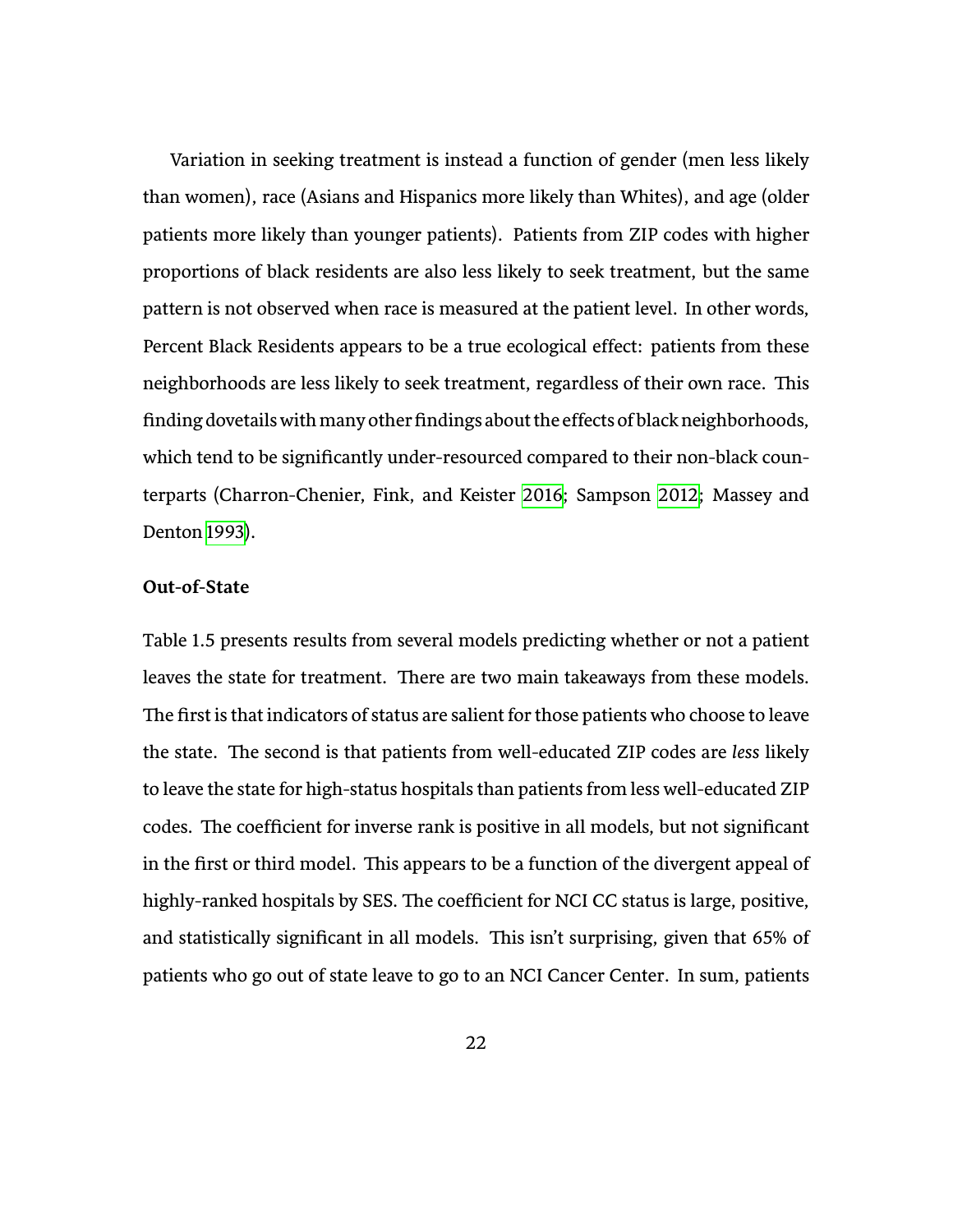who leave the state do so in order to seek treatment at the (ostensible) best hospitals in the country.

However, patients from more well-educated ZIP codes are less likely to leave the state for these high-status hospitals. This is true for both inverse rank and NCI CC status. In other words, the patients who leave the state to receive care at a high-status hospital tend to be from less well-educated ZIP codes, even controlling for whether the patient lives in a county on a state border.

ZIP-level sociodemographic features also affect a patient's propensity to leave the state. Though neither ZIP education level nor per-capita income have independent effects on leaving the state, patients from ZIP codes with more black residents are less likely to leave the state. This is probably due to the concentration of black residents in urban areas, which are generally far from state lines in California. Unsurprisingly, patients in border counties are very likely to leave the state for treatment, and likely account for the majority of leavers. This explanation is further supported by the relatively small number of patients who leave the state (119/1505). These results suggest that, though these regressions are instructive about the general salience of status indicators for certain patients, more representative and comprehensive in-state models will more accurately reveal the relationship between patient socioeconomic status and selection of high-status hospitals.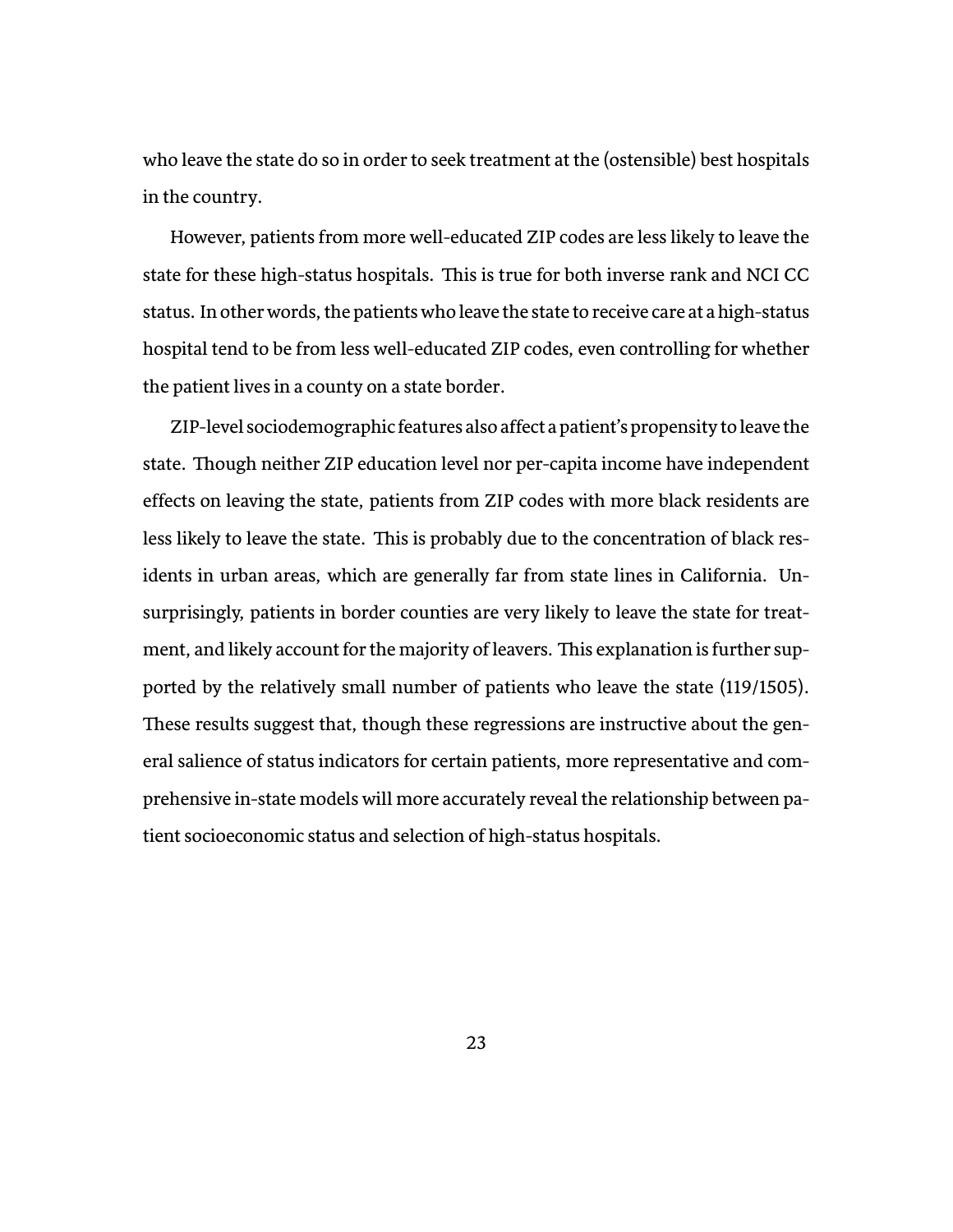#### **1.5.3 Mixed Models**

#### **Ranking**

Results from the mixed logit models of in-state hospital choice are in Table 1.6. The baseline effect of ZIP education is negative, meaning that patients from more welleducated ZIP codes are less likely to pursue treatment from the hospital represented by the intercept (not ranked, not an NCI Cancer Center, etc.). This is unsurprising, since such a hospital is low on a number of status dimensions. The effect of inverse rank is negative, meaning patients, in general, are less likely to patronize a hospital if it is more highly ranked. However, the interaction effect between ZIP education and inverse rank is positive, indicating that patients from well-educated ZIP codes are *more* likely to patronize highly-ranked hospitals. These effects suggest that patients from well-educated ZIP codes are more responsive to status indicators than patients from less well-educated ZIP codes.

Figure 1 plots marginal effects of this interaction term. Across levels of ZIP education, the probability of a patient seeking treatment from a hospital declines as the hospital's ranking increases. However, the decrease in probability of treatment is tempered as a function of ZIP education; patients from more well-educated ZIP codes remain more likely to seek treatment from highly-ranked hospitals than patients from less well-educated ZIP codes, even though their *overall* probability of doing so declines inversely to rank. In contrast, patients from less well-educated ZIP codes are much more likely to patronize unranked hospitals, and their probability of patronizing the highest-ranked hospitals in California is functionally zero.

Similar to ranking, the effects of NCI Cancer Center designation, Medical School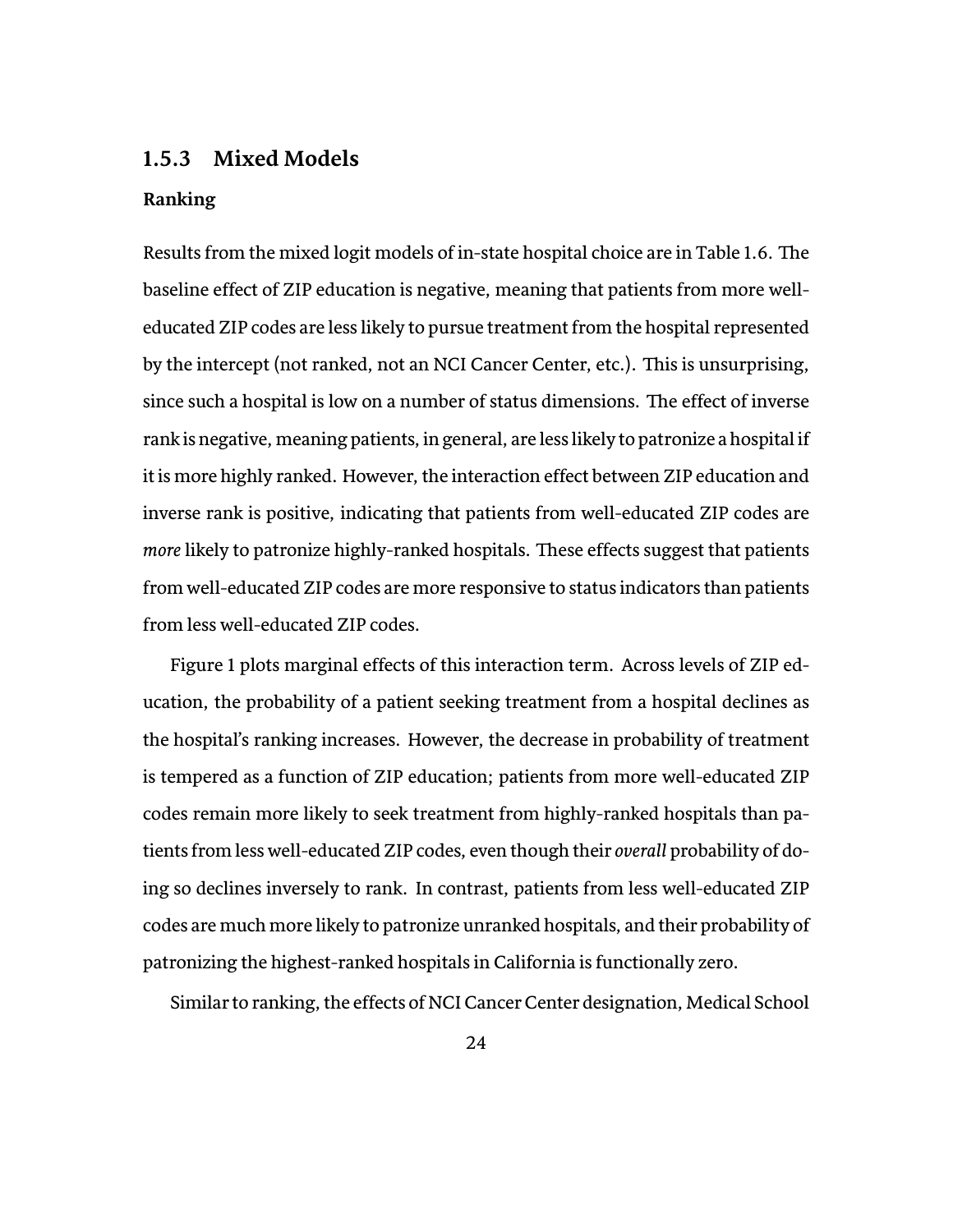Affiliation, and Teaching Hospital status are negative, because the majority of patients do not or cannot patronize these hospitals. Hospitals that are in predominantly black HSAs are less likely to be patronized by patients. Finally, a patient's probability of patronizing a hospital decreases inversely with distance.

#### **NCI Cancer Center Status**

The patterns observed in the ranking model are essentially duplicated in a model interacting ZIP-level education and NCI Cancer Center status. The effect of NCI Cancer Center status is negative and highly significant, indicating that patients, in general, are unlikely to seek treatment from an NCI Cancer Center. However, its interaction with ZIP-level education is both positive and statistically significant, indicating that patients from more well-educated ZIP codes are more likely to patronize NCICC-designated hospitals than their counterparts from less well-educated ZIP codes.

#### **Robustness Checks**

I ran two separate robustness checks on my results. The first was a 1,000-iteration bootstrap of my multilevel logit models using 10% subsamples. Means and standard errors of coefficients from this analysis of ranking and NCI CC status are in Tables 1.7 and 1.8, respectively. Results generally mirror the full models, though the coefficient for the interaction between ranking and ZIP education level is functionally zero. The coefficients for NCI Cancer Center, ZIP % College Degree, and the interaction between the two are all in the expected direction and highly statistically significant.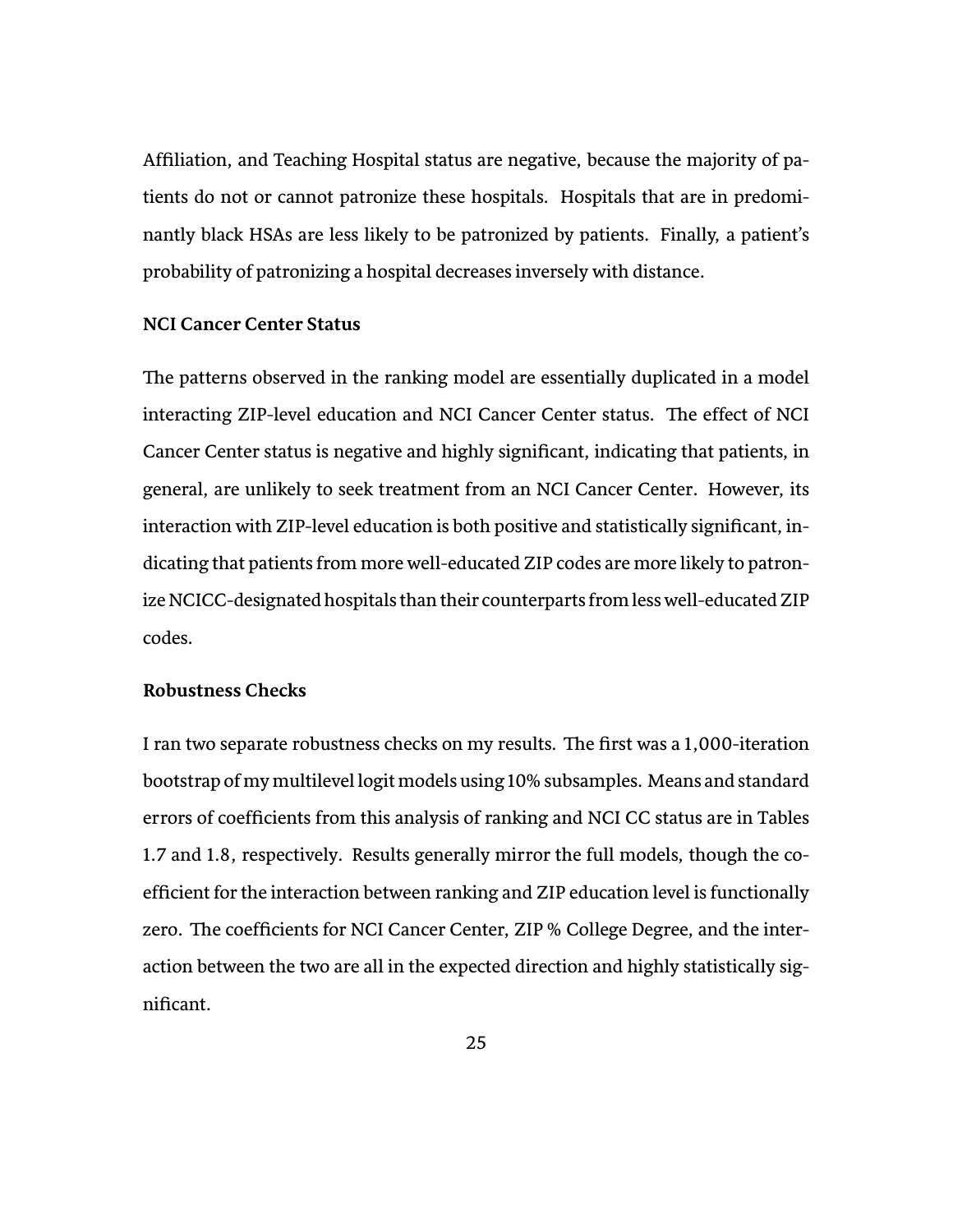The second robustness check was a structural equation model using patient characteristics to predict hospital characteristics, using only the "success" cases from my sample. The motivation for this robustness check is to directly assess the covariance between individual- and organization-level characteristics by directly predicting the latter with the former. Results from this model are in Table 1.9. Results support the conclusions of the multilevel models: ZIP education level is positive and significantly associated with both Inverse Rank and NCI CC status. Overall the robustness checks support the inferences from the original models, although there is mixed support for the interaction between ranking and ZIP education level.

## **1.6 Discussion**

Patient use of information on provider quality is a growing area of interest in both health policy and clinical research. Using SEER-Medicare data, I have shown that patients with blood cancers use rankings when choosing hospitals during at least two stages in the hospital choice process: deciding whether to leave the state, and, for those who stay, deciding among in-state hospitals. In the former case, patients who leave near state borders appear to be most likely to leave the state. While status indicators are salient for those who leave the state, patients from well-educated ZIP codes are less likely to leave the state to receive care at high-status hospitals. The in-state models reveal that this is because they receive care from high-status in-state hospitals, and thus do not need to leave the state. In other words, patients from more well-educated areas are more likely to use high-status hospitals, while patients from less-well-educated areas are less likely to a hospital as its ranking increases, unless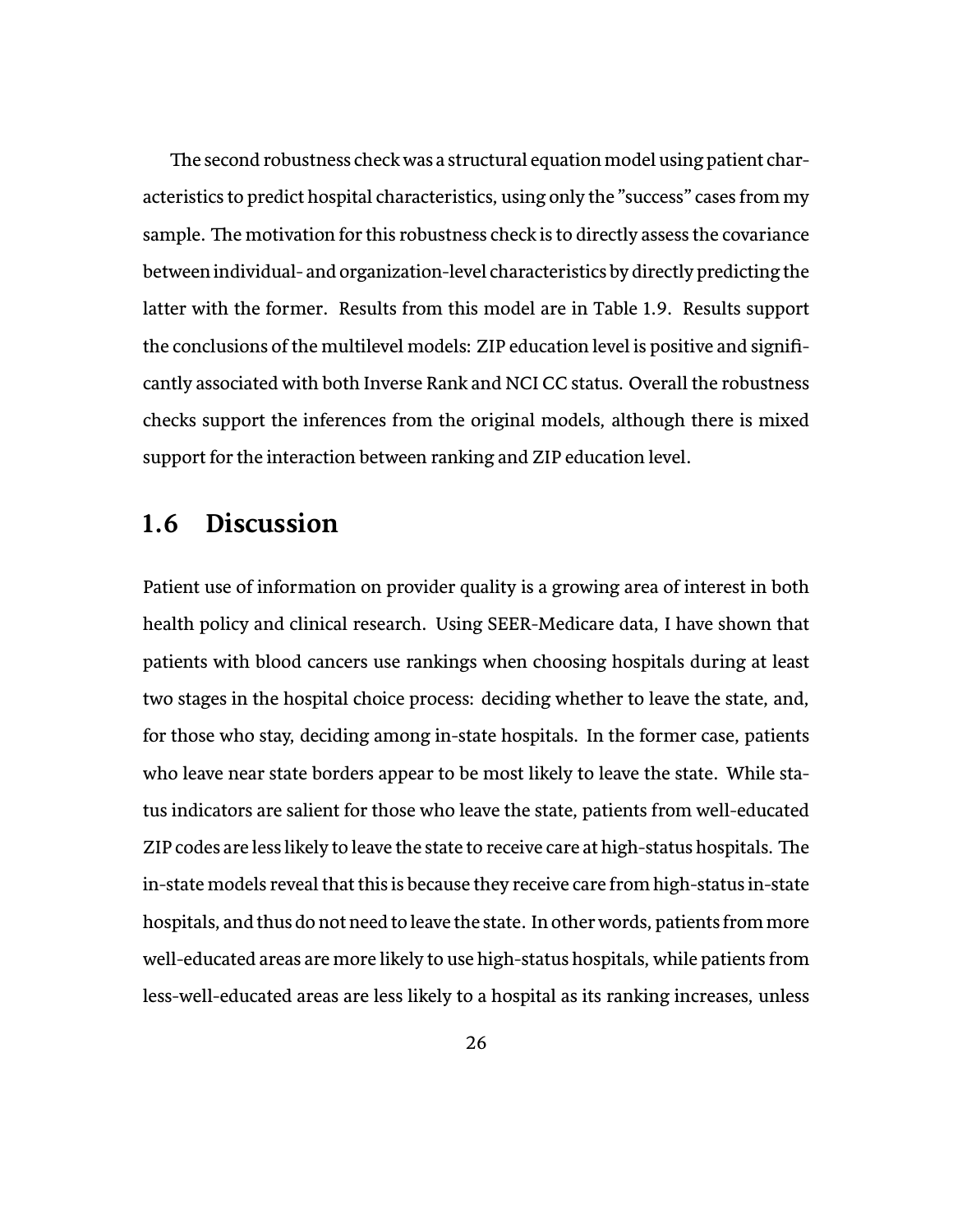that hospital is out of state. Similar effects are observed for a hospital's status as an NCI Cancer Center, which serves as another indicator of hospital quality.

These findings are consistent with past work on healthcare inequality, and reinforce the now-common refrain that healthcare benefits accrue to the already-privileged in the United States (Bruce G. Link and Jo Phelan [1995\)](#page-134-0). They also begin to reveal the informational mechanisms underlying socioeconomic disparities in cancer incidence and morality at both individual and neighborhood levels (Singer et al. [2016](#page-141-0); Hastert et al. [2015;](#page-131-0) Wardle et al. [2004](#page-142-0)). Effective information seeking and use is necessary at every stage of successful cancer treatment, from understanding diagnosis and prognosis (LeBlanc et al. [2014;](#page-134-1) Lamont and Christakis [2001](#page-133-1), [2003;](#page-133-2) LeBlanc et al. [2014](#page-134-1); Blank et al. [2006;](#page-126-0) Gramling et al. [2016](#page-131-1); M. A. Sekeres et al. [2004](#page-140-1)), to choosing treatments and providers (Barry and Edgman-Levitan [2012;](#page-125-0) Charles, Gafni, and Whelan [1997;](#page-127-1) Epstein et al. [2016](#page-129-0)), and successfully navigating a chosen treatment (LeBlanc et al. [2017](#page-134-2); Gage-Bouchard [2017\)](#page-130-0). Future research should investigate educational stratification at each of these points.

My findings also indicate a need for health policy scholars to more closely attend to sociological sources of inequality in medical treatments. Economic analyses of patient information use and hospital markets elide sociodemographic attributes of patients (Pope [2009;](#page-138-0) Dranove et al. [2003](#page-129-1); Jha and Epstein [2006\)](#page-132-0). In contrast, I find that patient characteristics, like sex and race, and neighborhood characteristics, like racial composition and education level, significantly affect a patient's propensity to seek treatment from hospitals. In addition, the education level of a patient's ZIP code also affects a patient use of information about provider quality. While clinical re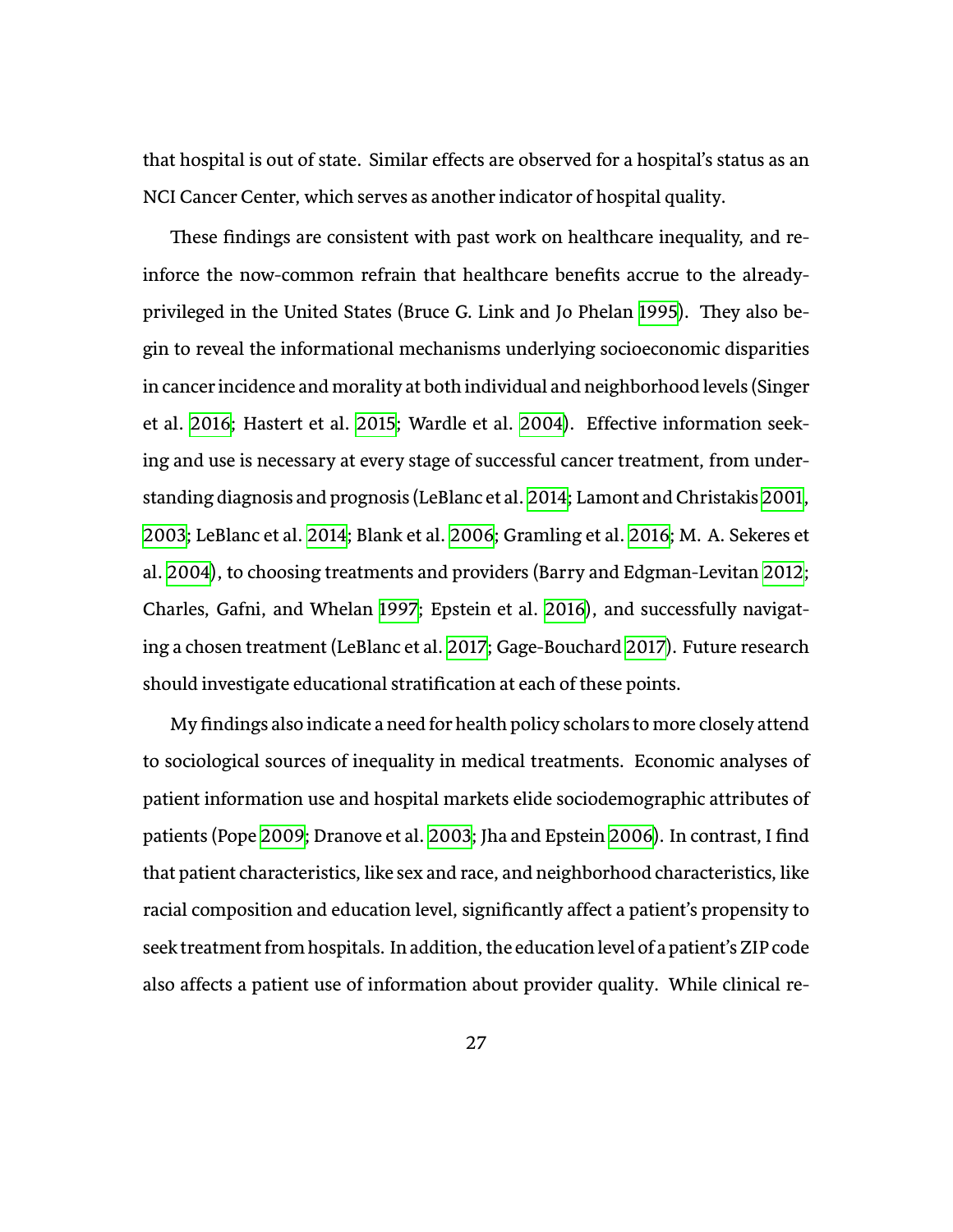searchers are increasingly attuned to racial and socioeconomic inequality in cancer treatment and outcomes (Bach et al. [1999](#page-125-1); Elizabeth B Lamont et al. [2014](#page-134-3); Wardle et al. [2004;](#page-142-0) Klein and Knesebeck [2015](#page-133-3)), my findings suggest health policy researchers would do well to follow suit.

There are five limitations in my analysis. The first is that I have no measure of education and income at the patient level. As such, I cannot determine whether more well-educated patients are individually more likely to use rankings in hospital choice, only that patients from more well-educated areas are more likely to do so. This limitation is especially apparent in my out-of-state models, where a small sample size increases the chances of an ecological fallacy. Moreover, it makes interpretation of aggregate-level effects more difficult, by combining the "true"variances of actual individual- and neighborhood-level effects. As such, I have discussed possible mechanisms at both the individual and neighborhood levels, since the effects I demonstrate are likely a combination of the two. Second, I cannot say whether patients from well-educated areas patronize higher-ranked hospitals because they are more likely to seek out rankings information, or more capable of putting rankings information to use. Existing literature suggests it is likely both. Consequently, future research should investigate these mechanisms at the individual level. The third limitation of my work is that I examine only patients with blood cancers. Future work should expand my inquiry to other cancers. The fourth limitation is that my analysis includes only outpatient visits at hospitals. While the majority of cancer treatments are outpatient, it is possible that ranking use differs for patients who require inpatient treatment. Finally, given the limitations of my data, I am unable to determine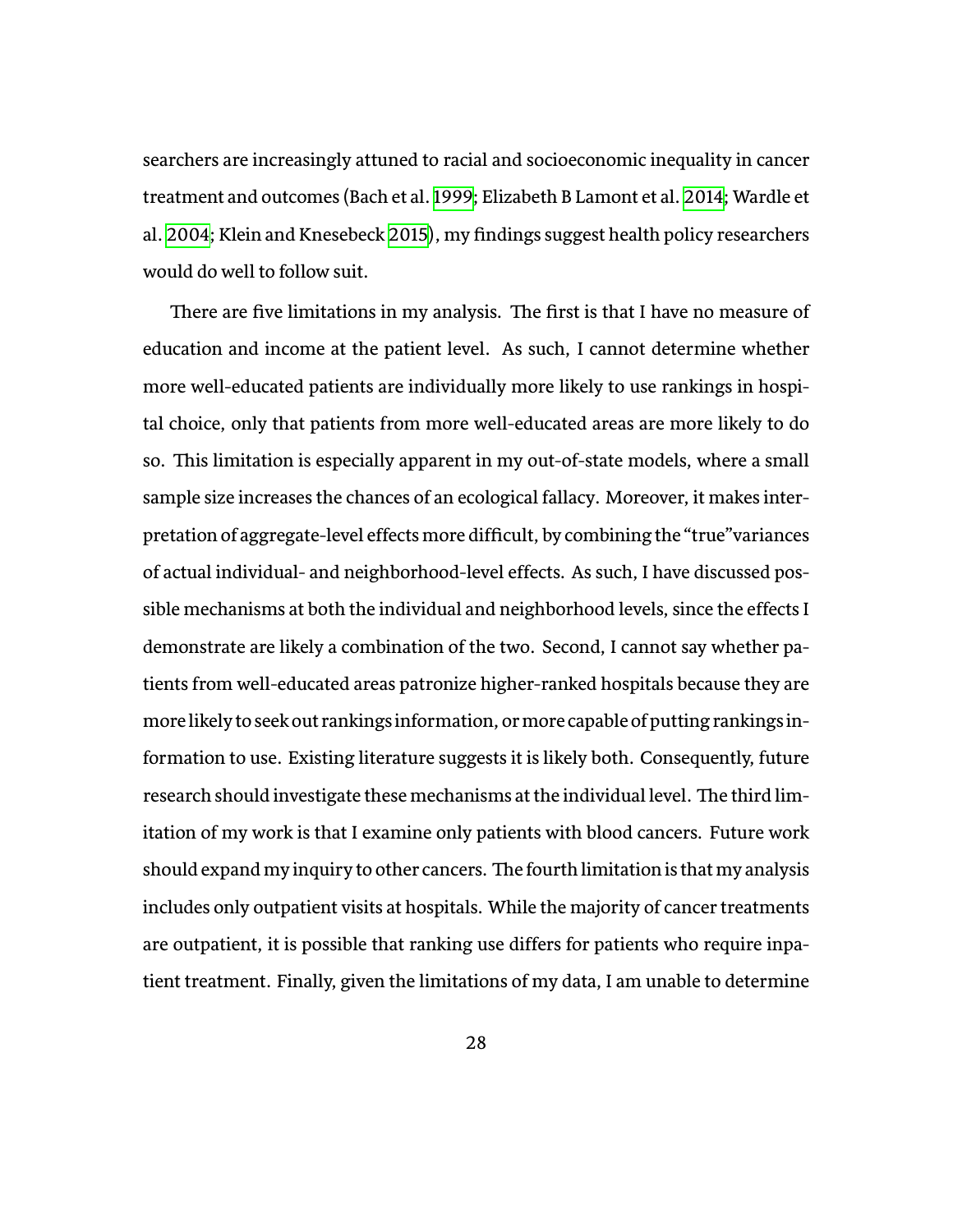the salience of other factors for patient choice of hospitals, like physician or other network referrals and MediGap insurance coverage.

In conclusion, I have shown that not all patients are empowered equally as consumers. Sociodemographic factors have consequential effects on both baseline patient access to cancer treatment and on quality information use. Sociodemographic inequality remains a blind spot for health policy researchers and many clinical researchers. My findings reinforce the need for these scholars to pay increasing attention to sociological sources of inequality in treatment and care, and to work to design interventions aimed at leveling these discrepancies.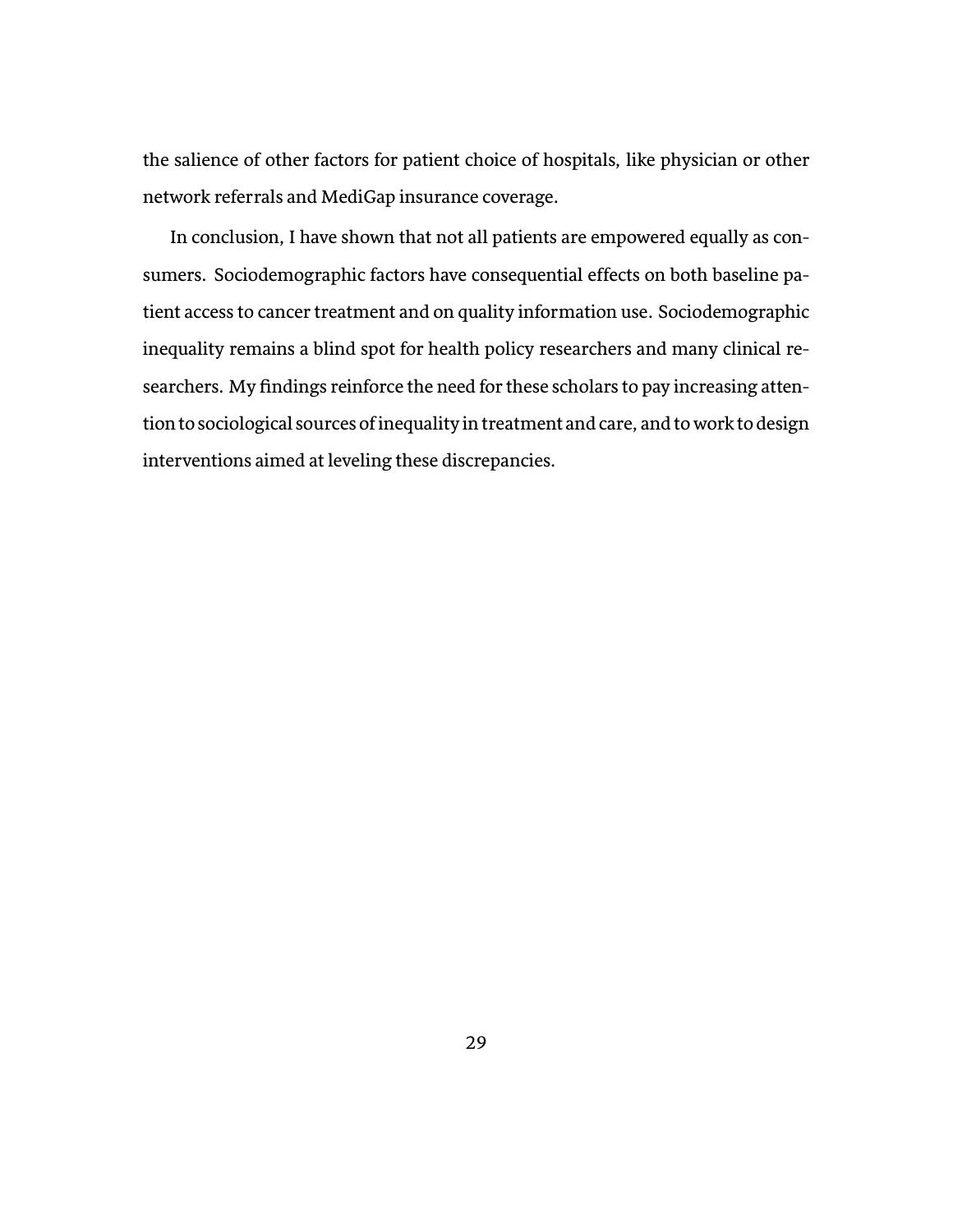# **1.7 Figure**

Figure 1.1: Marginal Effects of Rank on Probability of Visit, by ZIP % College Degree



**1.8 Tables**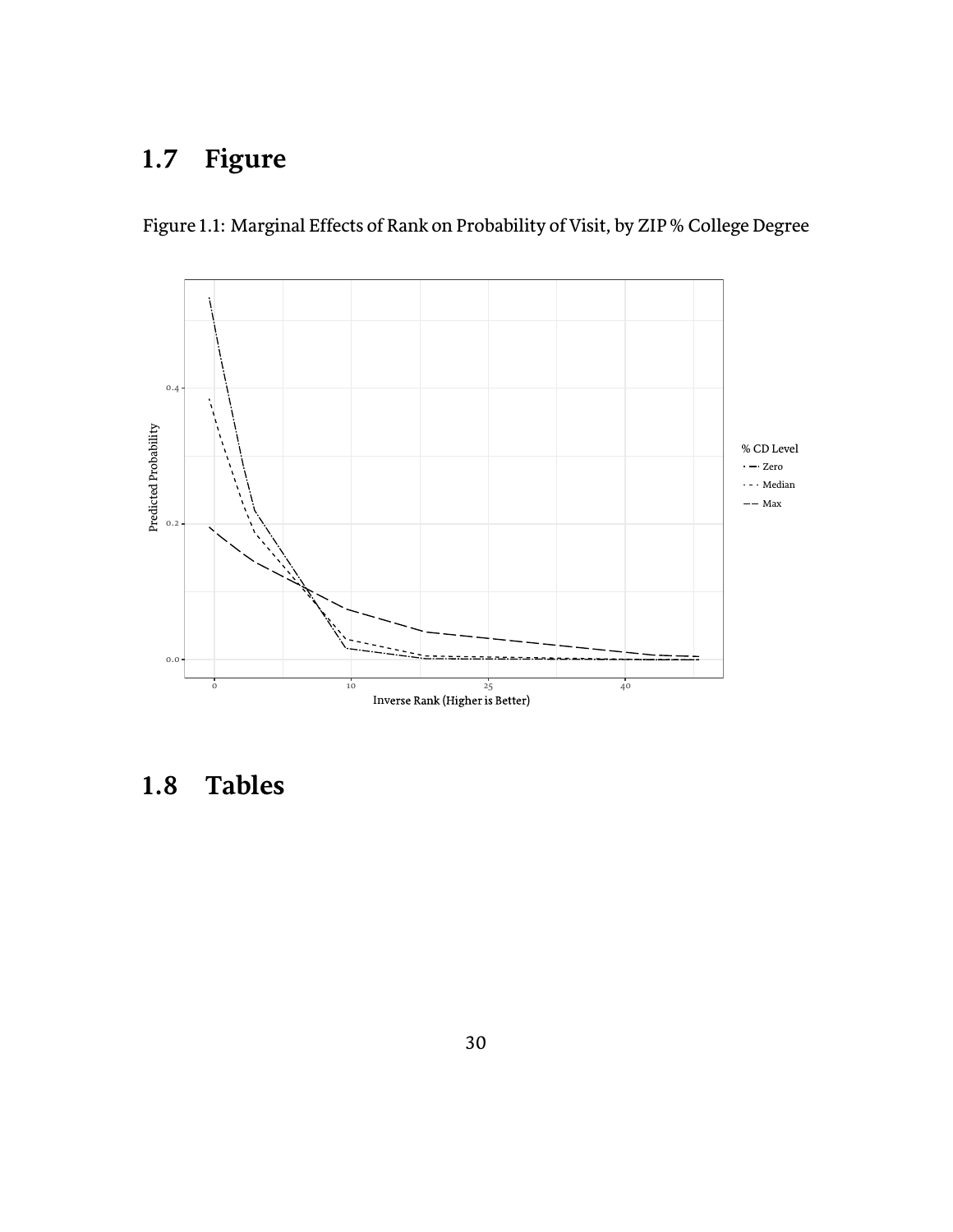| Name                                                       | Aggression Remission | Rate   | Relapse<br>Rate | <b>Possible Treatments</b>                                                                                                 | $\mu$ SEER<br>Cases/Year |
|------------------------------------------------------------|----------------------|--------|-----------------|----------------------------------------------------------------------------------------------------------------------------|--------------------------|
| Diffuse Large B-Cell Lymphoma                              | high                 | high   | low             | Chemotherapy & antibody, optional radiation,<br>stem cell transplant                                                       | 5,387                    |
| Chronic Lymphocytic Leukemia/Small<br>Lymphocytic Lymphoma | mild                 | high   | high            | Watchful waiting; chemotherapy, antibodies,<br>and/or biologic drugs; bone marrow transplant;<br>radiation; spleen removal | 3,646                    |
| Acute Myeloid Leukemia                                     | high                 | low    | moderate        | Chemotherapy; radiation; stem cell transplant;<br>clinical trials                                                          | 1,598                    |
| Marginal Zone B-Cell Lymphoma                              | mild                 | high   | moderate        | Antibiotics; chemotherapy, antibodies, and/or<br>biologic drugs; surgery;                                                  | 1,375                    |
| Non-Hodgkin Lymphoma**                                     | varies               | varies | varies          | Varies                                                                                                                     | 1,220                    |
| Nodular Sclerosis Hodgkin<br>Lymphoma*                     | moderate             | high   | moderate        | Radiation, Chemotherapy, stem-cell transplant                                                                              | 1,169                    |
| Small B Lymphocytic Lymphoma                               | mild                 | high   | high            | Watchful waiting; chemotherapy, antibodies,<br>and/or biologic drugs; bone marrow transplant;<br>radiation; spleen removal | 995                      |
| Follicular Lymphoma (General)*                             | mild                 | high   | high            | Watchful waiting; radiation; chemotherapy or<br>antibodies                                                                 | 953                      |
| Malignant lymphoma (General)**                             | varies               | varies | varies          | Varies                                                                                                                     | 827                      |
| Follicular Lymphoma, Grade 1*                              | mild                 | high   | high            | Watchful waiting; radiation; chemotherapy or<br>antibodies                                                                 | 798                      |

### Table 1.1: 10 Most Common Blood Cancers

Note: Diseases with matching \* characters are combined when converting from ICD-O-3 to ICD-9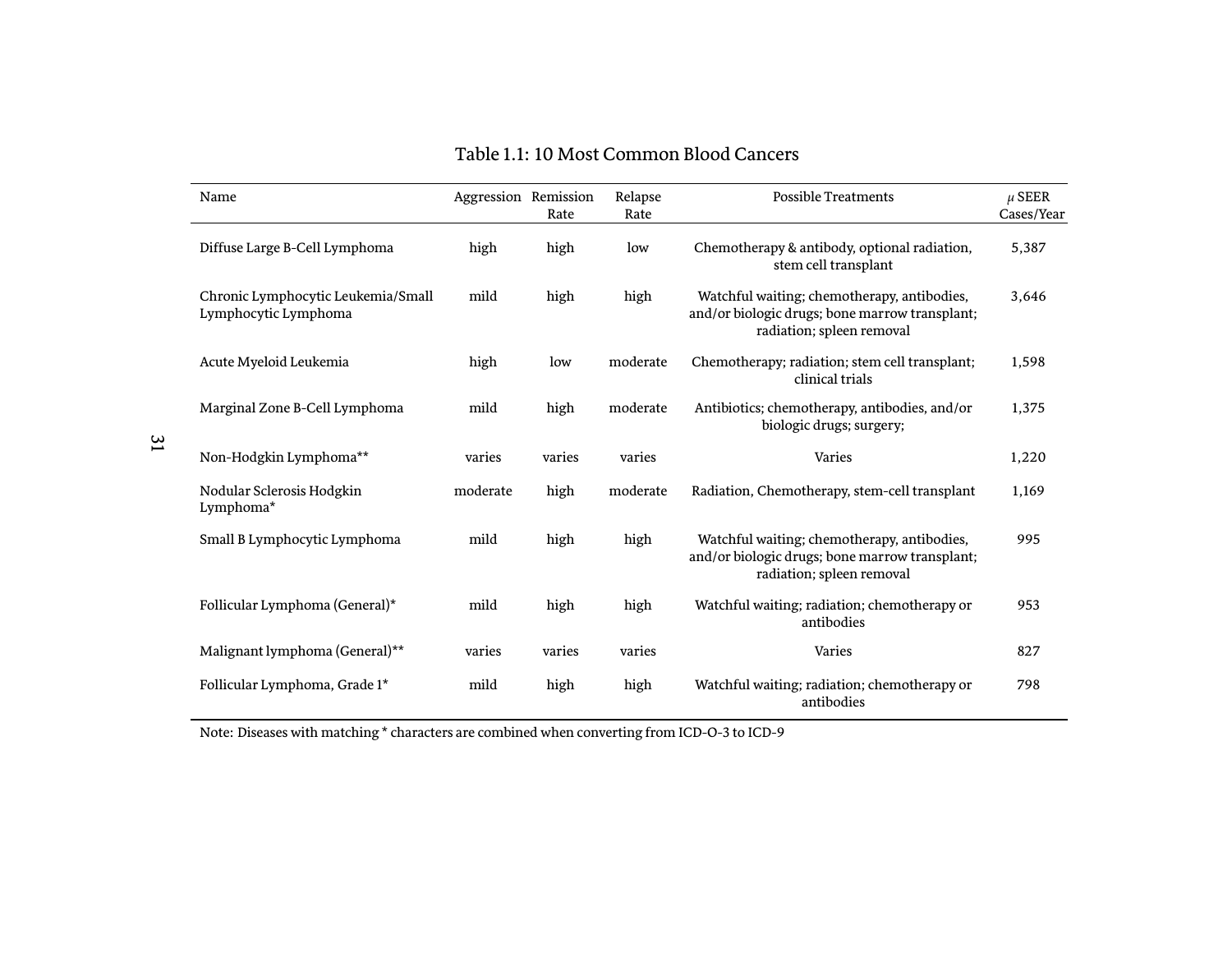| <b>Statistic</b>              | Mean    | St. Dev. | Min   | Max    |
|-------------------------------|---------|----------|-------|--------|
| Inverse Rank                  | 0.472   | 4.012    | 0     | 43     |
| Ranked (Binary)               | 0.023   | 0.151    | O     |        |
| <b>NCI Cancer Center</b>      | 0.015   | 0.120    | 0     |        |
| # of Beds                     | 244.699 | 225.962  | 5     | 2,046  |
| Med School Affiliated         | 0.088   | 0.283    | O)    |        |
| <b>Teaching Hospital</b>      | 0.507   | 0.501    | O     |        |
| <b>HSA % College Degree</b>   | 29.533  | 14.967   | 3.440 | 76.915 |
| <b>HSA</b> % Black            | 4.864   | 4.779    | 0.150 | 36.742 |
| HSA Per-Capita Income (asinh) | 10.985  | 0.361    | 9.799 | 11.984 |
| Hospital Ownership            |         |          |       |        |
| Non-Profit                    | 0.426   | 0.495    | 0     |        |
| Church.                       | 0.120   | 0.325    | 0     |        |
| Government                    | 0.219   | 0.414    |       |        |
| orgownProprietary             | 0.213   | 0.410    |       |        |
| Missing                       | 0.023   | 0.054    |       |        |
|                               |         |          |       |        |

Table 1.2: Hospital Demographics (n = 343)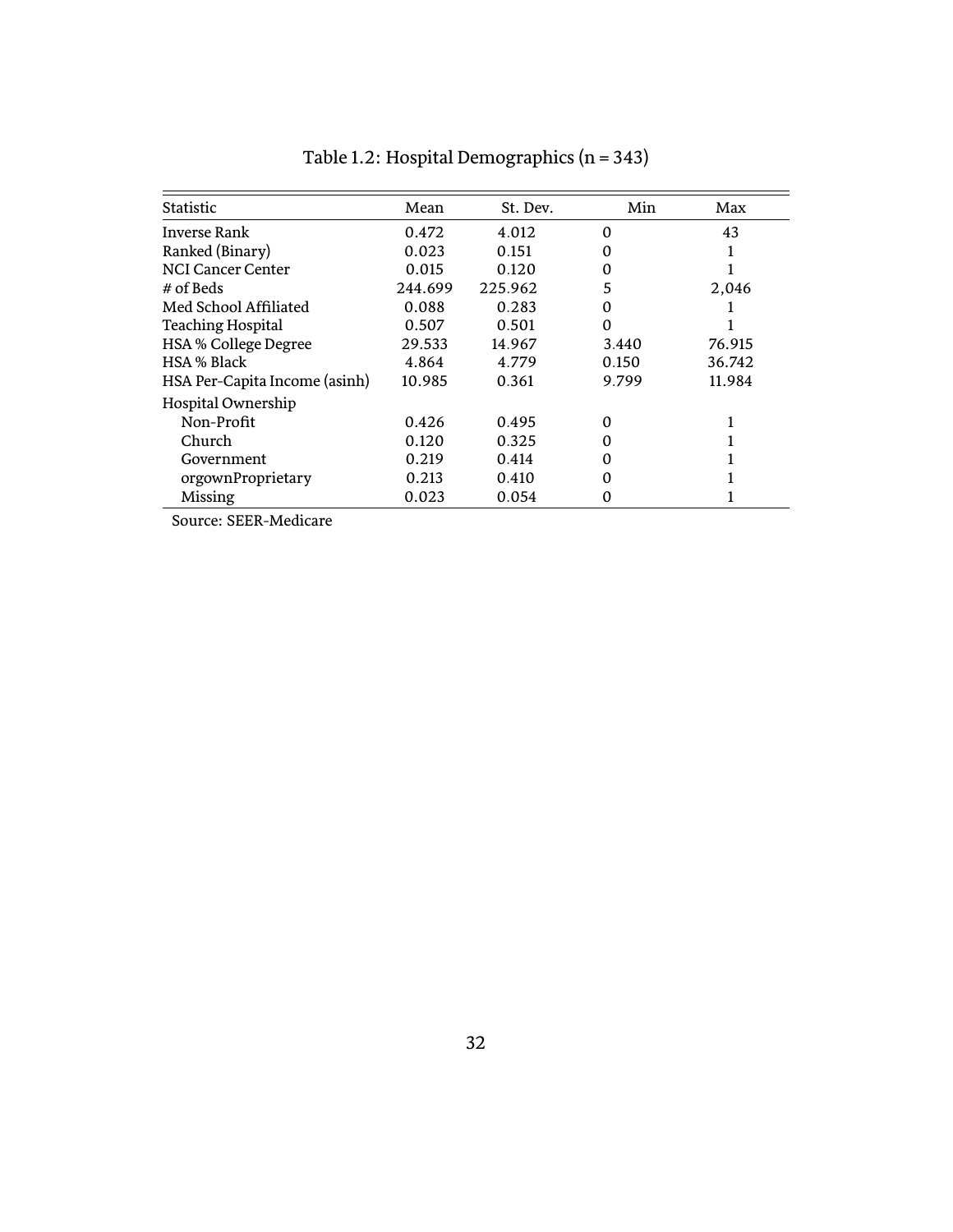| Statistic                     | Mean  | St. Dev. | Min          | Max   |
|-------------------------------|-------|----------|--------------|-------|
| Age                           | 76.36 | 7.52     | 65           | 99    |
| Has Acute Cancer              | 0.55  | 0.50     | $\Omega$     | 1     |
| Male                          | 0.53  | 0.50     | $\Omega$     | 1     |
| ZIP % Black                   | 4.34  | 7.35     | $\Omega$     | 86.34 |
| ZIP % College Degree          | 35.49 | 19.57    | $\mathbf{0}$ | 83.51 |
| ZIP Per-Capita Income (asinh) | 11.11 | 0.53     | 9.55         | 12.63 |
| Distance Traveled (logged)    | 2.19  | 1.28     | $\mathbf{0}$ | 6.29  |
| Race                          |       |          |              |       |
| White                         | 0.80  | 0.40     | $\Omega$     | 1     |
| <b>Black</b>                  | 0.03  | 0.18     | 0            | 1     |
| Asian                         | 0.08  | 0.27     | 0            | 1     |
| Hispanic                      | 0.05  | 0.22     | $\Omega$     | 1     |
| Other                         | 0.04  | 0.20     | $\Omega$     | 1     |
| Cancer                        |       |          |              |       |
| Lymphoma (General)            | 0.01  | 0.11     | $\Omega$     | 1     |
| Non-Hodgkin Lymphoma          | 0.08  | 0.27     | 0            | 1     |
| Small B-Cell Lymphoma         | 0.04  | 0.19     | 0            | 1     |
| Mantle Cell Lymphoma          | 0.05  | 0.23     | 0            | 1     |
| Large B-Cell Lymphoma         | 0.39  | 0.49     | 0            | 1     |
| Follicular Lymphoma (Grade 2) | 0.04  | 0.20     | 0            | 1     |
| Follicular Lymphoma (Grade 1) | 0.03  | 0.18     | $\Omega$     | 1     |
| Marginal Zone B-Cell Lymphoma | 0.08  | 0.28     | $\Omega$     | 1     |
| B-Cell Lymphocytic Leukemia   | 0.16  | 0.37     | 0            | 1     |
| Acute Myloid Leukemia         | 0.10  | 0.30     | $\Omega$     | 1     |

Table 1.3: Patient Demographics (n = 902)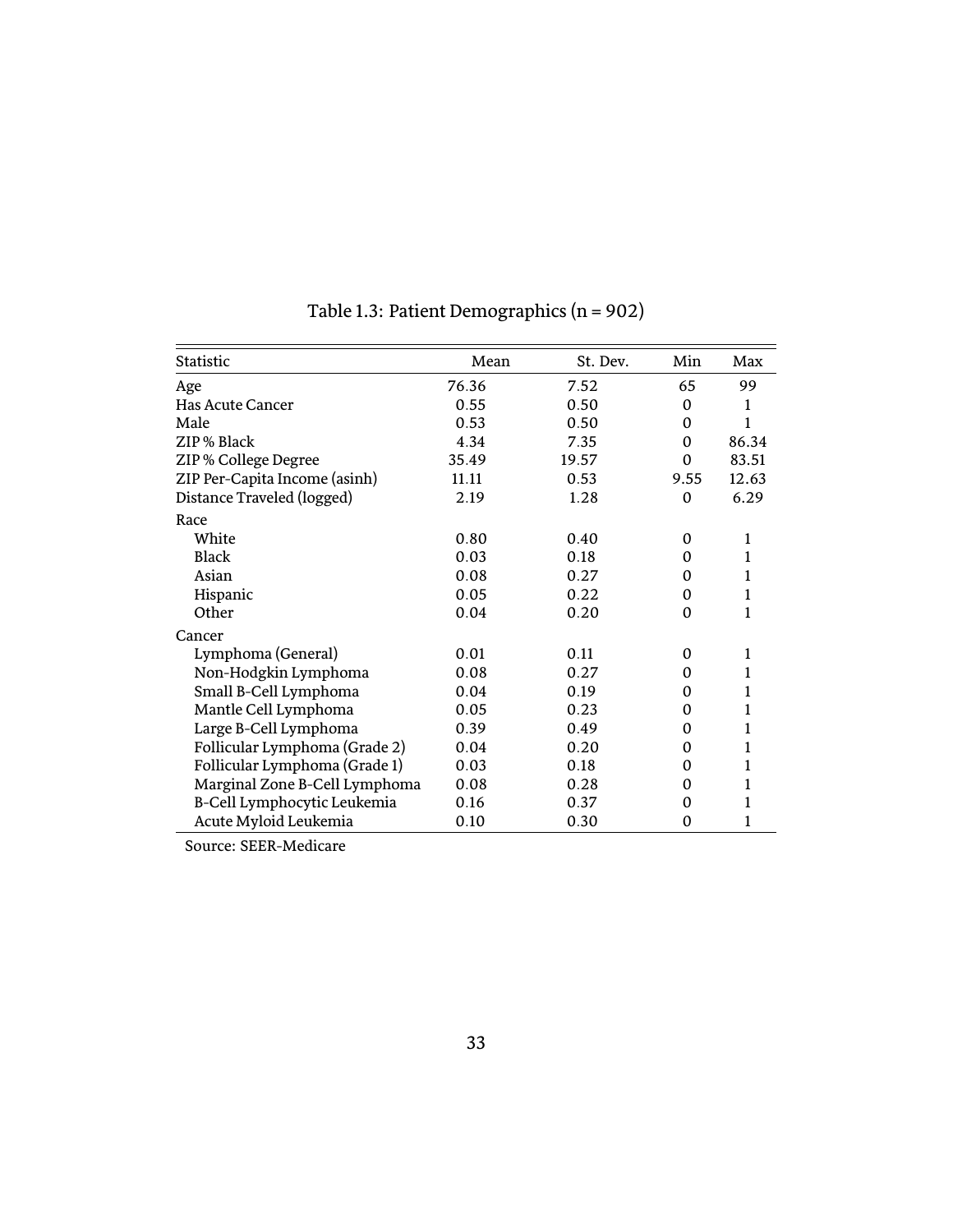| Variable                     | $\beta$ (S.E.)                                                    |  |  |
|------------------------------|-------------------------------------------------------------------|--|--|
| ZIP % CD                     | $-0.003$<br>(0.003)                                               |  |  |
| ZIP % Black                  | $-0.017***$                                                       |  |  |
|                              | (0.005)                                                           |  |  |
| ZIP PCI (asinh)              | 0.129                                                             |  |  |
|                              | (0.099)                                                           |  |  |
| Male                         | $-0.131*$                                                         |  |  |
|                              | (0.065)                                                           |  |  |
| Race (Ref: White)            |                                                                   |  |  |
| <b>Black</b>                 | $-0.022$                                                          |  |  |
|                              | (0.173)                                                           |  |  |
| Asian                        | $0.401**$                                                         |  |  |
|                              | (0.136)                                                           |  |  |
| Hispanic                     | $0.615***$                                                        |  |  |
|                              | (0.160)                                                           |  |  |
| Other                        | $-0.083$                                                          |  |  |
|                              | (0.158)                                                           |  |  |
| Age                          | $0.028***$                                                        |  |  |
|                              | (0.003)                                                           |  |  |
| Constant                     | $-3.493***$                                                       |  |  |
|                              | (1.052)                                                           |  |  |
| Observations                 | 3,991                                                             |  |  |
| Log Likelihood               | $-2,682.540$                                                      |  |  |
| Akaike Inf. Crit.            | 5,389.079                                                         |  |  |
| Note:                        | $~^{\ast}p<0.05;$ $~^{\ast\ast}p<0.01;$ $~^{\ast\ast\ast}p<0.001$ |  |  |
| <b>Source: SEER-Medicare</b> |                                                                   |  |  |

Table 1.4: Results from a Logit Regressions of Seeking Any Treatment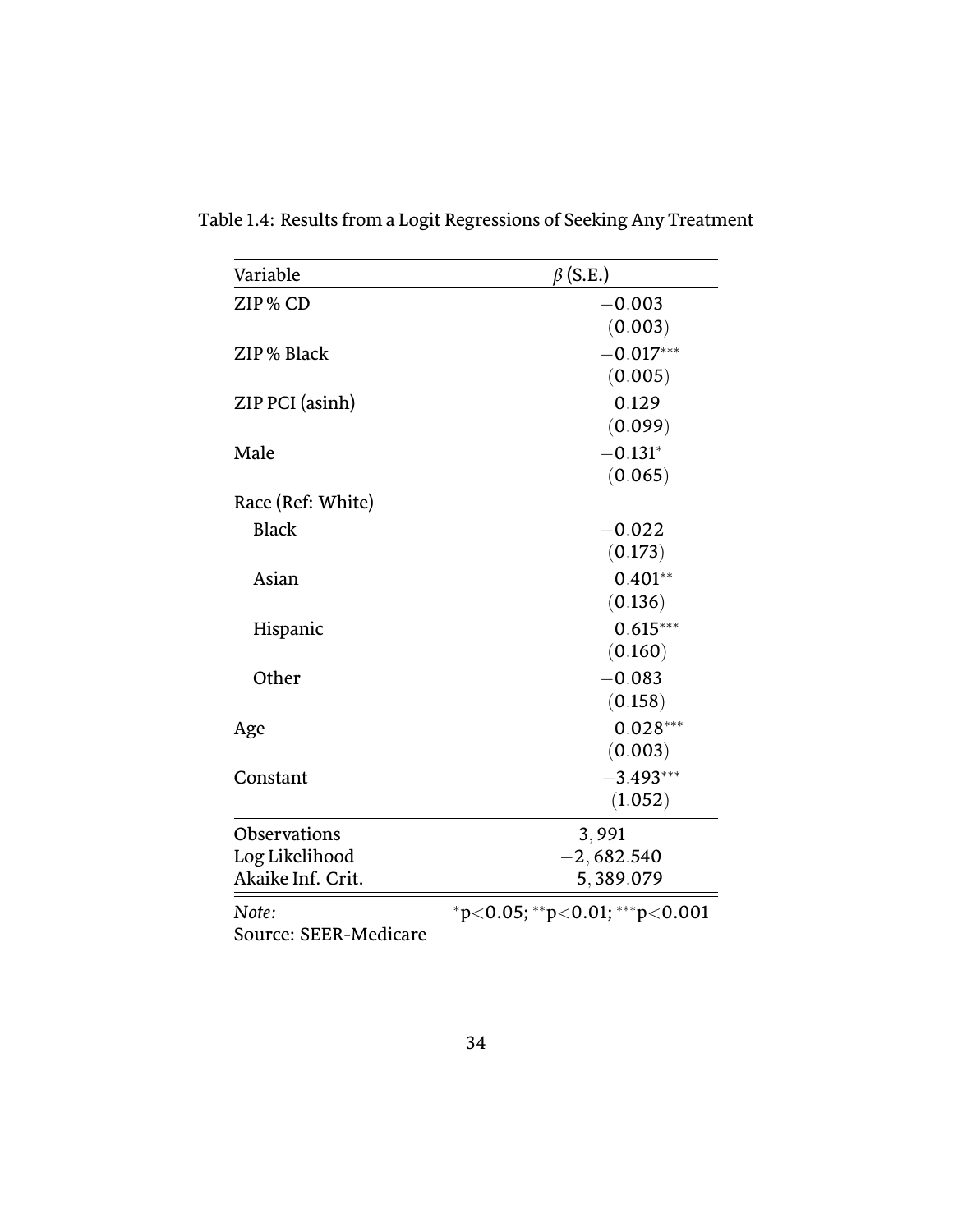|                      | (1)         | (2)                                     | (3)         |  |  |
|----------------------|-------------|-----------------------------------------|-------------|--|--|
| PCI (asinh)          | $-0.279$    | 0.102                                   | 0.026       |  |  |
|                      | (0.424)     | (0.421)                                 | (0.411)     |  |  |
| ZIP% CD              | 0.002       | 0.013                                   | 0.014       |  |  |
|                      | (0.010)     | (0.010)                                 | (0.010)     |  |  |
| ZIP % Black          | $-0.057**$  | $-0.057**$                              | $-0.061***$ |  |  |
|                      | (0.018)     | (0.018)                                 | (0.018)     |  |  |
| <b>Inverse Rank</b>  | 0.016       | $0.054*$                                | 0.023       |  |  |
|                      | (0.022)     | (0.022)                                 | (0.022)     |  |  |
| NCI CC               | $2.328***$  | $2.210***$                              | $3.107***$  |  |  |
|                      | (0.180)     | (0.179)                                 | (0.249)     |  |  |
| ZIP % CD x Inv. Rank |             | $-0.001***$                             |             |  |  |
|                      |             | (0.0003)                                |             |  |  |
| ZIP % x NCI CC       |             |                                         | $-0.022***$ |  |  |
|                      |             |                                         | (0.005)     |  |  |
| Male Patient         | 0.186       | 0.101                                   | 0.111       |  |  |
|                      | (0.173)     | (0.176)                                 | (0.176)     |  |  |
| Race (Ref: White)    |             |                                         |             |  |  |
| <b>Black</b>         | 0.357       | 0.479                                   | 0.488       |  |  |
|                      | (0.403)     | (0.395)                                 | (0.389)     |  |  |
| Asian                | $-1.299**$  | $-1.396**$                              | $-1.416**$  |  |  |
|                      | (0.449)     | (0.452)                                 | (0.467)     |  |  |
| Hispanic             | $-0.810$    | $-0.645$                                | $-0.699$    |  |  |
|                      | (0.493)     | (0.521)                                 | (0.525)     |  |  |
| Other                | $-0.597$    | $-0.621$                                | $-0.584$    |  |  |
|                      | (0.596)     | (0.598)                                 | (0.612)     |  |  |
| # of Beds (logged)   | $-0.591***$ | $-0.681***$                             | $-0.668***$ |  |  |
|                      | (0.139)     | (0.134)                                 | (0.135)     |  |  |
| Med. Sch. Affil.     | $-4.549***$ | $-4.323***$                             | $-4.595***$ |  |  |
|                      | (0.383)     | (0.370)                                 | (0.380)     |  |  |
| Teaching Hosp.       | $0.663**$   | $0.760**$                               | $0.758**$   |  |  |
|                      | (0.255)     | (0.255)                                 | (0.255)     |  |  |
| Ranked               | 0.691       | 0.926                                   | 0.414       |  |  |
|                      | (0.718)     | (0.689)                                 | (0.725)     |  |  |
| Pt in Border Co.     | $0.965***$  | $1.040***$                              | $1.017***$  |  |  |
|                      | (0.225)     | (0.226)                                 | (0.224)     |  |  |
| Constant             | 2.379       | $-1.649$                                | $-0.907$    |  |  |
|                      | (4.502)     | (4.462)                                 | (4.357)     |  |  |
| Observations         | 5,500       | 5,500                                   | 5,500       |  |  |
| Log Likelihood       | $-617.571$  | $-606.076$                              | $-606.893$  |  |  |
| Akaike Inf. Crit.    | 1, 271.143  | 1, 250.153                              | 1, 251.785  |  |  |
| Note:                |             | $*_{p<0.05; **_{p<0.01; ***_{p<0.001}}$ |             |  |  |

Table 1.5: Results from Logit Regressions of Leaving CA for Treatment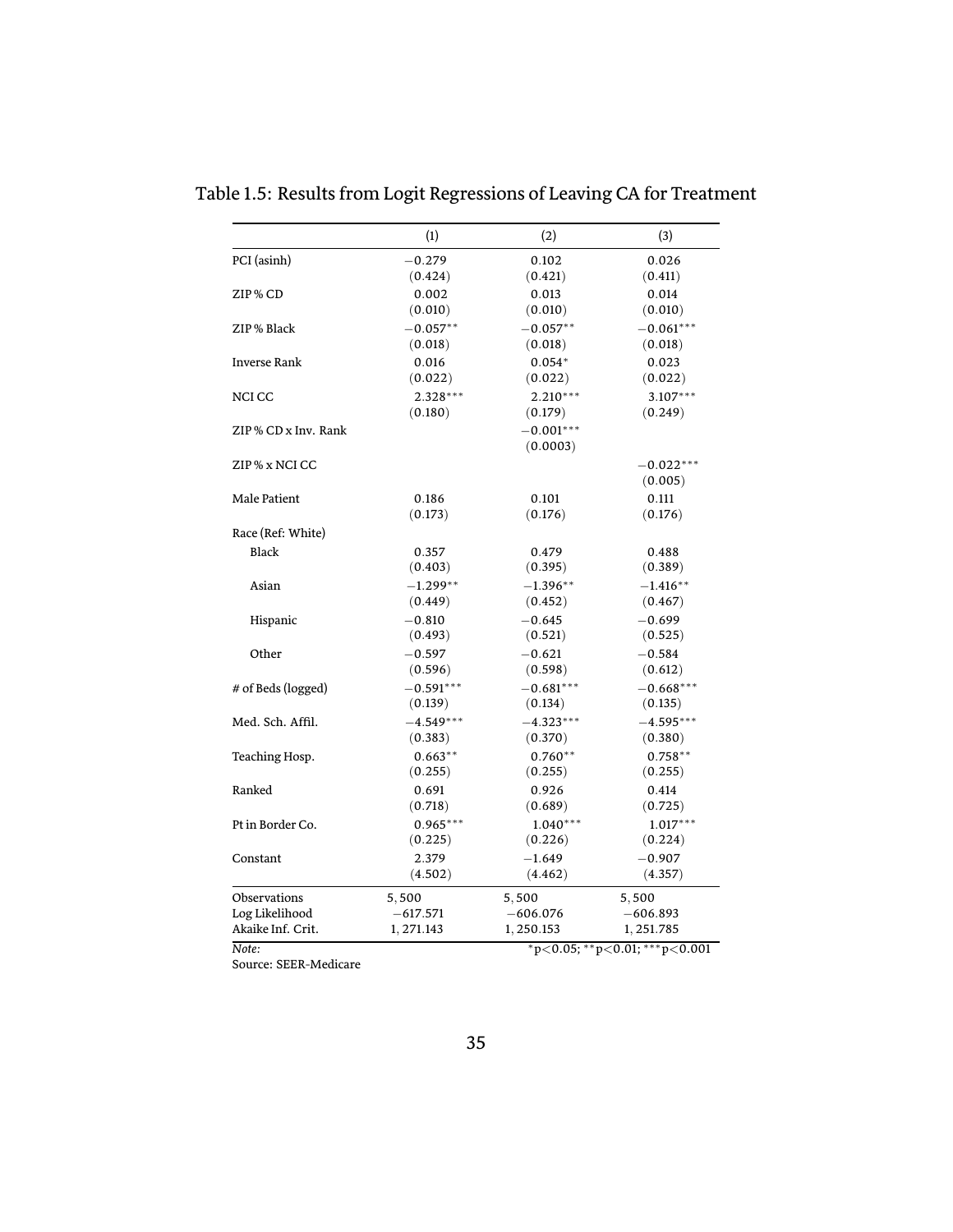|                             | Model 1     |             | Model 2     |             |
|-----------------------------|-------------|-------------|-------------|-------------|
|                             | <b>Beta</b> | S.E.        | <b>Beta</b> | S.E.        |
| <b>Fixed Effects</b>        |             |             |             |             |
| % College Degree*           | $-0.335***$ | (0.072)     | $-0.476***$ | (0.067)     |
| Inverse Rank*               | $-0.963***$ | (0.172)     | $-0.878***$ | (0.155)     |
| %CD x Inv. Rank*            | $0.243***$  | (0.050)     |             |             |
| % CD x NCI CC               |             |             | $1.999***$  | (0.384)     |
| Ranked                      | $-0.509$    | (1.080)     | 1.271       | (1.069)     |
| ZIP % Black                 | $-0.025***$ | (0.007)     | $-0.032***$ | (0.008)     |
| ZIP PCI (asinh)             | $-0.146$    | (0.119)     | 0.073       | (0.116)     |
| Male                        | $-0.051$    | (0.076)     | $-0.060$    | (0.075)     |
| Age                         | $-0.0003$   | (0.005)     | 0.002       | (0.005)     |
| <b>Acute Cancer</b>         | $-0.051$    | (0.076)     | $-0.113$    | (0.075)     |
| Race (Ref: White)           |             |             |             |             |
| <b>Black</b>                | 0.010       | (0.234)     | $-0.018$    | (0.235)     |
| Asian                       | $-0.136$    | (0.189)     | $-0.128$    | (0.184)     |
| Hispanic                    | $-0.275*$   | (0.137)     | $-0.330*$   | (0.138)     |
| Other                       | $-0.356*$   | (0.181)     | $-0.138$    | (0.171)     |
| <b>NCI Cancer Center</b>    | $-0.191$    | (0.914)     | $-5.325***$ | (1.160)     |
| Med. Sch. Affiliated        | $-0.112$    | (0.359)     | $-0.186$    | (0.352)     |
| <b>Teaching Hospital</b>    | $-0.556*$   | (0.226)     | $-0.286$    | (0.219)     |
| # of Beds (logged)          | $0.525***$  | (0.152)     | $0.436***$  | (0.147)     |
| Ownership (Ref: Non-Profit) |             |             |             |             |
| Church                      | 0.389       | (0.293)     | 0.081       | (0.289)     |
| Govt                        | 0.485       | (0.279)     | $0.593*$    | (0.273)     |
| Missing                     | $-60.245$   | (128.002)   | $-46.028$   | (128.014)   |
| Proprietary                 | $-1.315***$ | (0.294)     | $-1.095***$ | (0.286)     |
| <b>HSA PCI</b>              | $-0.450$    | (0.309)     | $-0.404$    | (0.303)     |
| <b>HSA % Black</b>          | $-0.081***$ | (0.024)     | $-0.072**$  | (0.023)     |
| # of Sampled Patients Seen  | $0.149***$  | (0.014)     | $0.171***$  | (0.014)     |
| Distance (logged)           | $-2.072***$ | (0.038)     | $-2.006***$ | (0.035)     |
| Constant                    | $-0.640$    | (1.577)     | $-3.180*$   | (1.529)     |
|                             | S.D.        |             | S.D.        |             |
| Random Effects              |             |             |             |             |
| <b>Patient-Disease</b>      |             |             |             |             |
| Intercept                   | 0.23        |             | 0.03        |             |
| <b>Inverse Rank</b>         | 0.57        |             |             |             |
| % CD                        | 0.22        |             | 0.22        |             |
| IR x % CD                   | 0.29        |             |             |             |
| NCI CC                      |             |             | 3.98        |             |
| NCI CC x % CD               |             |             | 1.28        |             |
| Hospital                    |             |             |             |             |
| Intercept                   | 1.36        |             | 1.33        |             |
| Observations                |             | 368,676     |             | 368,676     |
| Log Likelihood              |             | $-3,832.44$ |             | $-3,826.73$ |
| Akaike Inf. Crit.           |             | 7,742.89    |             | 7,731.45    |
| Bayesian Inf. Crit.         |             | 8,164.78    |             | 8,153.34    |

## Table 1.6: Results from Mixed Logit Regressions of Patient Hospital Choice

\* ũese variables are centered and SD-standardized in analyses *∗*

p*<*0.05; *∗∗*p*<*0.01; *∗∗∗*p*<*0.001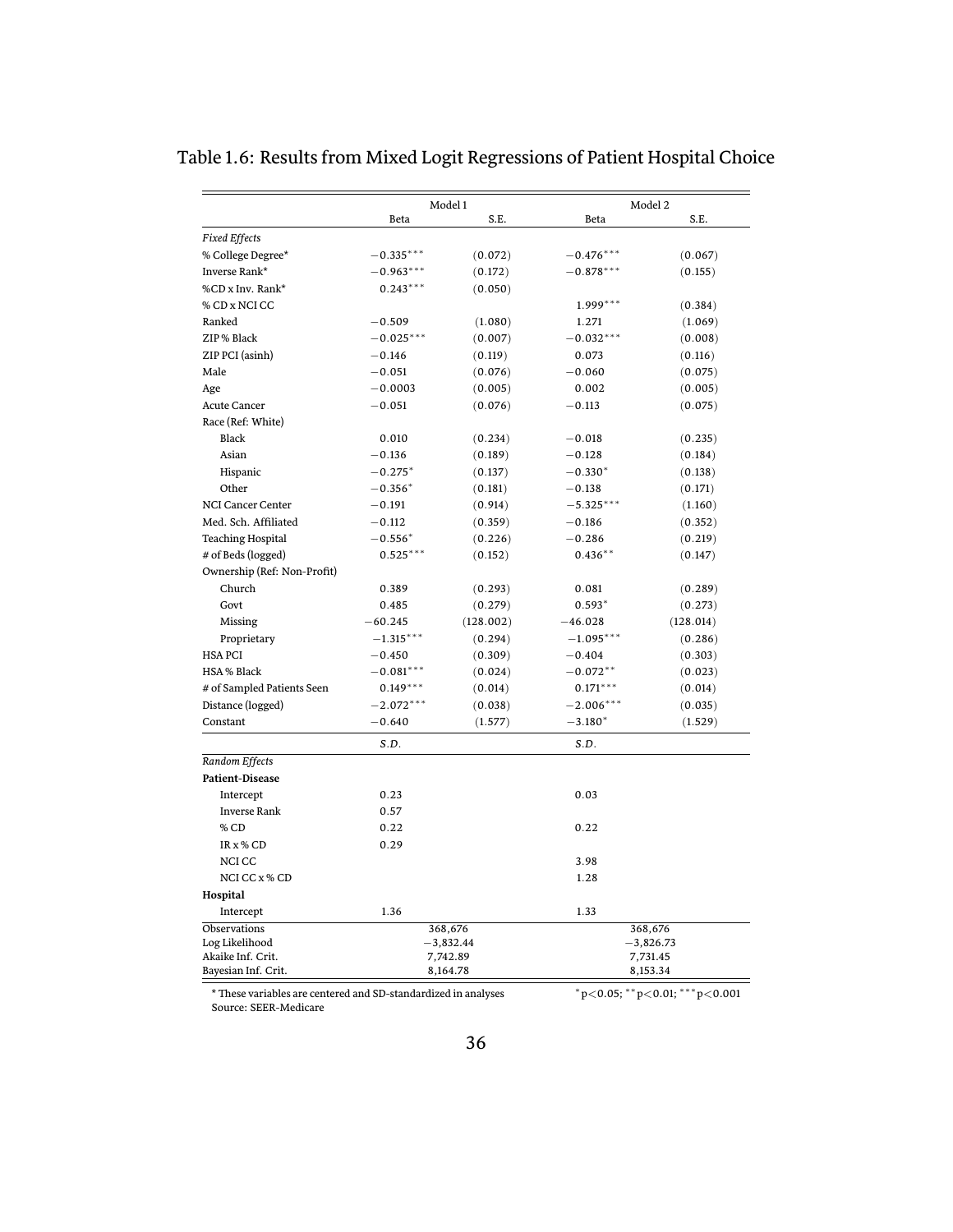|                                 | Mean     | S.E. |
|---------------------------------|----------|------|
| (Intercept)                     | $-3.10$  | 0.12 |
| ZIP%CD                          | $-0.02$  | 0.00 |
| <b>Inverse Rank</b>             | $-0.09$  | 0.00 |
| Inv. Rank x ZIP % CD            | 0.00     | 0.00 |
| Ranked                          | 0.43     | 0.03 |
| ZIP % Black                     | $-0.03$  | 0.00 |
| ZIP PCI (asinh)                 | 0.04     | 0.01 |
| <b>Male Patient</b>             | $-0.02$  | 0.01 |
| Race (Ref: White)               |          |      |
| Asian                           | $-0.45$  | 0.01 |
| <b>Black</b>                    | $-0.40$  | 0.08 |
| Hispanic                        | $-0.54$  | 0.04 |
| Other                           | $-0.33$  | 0.03 |
| Age                             | $-0.00$  | 0.00 |
| <b>Hospital Characteristics</b> |          |      |
| <b>NCICC</b>                    | $-0.48$  | 0.03 |
| Med. Sch. Affil                 | $-0.59$  | 0.01 |
| <b>Teaching Hospital</b>        | $-0.37$  | 0.01 |
| Beds (logged)                   | 0.85     | 0.01 |
| Ownership (Ref: Non-Profit)     |          |      |
| Church                          | 0.17     | 0.01 |
| Govt                            | 0.18     | 0.01 |
| Missing                         | $-16.25$ | 0.02 |
| Proprietary                     | $-0.87$  | 0.01 |
| HSA PCI (asinh)                 | $-0.29$  | 0.01 |
| <b>HSA % Black</b>              | $-0.07$  | 0.00 |
| <b>Patient Has Acute Cancer</b> | $-0.07$  | 0.01 |
| <b>Patient Visits</b>           | 0.02     | 0.00 |
| Distance (logged)               | $-1.84$  | 0.00 |
| Source: SEER-Medicare           |          |      |

Table 1.7: Robustness Check 1. Bootstrapped Coefficients for Inverse Rank

37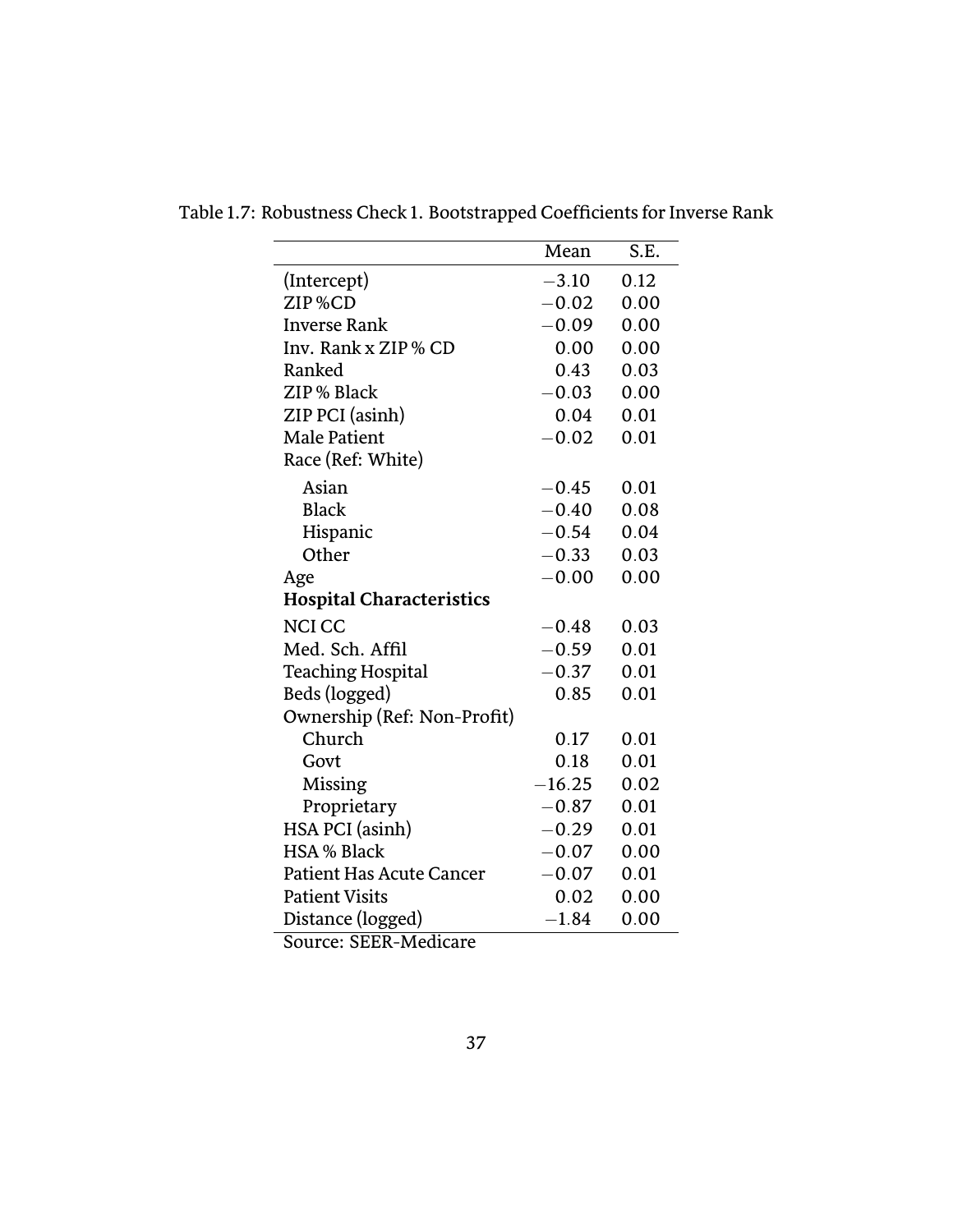|                                 | Mean     | S.E. |
|---------------------------------|----------|------|
| (Intercept)                     | $-2.67$  | 0.12 |
| ZIP% CD                         | $-0.02$  | 0.00 |
| <b>NCICC</b>                    | $-2.10$  | 0.05 |
| ZIP % CD x NCI CC               | 0.04     | 0.00 |
| <b>Inverse Rank</b>             | $-0.07$  | 0.00 |
| Ranked                          | 0.54     | 0.03 |
| ZIP % Black                     | $-0.03$  | 0.00 |
| ZIP PCI (asinh)                 | 0.02     | 0.01 |
| <b>Male Patient</b>             | $-0.03$  | 0.01 |
| Race (Ref: White)               |          |      |
| Asian                           | $-0.44$  | 0.01 |
| <b>Black</b>                    | $-0.34$  | 0.07 |
| Hispanic                        | $-0.51$  | 0.02 |
| Other                           | $-0.38$  | 0.04 |
| Age                             | $-0.00$  | 0.00 |
| <b>Hospital Characteristics</b> |          |      |
| Med. Sch. Affil.                | $-0.57$  | 0.01 |
| Teaching Hosp.                  | $-0.40$  | 0.01 |
| Beds (logged)                   | 0.85     | 0.01 |
| Ownership (Ref: Non-Profit)     |          |      |
| Church                          | 0.16     | 0.01 |
| Govt                            | 0.20     | 0.01 |
| Missing                         | $-16.23$ | 0.02 |
| Proprietary                     | $-0.90$  | 0.01 |
| HSA PCI (asinh)                 | $-0.31$  | 0.01 |
| <b>HSA % Black</b>              | $-0.07$  | 0.00 |
| <b>Acute Cancer</b>             | $-0.06$  | 0.01 |
| <b>Unique Patients</b>          | 0.02     | 0.00 |
| Distance (logged)               | $-1.85$  | 0.00 |

Table 1.8: Robustness Check 1. Bootstrapped Coefficients for NCI Cancer Center Status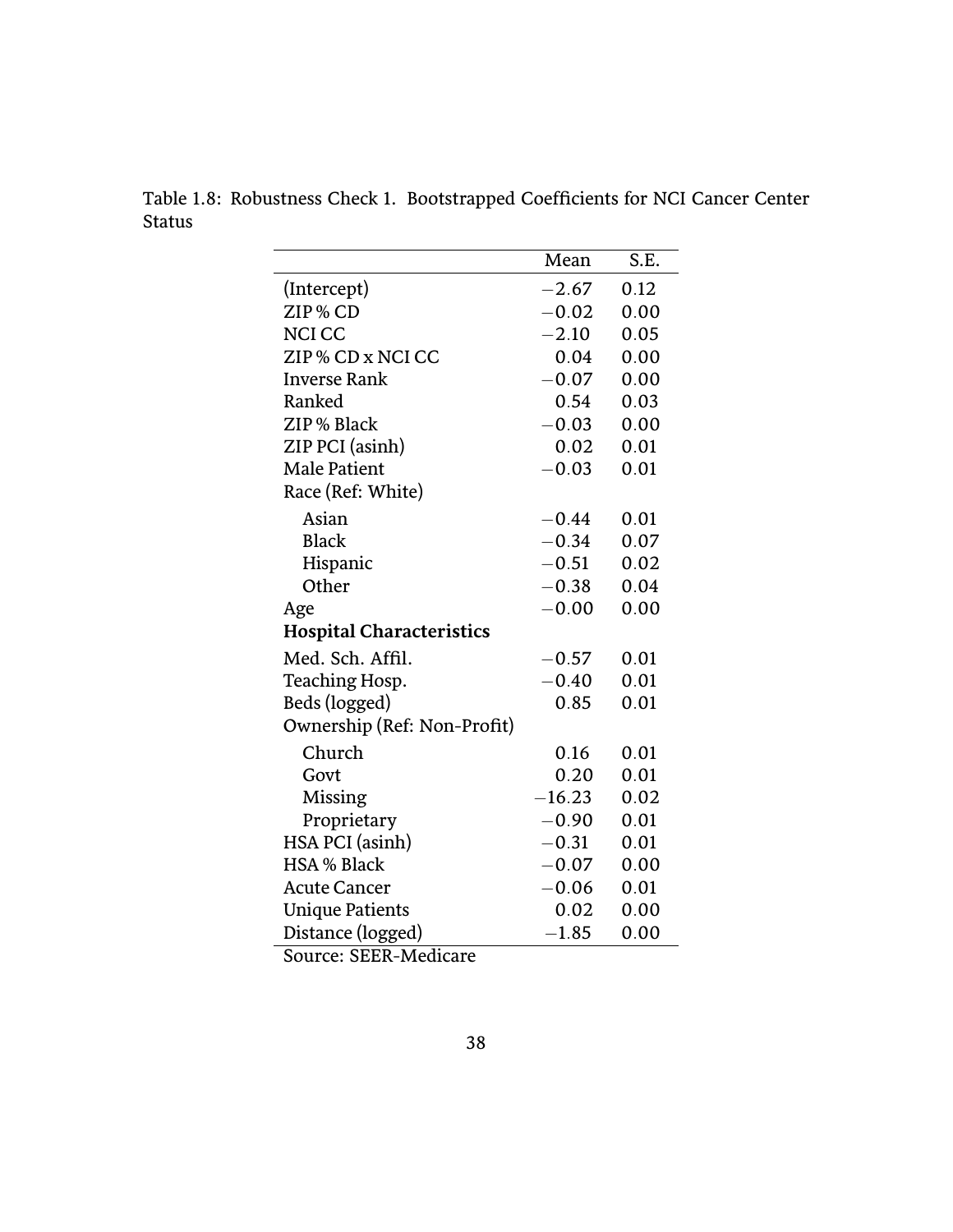| Variable                       | <b>Inverse Rank</b><br>Neg Bin (log) | Med. Sch. Affil.<br>Binomial (logit) | Ranked<br>Binomial (logit) | <b>NCICC</b><br>Binomial (logit) | Beds (log)<br>Gaussian (mean) |
|--------------------------------|--------------------------------------|--------------------------------------|----------------------------|----------------------------------|-------------------------------|
|                                |                                      |                                      |                            |                                  |                               |
| ZIP% CD                        | $0.027***$                           | $0.016***$                           | $0.027***$                 | $0.026***$                       | $0.011***$                    |
|                                | (0.006)                              | (0.006)                              | (0.006)                    | (0.002)                          | (0.001)                       |
| Male Patient                   | 0.097                                | 0.067                                | 0.097                      | $-0.14$                          | $-0.005$                      |
|                                | (0.145)                              | (0.134)                              | (0.145)                    | (0.212)                          | (0.038)                       |
| ZIP PCI (asinh)                | 0.238                                | 0.102                                | 0.238                      | $0.826***$                       | $-0.064$                      |
|                                | (0.223)                              | (0.205)                              | (0.223)                    | (0.199)                          | (0.059)                       |
| Age                            | $-0.059***$                          | $-0.041***$                          | $-0.059***$                | $-0.018$                         | $-0.0093***$                  |
|                                | (0.010)                              | (0.009)                              | (0.010)                    | (0.014)                          | (0.002)                       |
| Race (Ref: White)              |                                      |                                      |                            |                                  |                               |
| <b>Black</b>                   | 0.327                                | $-0.229$                             | 0.327                      | 0.846                            | 0.139                         |
|                                | (0.435)                              | (0.445)                              | (0.435)                    | (0.520)                          | (0.109)                       |
| Asian                          | $-0.203$                             | $-0.162$                             | $-0.203$                   | $-1.338$                         | $-0.0163$                     |
|                                | (0.388)                              | (0.352)                              | (0.388)                    | (1.019)                          | (0.0930)                      |
| Hispanic                       | $0.636*$                             | $0.987***$                           | $0.636*$                   | $1.039***$                       | $0.311***$                    |
|                                | (0.252)                              | (0.229)                              | (0.252)                    | (0.309)                          | (0.0717)                      |
| Other                          | 0.305                                | $1.351***$                           | 0.305                      | 0.060                            | $0.254***$                    |
|                                | (0.397)                              | (0.295)                              | (0.397)                    | (0.622)                          | (0.092)                       |
| <b>Acute Cancer</b>            | $-0.148$                             | $-0.136$                             | $-0.148$                   | $-0.287$                         | $-0.003$                      |
|                                | (0.144)                              | (0.133)                              | (0.144)                    | (0.211)                          | (0.038)                       |
| ZIP % Black                    | 0.016                                | 0.017                                | 0.016                      | $0.025*$                         |                               |
|                                | (0.009)                              | (0.009)                              | (0.010)                    | (0.011)                          |                               |
| Constant                       | $-0.576$                             | 0.193                                | $-0.576$                   | $-10.300***$                     | $7.488***$                    |
|                                | (2.458)                              | (2.248)                              | (2.458)                    | (2.459)                          | (0.642)                       |
| Observations                   | 1.268                                | 1,268                                | 1,268                      | 1,268                            | 1,268                         |
| Standard errors in parentheses |                                      |                                      |                            |                                  | Source: SEER-Medicare         |

Table 1.9: Robustness Check 2. Structural Equation Model.

Standard errors in parentheses*∗* p*<*0.05; *∗∗* p*<*0.01; *∗∗∗* p*<*0.001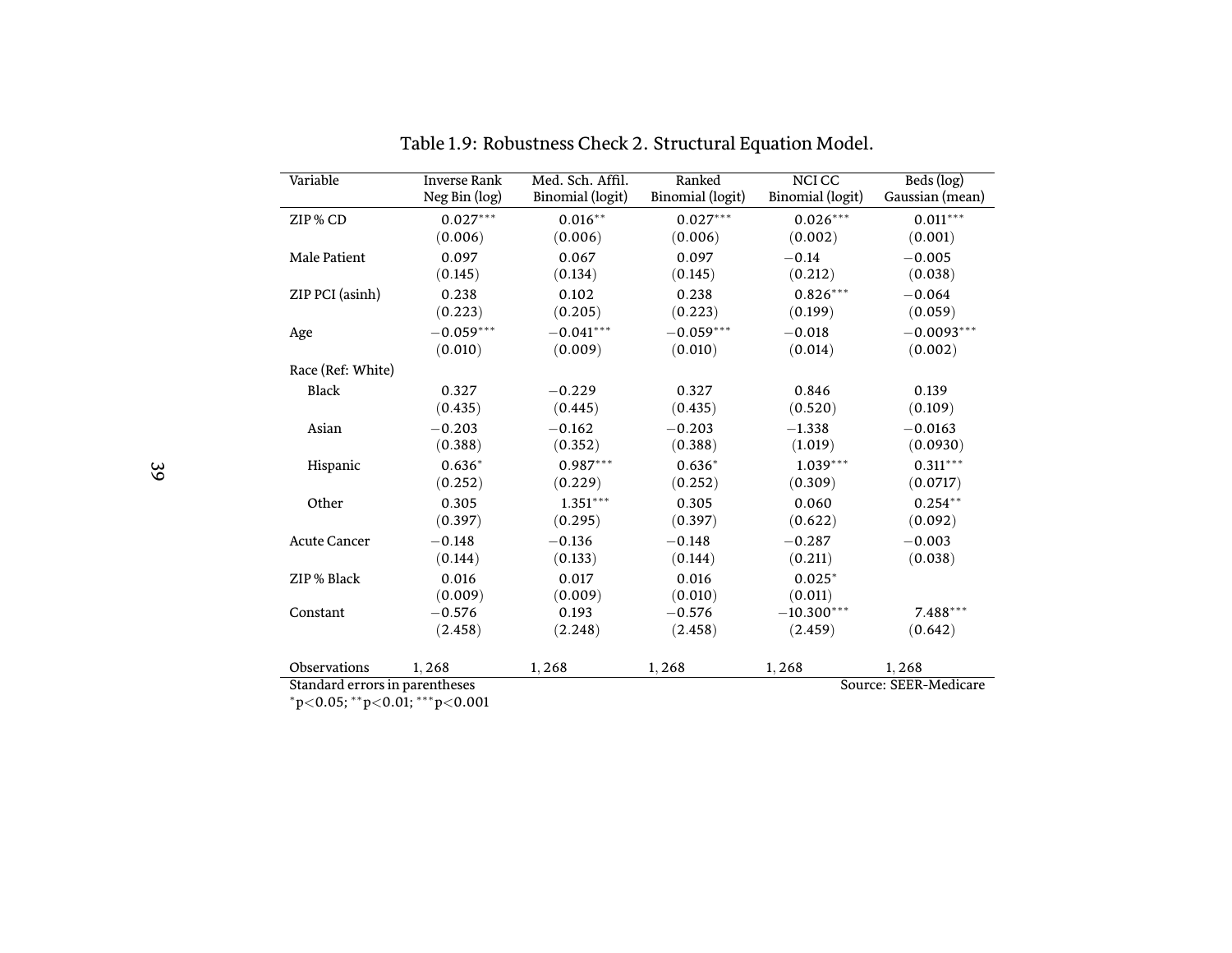## **Chapter 2**

# **Racial Stratification in Access to High-Status Blood Cancer Treatment**

The previous chapter demonstrated that neighborhood socioeconomic status stratifies the choice of treating hospitals for Californians. However, in the United States, socioeconomic status and race remain inextricably linked (though not reducible to each other), and this link extends to blood cancers (Patel, Johnson, et al. [2015\)](#page-137-0). In addition to ongoing racial prejudice and bias, histories of racial segregation and discrimination leave their indelible marks on contemporary life. These inequalities are especially visible in health outcomes, generally, and cancer outcomes, specifically (Gee and Ford [2011;](#page-130-1) Bailey et al. [2017](#page-125-2)).

Racial minorities, and especially blacks, consistently experience worse cancer outcomes as compared to non-Hispanic whites (Shavers and Brown[2002\)](#page-140-2), and there is evidence these inequalities are increasing (D. Pulte et al. [2012](#page-139-0); Dianne Pulte et al.  $2013$ .<sup>[1](#page-58-0)</sup> Those suffering from blood cancers are not immune to these outcome inequalities, even controlling for prognostic or genetic factors (Mikkael A. Sekeres et al. [2004](#page-140-3); Patel et al. [2012;](#page-137-1) Byrne et al. [2011](#page-126-1)).[2](#page-58-1)

<span id="page-58-0"></span>A large portion of differences in blood cancer outcomes appears to be due to

<sup>1.</sup> The Hispanic/Latino Paradox, wherein Hispanics experience favorable outcomes as compared to non-Hispanic whites, is evident in some cancers (Patel et al. [2013](#page-138-1), [2016](#page-138-2)), but not for most outcomes.

<span id="page-58-1"></span><sup>2.</sup> In fact, many racial minorities actually have *beŧer* prognoses than white patients, but suffer worse outcomes nonetheless (Patel et al. [2015a\)](#page-137-2).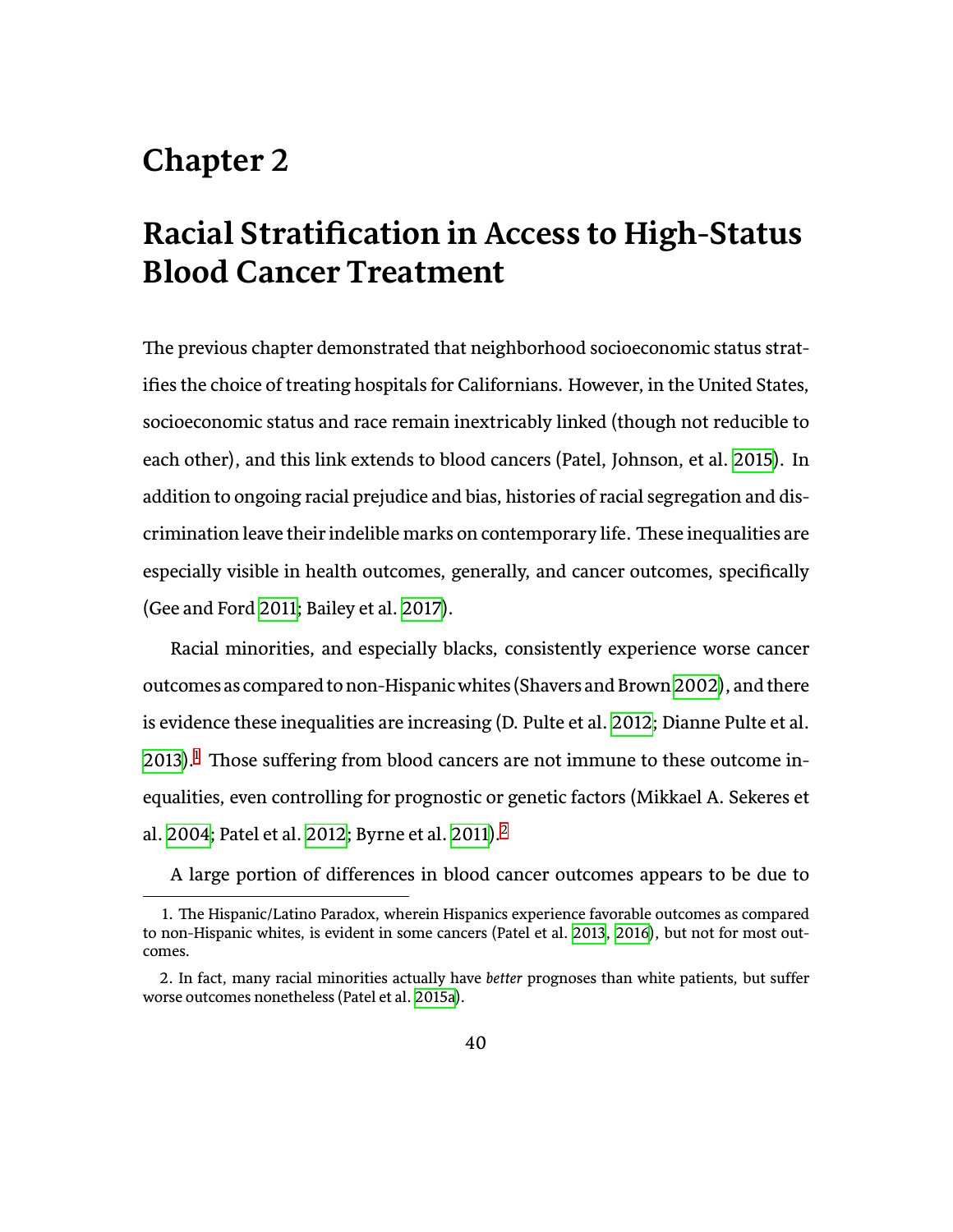variation in treatments across racial groups, with minority patients receiving fewer standard-of-care treatments (Patel et al. [2015b](#page-137-3)). For most cancers, and especially for blood cancers, treatment availability is a function of access to specific hospitals; potentially life-saving treatments like hematopoietic stem cell transplants are knowledge- and resource-intensive, restricting them to well-funded, high-status hospitals (Patel [2016\)](#page-137-4). The variation in treatments, and thus outcomes, for racial minorities may therefore partially mediated by geography and travel resources (Huang et al. [2014;](#page-132-1) Onega et al. [2009](#page-137-5)), which are themselves shaped by long histories of geographic and social segregation in the United States (Williams and Collins [2001;](#page-143-0) Dimick et al. [2016\)](#page-128-0).

However, recent evidence from patients with a variety of cancers suggest that minority patients may be surmounting some of these barriers. Racial minorities in urban areas, and especially black patients, appear to be *more* likely to seek treatment at high-quality, high-status NCI-designated Cancer Centers as compared to whites (Huang et al. [2014](#page-132-1); Onega et al. [2009\)](#page-137-5).

This chapter investigates these divergent claims about the relationships of individual and neighborhood race with proximity to and use of high-status hospitals (defined as highly-ranked hospitals) for blood cancer treatment. Using data from the SEER-Medicare linked claims database, I find that, while neighborhood race is not predictor of either proximity to high-status hospital or use of high-status hospital, individual-level race is. I contextualize these findings using both existing literature and findings from Chapter 1.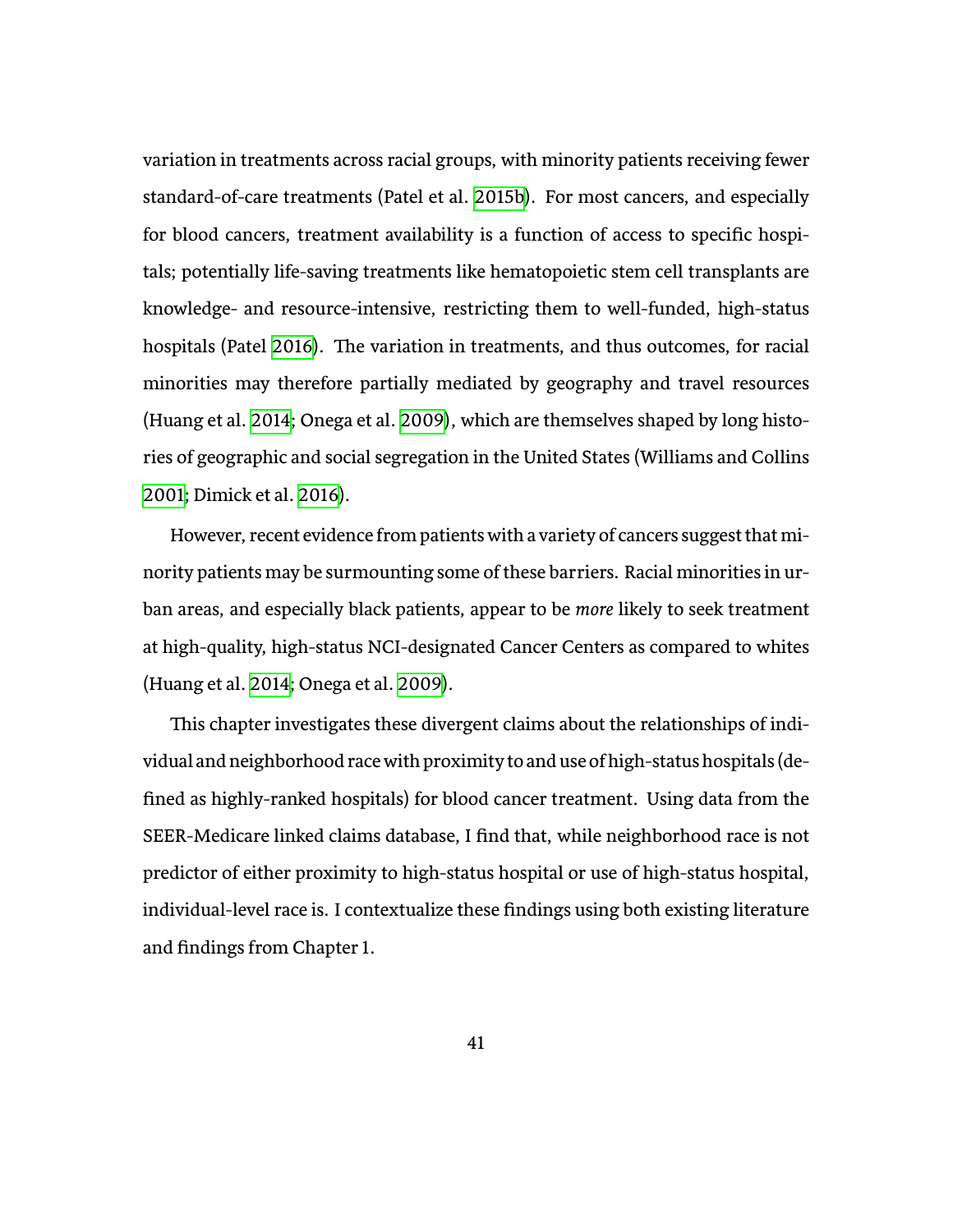## **2.1 Evidence for and Mechanisms of Racial Inequalities in Cancer Treatment**

Racial inequalities in health are significant and growing. Racial minorities, and especially blacks, experience worse health outcomes across almost the entire life course (Gee and Ford [2011;](#page-130-1) Bailey et al. [2017;](#page-125-2) Ng-Mak et al. [1999\)](#page-135-2). These disparities exist in nearly all cancers (Shavers and Brown [2002\)](#page-140-2), and may actually be worsening over time (D. Pulte et al. [2012](#page-139-0); Dianne Pulte et al. [2013\)](#page-139-1). Within blood cancers, specifically, black patients exhibit better initial prognoses (Mikkael A. Sekeres et al. [2004;](#page-140-3) Patel et al. [2015a\)](#page-137-2), but worse treatment adherence and response (Mikkael A. Sekeres et al. [2004;](#page-140-3) Patel et al. [2015b](#page-137-3)), and mortality (Patel et al. [2015a](#page-137-2), [2012](#page-137-1)).

Clinical investigations suggest that differences in treatment regimes may explain a significant portion of disparities in survival. Black and Hispanic patients are significantly less likely to receive chemotherapy or stem cell transplants, the two standard treatments for most blood cancers. Once treatment regimes are equalized across races, mortality rates converge (Patel et al. [2015b\)](#page-137-3). Some of the discrepancies in treatment occur in biased treatment recommendations at the individual level, when physicians decline to refer minority patients to stem-cell transplants (Pidala et al. [2013](#page-138-3)). However, a more significant portion of the disparity in treatment may result from inequalities at the organization/hospital level.

### **2.1.1 Cancer Treatment and Racial Segregation**

Targeted chemotherapy and hematopoietic stem cell transplants are costly procedures. They require significant time, knowledge, and resource investments that are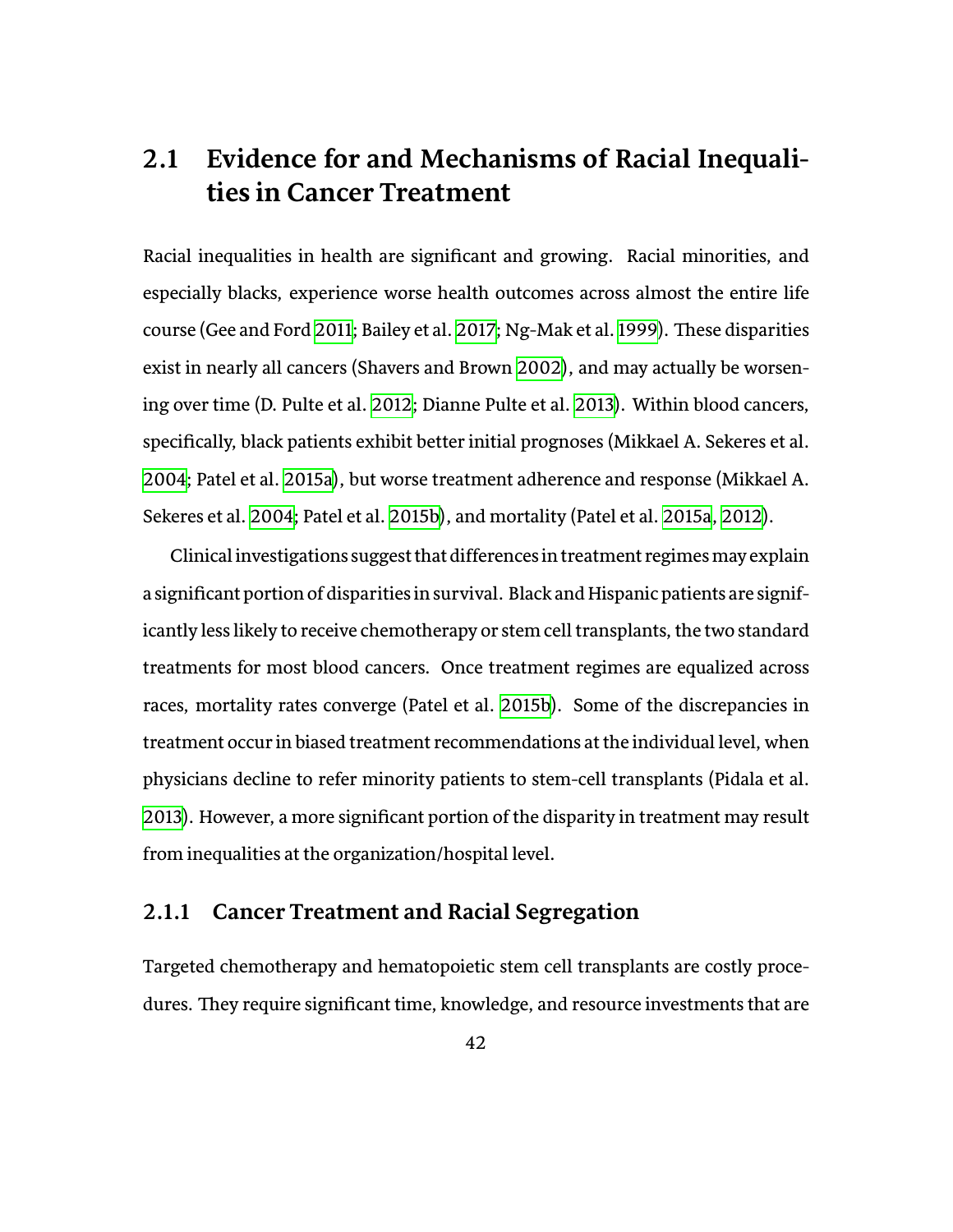not possible for all hospitals. Consequently, these procedures tend to be clustered at well-funded, high-status institutions (Patel [2016](#page-137-4)). This type of geographic clustering bodes poorly for minority patients, who have historically been marginalized from these hospitals.

Even in geographically-compact urban areas, geographic and social segregation along racial lines has long excluded racial minorities, and especially black residents, from preferable institutions (Massey and Denton [1993;](#page-135-1) Grigoryeva and Ruef [2015\)](#page-131-2). These structural barriers affect every area of life for those segregated, and especially health (Gee and Ford [2011](#page-130-1); Bailey et al. [2017;](#page-125-2) Williams and Collins [2001](#page-143-0)). It is no surprise, then, that racial segregation has been directly linked to cancer outcomes (Haas et al. [2008](#page-131-3)).

This link may be partially explained by the relationship between racial segregation and hospital quality. In short, black residents in racially-segregated areas tend to live closest to, and subsequently patronize, low-quality hospitals (Dimick et al. [2016\)](#page-128-0). The neighborhood-level mechanisms discussed in Chapter 1, namely reduced access to secondary institutions that provide information and services in historically-disadvantaged areas, likely exarcerbate these inequalities (Sampson, Morenoff, and Gannon-Rowley [2002](#page-140-4); Small [2009\)](#page-141-2).

In sum, legacies of racial segregation in the United States likely restrict the access of patients in racially-segregated areas to high-status hospitals. While variation in types of racial segregation may mitigate the explicit *geographic* hurdles to hospitals (Grigoryeva and Ruef [2015](#page-131-2)), we would still expect overall lower rates of use of highquality hospitals by patients from predominantly black neighborhoods: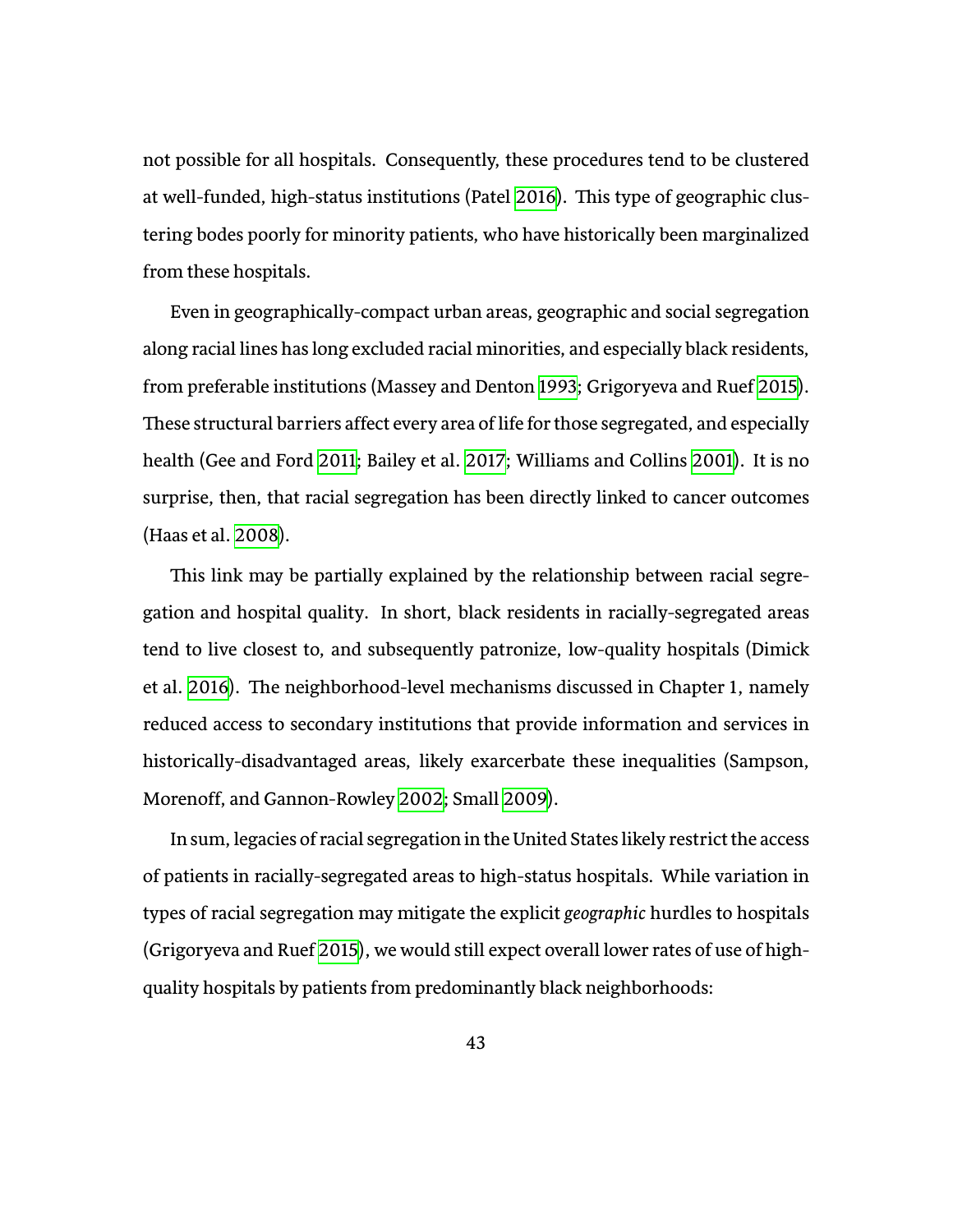• *Hypothesis 1*: Patients from predominantly-black neighborhoods, regardless of race, will patronize high-status hospitals at lower rates than patients from predominantly-white neighborhoods.

## **2.2 Evidence and Mechanisms for Racial Parity in Cancer Treatment**

In spite of the negative consequences of neighborhood-level racial segregation, the relationship between race and cancer treatment is more complicated at the individual level, in two ways. First, cancer services do not appear to be restricted in otherwise under-resourced urban areas (Elizabeth B. Lamont et al. [2012\)](#page-133-0), despite the overall lower quality of those hospitals (Dimick et al. [2016](#page-128-0)). Second, recent work has demonstrated that minority patients may actually be *more* likely than whites to seek treatment from high-status, NCI-designated Cancer Centers (Huang et al. [2014;](#page-132-1) Onega et al. [2009](#page-137-5)).

### **2.2.1 Area-Level Parity in Cancer Service Supply**

Area-level variation persists across the spectrum of cancers, including blood can-cers (Ward et al. [2004;](#page-142-1) Menzin et al. [2002;](#page-136-0) Hastert et al. [2015](#page-131-0)). The most obvious discrepancy in treatment occurs between urban and rural patients, the latter of whom often live much further from any hospital (Bonsignore et al. [2018\)](#page-126-2), let alone hospitals with cutting-edge treatments (Medeiros et al. [2015](#page-136-1); Patel [2016\)](#page-137-4). However, investigations of cancer supply and adherence in urban settings give a more mixed picture of inequality. A large-scale study of the supply of cancer "services,"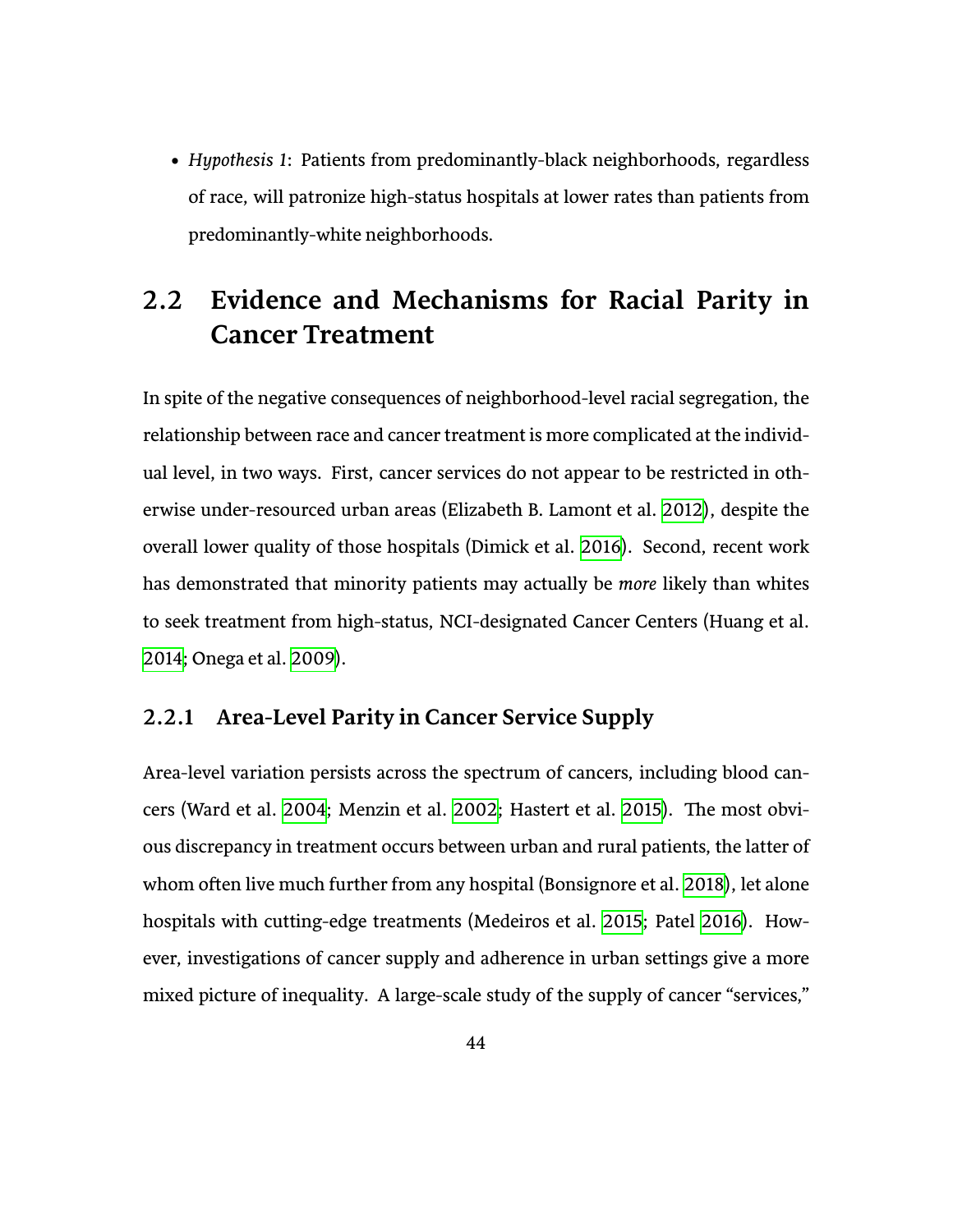defined as a range of hospital attributes and accredited physicians in crucial components of oncology treatment, found that traditionally under-resourced urban areas exhibited no significant paucity of cancer service supply (Elizabeth B. Lamont et al. [2012](#page-133-0)). However, both Lamont et al. [\(2012\)](#page-133-0) and a similar study of patients from Wisconsin find that *screening* services and rates are greatly reduced in impov-erished and perceptably-disordered neighborhoods (Beyer et al. [2016](#page-126-3)). This type of inequality likely leads to overall lower rates of diagnosis in predominantly-black, under-resourced areas. However, those who are successfully diagnosed, such as the patients in my sample, appear to have adequate access to treatment services.

### **2.2.2 Racial Inequality in NCI Cancer Center Treatments**

Neighborhood-level features systematically disadvantage patients from minoritypredominant areas, but the individual-level choice process appears to operate differently. Among patients with colorectal cancer in California, blacks, Hispanics, and Asian/Pacific-Islanders were all more likely to use NCI-designated cancer centers than whites, controlling for a variety of individual and neighborhood factors (Huang et al. [2014\)](#page-132-1). In fact, controlling for neighborhood factors reversed the relative probabilities between these racial groups and whites, providing further support to the mechanisms described in the previous section. A second study demonstrated similar results to Huang et al. ([2014](#page-132-1)), using SEER-Medicare data from patients with lung, breast, colorectal, and prostate cancer. Among these patients, urban black patients were 1.5 times more likely to seek treatment from an NCI Cancer Center than urban white patients (Onega et al. [2009,](#page-137-5) p. 207).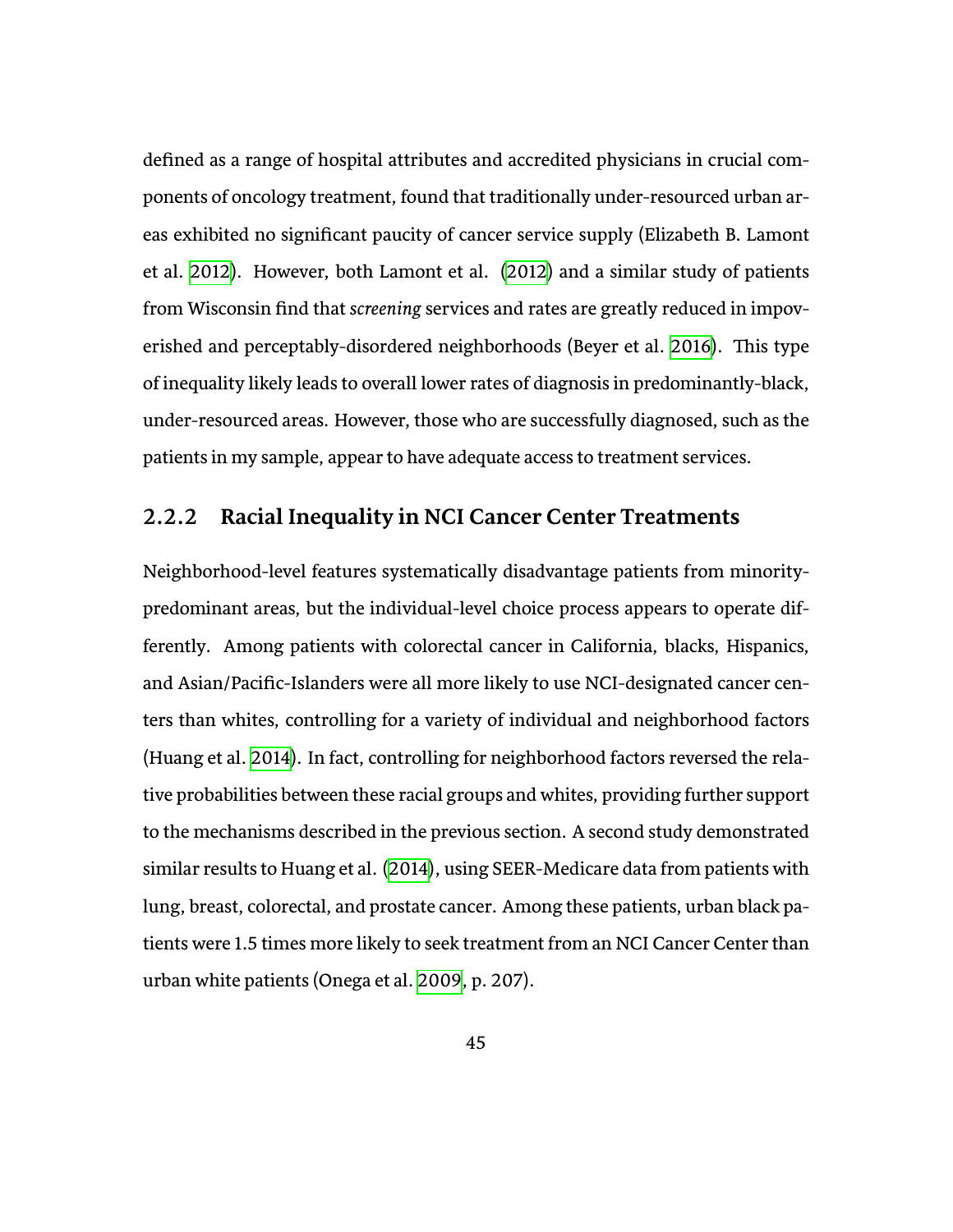These findings deviate sharply from neighborhood-level expectations. However, this type of individual-level racial parity is plausible for three reasons. First, Medicare equalizes differences in insurance coverage that exacerbate racialized health inequalities earlier ages (VanGarde et al. [2018\)](#page-142-2). Second, minority patients who are seeking treatment have necessarily surmounted the screening hurdle, which appears to be a significant mechanism in racialized cancer inequality (Dimick et al. [2016](#page-128-0); Elizabeth B. Lamont et al. [2012](#page-133-0)). Together, these studies suggest a separate hypothesis about individual-level race:

• *Hypothesis 2*: Controlling for neighborhood effects, minority patients will seek treatment at higher rates from high-status hospitals as compared to whites.

## **2.3 Data and Methods**

The data and main analytical approach (i.e. geographic restriction) are identical to those used in Chapter 1, so I do not discuss them again here. A notable divergence from the method used in Chapter 1 is that I do not use the full imputed patient-visit matrix. The reason for this is that my dependent variables in the following are features of the hospitals themselves, so using the full matrix, and the requisite hospitallevel random effects, washes out variation in the dependent variable. Instead, my data represent the "successes" from the full matrix, meaning each chosen patientdisease/hospital pairing, without zero-imputation.

I also further subset my data to include only patients who live in urban areas. I define this condition as a function of the urban/rural variable in the Area Resource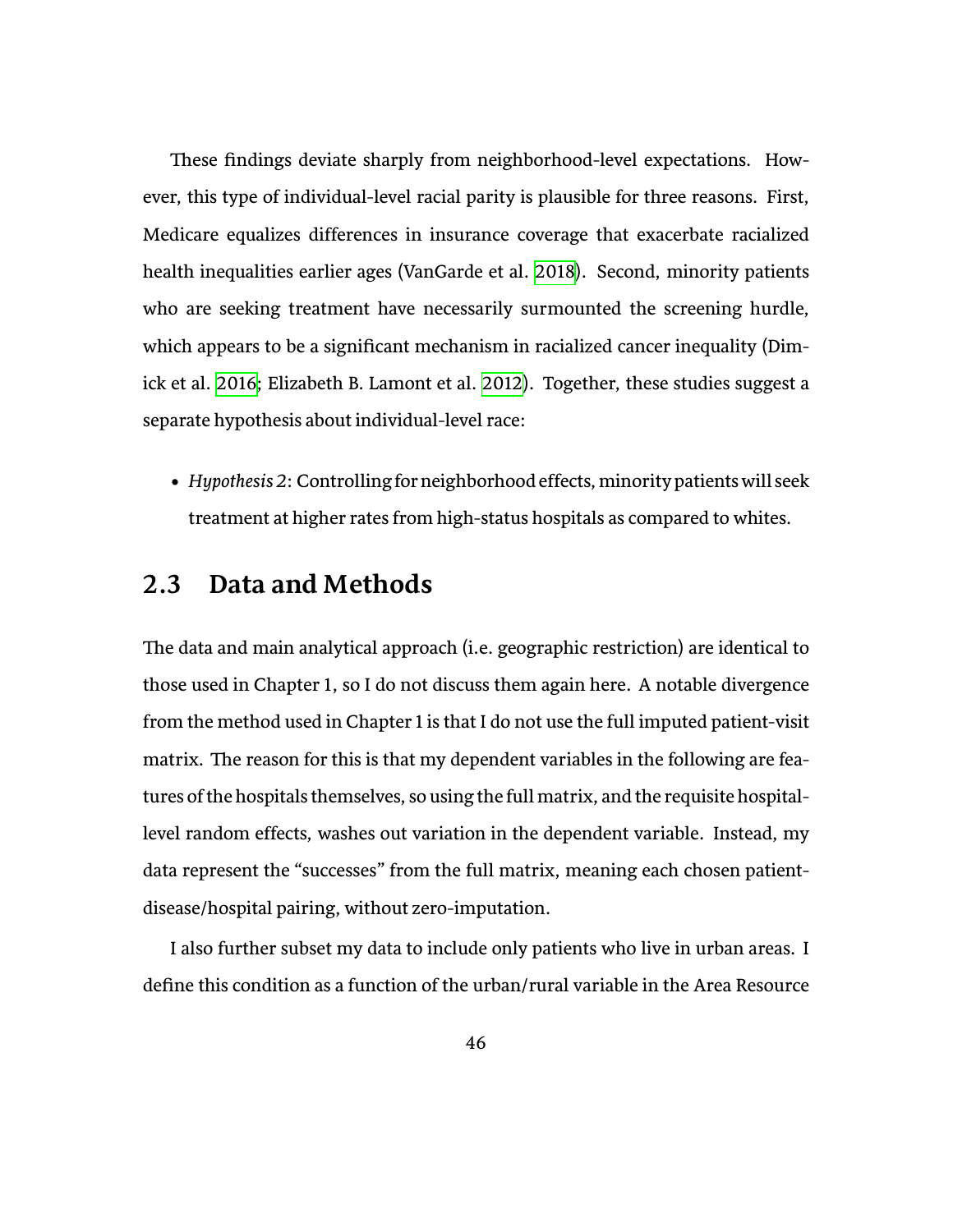File (ARF).<sup>[3](#page-65-0)</sup> The ARF codes a patient's urban setting as Big Metro, Metro, Urban, Less Urban, and Rural. For my analyses, a patient must be in a Big Metro, Metro, or Urban setting. This subset enables me to more accurately follow existing studies when producing my results. The condition removed only 28 cases from the data (1245 vs 1272 cases), and models using the full data produce near-identical results.

### **2.3.1 Dependent Variables**

My dependent variables measure the status of a chosen hospital on two binary dimensions: whether the hospital is ranked in the *U.S. News and World Report*, and whether the hospital is an NCI-designated Cancer Center.<sup>[4](#page-65-1)</sup> These variables are produced using the method in Chapter 1. These two variables are nearly identical; only one hospital, Cedars-Sinai Medical Center in Los Angeles, is ranked and not an NCIdesignated Cancer Center. However, I include both measures to exploit Cedars-Sinai's unique status, as its geographic location may influence patterns of use by race.

### **2.3.2 Focal Variables**

My focal variables in this chapter are (1) an individual-level measure of patient race, and (2) the percentage of black respondents in a patient's census tract. Individuallevel race comes from a patient's Medicare record, and is measured as White, Black, Asian, Hispanic, or Other. The percentage of black residents in the patient's census tract comes from American Community Survey 2008-2012 estimates.

<span id="page-65-0"></span><sup>3.</sup> For more on the Area Resource File, see https://data.hrsa.gov/topics/health-workforce/ahrf and Stambler ([1988\)](#page-141-3).

<span id="page-65-1"></span><sup>4.</sup> Ranking is the same as Chapter 1, meaning the hospital is matched to 2010 rankings for visits before July 19, 2011, and 2011 rankings thereafter.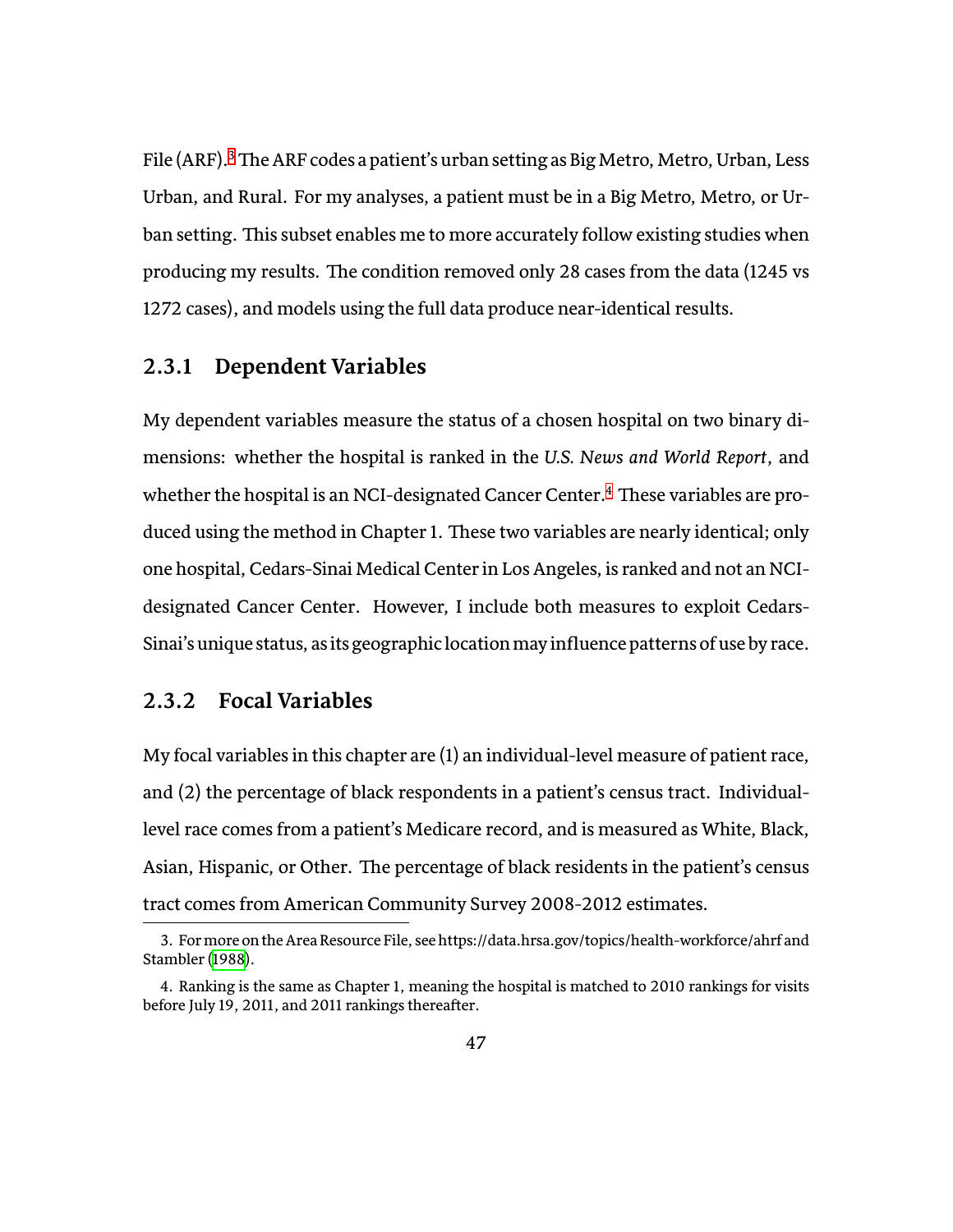### **2.3.3 Controls**

At the individual level I control for a patient's age and sex. At the level of the patient's census tract, I control for the percentage of residents with a college degree and the per-capita income (hyperbolic arcsine-transformed). At the hospital level I control for whether the hospital is affiliated with a medical school, the number of beds in the hospital (logged), whether the hospital is a teaching hospital, and the percent-age of black residents in the hospital's Dartmouth Health Service Area.<sup>[5](#page-66-0)</sup>. At the level of patient-hospital pairing, I control for the distance between the patient and the chosen hospital's ZIP code centroid.

### **2.3.4 Models**

I use standard logit models for both dependent variables. A negative-binomial using the full numeric inverse rank dependent variable produces substantively identical results.

### **2.4 Results**

### **2.4.1 Descriptive Statistics**

Tables 1 and 2 present descriptives for patients and hospitals, respectively. There are 882 patients who meet the rurality cutoff. Of those patients, ~69% live in a Big Metro locale, ~28% live in a Metro locale, and ~3% live in an Urban locale. Racial breakdown mirrors the full sample from Chapter 1, with white patients as the great majority

<span id="page-66-0"></span><sup>5.</sup> See Chapter 1 for more details.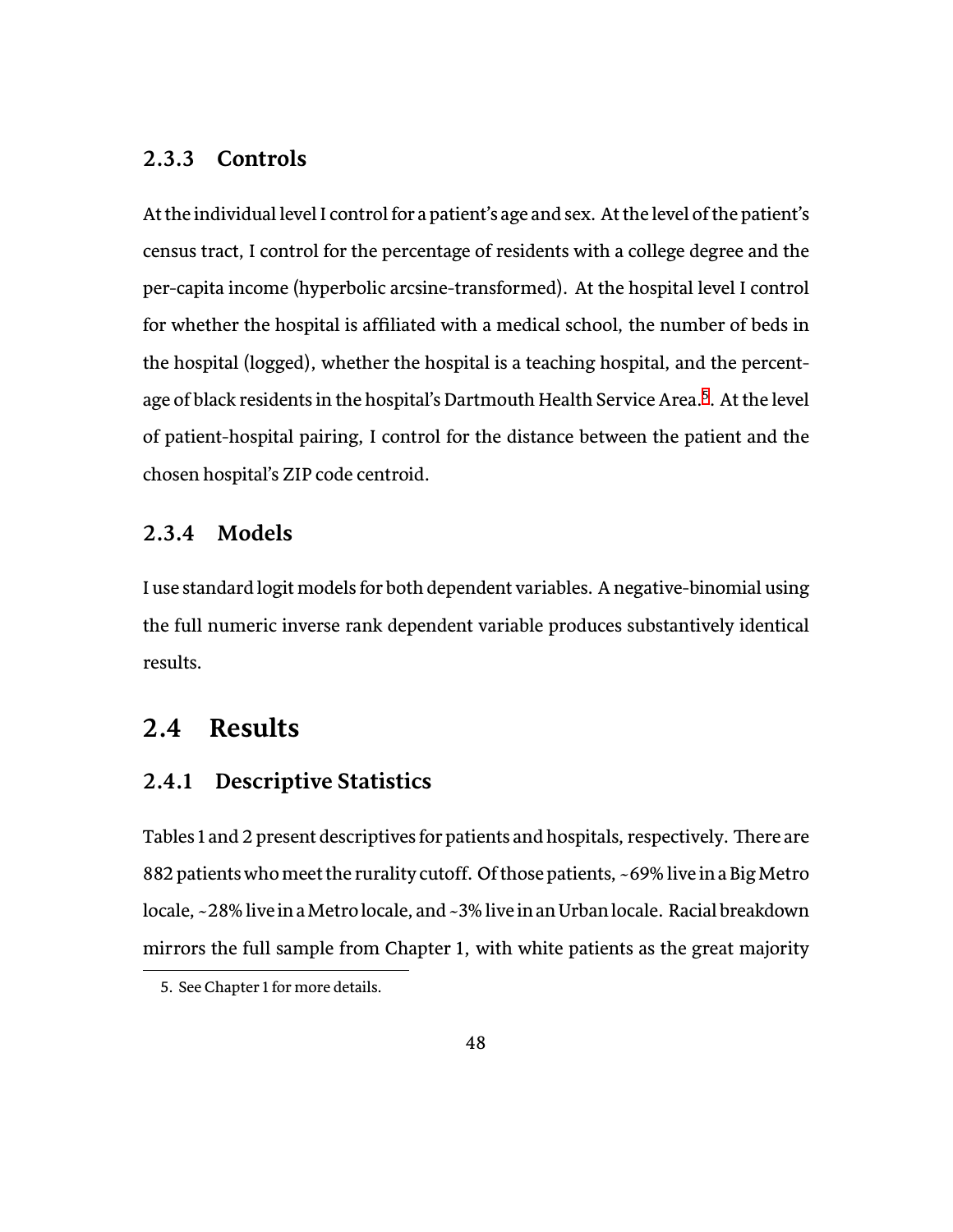of the sample (~80%). Just over 3% of the sample is black. Average percentage of black residents across patient's census tracts is 4%, and average percent with a college degree is 37%. Note that the small samples of black patients and patients from black neighborhoods may reduce the statistical power available for my analyses, especially given the correlation between the two measures. Average age of patients is 76, and slightly more than half of patients  $(-54%)$  are male.

Eight hospitals in this chapter's sample are ranked, and seven of the eight NCI-designated Cancer Centers in California are in my sample.<sup>[6](#page-67-0)</sup> The average number of beds among hospitals in this chapter's sample is 292. 11% of hospitals are affiliated with a medical school, and over half  $(52%)$  are teaching hospitals. The average percentage of black respondents in hospital HSAs is 4.9%.

### **2.4.2 Average Distance to Hospitals**

Table 2.3 presents average distances in miles, by race, to the closest ranked hospital and closest hospital of any kind, respectively. These distances are calculated using the full population of California hospitals, not just those that appear in this chapter's subset. Note that (1) these distances are "as the crow flies," so actual distances may be even longer, and (2) these distances are only for patients who meet the rurality cutoff, so they represent distances for those who at least live in an "Urban" locale.

White patients are farthest from both ranked hospitals and any hospital, needing to travel more than 41 miles to a ranked hospital and 3.3 miles to reach any hospital.

<span id="page-67-0"></span><sup>6.</sup> The SEER-Medicare hospital file does not include data on City of Hope, which is PPS-Exempt Cancer Hospital. For more on PPS-Exempt Cancer Hos-For more on PPS-Exempt Cancer Hospitals, see https://www.cms.gov/Medicare/Quality-Initiatives-Patient-Assessment-Instruments/HospitalQualityInits/PCHQR.html.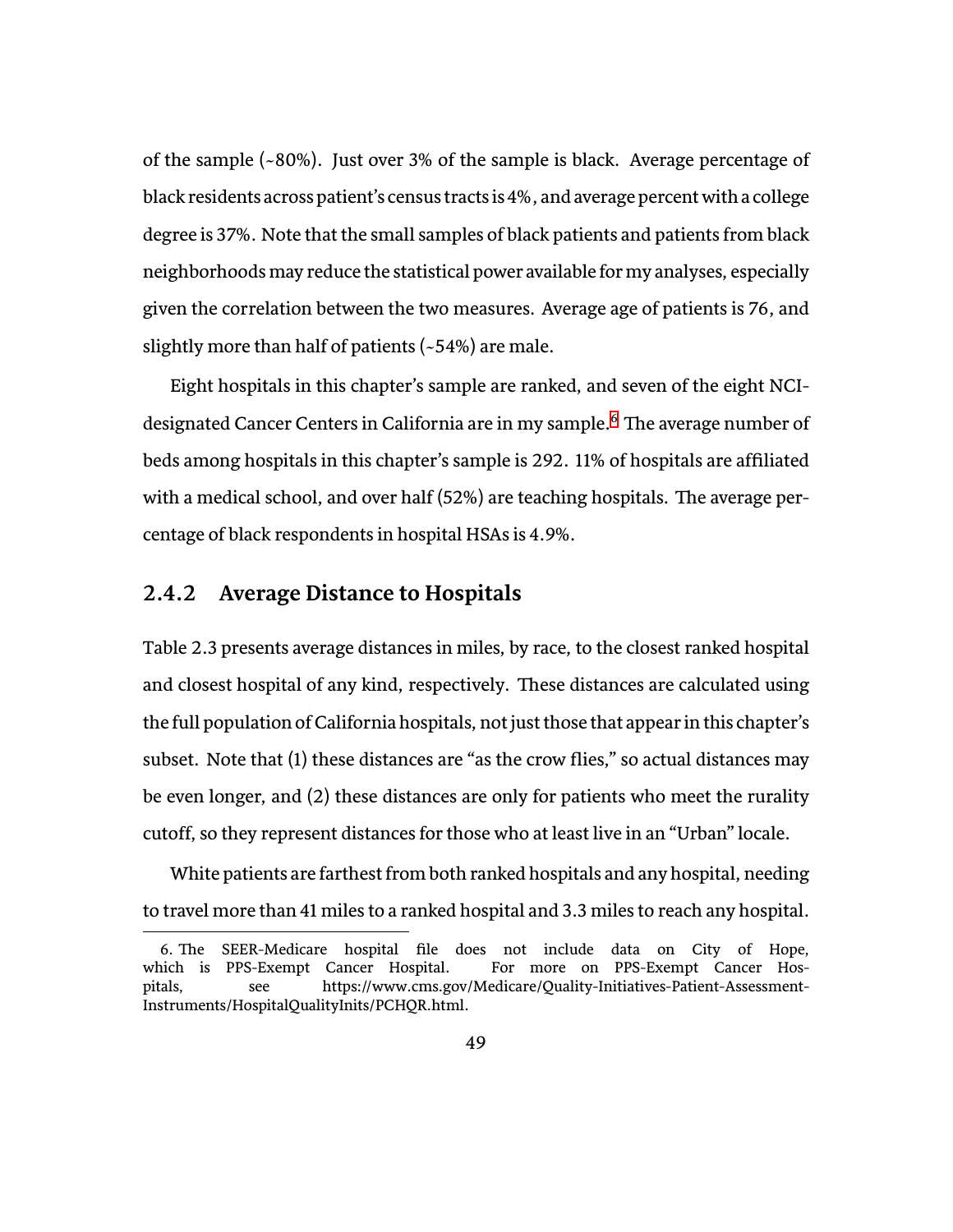Hispanics, Other races, blacks, and Asians are respectively closer to each type of hospital in a relatively stepwise way; patients of each race are, on average, about 5 miles closer to a ranked hospital, and 0.5 miles closer to any hospital, than patients of the preceding race. Asian patients are the closest to both hospital types, and need only to travel 21 miles, or about half the distance of white patients, to reach a ranked hospital.

### **2.4.3 Regressions**

Tables 4 and 5 present results from logit regressions of receiving treatment at an NCI-designated Cancer Center and from a ranked hospital, respectively. Standard errors are in parentheses. In both models, the racial composition of a patient's neighborhood is not a significant predictor of whether a patient receives treatment at a hospital with the given attribute. Moreover, the effects (though not statistically significant) are positive in both models. These results lead us to reject Hypothesis 1, which predicted that minority-predominant neighborhood composition would have a negative effect on a patient's propensity to receive treatment from a high-status hospital.

Other similarities between the models are (1) age, which is a significant negative predictor of receiving treatment from both types of hospital, and (2) distance, which is significant and positive for both hospital attributes. These results are unsurprising, since (1) a patient's ability to travel longer distances likely declines with age, and (2) all races need to travel much further to reach hospitals of each type than to reach their closest hospital.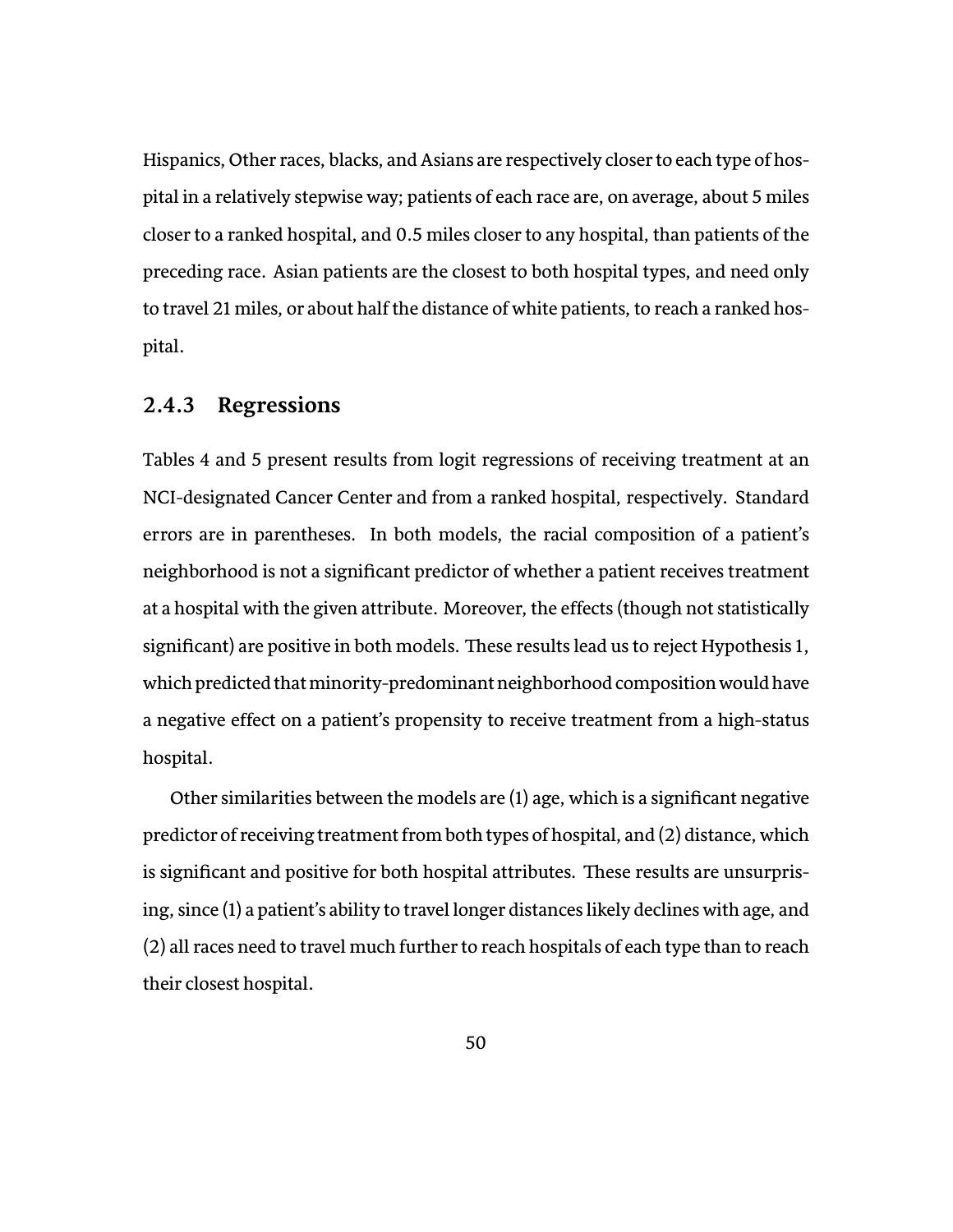Individual-level patient race has a notably different effect from neighborhood racial composition in both models. Black patients are significantly more likely than white patients to receive treatment from both ranked hospitals, and though the effect is positive in the model for NCI CC use, it is not statistically significant. I discuss this result, and the discrepancy across the two models, below.

Other differences between models are the differential statistical significance of education level and per-capita income of a patient's census tract. However, the effects are positive for both predictors in both models, and the effect for census tract education level approaches significance in the ranked hospital model ( $p < 0.1$ ).

## **2.5 Discussion**

Race plays a crucial role in stratifying health outcomes across the life course. My findings echo this, but in somewhat surprising ways. First, the racial composition of a patient's neighborhood is not a significant predictor of that patient's propensity to use a high-status hospital. However, it is important to remember that my sample is unique in that it consists of patients who have *already received* a diagnosis of cancer. As Lamont et al. ([2012](#page-133-0)) and especially Beyer et al. ([2016](#page-126-3)) discuss, inequality in cancer care in these neighborhoods appears to be a function of *screening*, not of services.

This phenomenon is also reflected in the model predicting "any" treatment in Chapter 1; patients from black neighborhoods are significantly less likely to seek "any" treatment, as an increasing function of the "blackness" of the neighborhood. In addition, Hispanic and Asian patients are more likely than white patients to seek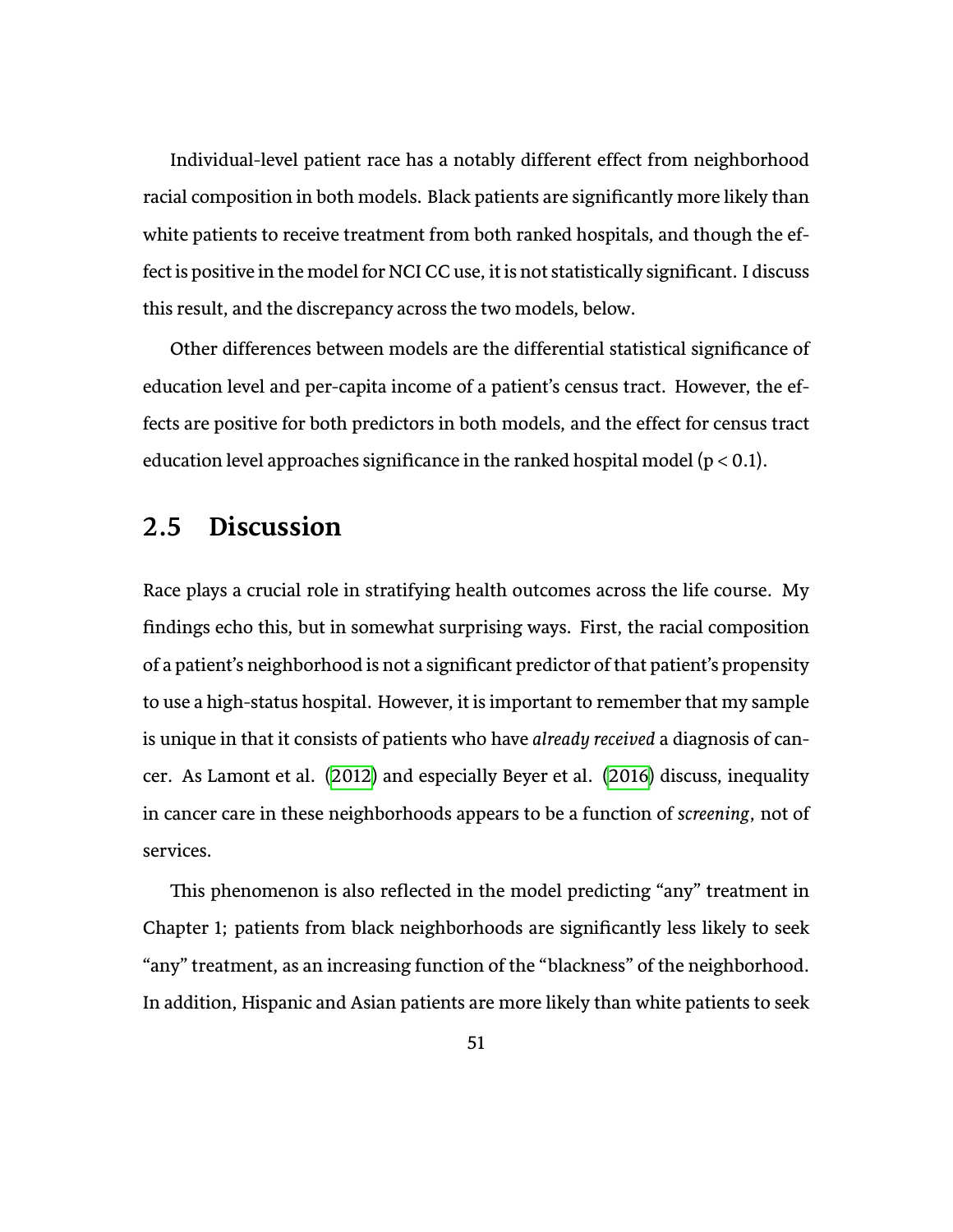treatments, while black patients are not.<sup>[7](#page-70-0)</sup>. Thus, black patients in my sample appear to have already surmounted the barrier of cancer screening, and likely enjoy persistently-elevated access to cancer care compared to others in their neighborhood.

The effects of individual-level race, despite mirroring past findings (Onega et al. [2009](#page-137-5); Huang et al. [2014](#page-132-1)), are still surprising from a sociological perspective. The seemingly-small difference between the two dependent variables, namely Cedars-Sini Medical Center's position as a *U.S News* ranked hospital that is not an NCIdesignated Cancer Center, is analytically advantageous in understanding the effect of individual-level race. Cedars-Sinai is in West Hollywood, putting it in closer proximity to historically-black neighborhoods in Los Angeles, which are located in South-Central LA. Especially notable is historically-black neighborhood Crenshaw, which is accessible to Cedars-Sinai via a direct bus route.<sup>[8](#page-70-1)</sup> Service to this neighborhood, which is both densely-populated and predominantly black, may be enough to explain the difference in statistical significance between the ranked hospital and NCI CC models. To the extent that it does, this phenomenon illustrates a more general point: at least in California, black patients appear to accrue an advantage in access to high-quality cancer treatment because of their location in urban neighborhoods, as demonstrated by past research (Huang et al. [2014](#page-132-1)).

However, to the extent that the following discussion is accurate, my findings are also of increasing concern, because they suggest treatment differences between

<span id="page-70-0"></span><sup>7.</sup> The coefficient is negative, but not statistically significant

<span id="page-70-1"></span><sup>8.</sup> hŧps://media.metro.net/documents/1e1822f1-9571-4f2b-8495-4fcc3dd87814.pdf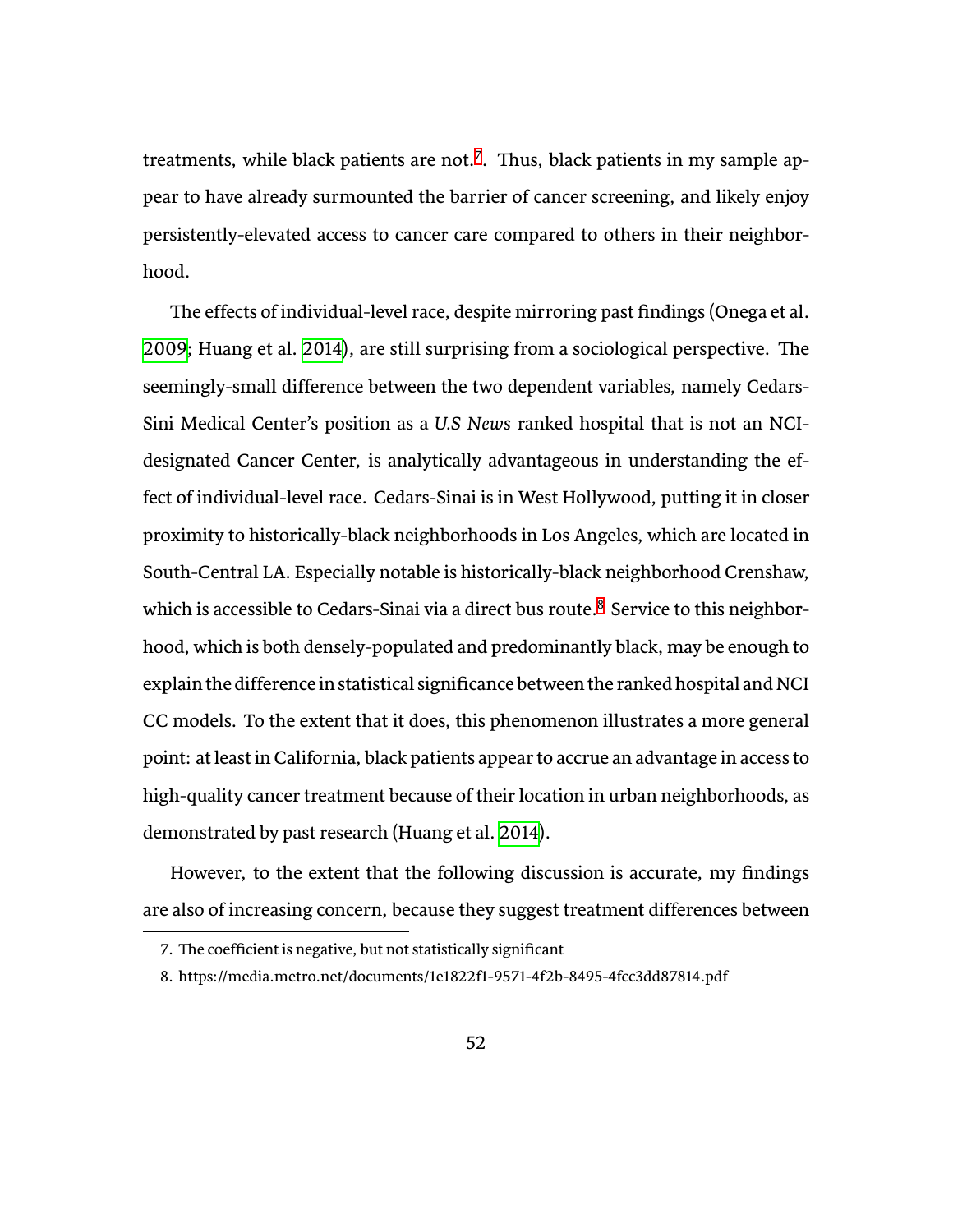blacks and whites are not necessarily a function of access to high-quality treatment (Patel et al. [2015b\)](#page-137-3). Instead, they imply that treatment differences occur *within hospitals*, meaning minority patients receive systematically biased treatment recommendations (however implicit). Existing work on leukemia patients (Byrne et al. [2011](#page-126-1)) and parents of children with pediatric cancer suggests some of this variation may be due to patient socio-economic stats (Gage-Bouchard[2017](#page-130-0); Gage-Bouchard et al. [2015](#page-130-2)), but other studies suggest the variation is, at least in part, explicitly racial (Patel, Johnson, et al. [2015](#page-137-0)).

There are three main limitations in my analysis, which also apply to the previous chapter. The first is that I examine only patients with blood cancers. The second limitation is that my analysis includes only outpatient visits at hospitals. The majority of cancer treatments are outpatient, but it is possible that ranking/NCI CC use differs for patients who require inpatient treatment. Finally, given the limitations of my data, I am unable to determine the salience of other factors for patient choice of hospitals, like racialized physician referrals.

Overall, my results reinforce the need to pay attention to race as an additional "fundamental cause" of disease, in addition to socioeconomic status (Gee and Ford [2011](#page-130-1); Bailey et al. [2017;](#page-125-2) B G Link and J Phelan [1995](#page-134-4)). Further research should closely attend to two factors highlighted by my results. First, it is becoming increasingly important to specify the specific mechanisms by which racial inequality is occurring in cancer treatment. This work is underway among clinicians, but sociologists have much to offer the discussion, especially in terms of theoretical framing. Second, and more specifically, my findings suggest that investigations of within-hospital varia-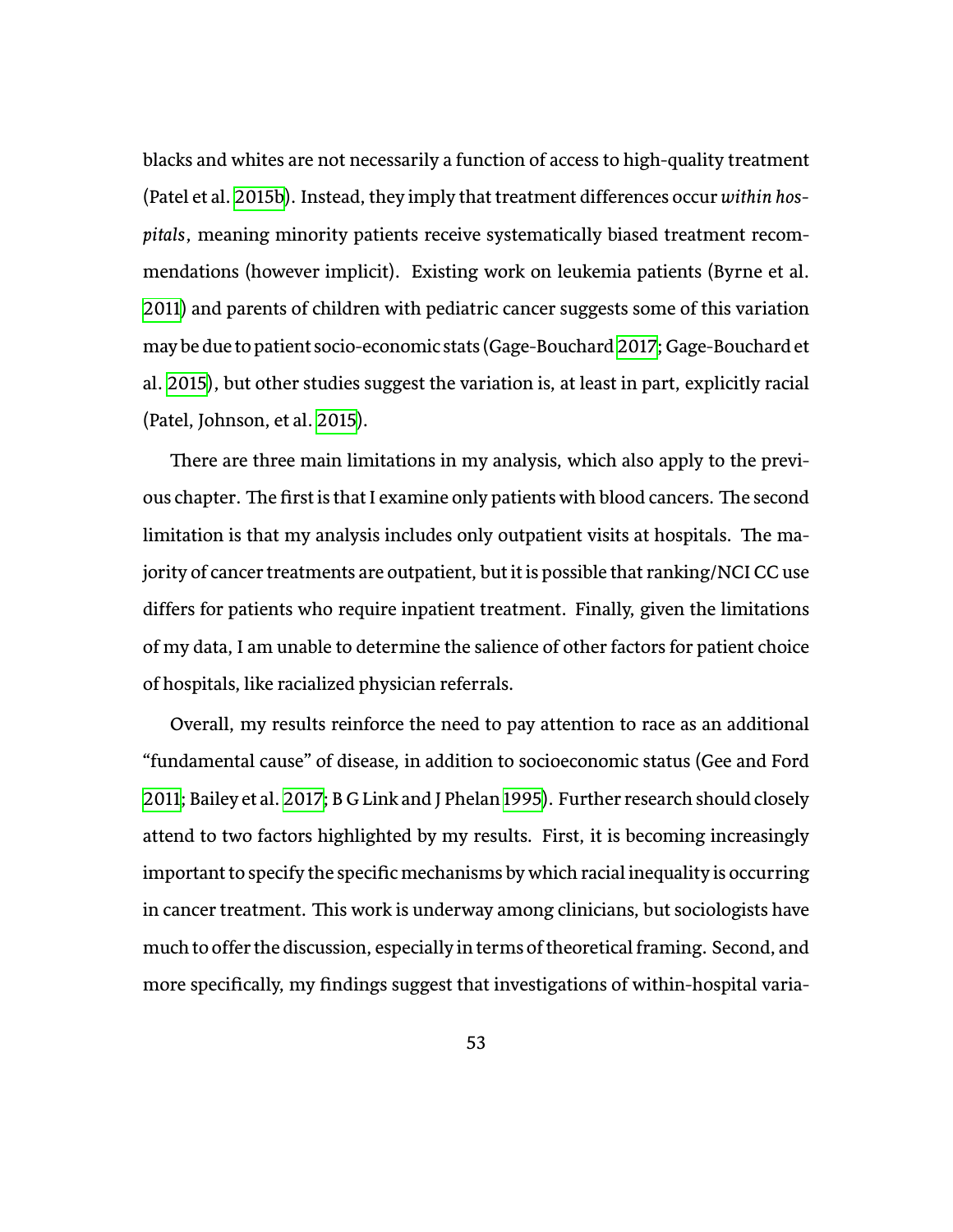tion in cancer treatment are particularly urgent (Patel et al. [2015b](#page-137-0)). Especially given favorable prognoses of racial minorities with acute myeloid leukemia (Patel et al. [2015a](#page-137-1)), racialized inequalities in treatment and mortality are very concerning in light of the fact that differences in access to high-status hospitals does not appear to explain differences in treatment.

# **2.6 Tables**

| Variable                       | Mean   | St. Dev. | Min         | Max   |
|--------------------------------|--------|----------|-------------|-------|
| Age                            | 76.358 | 7.534    | 65          | 99    |
| Male                           | 0.536  | 0.499    | 0           | 1     |
| Race                           |        |          |             |       |
| Asian                          | 0.078  | 0.268    | 0           | 1     |
| <b>Black</b>                   | 0.033  | 0.178    | 0           |       |
| Hispanic                       | 0.054  | 0.227    | 0           |       |
| Other                          | 0.038  | 0.192    | $\mathbf 0$ |       |
| White                          | 0.794  | 0.404    | 0           |       |
| Locale                         |        |          |             |       |
| Big Metro                      | 0.687  | 0.464    | 0           | 1     |
| Metro                          | 0.277  | 0.448    | 0           |       |
| Urban                          | 0.036  | 0.187    | $\mathbf 0$ |       |
| <b>Census Tract Attributes</b> |        |          |             |       |
| % Black                        | 4.04   | 8.10     | 0.00        | 89.04 |
| % College Degree               | 37.35  | 21.22    | 1.03        | 89.50 |
| Per-Capita Income (asinh)      | 3.10   | 0.05     | 2.95        | 3.23  |

Table 2.1: Patient Demographics  $(n = 885)$ 

Source: SEER-Medicare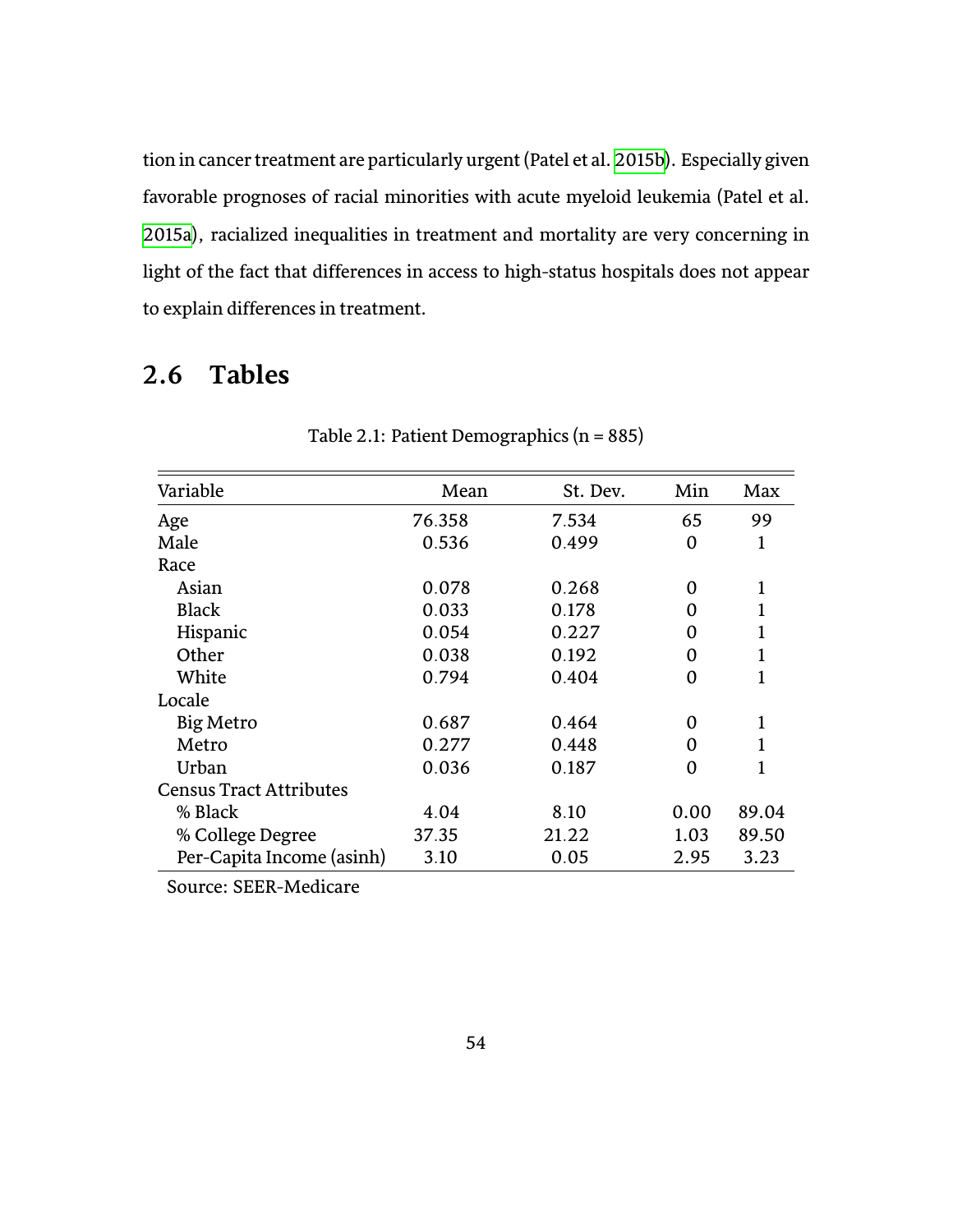| Variable                 | Mean   | St. Dev. | Min  | Max   |
|--------------------------|--------|----------|------|-------|
| Ranked                   | 0.04   | 0.20     |      |       |
| NCI CC                   | 0.04   | 0.19     |      |       |
| # of Beds                | 291.85 | 198.40   | 10   | 1,395 |
| Med School Affiliated    | 0.12   | 0.32     |      |       |
| <b>Teaching Hospital</b> | 0.52   | 0.50     | O    |       |
| % Black in HSA           | 4.89   | 5.03     | 0.15 | 36.74 |

Table 2.2: Hospital Demographics (n = 189)

Source: SEER-Medicare

Table 2.3: Distances to Hospitals in Miles, by Race

| Race         | Ranked Hospital | Any Hospital |
|--------------|-----------------|--------------|
| Asian        | 21.15           | 2.17         |
| <b>Black</b> | 26.97           | 2.86         |
| Hispanic     | 36.12           | 3.07         |
| Other        | 31.73           | 3.58         |
| White        | 41.31           | 3.31         |

Source: SEER-Medicare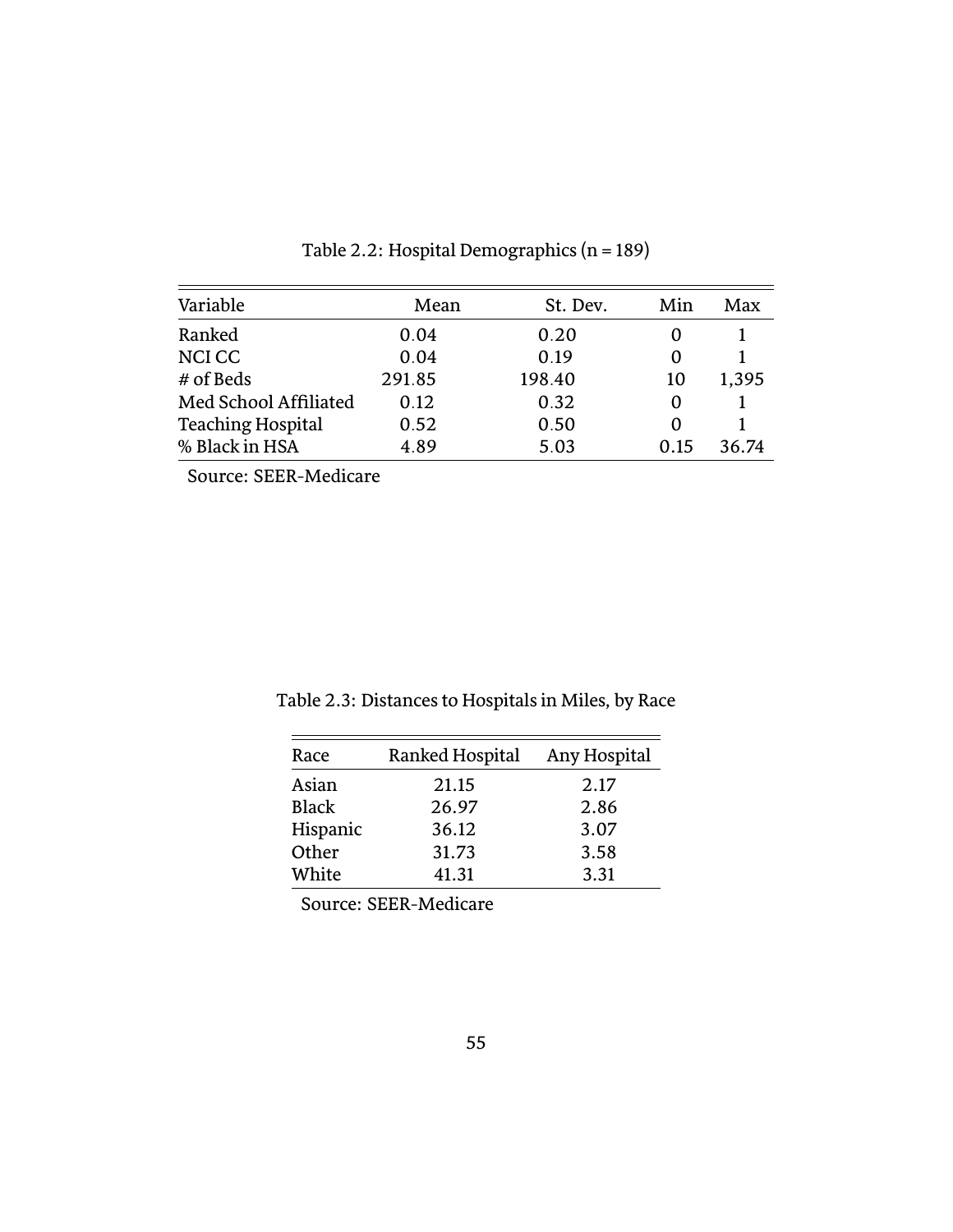Table 2.4: Results from a Logit Regressions of Seeking Treatment at an NCI Cancer Center

| Race (Ref: White)             |                                         |
|-------------------------------|-----------------------------------------|
| Asian                         | 0.522                                   |
|                               | (0.526)                                 |
| Black                         | 3.106                                   |
|                               | (1.997)                                 |
| Hispanic                      | 0.668                                   |
|                               | (0.749)                                 |
| Other                         | $-0.270$                                |
|                               | (0.899)                                 |
| Tract % Black                 | 0.021                                   |
|                               | (0.027)                                 |
| Tract % CD                    | $0.058***$                              |
|                               | (0.022)<br>0.783                        |
| Tract PCI (asinh)             | (0.806)                                 |
| Male                          | 0.049                                   |
|                               | (0.356)                                 |
| Age                           | $-0.057*$                               |
|                               | (0.026)                                 |
| Urban Locate (Ref: Big Metro) |                                         |
| Metro                         | $-0.135$                                |
|                               | (0.562)                                 |
| Urban                         | 3.731                                   |
|                               | (3.094)                                 |
| <b>Hospital Attributes</b>    |                                         |
| Med School Affil.             | $7.179***$                              |
|                               | (0.859)                                 |
| Beds (logged)                 | $2.168***$                              |
|                               | (0.469)                                 |
| Teaching Hospital             | 17.743                                  |
|                               | (1, 023.922)                            |
| HSA % Black                   | $-0.074$                                |
|                               | (0.049)                                 |
| Distance (logged)             | $1.547***$                              |
|                               | (0.227)                                 |
| Constant                      | $-49.646$                               |
|                               | (1, 023.963)                            |
| Observations                  | 1, 245                                  |
| Log Likelihood                | -111.139                                |
| Akaike Inf. Crit.             | 258.279                                 |
| Note:                         | $p<0.05$ ; **p $<$ 0.01; ***p $<$ 0.001 |
| Source: SEER-Medicare         |                                         |
|                               |                                         |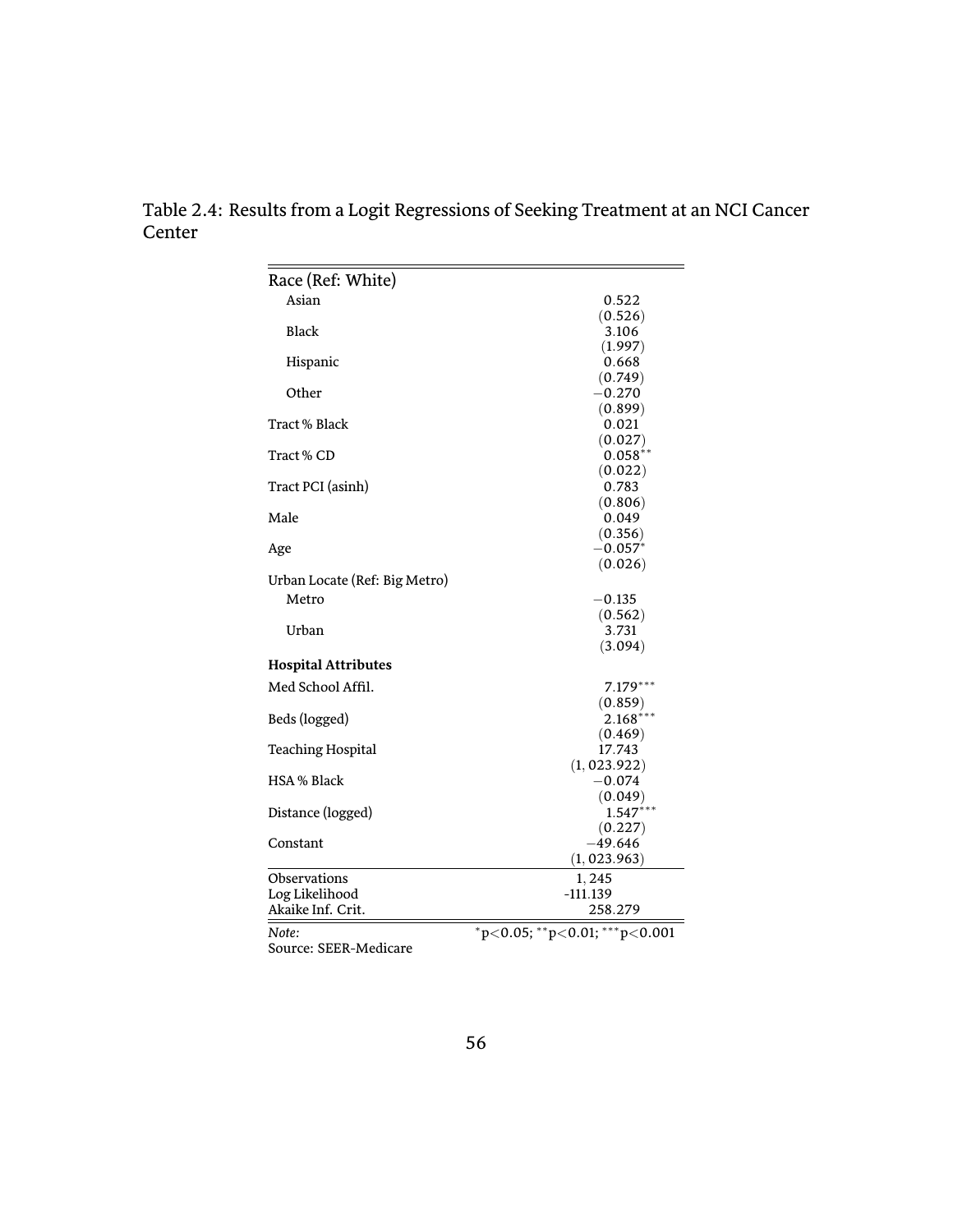| Race (Ref: White)             |                                           |
|-------------------------------|-------------------------------------------|
| Asian                         | 0.084                                     |
|                               | (0.432)                                   |
| <b>Black</b>                  | $1.994*$                                  |
|                               | (1.003)                                   |
| Hispanic                      | 0.221                                     |
|                               | (0.693)                                   |
| Other                         | 0.501                                     |
|                               | (0.765)                                   |
| Tract % Black                 | 0.001                                     |
|                               | (0.022)                                   |
| Tract % CD                    | 0.024                                     |
|                               | (0.015)                                   |
| Tract PCI (asinh)             | $1.269*$                                  |
|                               | (0.594)                                   |
| Male                          | 0.170                                     |
|                               | (0.282)<br>$-0.043*$                      |
| Age                           | (0.020)                                   |
|                               |                                           |
| Urban Locate (Ref: Big Metro) |                                           |
| Metro                         | $-0.234$                                  |
|                               | (0.483)                                   |
| Urban                         | 3.142                                     |
|                               | (1.644)                                   |
| <b>Hospital Attributes</b>    |                                           |
| Med School Affiliated         | $3.003***$                                |
|                               | (0.339)                                   |
| Beds (logged)                 | 4.797***                                  |
|                               | (0.634)                                   |
| <b>Teaching Hospital</b>      | 17.122                                    |
|                               | (622.358)                                 |
| <b>HSA</b> % Black            | 0.065                                     |
|                               | (0.036)                                   |
| Distance (logged)             | $1.045***$                                |
|                               | (0.167)                                   |
| Constant                      | $-68.069$                                 |
|                               | (622.419)                                 |
| Observations                  | 1,245                                     |
| Log Likelihood                | $-171.826$                                |
| Akaike Inf. Crit.             | 379.652                                   |
| Note:                         | $*_{p<0.05;}$ $*_{p<0.01;}$ $*_{p<0.001}$ |
| Source: SEER-Medicare         |                                           |
|                               |                                           |

Table 2.5: Results from a Logit Regressions of Seeking Treatment at a *U.S. News* Ranked Hospital

 $=$ 

 $\equiv$ 

57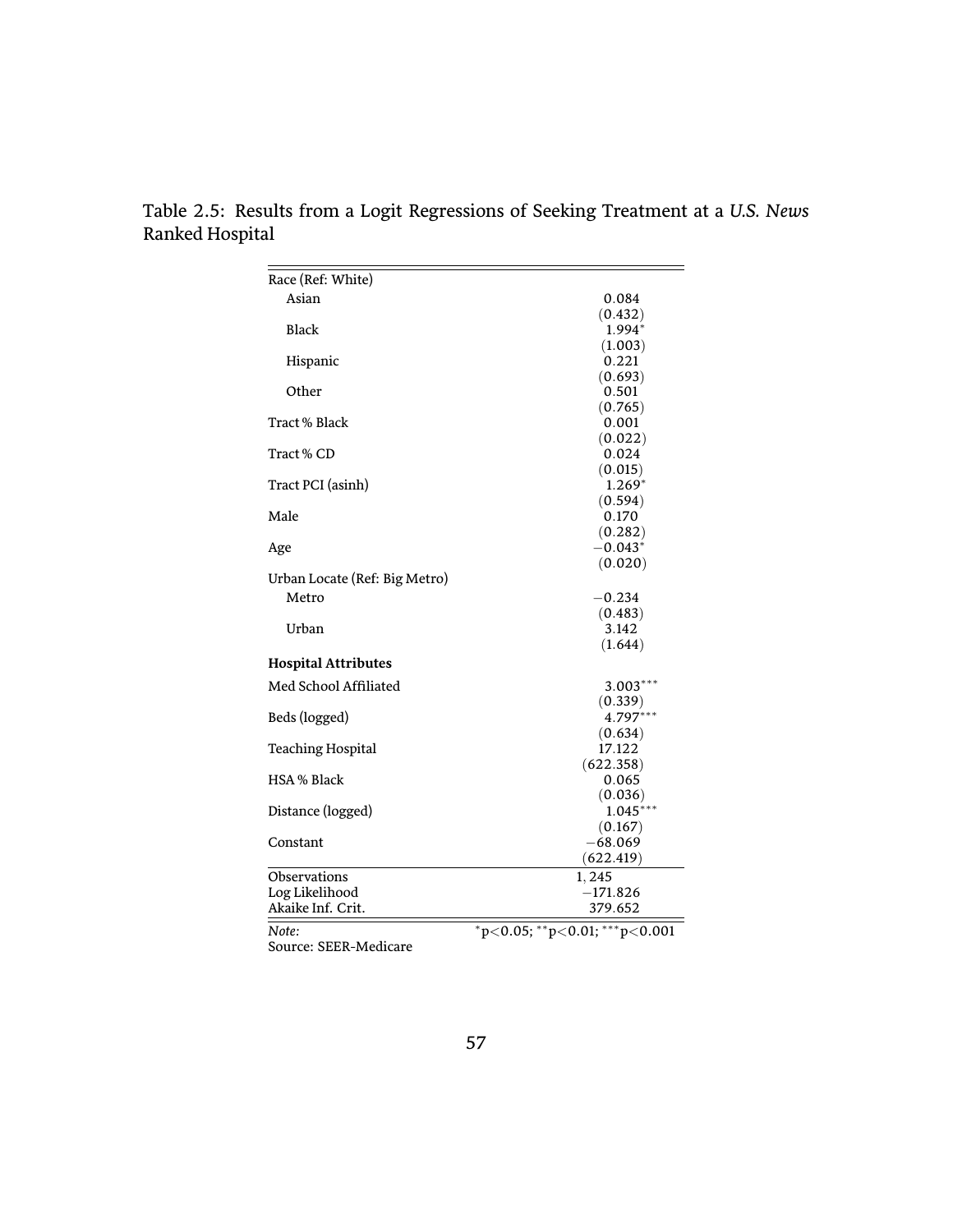# **Chapter 3**

# **The Value of Categorical Ambiguity for Religious Organizations**

For much of Western history, the Christian church market has been organized around clear, highly-institutionalized categories: denominations. Denominational affiliation has long marked the topography of congregational competition and col-laboration (Chaves and Sutton [2004;](#page-127-0) Sutton and Chaves [2004](#page-141-0)), legitimated congregational claims (Hillerbrand [2009;](#page-132-0) Noll [1992\)](#page-136-0), and, consequently, driven constituent affiliation (Weber [1946,](#page-142-0) [2005\)](#page-142-1). However, over the past thirty years, a new organizational form has emerged in the church market, consisting of churches that outright reject and avoid denominational classification. These idiosyncratic, "nondenominational" churches have flourished, even as denominational giants have begun to falter (Chaves [2011\)](#page-127-1).

The success of nondenominational churches is a puzzle for prevailing theories of market order, which argue that market categories organize and coordinate market exchange, and thereby drive organizational legitimacy. Neoinstitutional versions of this approach argue that market audiences employ a small number of socially-constructed, organizing categories when making market choices (Powell and DiMaggio [1991](#page-138-0), Introduction). In established markets, categoricallyambiguous candidates increase transaction costs, and consequently suffer audience discounts for illegitimacy (Zuckerman [1999](#page-143-0), [2004,](#page-143-1) [2000\)](#page-143-2). Nondenominational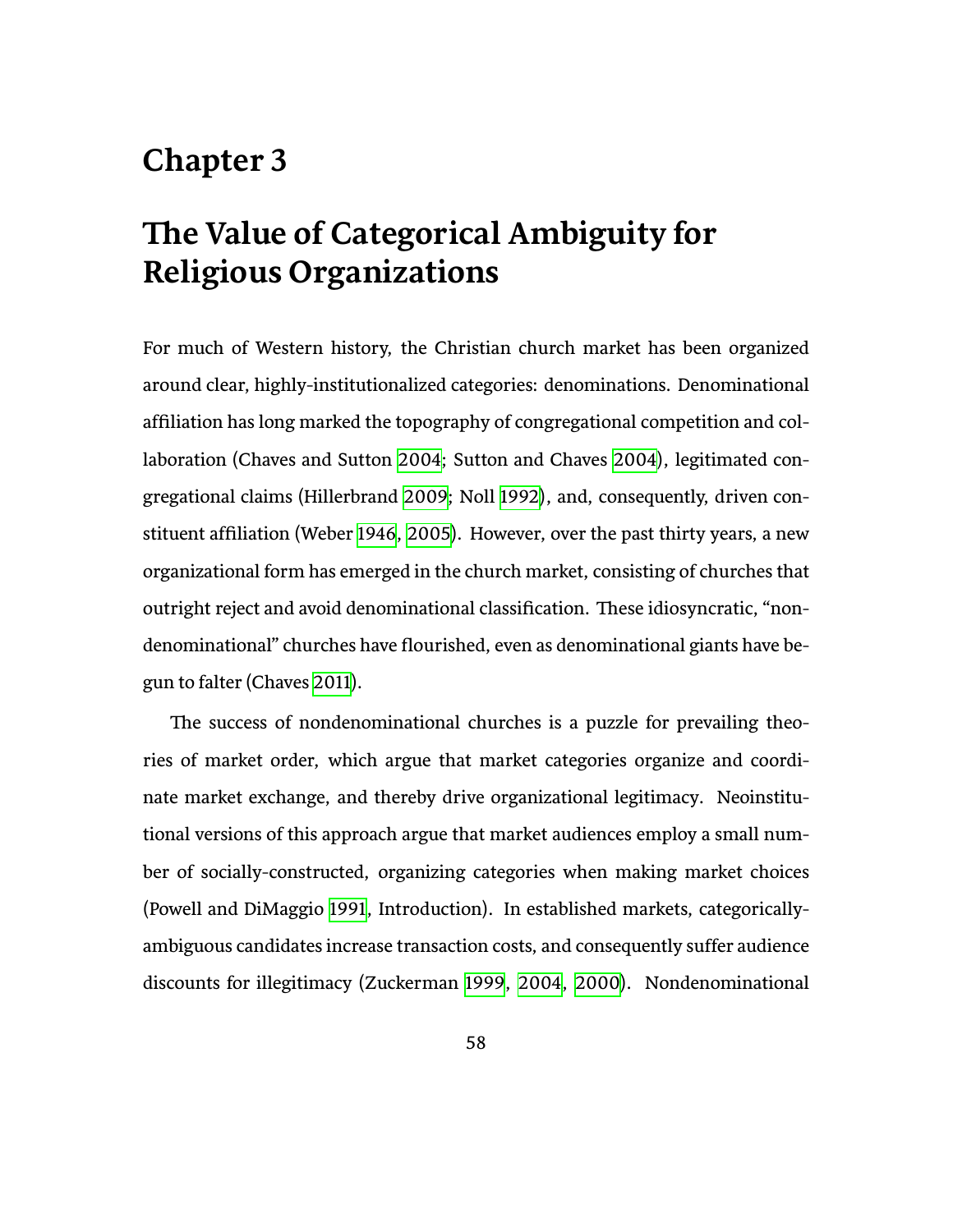churches reverse these expectations about ambiguity and legitimacy, and reveal the need for a closer look at market-ordering phenomena.

The approach taken in this chapter expands existing theory about market categories in two new dimensions. The first is temporal: audience preferences about the categorical conformity of market candidates can change over time. The second is normative: I show that organizations can derive legitimacy from *normative* resonance, which may or may not include conformity to market categories. This approach integrates insights from both "old" and "new" institutionalism, economic sociology, the history and sociology of religion, and the study of modernity to questions in organizational and economic sociology. I argue that growing dissatisfaction with organized religion among contemporary churchgoers has severed the link between categorical conformity and normative resonance (Giddens [1990;](#page-130-0) Chaves [1994,](#page-127-2) [2011](#page-127-1)). Consequently, I show that nondenominational churches can produce stronger normative resonance with their audience by explicitly distancing themselves from established categories, and that this normative resonance leads to increased returns in both affiliation and tithing as compared to their denominational peers. I argue that the normative success of nondenominational churches derives directly from their ambiguity, which allows them to meet a wider range of normative expectations by maintaining flexible identities and formal structures (Packard [2011](#page-137-2), [2012](#page-137-3); Marti and Ganiel [2014\)](#page-135-0). In other words, legitimacy-building in the church market is a distinct process from categorical institutionalization (Jepperson [1991\)](#page-132-1).

I demonstrate support for this argument across time, levels of analysis, and three datasets with nationally-representative samples: the National Congregations Study,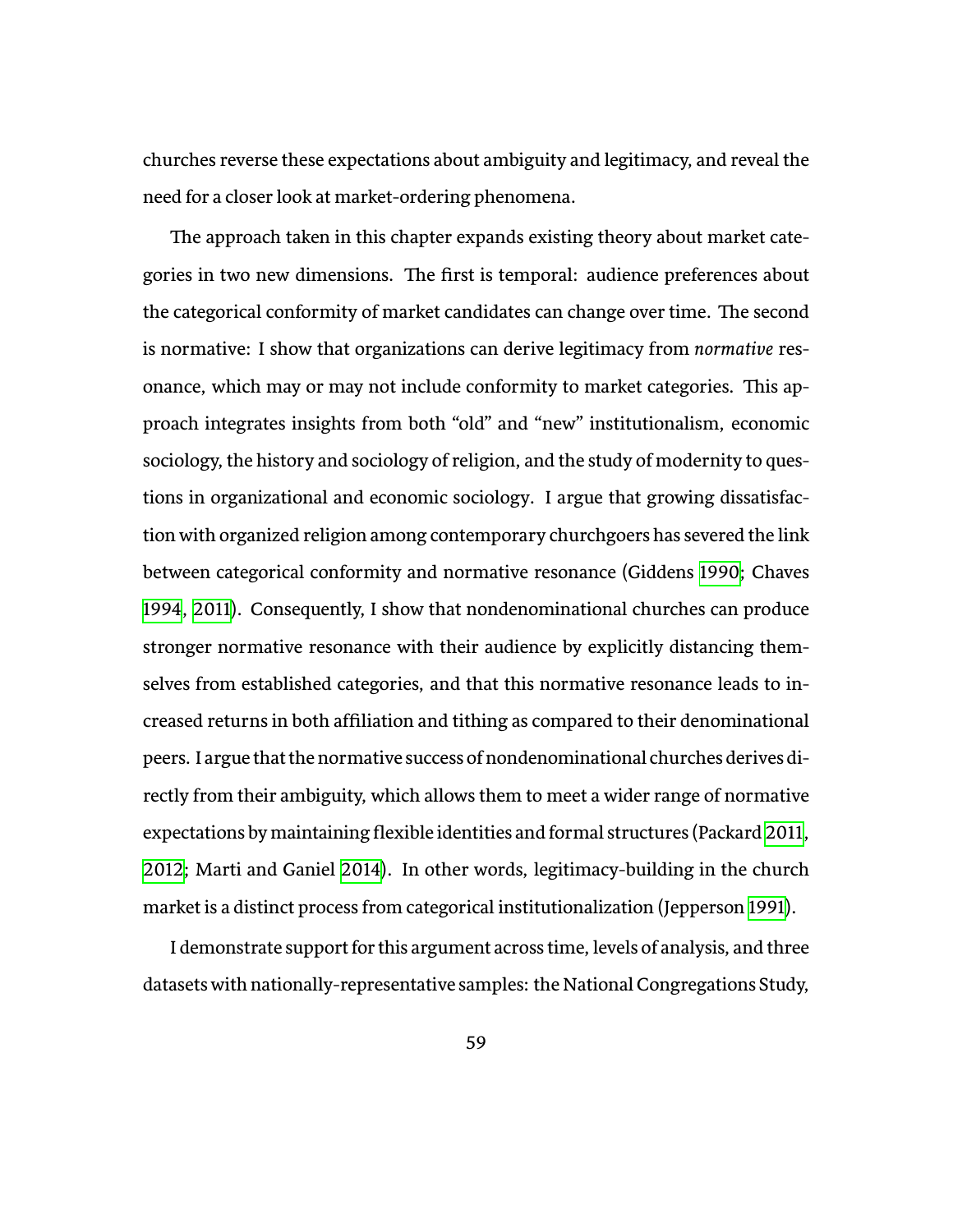the Religious Life/Faith in Flux Study, and the Congregational Life Study. The paper has four parts. The paper's first section discusses extant theories of market categories and market order. The second section details my empirical case: the American church market. The third section describes the data and methods used in analyses. I then present results at both the organizational and individual level. I close by discussing the implications of my results for existing hypotheses about market categories and order.

## **3.1 Market Categories and Market Order**

Contemporary theories about organizational markets treat market order and market valuation as synonymous. The most explicit formulation of this view comes from neoinstitutional theory (Zuckerman [1999](#page-143-0)), but it is not limited to the neoinstitutional approach (Carroll [1985](#page-127-3); Hannan and Freeman [1984;](#page-131-0) White [1981](#page-143-3)). Each of these approaches uses a particular ordering attribute of the market to predict organizational survival and valuation, but they differ on which attribute is primary. Organizational ecologists prioritize firm size, age, and product specificity (Hannan and Freeman[1977,](#page-131-1) [1984](#page-131-0); Carroll [1985\)](#page-127-3), and network analysts prioritize the arrangement of firms in physical or competitive space (White [1981](#page-143-3), [2002](#page-143-4); Powell et al. [2002,](#page-138-1) [2005](#page-139-0)).

The neoinstitutional view argues that audience members rely on socially-constructed categories to simplify the menagerie of organizational candidates and thereby reduce transaction costs. Neoinstitutionalists assume that biological constraints on cognition limit the number of prevailing categories that audiences can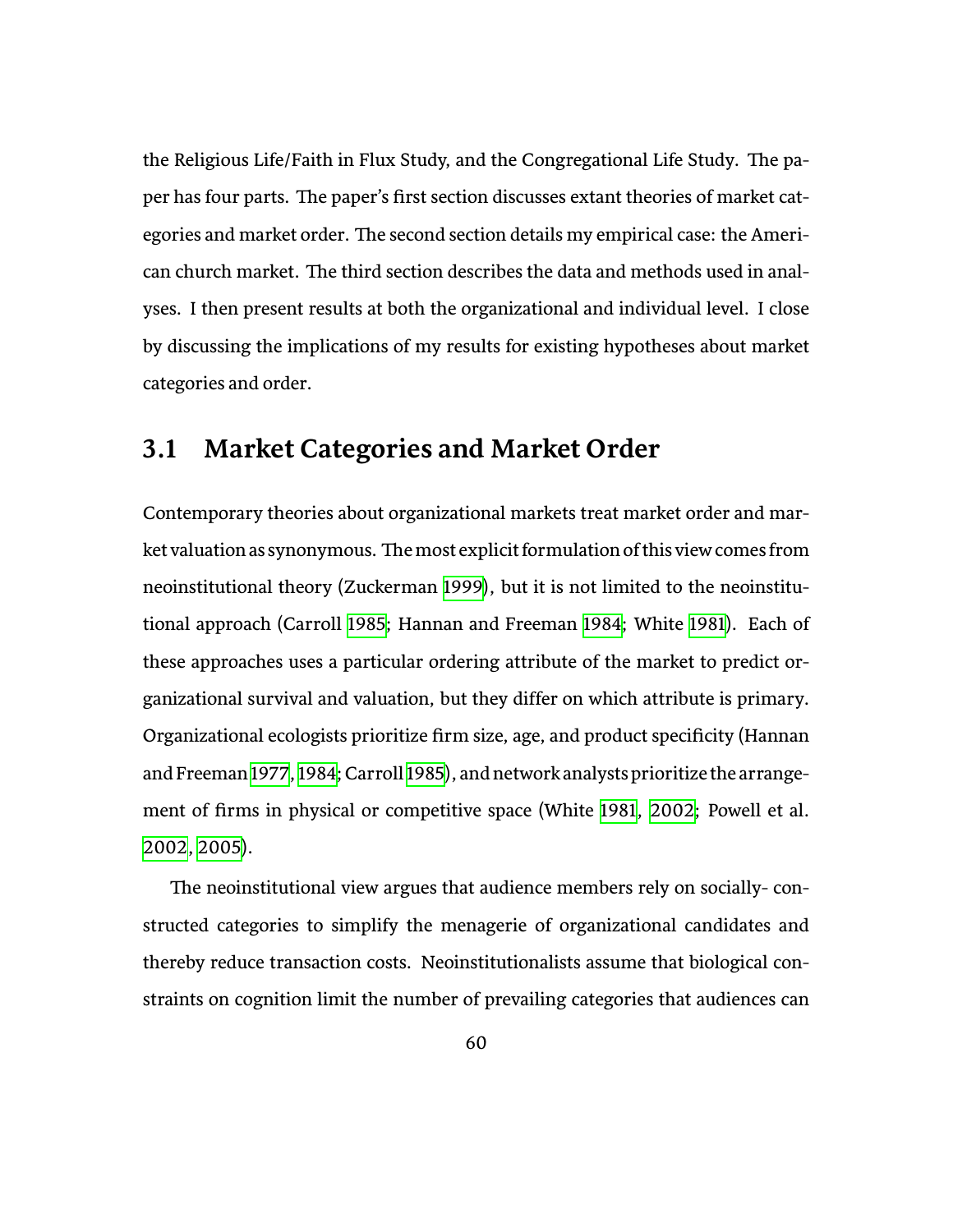use at any given time (Powell and DiMaggio [1991](#page-138-0), Introduction; DiMaggio [1997\)](#page-128-0). The diverse field of market candidates is thus reduced along a few categorical eigenvectors (Zuckerman [2000](#page-143-2)). Because audiences rely on categories to navigate their market behavior, audiences tend to de-legitimate, or at least underprice, organizations that either do not conform to established categories or participate in multi-ple categories at once (Zuckerman [1999\)](#page-143-0). The penalties for categorical nonconformity can sometimes be mitigated: candidates that participate in multiple categories are penalized less when either the candidate actors or the market categories them-selves are nascent (Ruef and Patterson [2009;](#page-139-1) Zuckerman et al. [2003](#page-143-5)), but penalties increase as markets institutionalize. Candidates that diverge from traditional categories can sometimes outperform rank-and-file candidates if their rogue trajectory leads to increased returns for investors (Smith [2011](#page-141-1)). Nevertheless, organizations generally tend to heed the "categorical imperative," or risk penalties to their legitimacy.

The strong link between market order and candidate legitimacy in existing approaches means that constituent studies operationalize organizational legitimacy in pragmatic terms, most commonly as organizational survival or centrality. However, the recent neoinstitutional work in this area has tended to treat legitimacy in more narrowly-economic terms, as organizational *pricing* (Zuckerman [2000,](#page-143-2) Zuck-erman 1999, 1431;; [2004;](#page-143-1) Smith [2011;](#page-141-1) Pontikes [2012;](#page-138-2) Ruef and Patterson [2009](#page-139-1), c.f.,; ). In other words, the benefits and penalties incurred along categorical lines are explicitly monetary, in the form of firm investments. Thus, a "devalued" firm is synonymous with a "discounted" or "underpriced" one.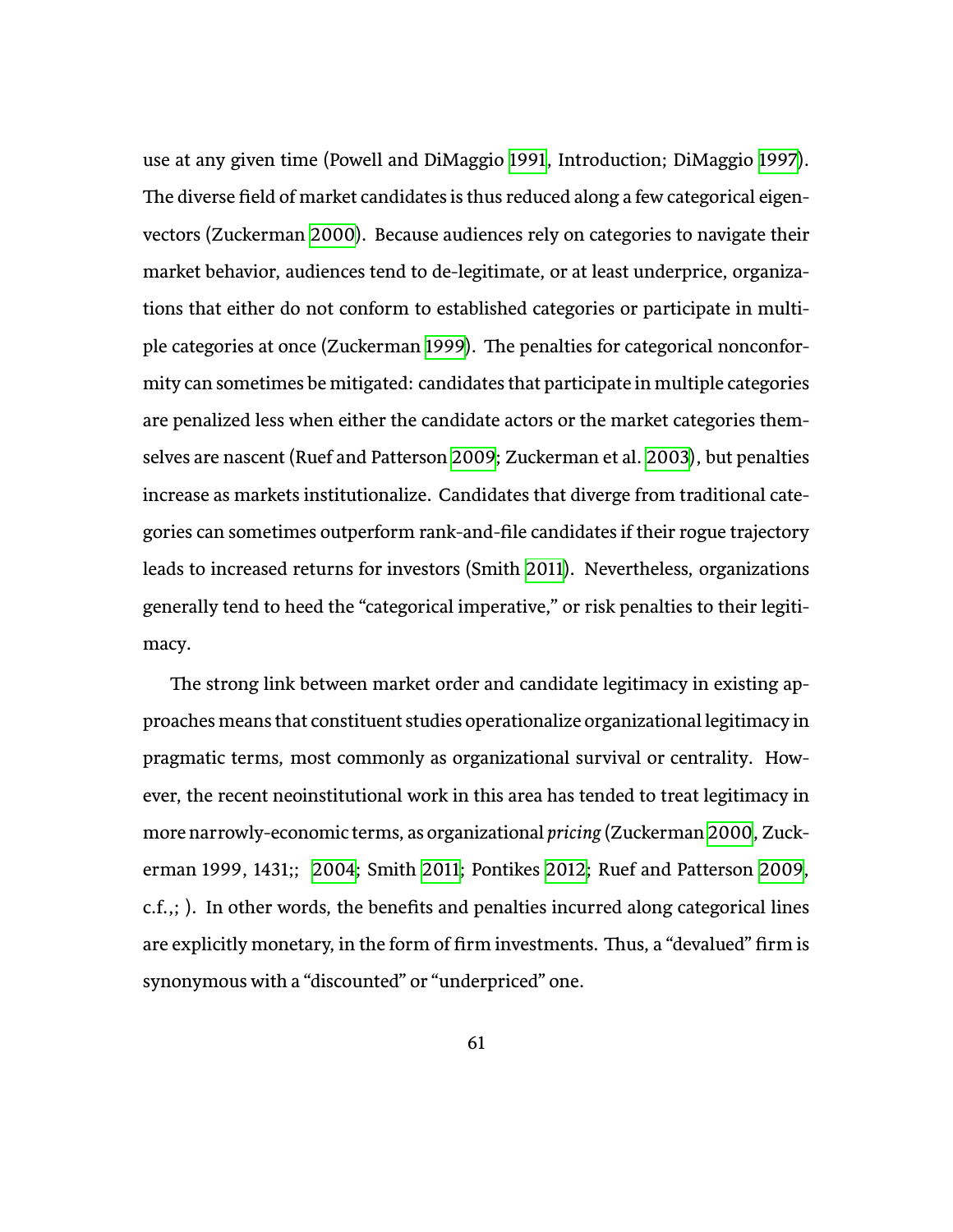The conflation of legitimacy and pricing is curious, especially when viewed against the rich history of normative approaches to legitimacy in both institutional theory and economic sociology. Though the two processes are correlated, these views all draw an (at least analytical) distinction between legitimacy and market pricing. So-called "old" institutionalists were the first to articulate the normative view in organization studies, and generally argue that audience norms/morals/values shape organizational outcomes (Selznick [1938,](#page-140-0) [1949;](#page-140-1) Merton [1936](#page-136-1); Selznick [1996,](#page-140-2) [1957\)](#page-140-3). Contemporary work supports these "early" institutionalist insights, by demonstrating normative mechanisms for organizational legitimation, albeit for organizations outside of the financial sphere that is often central to categorical work (Ruef [2004;](#page-139-2) Turco [2012](#page-141-2); Carroll and Swaminathan [2000\)](#page-127-4). For example, Reich [\(2014a\)](#page-139-3) argues that the demise of PubliCare, a hospital in the San Fransisco area, resulted from a mismatch between the norms of employees and the new administration.

These studies suggest there is good reason to believe different normative schemes lead not only to variance in organizational affiliation, but also are central to audience investment in organizations and organizational products (Pontikes[2012;](#page-138-2) Healy [2006](#page-131-2)). Norms are often the primary mover in a market (Fourcade and Healy [2007\)](#page-130-1). They are therefore independent of market categories, and may thus moderate the relationship between an organization's adherence to a market's categorical scheme and its ability to win affiliates and investments in the market.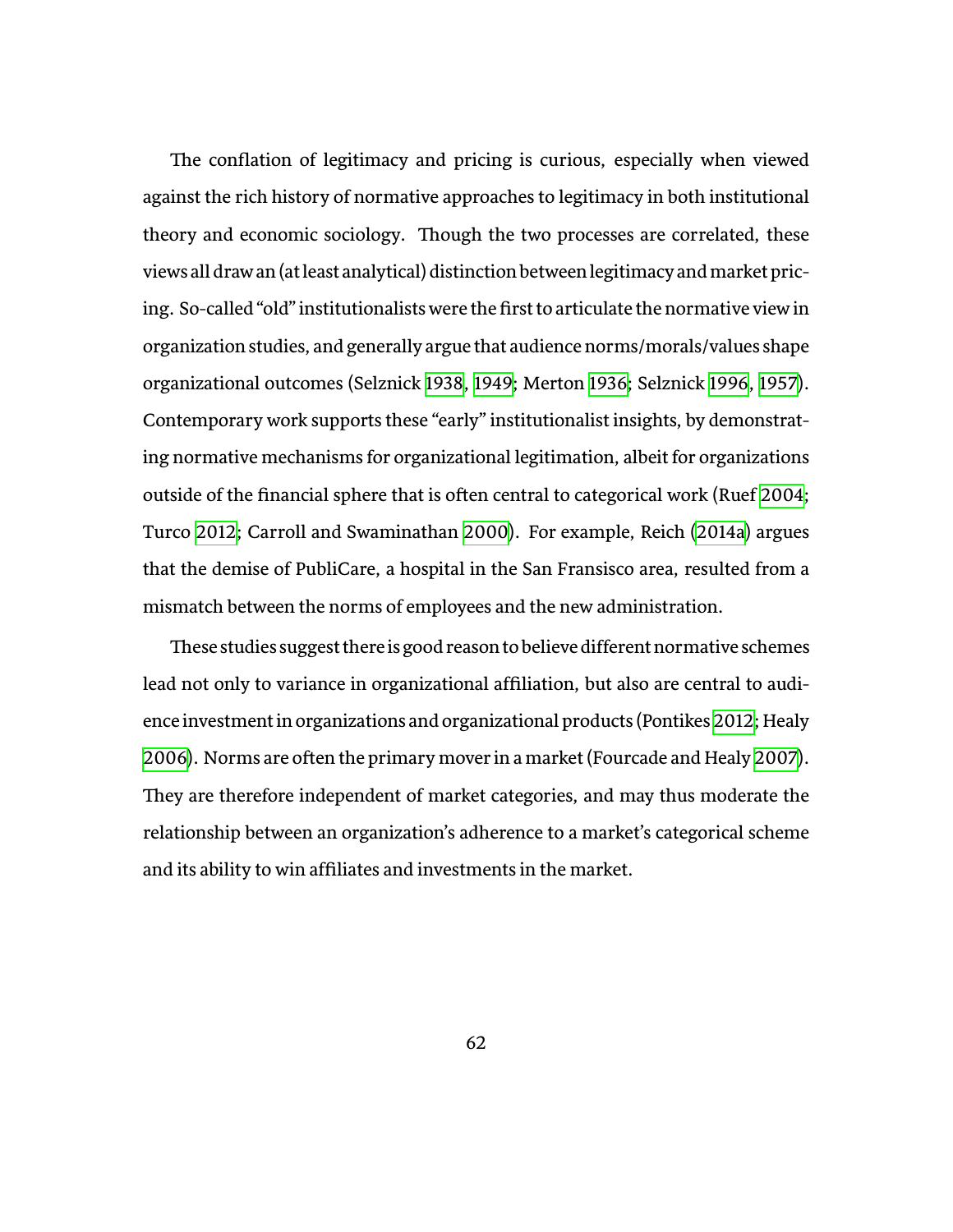# **3.2 The Church Market**

To many, churches are special kind of organization. This is certainly true in terms of the goods offered: churches deal in the supernatural, which is not the case for other organizations. Despite their unique nature, we should nevertheless expect the categorical imperative to apply to churches for two reasons. First, the hypothesis does not contain any scope conditions that would limit its application to either nonprofits generally or churches specifically (Zuckerman [1999](#page-143-0)). Second, the church market contains the same attributes, at least formally, as markets in existing literature on the categorical imperative. Churches, like all audience-dependent organizations, primarily depend on the same three resource types: "members, money, and leaders," and churches are no different (Chaves [2004,](#page-127-5) 17). Without a constituency and the income it provides, churches cannot survive. At least in the United States, churches are perhaps *more*financially dependent on audience support than other organizations; the US Government cannot finance an overtly religious organization, so political interventions like "bail-outs" are unavailable.<sup>[1](#page-81-0)</sup>

Financially-contributing congregants are not easy to come by, either. Churches compete not only against each other, but also against a wide range of other voluntary organizations for constituents (McPherson [1983](#page-135-1); Chaves [2004;](#page-127-5) Chaves and Gorski [2001\)](#page-127-6). Consequently, churches are quite functionally similar to publiclytraded companies: they seek financial investments from an audience, and compete in a highly-institutionalized market against each other, and a wide range of alternative organizations, for that investment. We should therefore expect hypotheses

<span id="page-81-0"></span><sup>1.</sup> Everson v. Board of Education, 330 U.S. 1, 63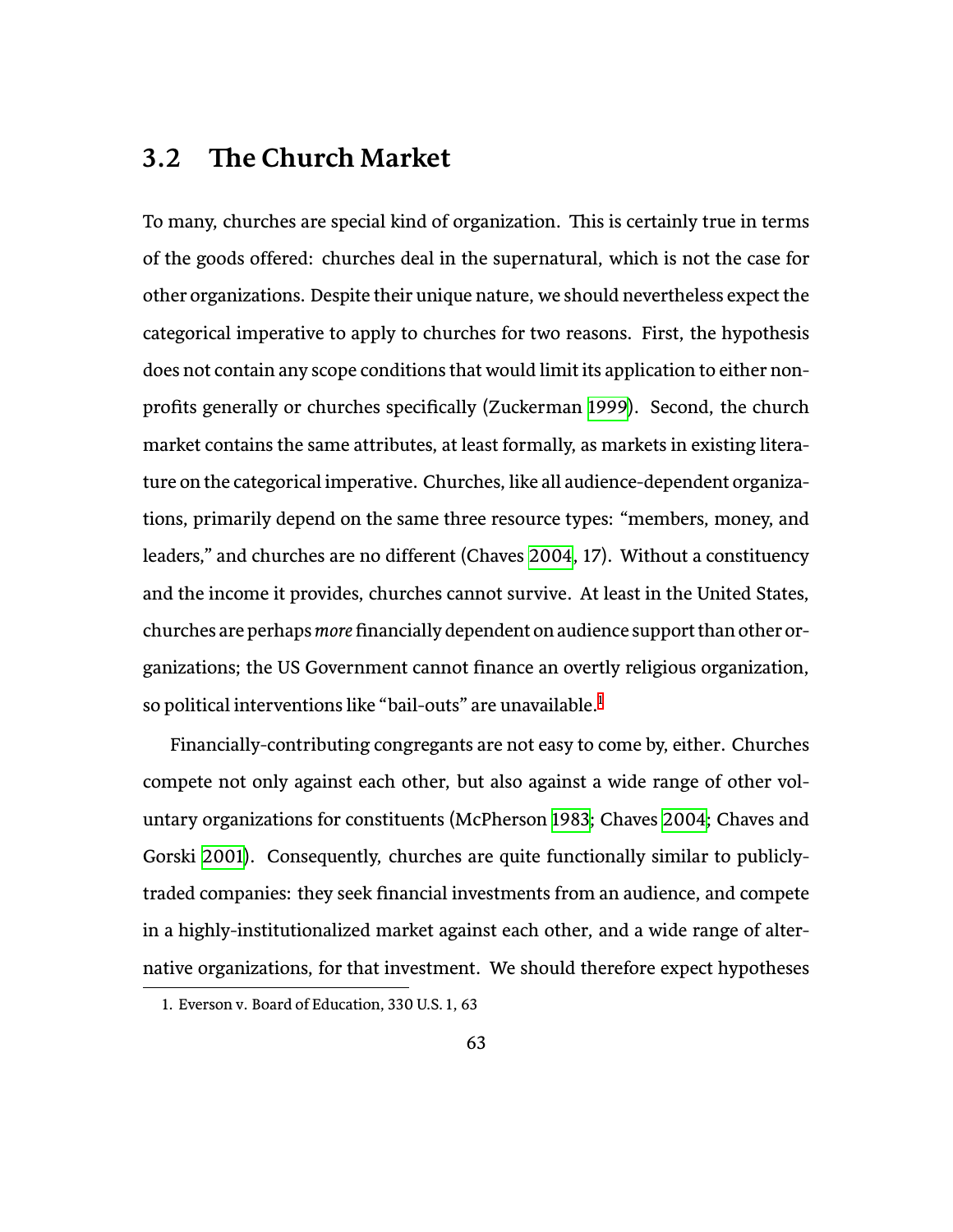about the role of market categories in organizational valuation to apply to the church market.

### **3.2.1 Church History and Denominational Proliferation**

For the bulk of Western history, church market audiences demanded the same commodity: salvation. From the early 1st through the early 16th century, the Catholic Church exercised monopolistic control over salvation.<sup>[2](#page-82-0)</sup> Salvation was always indirectly tied to financial contributions, but it became increasingly commercialized under Catholic control as indulgences, which allowed the direct purchase of tangible salvific tokens (MacCulloch [2005](#page-135-2)). Protestant Reformers, in contrast, maintained that salvation was obtained through faith alone, de-legitimating Catholic and papal control over salvation. The bifurcation of salvation and indulgences made salvation more accessible in principle, but it also removed the means by which individuals could be sure that they were saved. The accessibility of salvation was at an alltime high, but the means for its acquisition were murkier than ever. Unsurprisingly, the articulation of new salvific benchmarks quickly became the principal concern of Protestant leaders (Hillerbrand [2009](#page-132-0)). Max Weber puts it succinctly: "the question could not be suppressed whether there were any infallible criteria by which membership in the electi could be known" (Weber [2005](#page-142-1), 66).

In sum, Christian believers placed a high value on salvation, which drove demand for clear criteria by which to acquire it. This demand, coupled with the newly-

<span id="page-82-0"></span><sup>2.</sup> There was a single church, The Church, until the Great Schism in 11th century. The Roman Catholic Church did not go by that name until aŘer the Protestant Reformation. I refer to the pre-Schism Church, the subsequent Western Christian Church, and the Roman Catholic Church using the latter name for clarity's sake.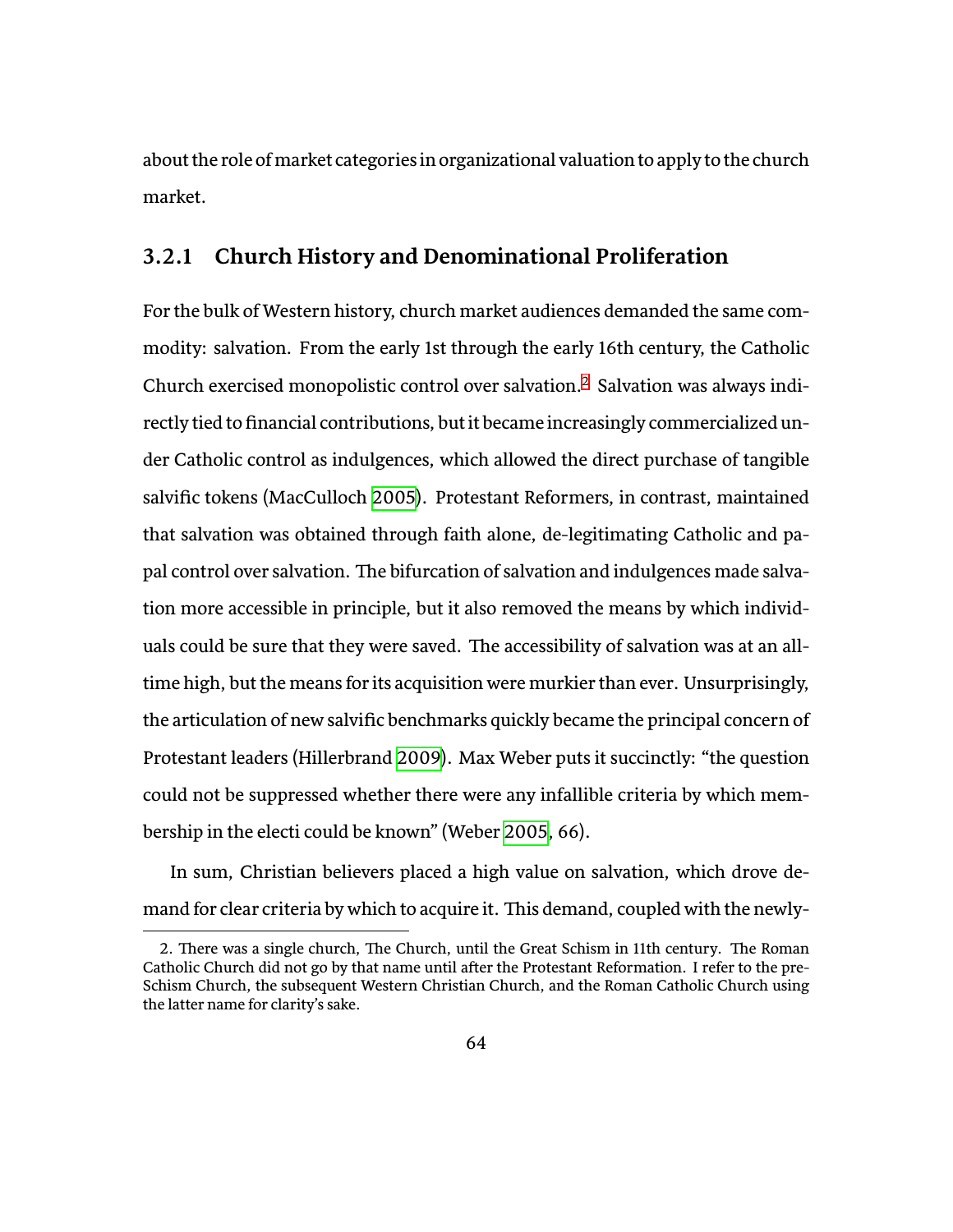competitive field of religious leaders, ignited the beginnings of a massive prolifera-tion of denominations (Noll [1992](#page-136-0), 169).<sup>[3](#page-83-0)</sup> It did this by leading audience members to seek denominationally-affiliated congregations, because a congregation's denominational affiliation served as tangible proof of its conformity with the prevailing normative scheme, and thereby legitimated that particular congregation's claim to religious authority.

Denominational tendencies strengthened in the American Colonies, both due to the intermingling of diverse colonists and due to the Founding Fathers' construction of novel, democratic governance structures. Denominations quickly followed suit, beginning a period of tight coupling between denominational categories and formal structures that persisted for several decades (Noll [1992](#page-136-0), 148-149; Chaves and Sutton [2004;](#page-127-0) Sutton and Chaves [2004](#page-141-0)). Years of fine-tuning have created contemporary denominations that are so well-articulated and well-structured as to be organiza-tions in their own right (Chaves [1993](#page-127-7); Scherer [1977](#page-140-4)). The consequence of this evolutionary path is that denominations mark clear, highly-institutionalized categories in the Christian church market. For several decades, these denominational categories shaped market activity and organizational competition (Chaves [1993;](#page-127-7) Chaves and Sutton [2004;](#page-127-0) Sutton and Chaves [2004\)](#page-141-0).<sup>[4](#page-83-1)</sup> The highly-articulated denominational structures of American Christianity are still a tremendous force.

<span id="page-83-0"></span><sup>3.</sup> For simplicity, I call both early Christian sects and later formal denominations by the latter name.

<span id="page-83-1"></span><sup>4.</sup> There is certainly loose coupling among churches of a particular denomination, but the common institutional elements are more than nominally shared thanks to denominational features like annual conferences, formal ordination processes, and denominational oversight in leadership appointments.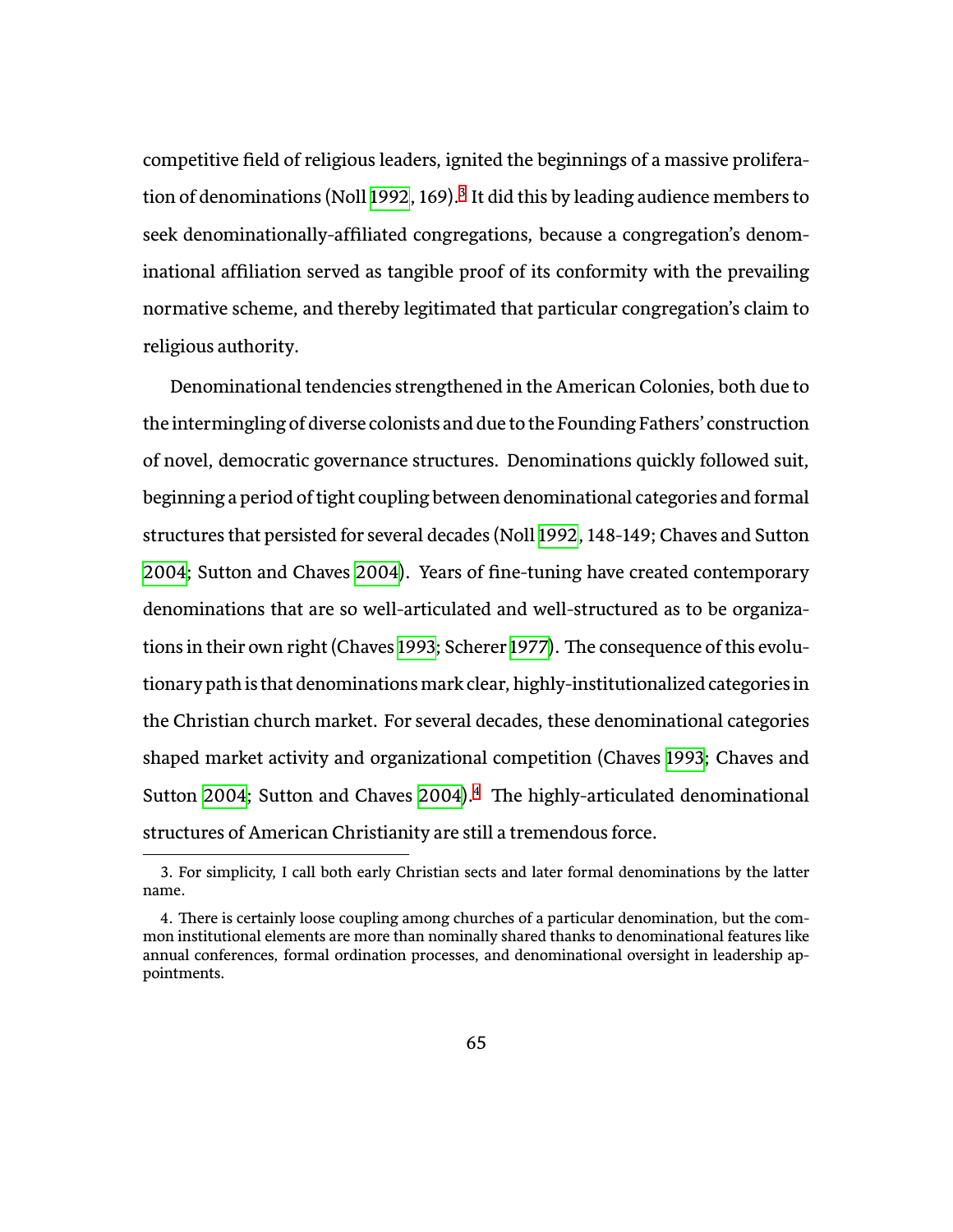### **3.2.2 Contemporary Churches and Congregational Audiences**

However, denominational religious authority, like many other traditional power structures, has not fared well in modernity and post-modernity (Giddens [1990\)](#page-130-0). The same modernistic principles of individual autonomy and a distrust of authority that initially drove the creation and expansion of denominations has, in its more secular and advanced contemporary incarnation, begun to erode their legitimacy. Modernity was slower to reach the church, particularly in America, but its effects for religious authority are now apparent (Chaves [1994](#page-127-2), [2011](#page-127-1)).

(Post)modernity has damaged religious authority, but has (for now) proven less harmful to rates of religious belief and practice (Voas and Chaves [2016](#page-142-2)). However, many contemporary believers reflect their current postmodern environment, by seeking a highly-individualistic version of religiosity (Bellah et al. [1985;](#page-126-0) Roof [2001;](#page-139-4) Greer and Roof [1992;](#page-131-3) Bender [2010](#page-126-1), 9-12). Contemporary audiences are increasingly seeking affiliation with those who share or accept their already-existing views (Himelboim et al. [2014](#page-132-2); Colleoni, Rozza, and Arvidsson [2014\)](#page-128-1), and churches are often the sites where this affiliation occurs (Chaves [2011](#page-127-1)). In addition, church audiences want to be celebrated, both through emotive support of their identities, wherein individuals are made to feel welcome and celebrated, and freedom from perceived over-regulation of particular behaviors and identities (Ammerman [2013;](#page-125-0) Roof [2001\)](#page-139-4). This new breed of postmodern demands has instead paved the way for an entirely new, historically-unthinkable organizational form: the nondenominational church.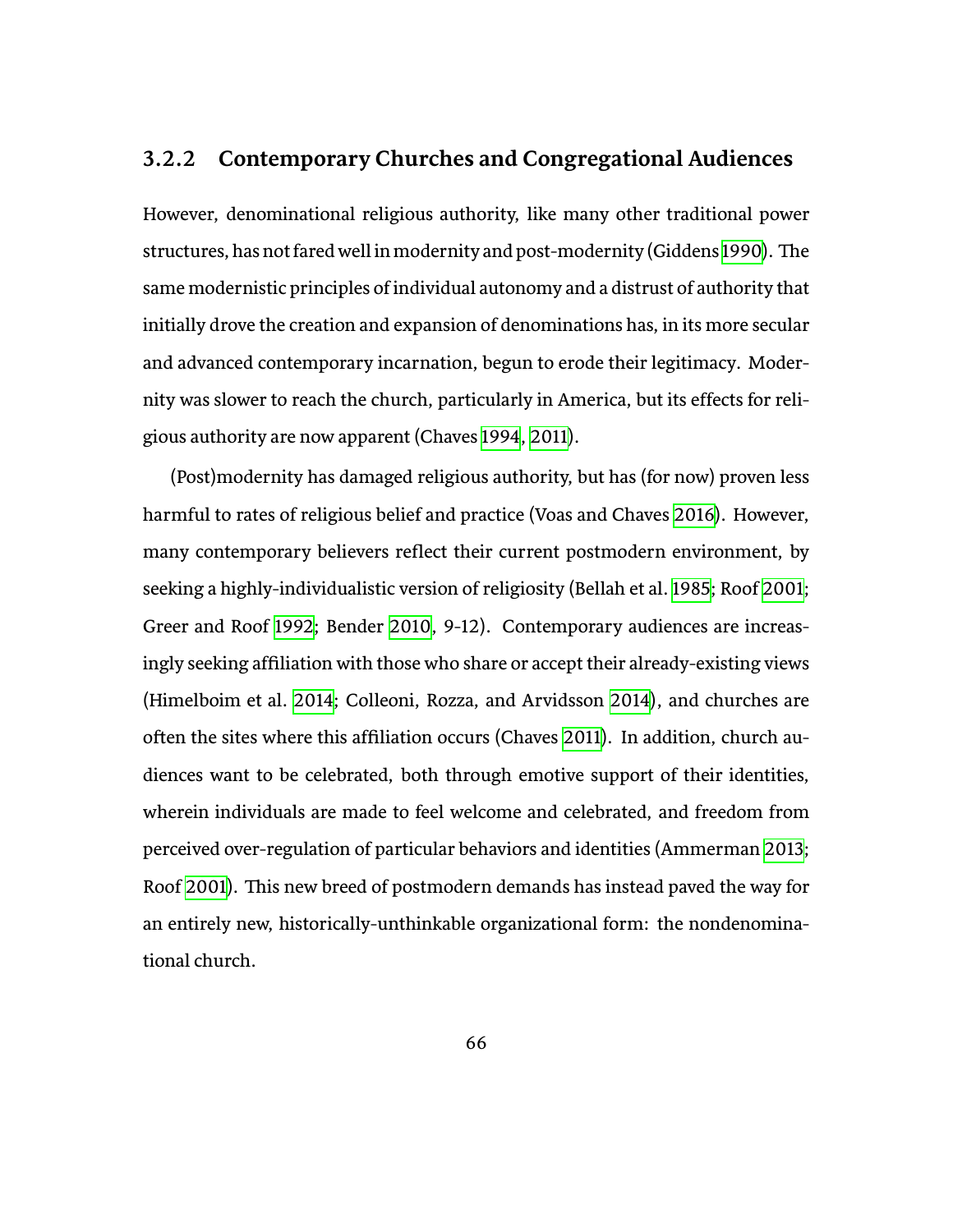### **3.2.3 What is a Nondenominational Church?**

For the purposes of this paper, a nondenominational church (NDC) is an analytical term referring to members of a new organizational form in the Christian church market. By organizational form, I mean a common method of formal organization that is (at least analytically) shared by a number of independent organizations (Ruef [2000\)](#page-139-5). New NDC congregations are marked by an explicit rejection of existing denominational categories (and often the process of categorization itself) in pursuit of an idiosyncratic approach to liturgy, belief, and/or practice (Packard [2011;](#page-137-2) Driscoll [2006](#page-125-1); Jones [2011](#page-132-3); Bell 2006; Packard [2012\)](#page-137-3). Though NDCs are distinctly Christian congregations, they do not formally share any positive attributes, let alone a common coordinating or governing structure. Instead, they are unified analytically by what they lack: a clear denominational affiliation.

I use "denominational affiliation" in the strongest sense, to mean both ties to a formal organizing body, and the assent to a particular sectarian tradition within Christianity. This distinguishes NDCs from congregational churches within sectarian traditions, like independent Baptist congregations or Churches of Christ. Congregational churches exercise autonomy and individuality in church governance, but nonetheless admit commonality of beliefs through their mutual assent to a shared sectarian tradition. It is important to remember that the mere act of assenting to a shared sectarian category is consequential in the church market, because of the highly-salient, highly-institutionalized nature of these categories (Chaves and Sut-ton [2004](#page-127-0); Sutton and Chaves [2004\)](#page-141-0). NDCs therefore represent the strongest form of congregationalism, by rejecting both denominational coordination and sectarian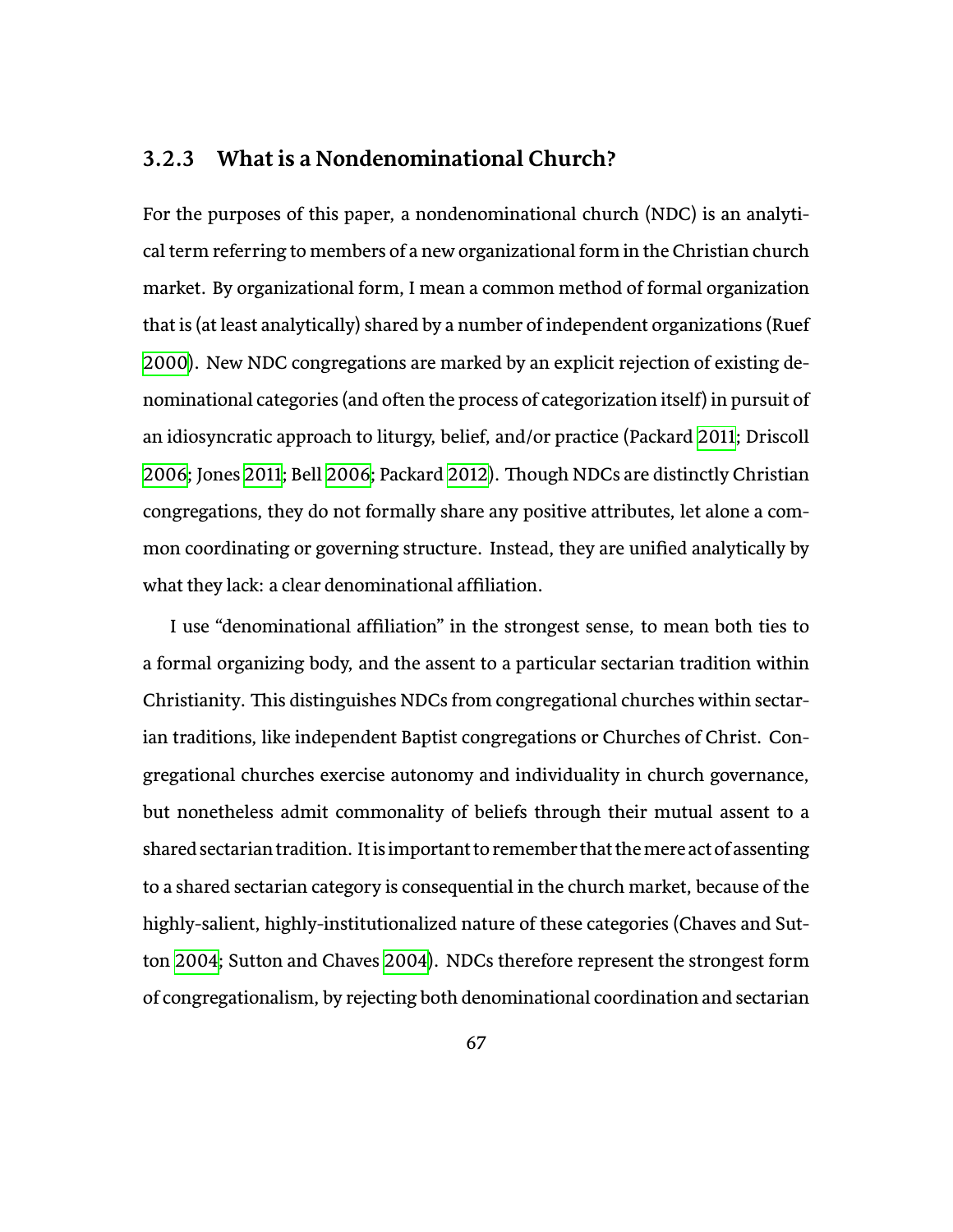categorization altogether.

In fact, qualitative studies of NDCs find that they actively resist any kind of institutionalization, seeking instead to maintain a fluid, open identity (Packard [2011](#page-137-2), [2012](#page-137-3)). This explains why even sociologists of religion disagree on the basic traits of NDCs, like their political and religious identities: because NDCs have no attribute to reliably generalize upon (Chaves [2004;](#page-127-5) Marti and Ganiel [2014](#page-135-0)). Instead, NDCs avoid association entirely, both with other, denominationally-affiliated churches, and, importantly *with each other*. [5](#page-86-0)

NDC's analytical union through intentional disunity is exemplified not just in the contradictory and unclear academic literature on NDCs, but also in the words of NDC founding pastors themselves:<sup>[6](#page-86-1)</sup>

"*Individuals are drawn to [NDCs] out of frustration with conventional models of church and conservative theologies, as well as for other reasons, and this sense of frustration is more oŘen than not which defines the movement.*" - Jones ([2011](#page-132-3), Introduction)

"*[What ties NDCs] together is a missiological conversation about what a faithful church should believe and do to reach Western culture. However, beyond that there is liŧle unity because there is widespread disagreement on*

<span id="page-86-0"></span><sup>5.</sup> There are some informal collectives of NDCs who collaborate and coordinate, but the vast majority do not. Even in these cases, the collaborations are post-hoc homophily, rather than primary to each church's formation.

<span id="page-86-1"></span><sup>6.</sup> I have quotes from these sources by replacing "Emerging Church" with "NDC." The relationship between the Emerging Church and NDCs is too complicated to detail here. Nonetheless, the selected quotes refer to the early movement away from denominational affiliation, not the more recent liberal contingent of NDCs sometimes called the "Emergent" church.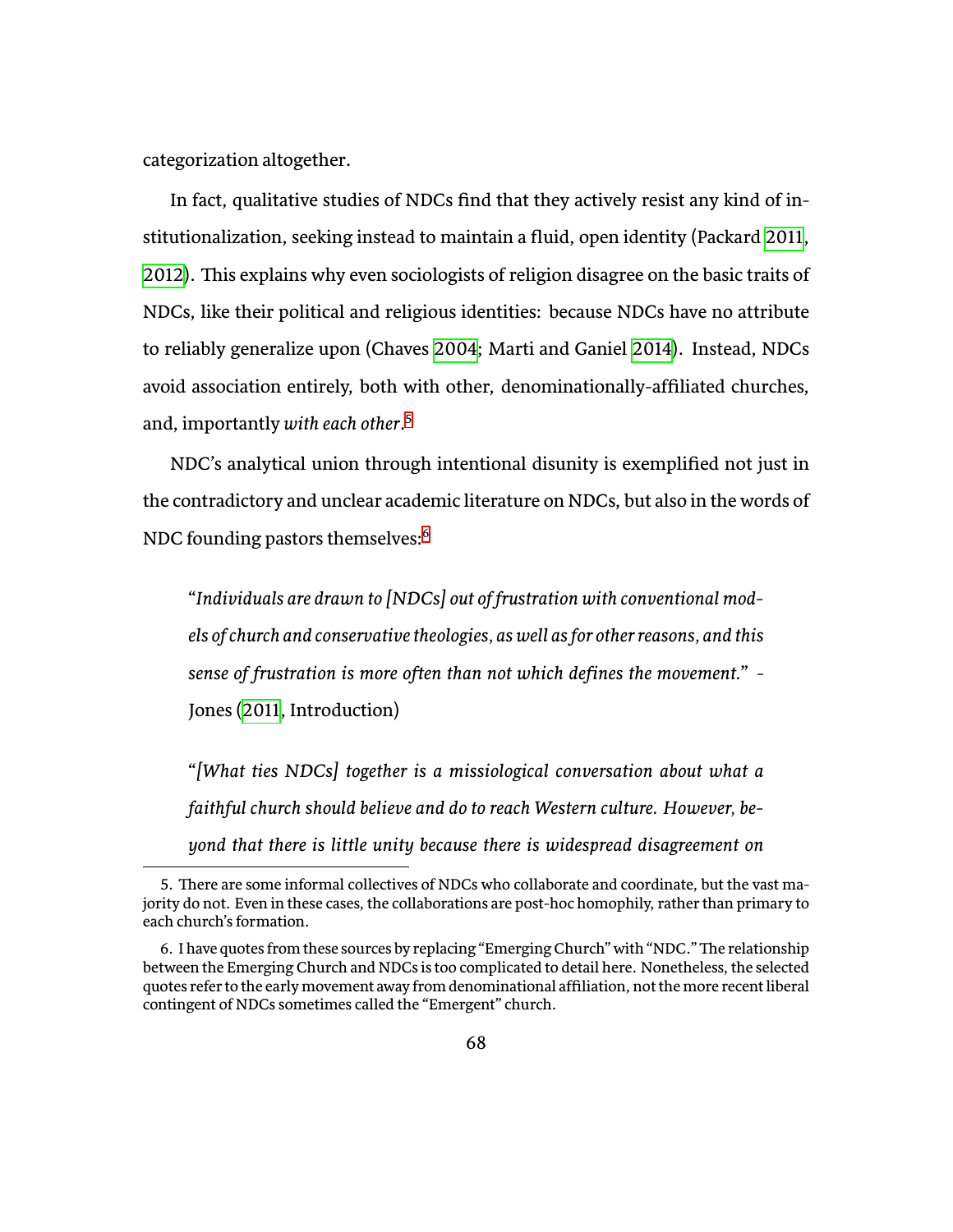*what counts as faithful doctrine and practice.*" (Driscoll [2006,](#page-129-0) 90)

These quotes reinforce that NDC churches are unified not by what they stand *for*, but by what they stand *against*; what NDCs stand against are established Christian church institutions, liturgies, practices, and beliefs. NDCs are otherwise a menagerie of sizes, theologies, political views, and styles. This patterned idiosyncrasy can be rephrased as a second analytical commonality among NDCs: the celebration and emphasis of individuality (Marti and Ganiel [2014\)](#page-135-0). In an environment with ever-diminishing religious authority (Chaves [1994\)](#page-127-2), nondenominational churches and members are free to cast off unwanted elements of stuffy, constraining categories in pursuit of their own variant on the truth.

Figure 3.1 provides more support for NDC's ambiguity, by plotting the distributions of NDCs and five well-known denominations on the axes of theological and political conservatism in both 1998 and 2012. These measures are aggregated from the churches in the NCS sample that claim these denominations. In this figure, letters represent denominational means, and error bars represent denominational standard deviations. Error bar boundaries consequently illustrate the total niche space for Christian churches. Unitarian Universalist churches, who are religious generalists, occupy a small liberal niche within the denominational market. Denominational generalism is instead dominated by Episcopalianism, United Methodism, and Catholicism. Episcopalianism appears to be the \*most\* generalist denomination, with means almost exactly in the middle, and standard deviations spanning most of the space. Southern Baptist churches are the most conservative. Ideologically, NDCs cover a total area similar to that of other denominational generalists. Though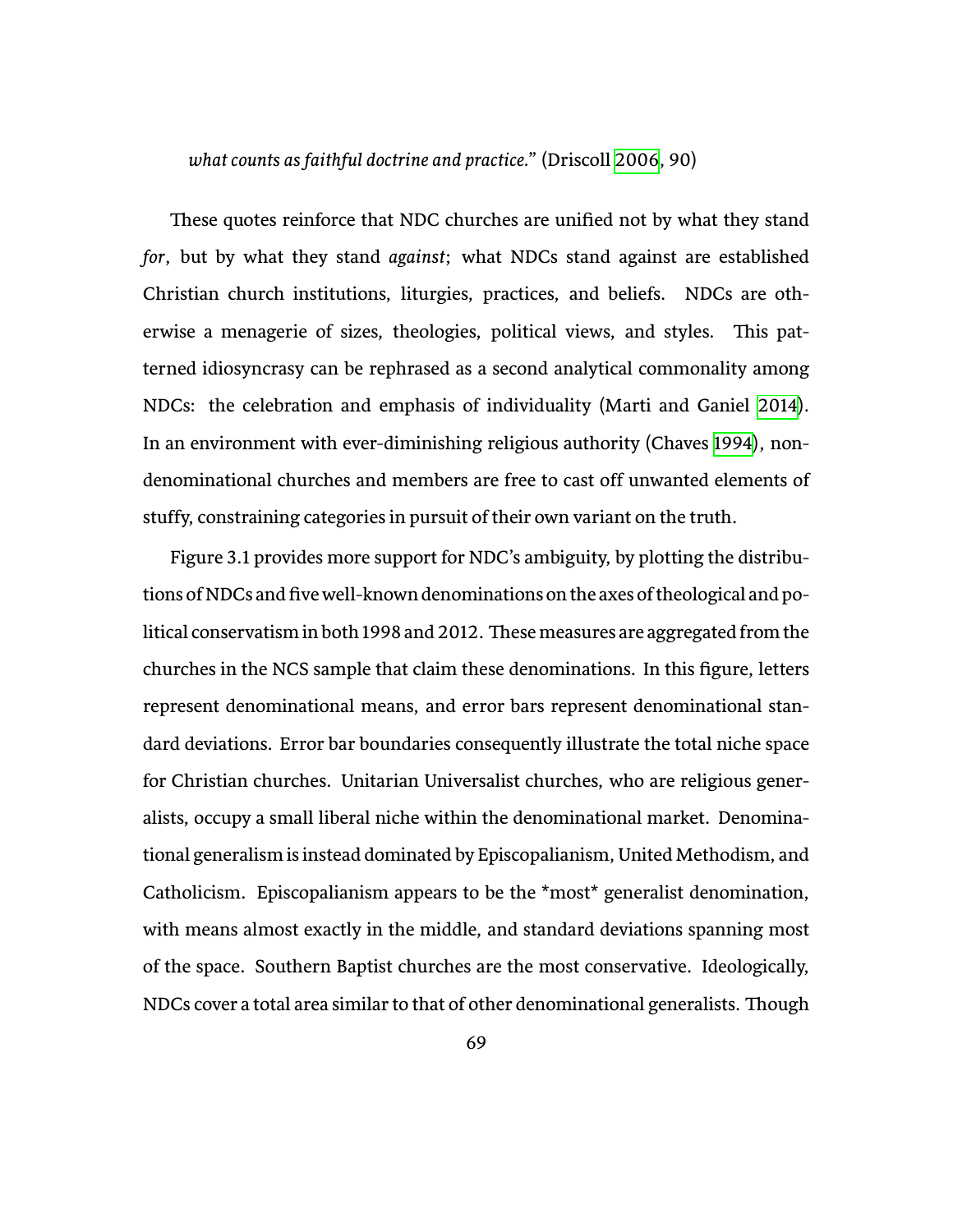the area occupied is more generally more conservative than Episcopalian or United Methodist churches, the relatively wide range of ideologies reinforces NDC's ambiguity, especially when combined with NDC's other ambiguous traits.

This discussion of NDC idiosyncrasy and independence raises an important question: why group these churches together at all? The answer is twofold. First, NDC rejection of categorization marks a novel type of organizational form in the Christian church market, both in content and structure. The second is because the NDC form is not only distinct and historically important, but also responsible for these congregations' unique success in the contemporary church market.

### **3.2.4 Modes and Organizational Mechanisms for NDC Success**

I argue that NDC's purposive ambiguity allows these organizations to better meet modern churchgoers' individualistic norms better than denominationally-affiliated churches. Extant qualitative studies reveal some of the organizational mechanisms by which NDCs meet individualistic demand. First, many churches publicly maintain pluralist theologies, encouraging individuals from diverse backgrounds to talk about their beliefs and assumptions (Marti and Ganiel [2014](#page-135-0)). This creates at least the ideas that all views are welcome, and that other constituents also hold conflicting views. Second, many employ a "flattened" and/or conversational leadership structure, meaning that church leaders are not arranged into a rigid hierarchy, but instead directly and casually engage with congregants (Packard [2011](#page-137-2), [2012\)](#page-137-3). Finally, NDCs oŘen dispense with the traditional trappings of liturgy, swapping stained glass, pews, organs and choirs for rented spaces, folding chairs, drums and gui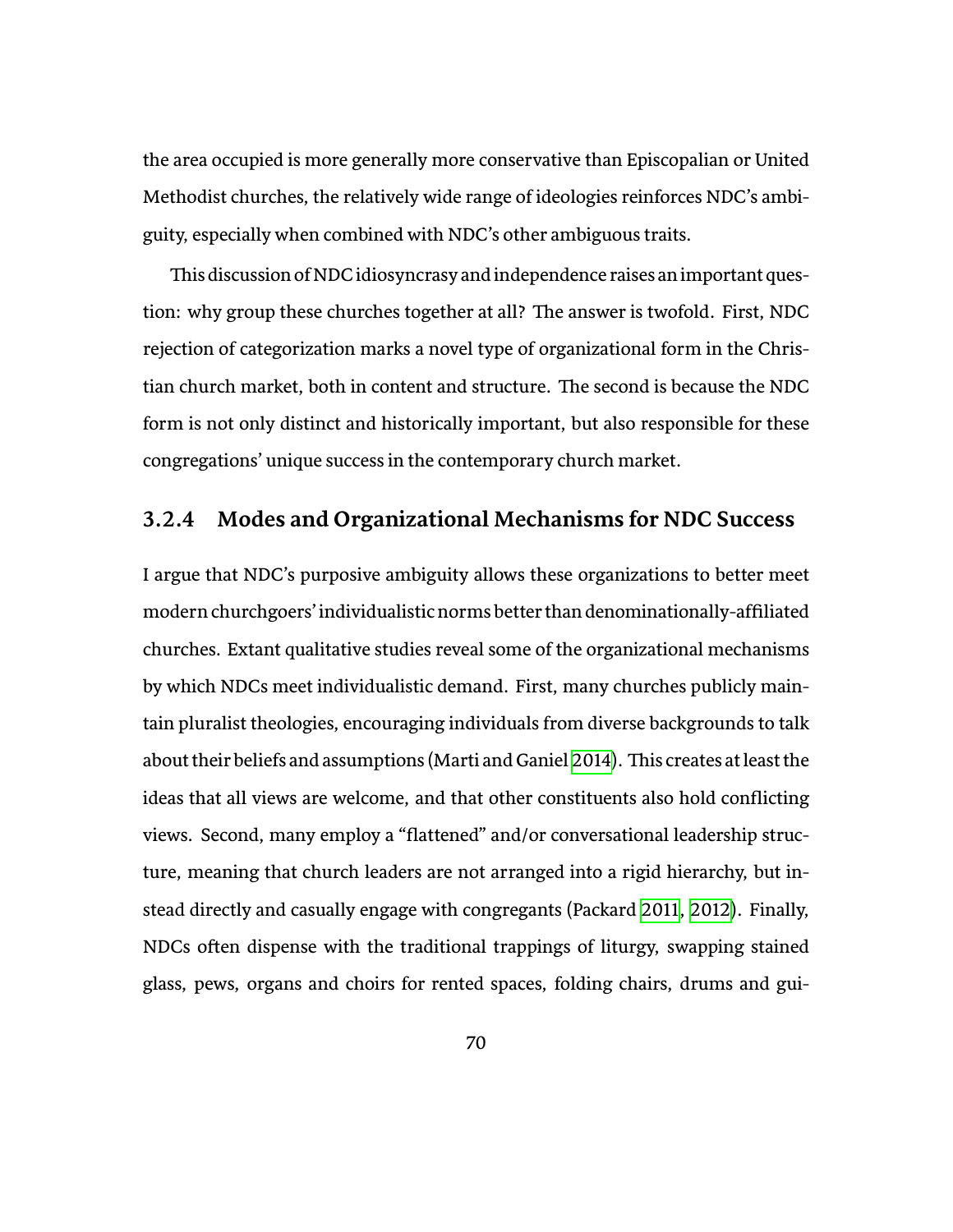tars (Marti and Ganiel [2014;](#page-135-0) Chaves [2004](#page-127-5)). Together, these ambiguous, traditionrejecting theologies and formal structures give a welcoming, idiosyncratic identity to NDCs, which is a perfect match for contemporary norms (Bielo [2009;](#page-126-2) Roof [2001\)](#page-139-4).

In sum, the norms of contemporary church audiences render denominational affiliation disadvantageous for congregations, because denominational congregations are perceived as comparatively less able (or even outright unwilling) to respond to individual concerns. By throwing off the weight of denominational lineages, NDCs render themselves both structurally and ideologically flexible to either respond to or take on the norms of their constituents.

### **3.2.5 Operationalizing Audience Norms**

In this study, I operationalize the the norms of modern churchgoers in three modes. The first mode is belief reinforcement. Individuals are increasingly seeking affiliation with those who share or accept their already-existing views (Himelboim et al. [2014;](#page-132-2) Colleoni, Rozza, and Arvidsson [2014\)](#page-128-1), and churches are often the sites where this affiliation occurs (Chaves [2011](#page-127-1)). NDCs should attract religious audience members who seek reinforcement for their individual religious beliefs:

*Belief Congruence*: NDC flexibility means they are better able to match individuals' idiosyncratic beliefs, and so belief resonance is a significant driver of NDC affiliation. Denominational churches, which are less flexible, will attract fewer affiliates on this dimension.

The second mode is expressive celebration (Marti and Ganiel [2014;](#page-135-0) Ammerman [2013](#page-125-0); Roof [2001](#page-139-4)). Individual celebration includes freedom from perceived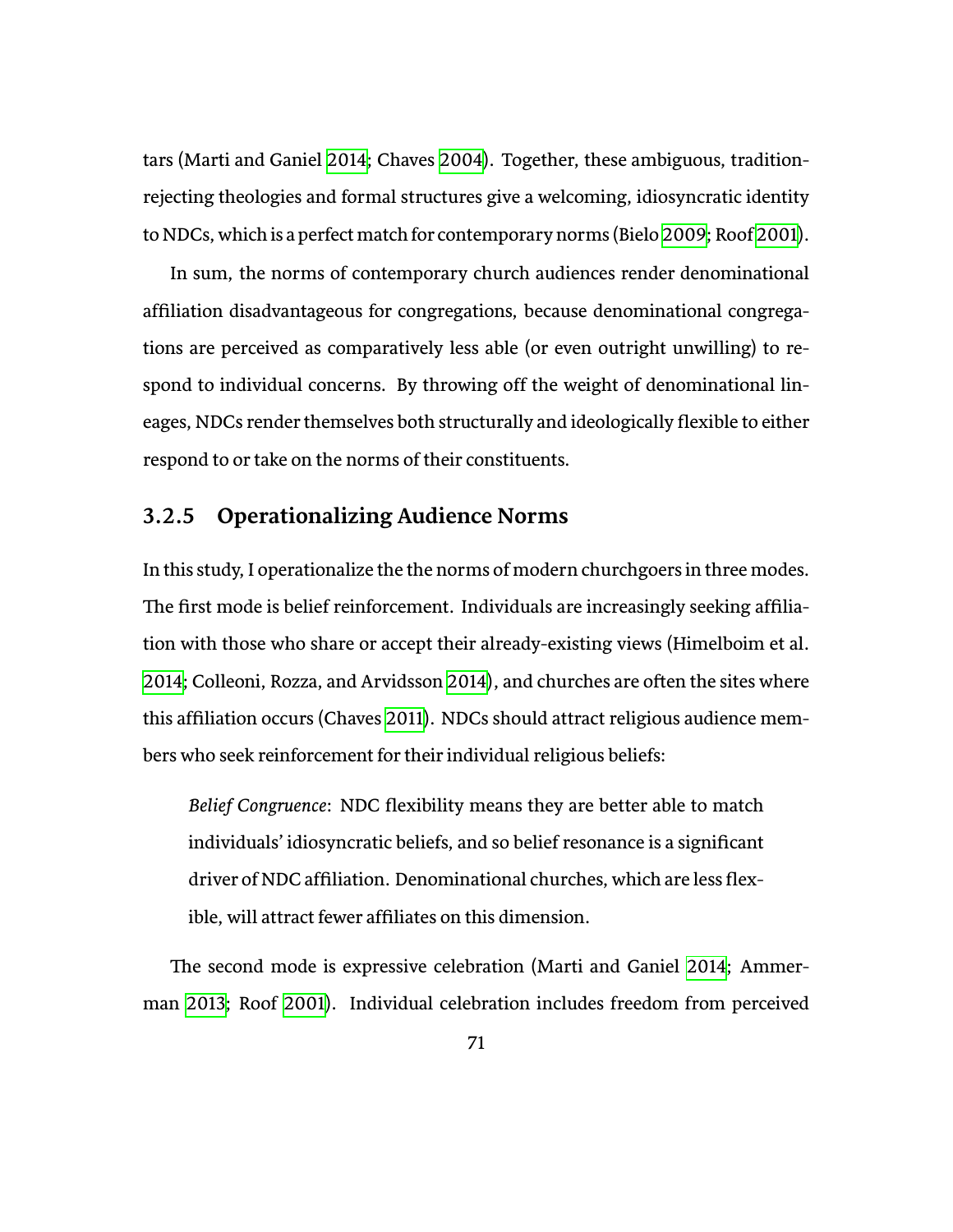over-regulation of particular behaviors and identities (e.g. condemnations for being homosexual or drinking alcohol), and also more emotive, supportive component of individualism, wherein individuals are made to feel welcome and celebrated. This mode does not necessarily conflict with the Belief Congruence mode in NDCs, because, as Marti and Ganiel explain: "[NDC congregants] continually balance the dual demands of deconstructing their individual faith and investing in cooperative congregational relationships…all the activities and beliefs of [NDCs] exist within an overarching religious orientation that is strategically deployed" (Marti and Ganiel [2014,](#page-135-0) 77). Denominational churches, whose rules and identities were largely formed before the individualism of modernity, will likely fare less well on this dimension:

*Expressive Congruence*: Individuals affiliate with NDCs because NDCs both present fewer restrictions on individual expression and promote collective effervescence. Denominational churches, which tend to be more rigid and extensive in their regulations, will fare less well on this dimension.

The third mode explicitly links individual norms with organizational identity and financial support. Both the identity ecology approach in sociology, and the person-organization fit approach in management studies expect an audience member to more readily support, through investments and participation, an organization that they see as having compatible normative commitments to their own (Ed-wards and Cable [2009;](#page-129-1) Carroll and Swaminathan [2000](#page-127-4); Pontikes [2012](#page-138-2)). This mode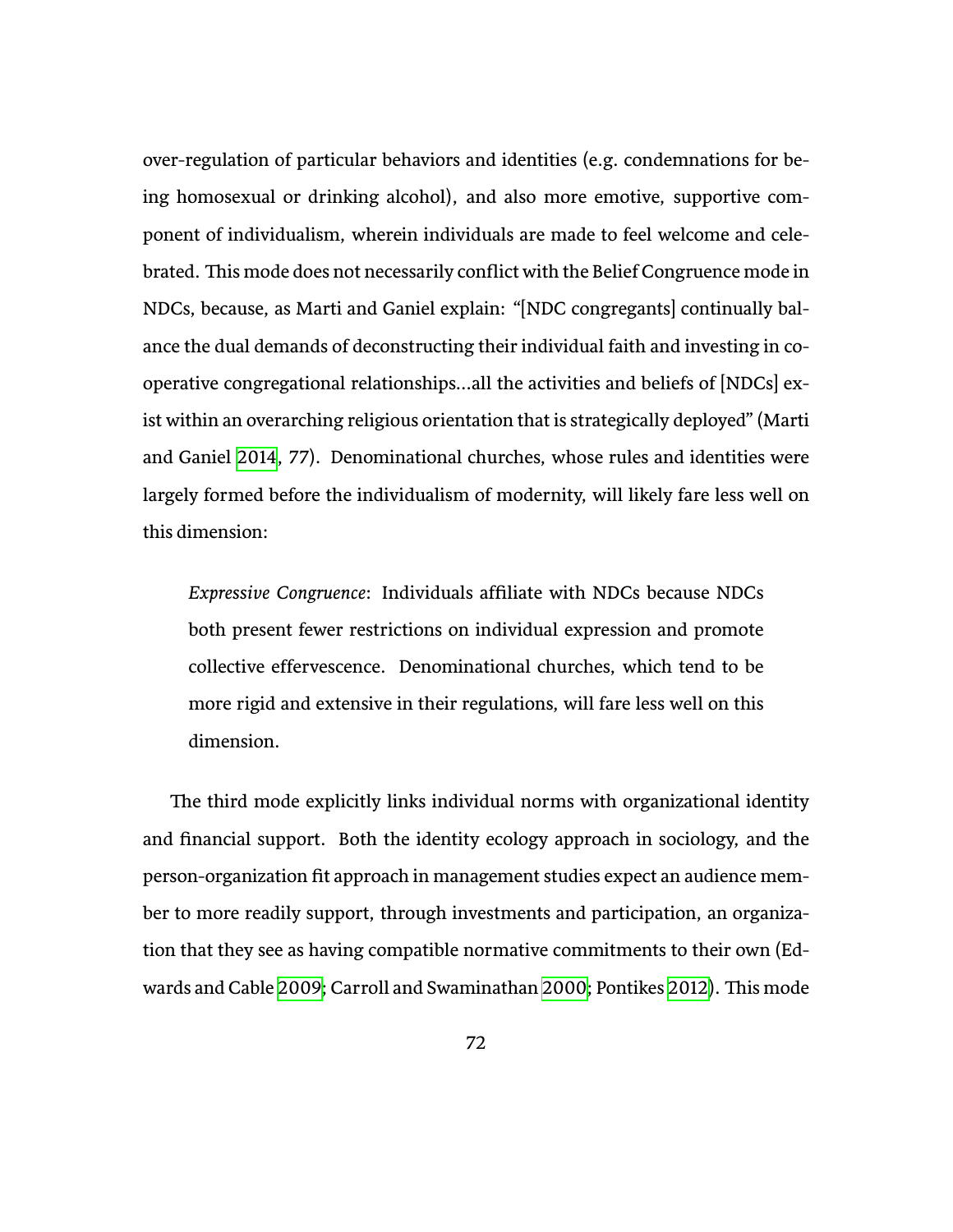captures any elements of normative resonance not captured by the belief or expressive modes; it provides a general measure for any additional component that audience members think a church *should* have. This dimension should therefore be significantly associated with congregational investments. We should also expect NDCs to be successful on this dimension, since their lack of bureaucratic constraint on both governance structure and ideology allows congregations to more readily respond to constituent norms:

*Goal Congruence*: Individuals affiliate with and invest in NDCs because NDCs better match individuals' general norms and goals for congregations. Denominational churches receive lower levels of affiliation and investment on this dimension.

Overall, we should generally expect NDC's ability to meet audience demand on these three dimensions to be greater than denominational churches, as a direct product of their organizational form. In other words, it is precisely because NDCs have no complex, denominational structure that they are more freely capable of accentuating and embracing the contemporary idiosyncrasies of their members.

### **3.3 Data, Measures and Method for Congregations**

In order to fully attend to the organizational and individual levels, and the interaction between them, I use three datasets with nationally-representative samples. I investigate organization-level outcomes using the National Congregations Study. Individual-level and individual-organizational mechanisms are measured using the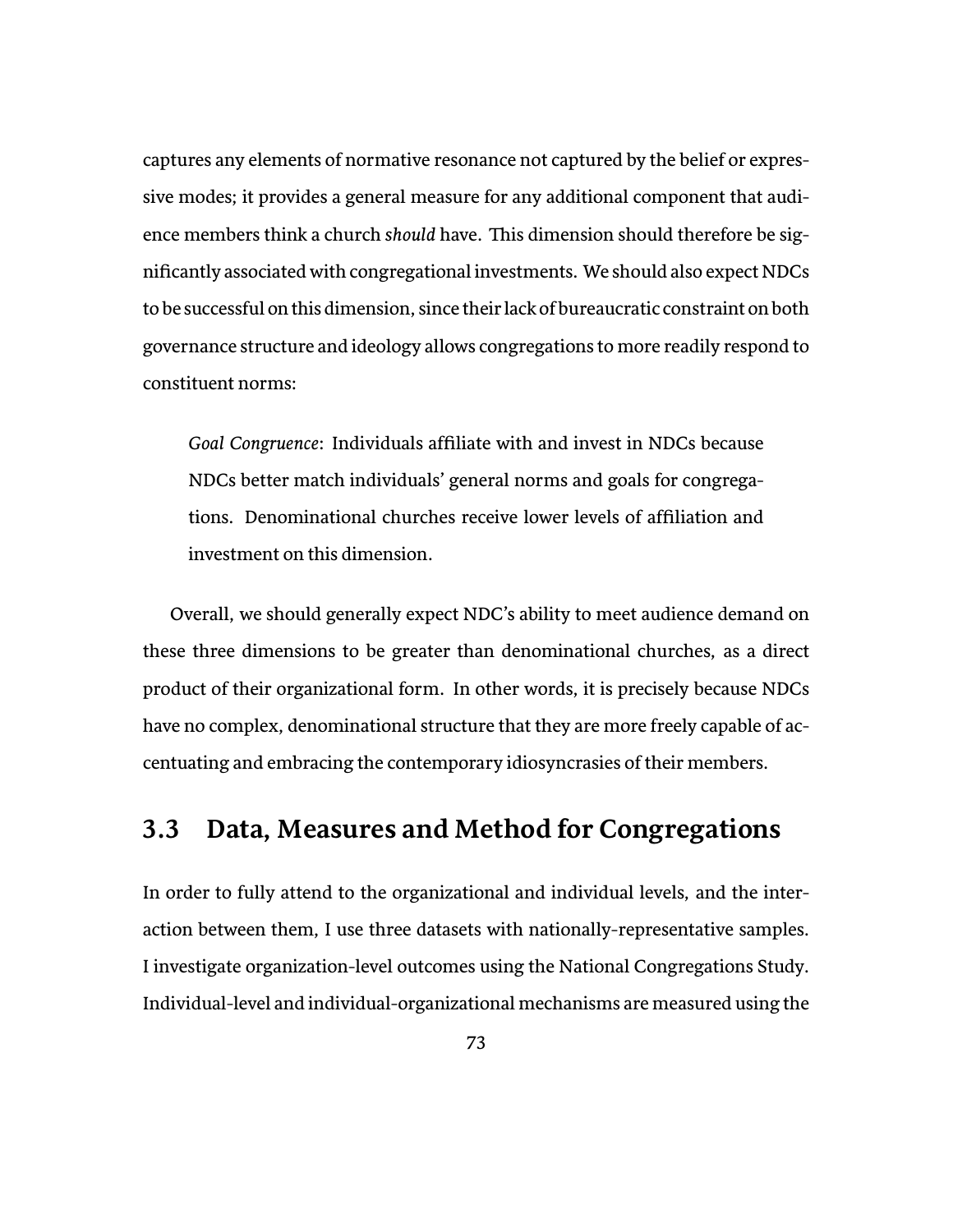Religious Life/Faith in Flux Survey and the Congregational Life Study. In order to assess the effects of NDC status, my analyses compare nondenominational churches and their constituents (abbreviated NDCs) to denominational churches and their constituents (abbreviated DCs).[7](#page-92-0)

#### **3.3.1 Data**

I investigate the organizational returns to non-denominational status using data from the National Congregations Study (NCS). The National Congregations Study is the first, and only, nationally-representative survey of religious congregations in the United States (Chaves et al. [1999;](#page-127-8) Chaves and Anderson [2014](#page-127-9)). The NCS obtained a nationally-representative congregational sample from GSS respondents using hypernetwork sampling, which solicits organizational memberships from a representative sample of individuals and weights organizations according to size (McPherson [1982\)](#page-135-3).

The study contains three waves of data (1998, 2006, and 2012), each of which collected congregational information from a key informant in a congregation (usually a clergyperson) through a phone interview lasting 45-60 minutes. The 2006 wave used a different sampling technique than the 1998 and 2012 waves, rendering this less comparable to the 1998 and 2012 samples, so I omit it from analysis (Chaves and Anderson [2014](#page-127-9)). Response rates were 80% for the 1998 Wave, and 73% for the 2012 Wave. The resulting dataset I use contains 2,039 unique congregations (1066) in 2012, 973 in 1998).

<span id="page-92-0"></span><sup>7.</sup> see above for a discussion about my analytical definition of NDCs.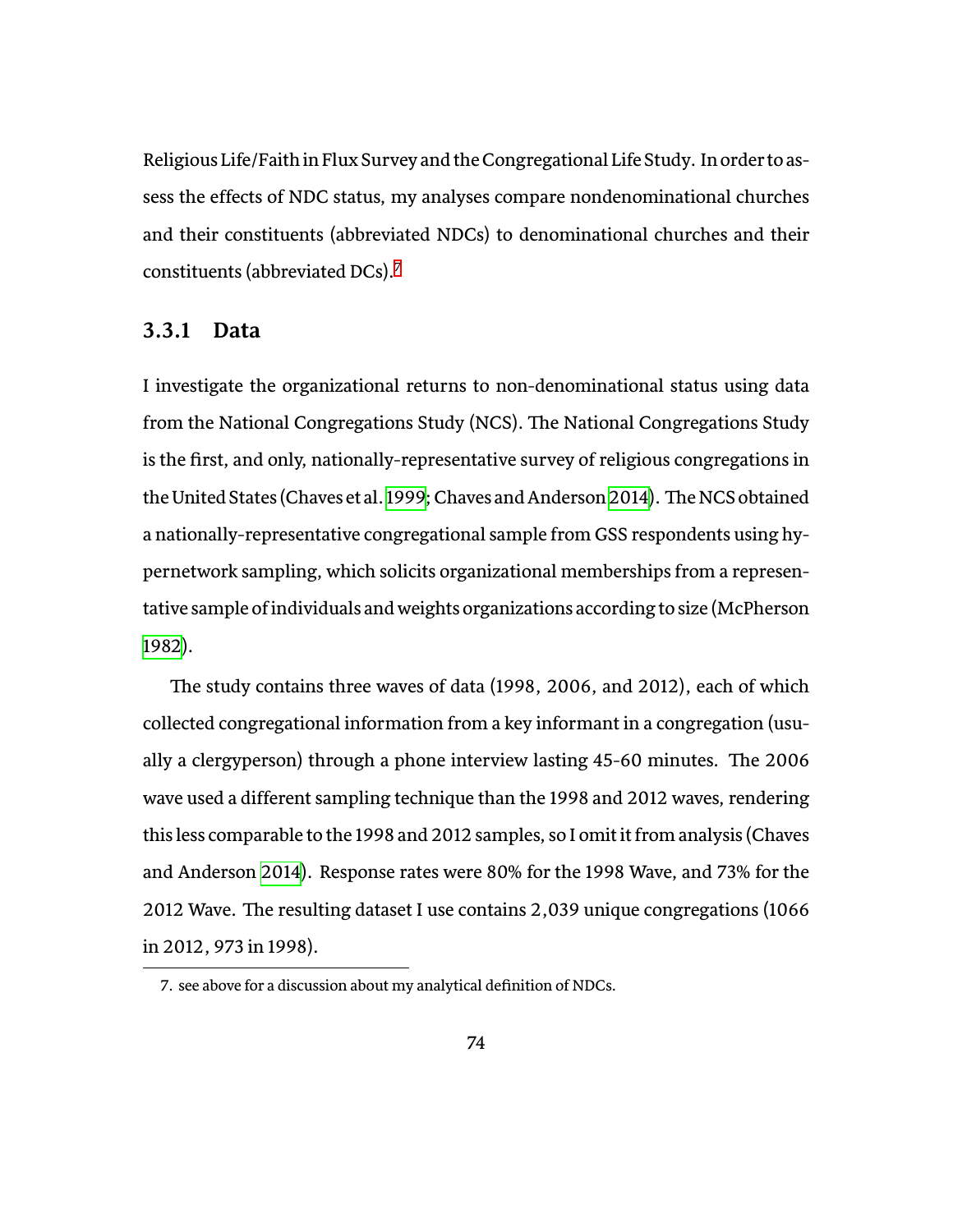#### **3.3.2 Methods and Measures**

I estimate the effects of NDC status on church attendance and tithing income using standard OLS models. The models include dummy variables for region, so they can also be though of as multilevel models with a fixed effect for region (Gelman and Hill [2007\)](#page-130-2). These are standard models in sociological research, so I do not detail them here. A set of files that reproduces the paper in its entirety from raw versions of the data is available by request, and will be made publicly available upon the chapter's publication.

My congregation-level dependent variable for tithing is the dollar amount of income a congregation received from "individuals' donations, dues, or contributions" in the previous fiscal year. $8$  My congregation-level dependent variable for attendance is the number of people over the age of 18 who "regularly participate in the religious life of [the] congregation." Both measures are normalized by hyperbolic arcsine transformations, which is similar to the log scale, but can accommodate zero values (Pence [2006;](#page-138-3) Burbidge, Magee, and Robb [1988\)](#page-126-3).

My independent variables are the age of the congregation, the tenure of the senior pastor, whether or not the congregation owns its own building, the number of services the congregation holds each non-holiday weekend, the urbanity of the church (Urban, Suburban, Rural), a measure of whether at least 30% of the people in the church's census tract are below the official poverty level, the church's endowment size (hyperbolic arcsined), whether the church believes the bible is "the literal and inerrant word of God," a self-rated measure of theological conservatism (Lib-

<span id="page-93-0"></span><sup>8.</sup> Quoted phrases come from the NCS questionnaire.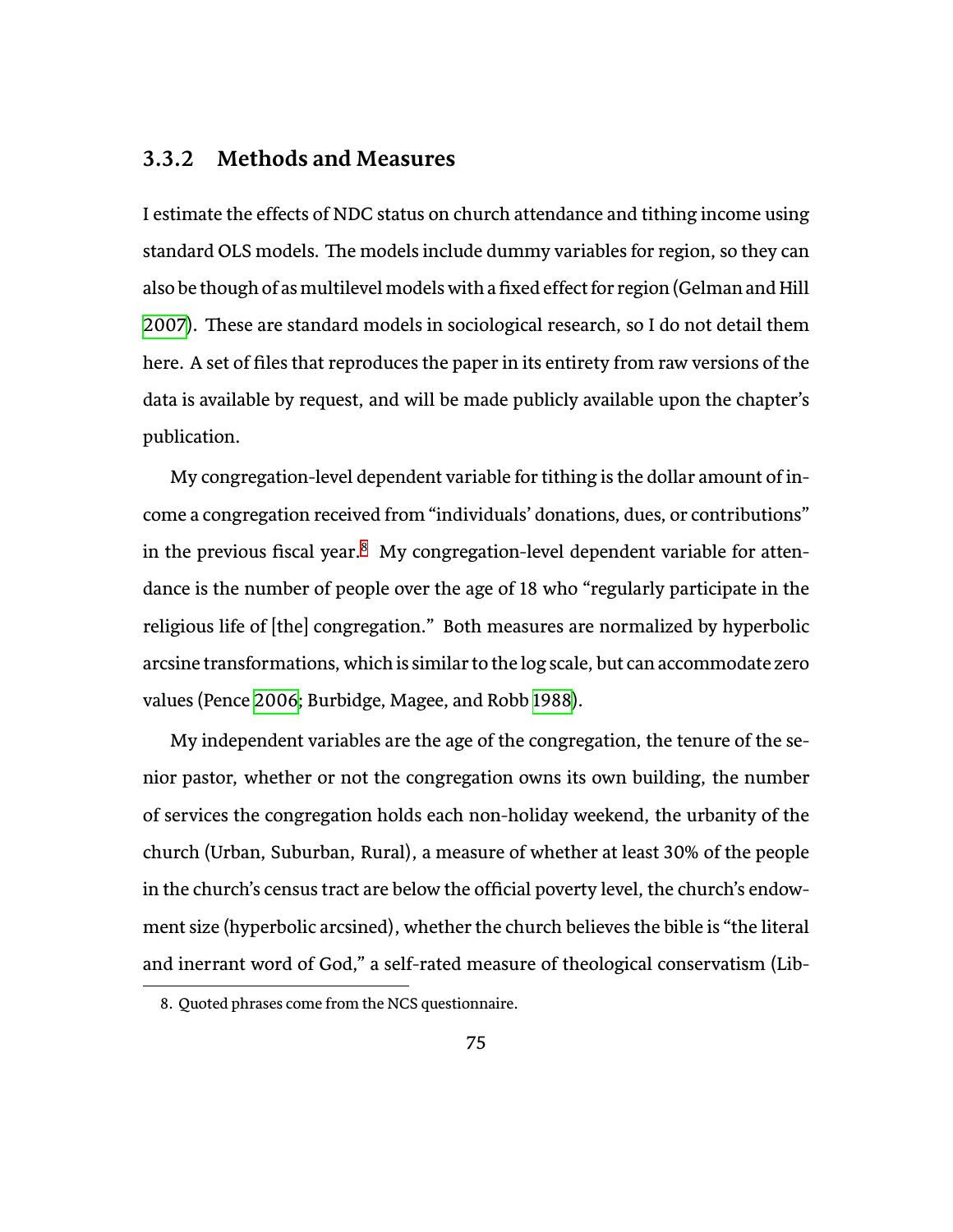eral, Moderate, Conservative), and region.

It is important to note that the sampling procedure of the NCS creates some difficulty for estimating the effects of NDC status on attendance and income. Larger churches are more likely to be named by constituents in a hypernetwork sample, so analysts usually achieve nationally-representative samples by weighting congregations using the inverse of their size (or a function of it). In short, since NDC status is correlated with size, it is also with NCS weights. Consequently, weighting my regressions produces underestimates of the effect of NDC status, particularly on congregation size. As a result, I present unweighted estimates. However, it is worth noting that even the weighted, underestimated effects are substantively identical.<sup>[9](#page-94-0)</sup>

# **3.4 Data, Measures and Method for the Church Market Audience**

### **3.4.1 Religious Life/Faith in Flux**

The Religious Landscape Survey (RLS) was a nationally-representative, randomdigit-dial telephone survey of 35,556 US adults, conducted by Princeton Survey Research Associates International on behalf of the Pew Forum on Religion & Public Life in 2007.<sup>[10](#page-94-1)</sup> The survey asked respondents several questions about their religious affiliation and attitudes, along with a standard suite of demographic questions. The Faith in Flux Survey (FF) was a follow-up to the RLS in 2008, focusing on a subset of RLS respondents who reported changing their religion at least once in their life-

.

<span id="page-94-0"></span><sup>9.</sup> These results are available upon request.

<span id="page-94-1"></span><sup>10.</sup> For more information on the study, see hŧp://www.pewforum.org/religious-landscape-study/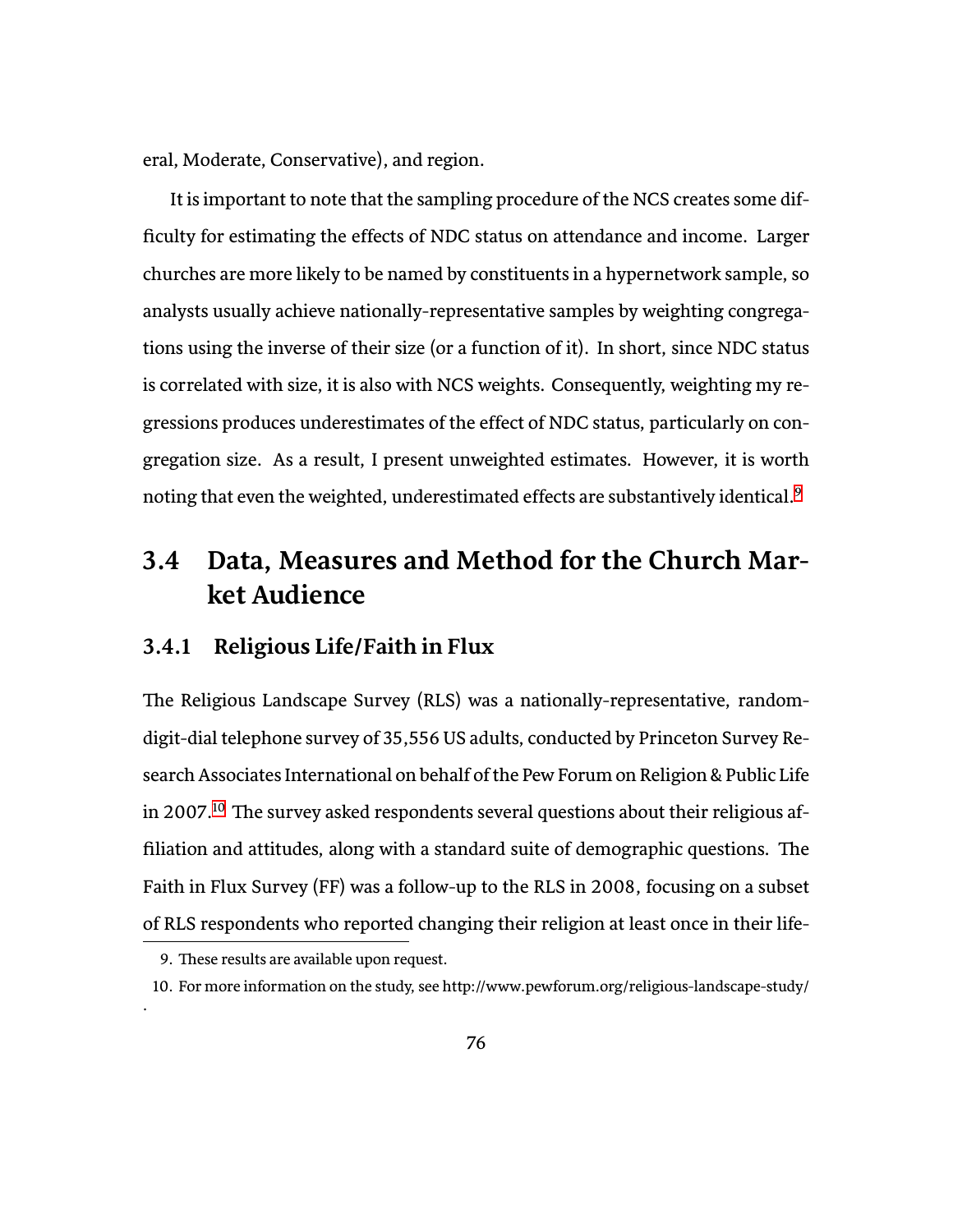time. The survey contains 2,867 respondents, and focuses mainly on respondents who switched either direction between Catholic and Protestant, or between affilia-tion and non-affiliation (The Pew Forum on Religion and Public Life [2009](#page-141-3)). Both the RLS and the FF contain a linking identification variable, allowing the surveys to be combined (RL/FF).

#### **3.4.2 RL/FF Measures and Methods**

The Faith in Flux survey asked participants open-ended questions about their reasons for leaving their old religion or denomination, and for joining their new religion or denomination. The question about leaving was phrased as follows:

*"And just in your own words, what is the main reason that you are no longer [ former religion/denomination]?"*

The question about joining was phrased as follows:

*"And just in your own words, what would you say is the main reason that you became [current religion/denomination]?"*

Participant answers were then grouped into loose categories, for example:

*"Liked current religion's beliefs about God / because of belief in God or Jesus or higher being / because of faith / found the truth / like teachings of current religion / became closer to God / current religion made sense"*

and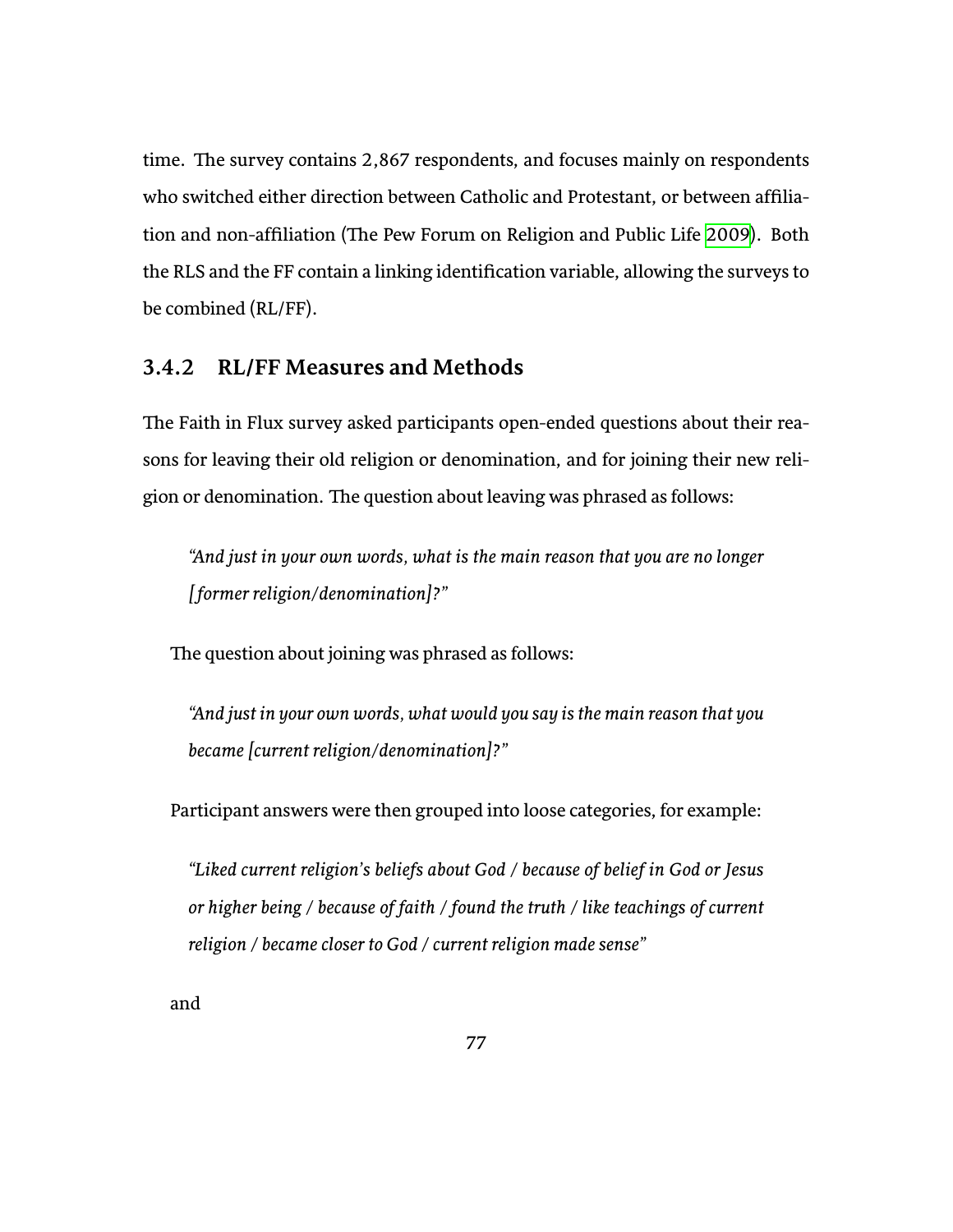*"Convenience / location / availability / local church / only church in town / no churches available of a particular denomination"*

I treat these responses as semi-qualitative data, due to the open-ended nature of the answers, and tabulate proportions of loosely-grouped responses groupings by present denominational affiliation. Respondents could give up to three reasons, but many only gave one. In order to capture the range of responses, however, the denominator for my proportions is all responses given, rather than individuals. Percentages can thus be read as: "*X* reason made up *N* percent of all answers given by current (non)denominational affiliates." In order to make the results nationally representative, I calculated proportions through a weighted bootstrap of 1000 iterations each using the provided national weights.

### **3.4.3 Congregational Life Study**

The US Congregational Life Study was a two-wave study (2001 and 2008/2009) of US congregations and their constituents. The study was comprised of three surveys: a congregational profile, a leader survey, and an attender survey. Each participating congregation completed one profile, one leader survey each for the principal and associate leader, and as many attender surveys as possible. The survey used a suboptimal method of soliciting denominations, by allowing respondents to both claim denominational independence and to name a denominational affiliation. I therefore use a conservative sample of NDCs, filtering congregations using (1) all available questions about denominational affiliation from the publicly-available congregational profile and leader surveys, and (2) congregational indicators received di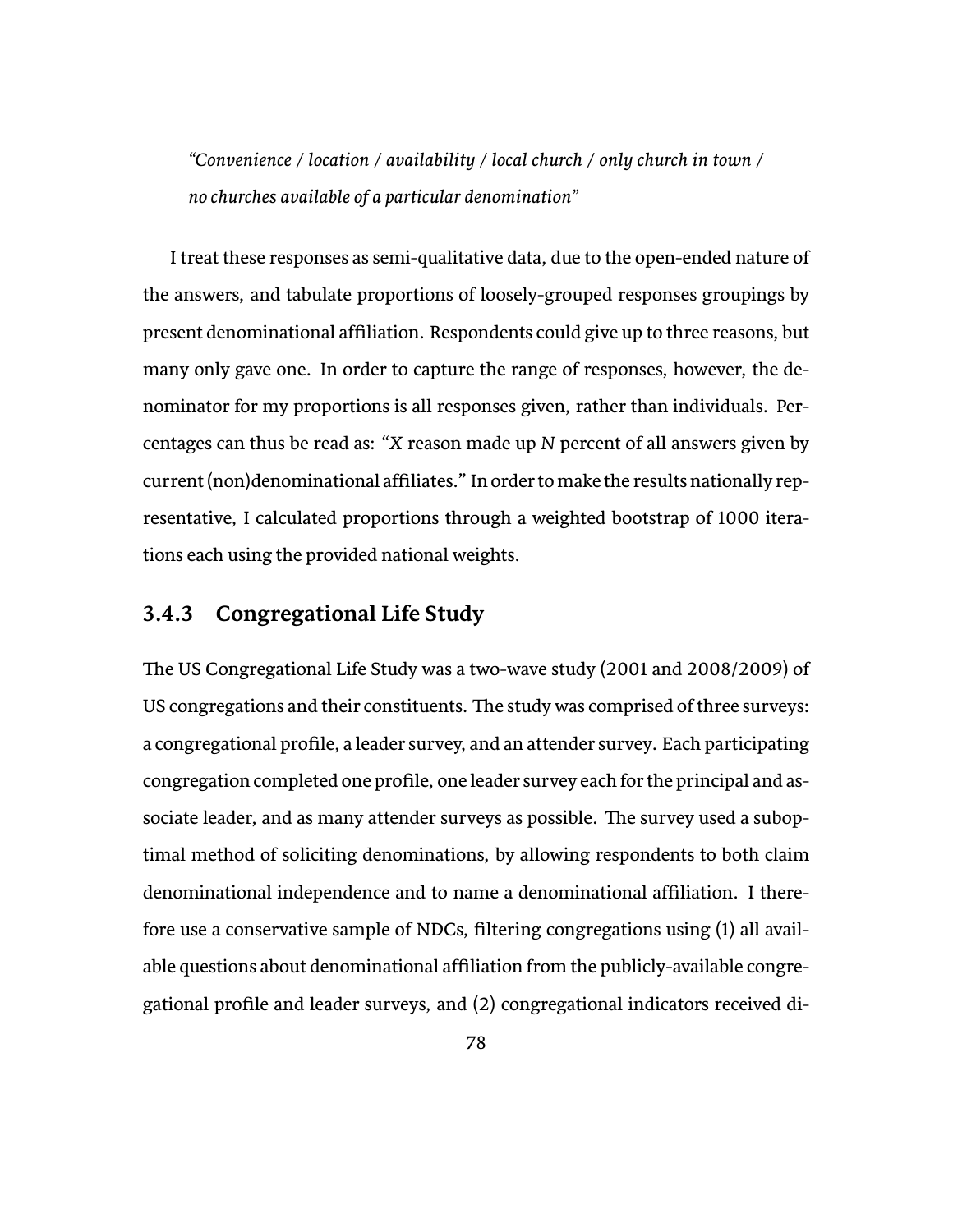rectly from the CLS research team.<sup>[11](#page-97-0)</sup> My strong definition of NDCs mean that independent, sectarian congregations are included in the denominationally-affiliated category.

Each wave of the study included both a random sample of churches, and several subsamples of denominations that sponsored representative samples of their congregants. I use data only from the congregations in the random sample. I link data from the attender surveys to congregations through a unique congregation ID in the data. The Wave 1 random sample includes 424 congregations, and 122,494 congregants. The Wave 2 random sample includes 251 churches, and data for 64,574 indi-vidual congregants.<sup>[12](#page-97-1)</sup>

### **3.4.4 CLS Measures and Methods**

I model individual-level tithing rates using random-effects models that include both individual characteristics and separate random intercepts for congregation and year. I pay attention only to the individual-level fixed effects, which I take as decent estimates for affiliates of a particular denominational group, with the influence of particular congregations removed.

Importantly, these are not nationally-representative samples of the constituents of each congregation or denominational group, though the sample of congregations itself is nationally-representative. This is sub-optimal. However, the CLS provides two distinct advantages that outweigh the costs of its non-random constituent sam-

<span id="page-97-0"></span><sup>11.</sup> ũe obtained congregational indicators are not restricted, and will be made available upon publication of the chapter.

<span id="page-97-1"></span><sup>12.</sup> For more information, see http://www.uscongregations.org.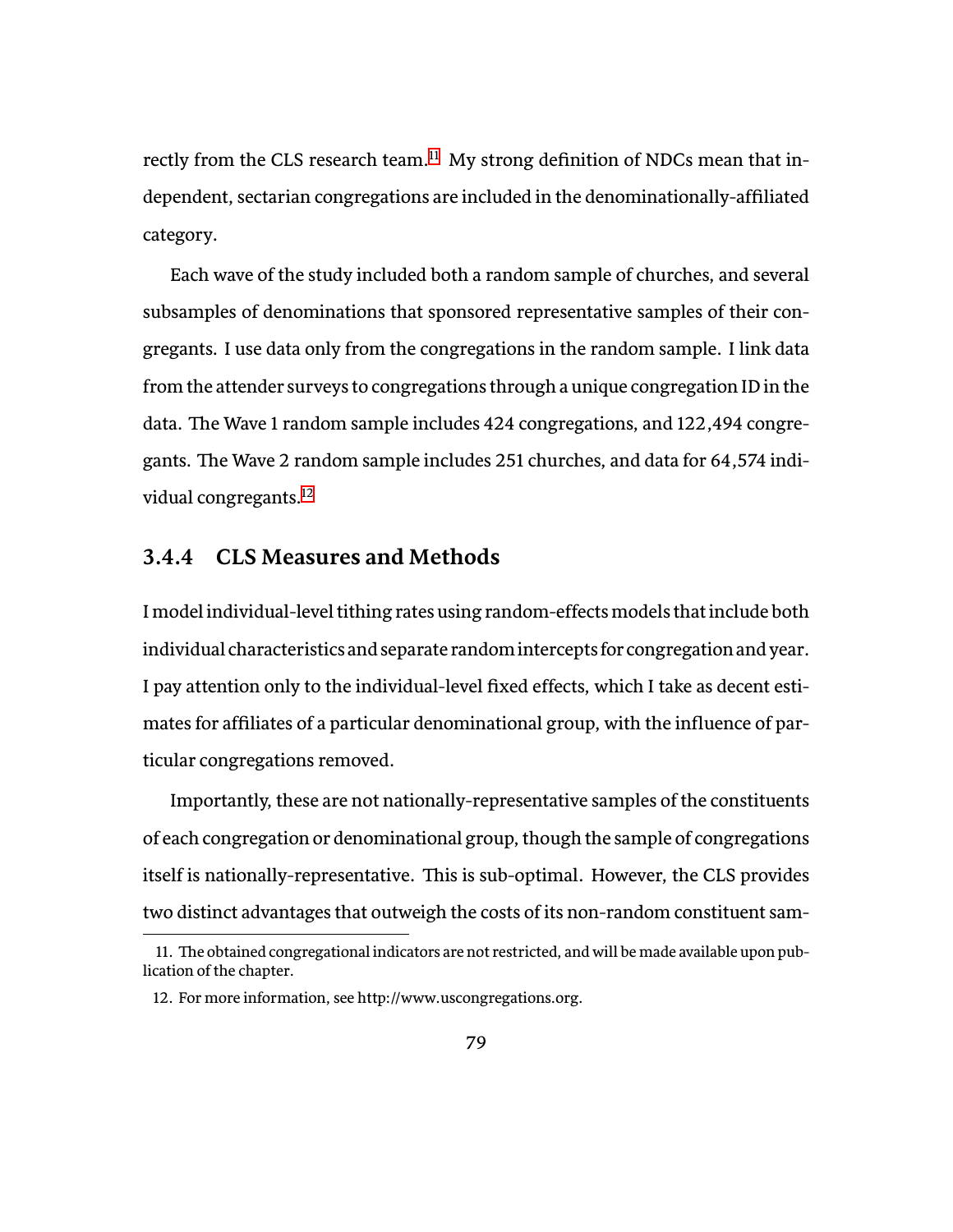ple. First, it affords the ability to include congregational information alongside congregant responses. Second, using the CLS sample also provides, by far, the largest sample of NDC affiliates, who still make up a relatively small proportion of all religious attenders. Consequently, available nationally-representative surveys of individuals lack the statistical power to provide realistic estimates for NDC affiliates.

#### **Dependent Variable**

My dependent variable is respondents' self-reports of tithing as a percent of their income. The question, and possible answers, are worded as follows:

*About how much do you give financially to this congregation?*

- *I give 10% or more of net income regularly*
- *I give about 5% to 9% of net income regularly*
- *I give less than 5% of net income regularly*
- *I give a small amount whenever I am here*
- *I do not contribute financially here*

Though we might usually have reason to be wary of self-reported contributions, particularly as a percent, there is good reason to believe that religiously-affiliated individuals more accurately report their contributions, if only due to the Biblical im-perative to give 10% of income as a tithe.<sup>[13](#page-98-0)</sup> This measure is also advantageous because it asks respondents to estimate *percentage* rather than *amount*. This measure

<span id="page-98-0"></span><sup>13.</sup> Respondents may also have been deterred from lying since their church administered the survey, offering the implicit possibility of validation.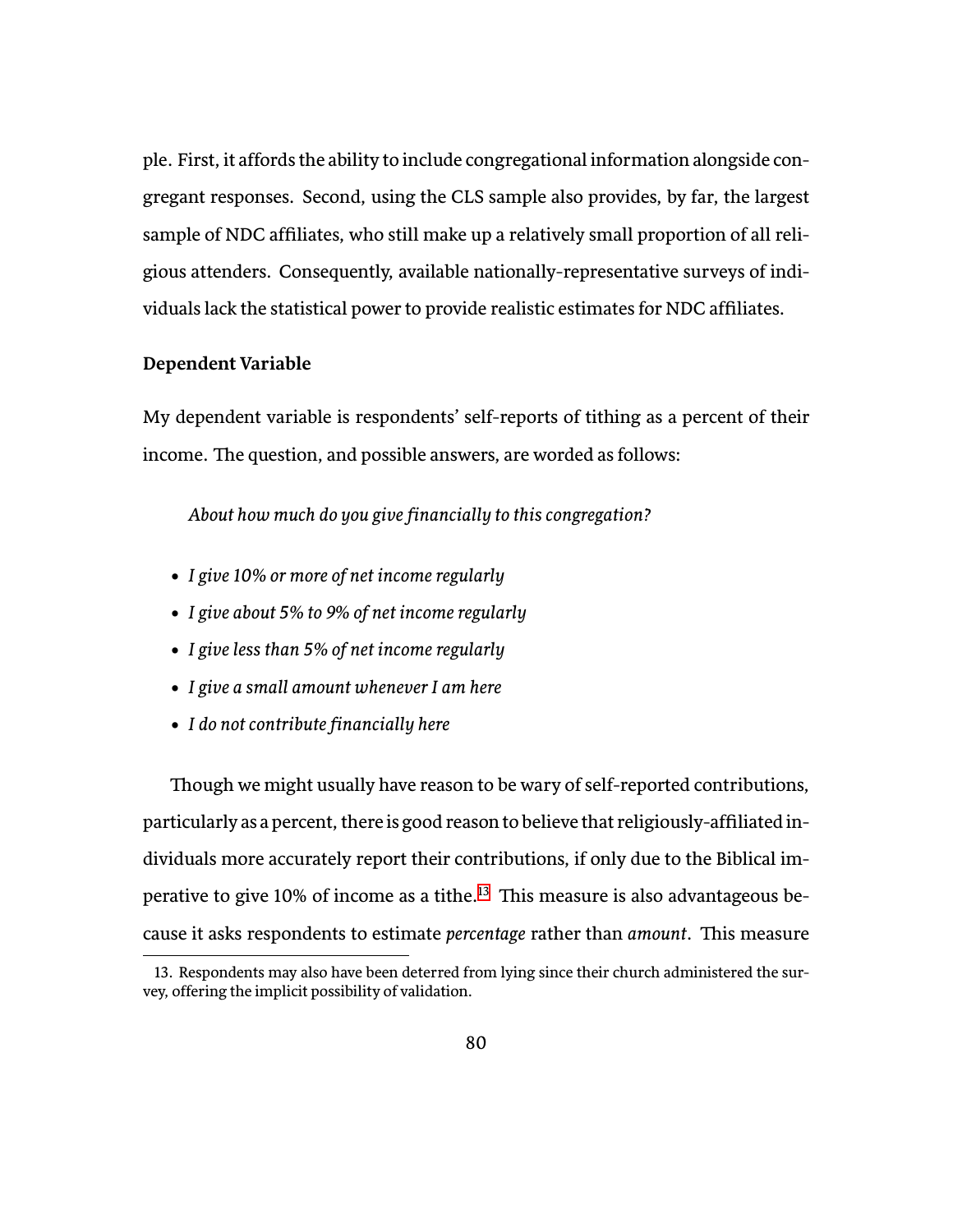therefore allows comparisons of individual financial commitments across income levels, and does not privilege wealthy donors who may give a small percentage that is still a substantial overall amount. I transform the resulting 5-point variable by squaring and rescaling it from 0-10, so that effect sizes roughly correspond to percentage increases in tithing.

#### **Key Independent Variables**

For concision, I only detail my two key independent variables. Descriptive statistics for all independent predictors is in Table 3.1. A set of files that reproduces the paper in its entirety from raw versions of the data is available by request, and will be made publicly available upon the chapter's publication.

**Belief Congruence**. I measure belief resonance using answers to the following question:

*Does this congregation have a clear vision, goals, or direction for its ministry and mission?*

- *I am not aware of such a vision, goals, or direction*
- *ũere are ideas but no clear vision, goals, or direction*
- *Yes, and I am strongly committed to them*
- *Yes, and I am partly commiŧed to them*
- *Yes, but I am not commiŧed to them*

I compare respondents who selected item 3, "Yes, and I am strongly committed to them," to all other responses.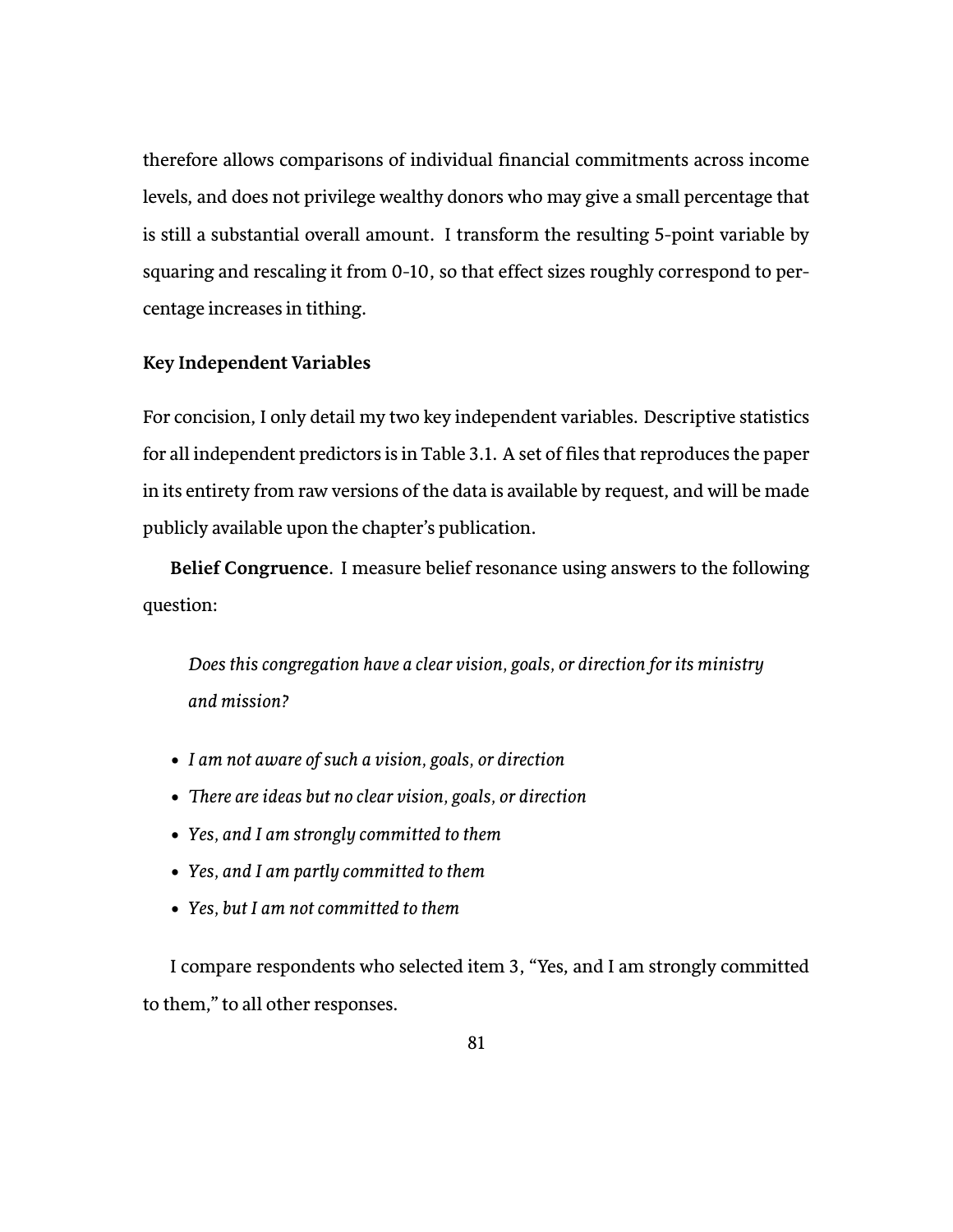**Sense of Belonging.** I measure expressive resonance using answers to the following question:

*Do you have a strong sense of belonging to this congregation?*

- *Yes, a strong sense of belonging that is growing*
- *Yes, a strong sense–about the same as last year*
- *Yes, but perhaps not as strong as in the past*
- *No, but I am new here*
- *No, and I wish I did by now*
- *No, but I am happy as I am*
- *Not applicable*

I combine the three "Yes" answers into "Strong Belonging," the three "No" answers into "Weak Belonging," and code the "Not applicable" answer as the reference category, "No Belonging."

# **3.5 Results**

### **3.5.1 NDCs and the Categorical Imperative**

Do NDCs suffer penalties for their categorical ambiguity? Table 3.2 presents results from independent regressions of attendance and tithing income on a number of congregational traits from the 1998 and 2012 waves of the NCS. Coefficients can be interpreted as percent change in the dependent variable for a unit increase in the predictor.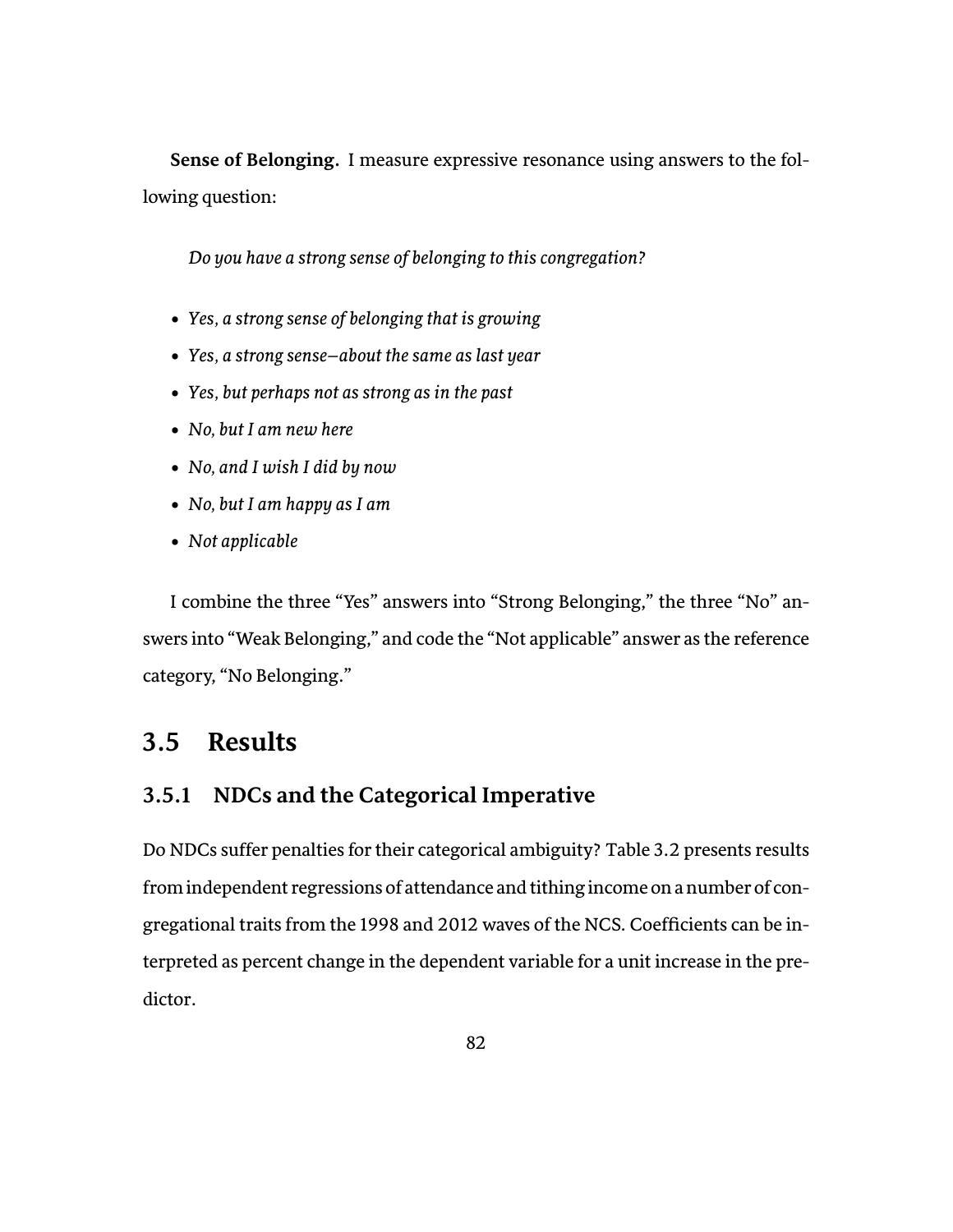Non-denominational congregations are larger than DC congregations in both waves, with an average difference of 34.70% more attenders in 1998 and 28.40% more attenders in 2012. This is despite an overall decrease in church attendance, indicated by the lower attendance intercept in 2012. NDC status is also associated with significantly greater income from individual contributions in 2012, but not 1998.[14](#page-101-0) On average, NDC congregations in the 2012 NCS can expect to earn about 22.50% more than DC congregations from individual contributions. The average (weighted) DC congregation in the United States has an annual tithing income of about \$233,000, so we would expect an otherwise-identical NDC congregation to roughly \$50,000 more income from tithing, for a total of \$280,000. Also of note is the fact that the intercept for attendance in 2012 is lower than it is in 1998, but the intercept for tithing is higher. This suggests a concentration of contributions, with fewer people giving more money. Finally, the adjusted *R* <sup>2</sup> values for the regressions are all near or exceeding 0.50, indicating that the variables in each model account for  $\sim$  50% or more of the variance in congregational attendance and income.

Overall, these regressions demonstrate that NDCs present a strong counterexample to the categorical imperative (Zuckerman [1999\)](#page-143-0). NDCs are also puzzling to the more recent clarifications to the categorical imperative, since they do not ap-pear to derive their success from novel market categories (Ruef and Patterson [2009](#page-139-1)), novelty of the NDC form (Zuckerman et al. [2003](#page-143-5)), or past successes (Smith [2011\)](#page-141-1). What, then, is driving NDC success? The following section investigates mechanisms

<span id="page-101-0"></span><sup>14.</sup> The Frontier matching models in the Appendix confirm the significant and positive OLS treatment effects of NDC status in 2012, even when comparing NDCs exclusively to conservative protestant churches, and also confirm the weak income returns to NDC status in 1998.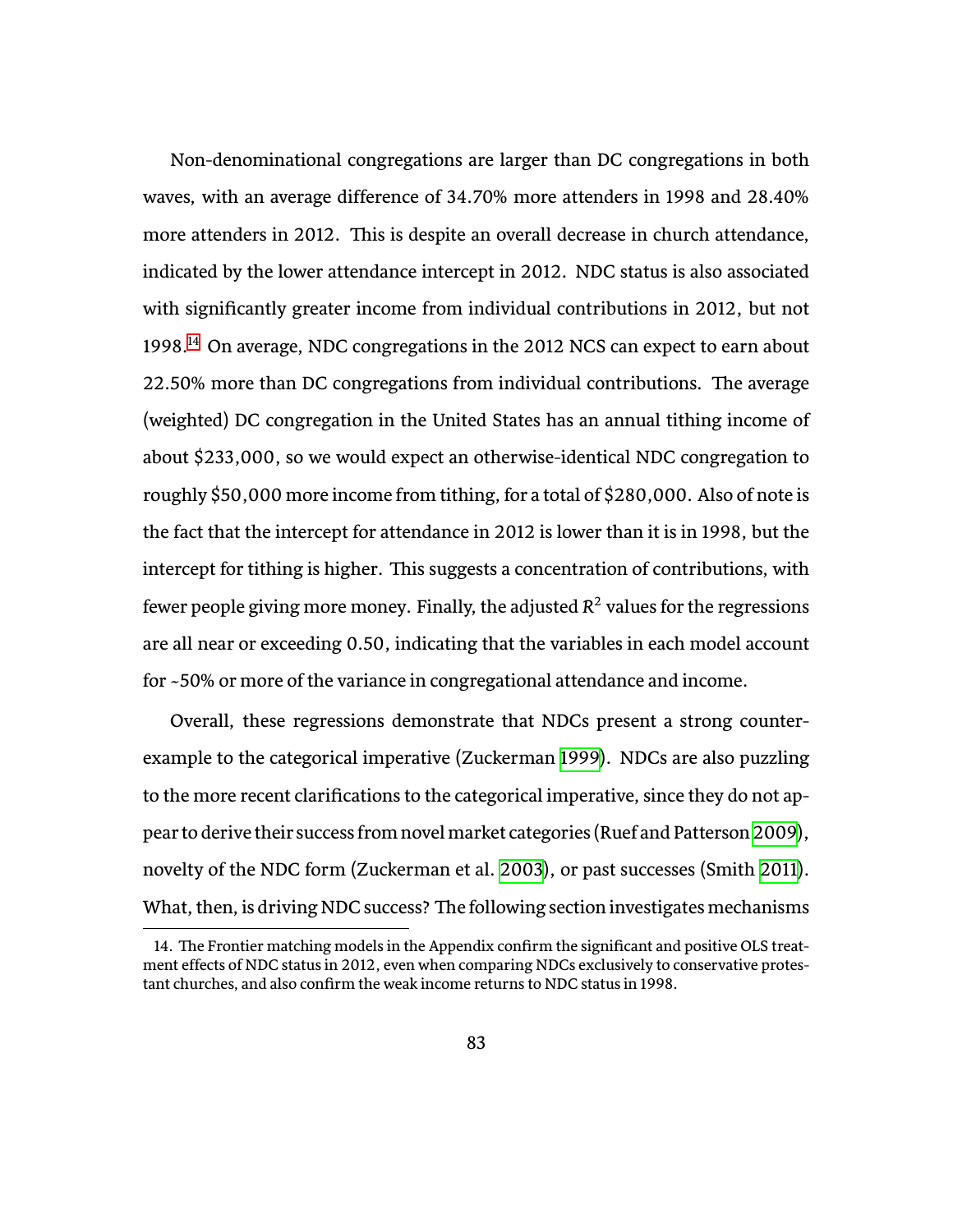for NDC affiliation and donation at the individual level.

# **3.5.2 Audience-Level Normative Mechanisms of Valuation Affiliation**

The open-ended questions asked by the Faith in Flux survey can be thought of as directly measuring the normative dimension of audience members' valuation of DC and NDC congregations. Out of the 2,867 respondents in the FF follow-up survey, 813 had both changed their denomination within Christianity and attended a church at least once or twice a year. Of these 813 denominational converts, 159 individuals currently attended an NDC, and 655 individuals currently attended a DC.

Tables 3 and 4 report the reasons current denominational and current nondenominational affiliates, respectively, gave for *leaving* their previous denomination as grouped/reported by Pew. Tables 5 and 6 similarly report reasons given for *joining* their current denomination. Within each denominational form, respondents report similar reasons for both joining and leaving, but the differences across the two forms are striking. In each table, a single reason was given by more than 20% of respondents. For DC affiliates, the reason is that they got married, or joined their spouses' church (22.3%); for NDC affiliates, it is because they liked the beliefs of their new congregation (21.3%). Whereas convenience is the second most highly-cited reason by DC affiliates, it is only the ninth and tenth most-cited item, respectively, for NDC affiliates leaving and joining a new congregation (not shown in tables). Finally, NDC affiliates cited the flexibility of their current religion as a top reason for leaving/joining congregations, but DC affiliates did not. This gives credence to the claim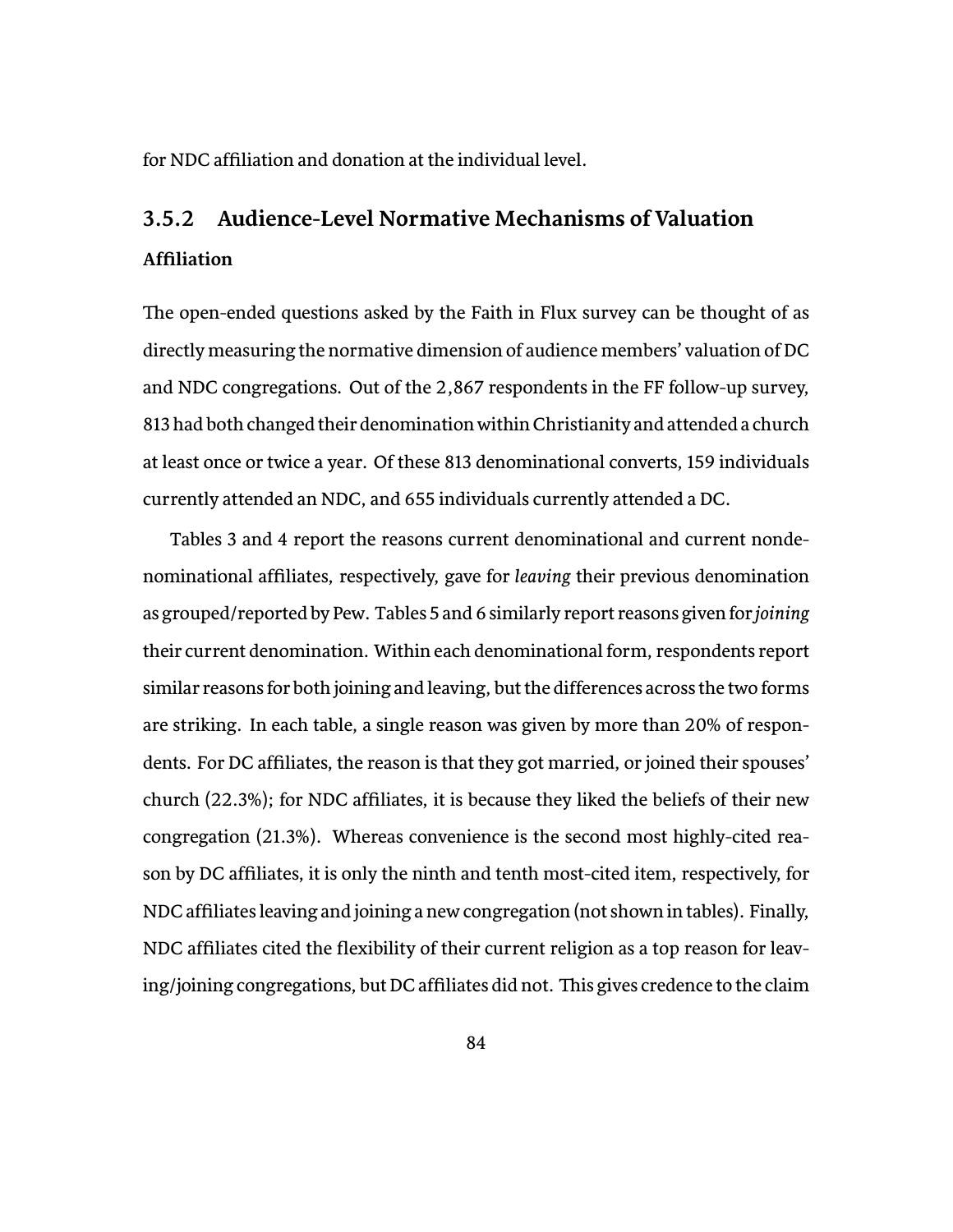that NDCs' denominational ambiguity enables them to more readily match congregant normative schemes, by allowing them to be less constrained than denominational churches.

Overall, belief and expressive reasons account for three of the top five reasons both NDC and DC affiliates gave for leaving and joining congregations, though NDC affiliates reported them much more often. To get a better sense of the frequency of these reason families across both groups, Tables 7 and Table 3.8 report the frequency of each reason type by denominational affiliation for leaving and joining, respectively. The first thing to note is the importance of belief congruence in both sets of respondents' reasons for leaving a denomination. In both groups, beliefs account for one-quarter or more of denominational departures. For current NDC affiliates, beliefs are the most common reason for previous denominational departure (34.2%). For current DC affiliates, they are the second most common reason. Expressive and regulative reasons are also important across the two groups, but much more so for current NDC affiliates (40.8% and 12.1%) than DC affiliates (26.1% and 6.8%). Unsurprisingly, life-structural reasons affect a large proportion of both groups; a third of current DC affiliates and more than a quarter of current NDC affiliates leŘ their previous denominations for these reasons (marriage, children, a move, etc.). Lifestructural reasons are the most common reason for current DC congregant attrition, but are the third most common reasons for current NDC congregant attrition.

The patterns in reasons given for joining mirror those in the reasons for leaving. As in the previous results, belief mismatch accounts for one-quarter or more of denominational departures across both groups. Belief mismatch is again the most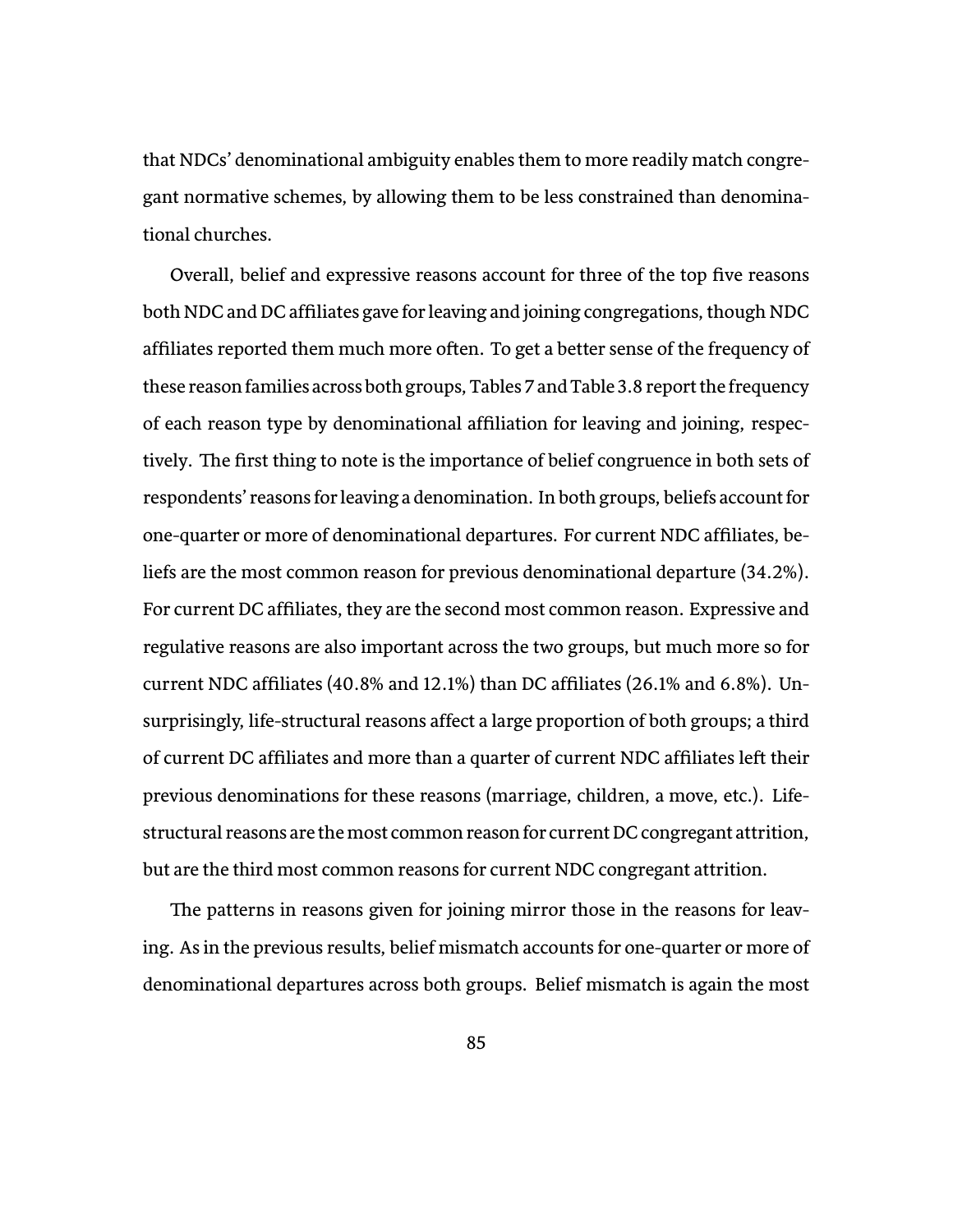common reason given by NDC affiliates, but is the second most common reason given by DC affiliates. Expressive reasons also feature heavily in both groups, cited often by both DC and NDC affiliates. Expressive reasons are the most common reason given by NDC affiliates (41.5%), and the third most important reason given by DC affiliates (26.2%). Life structure again accounts for a large percentage of reasons in both groups, but is much larger for DC affiliates (44.6% DC, 28.3% NDC), and is again the most common reason given for DC affiliates' current affiliation. Similarly, network influence again plays a larger role in DC affiliation than NDC affiliation (3.5% DC, 2.6% NDC), but plays a smaller role overall.

As expected, NDCs are much better at matching audiences' normative evaluations on belief and individualistic (expressive/regulative) dimensions. These dimensions account for only 60.9% of past attrition by current DC affiliates, but account for an overwhelming 88% of current NDC affiliates past attrition. This suggests that current NDC affiliates prioritize their normative commitments over the categorical conformity of their congregation, and are thus willing to leave a category conformer for normative reasons. Moreover, belief and individualistic reasons were cited as reasons for joining their current denomination by the majority of both DC affiliates and NDC affiliates; specifically, belief and individualistic reasons comprise 60.8% of current DC affiliates' reasons and 87.1% of current NDC affiliates' reasons for joining their current denomination. Comparatively, structural explanations like network selection and influence were cited about 48% of the time by current DC affiliates and only about 31% of the time by NDC affiliates for both joining and leaving. These results demonstrate the influence of the market audience's normative concerns in the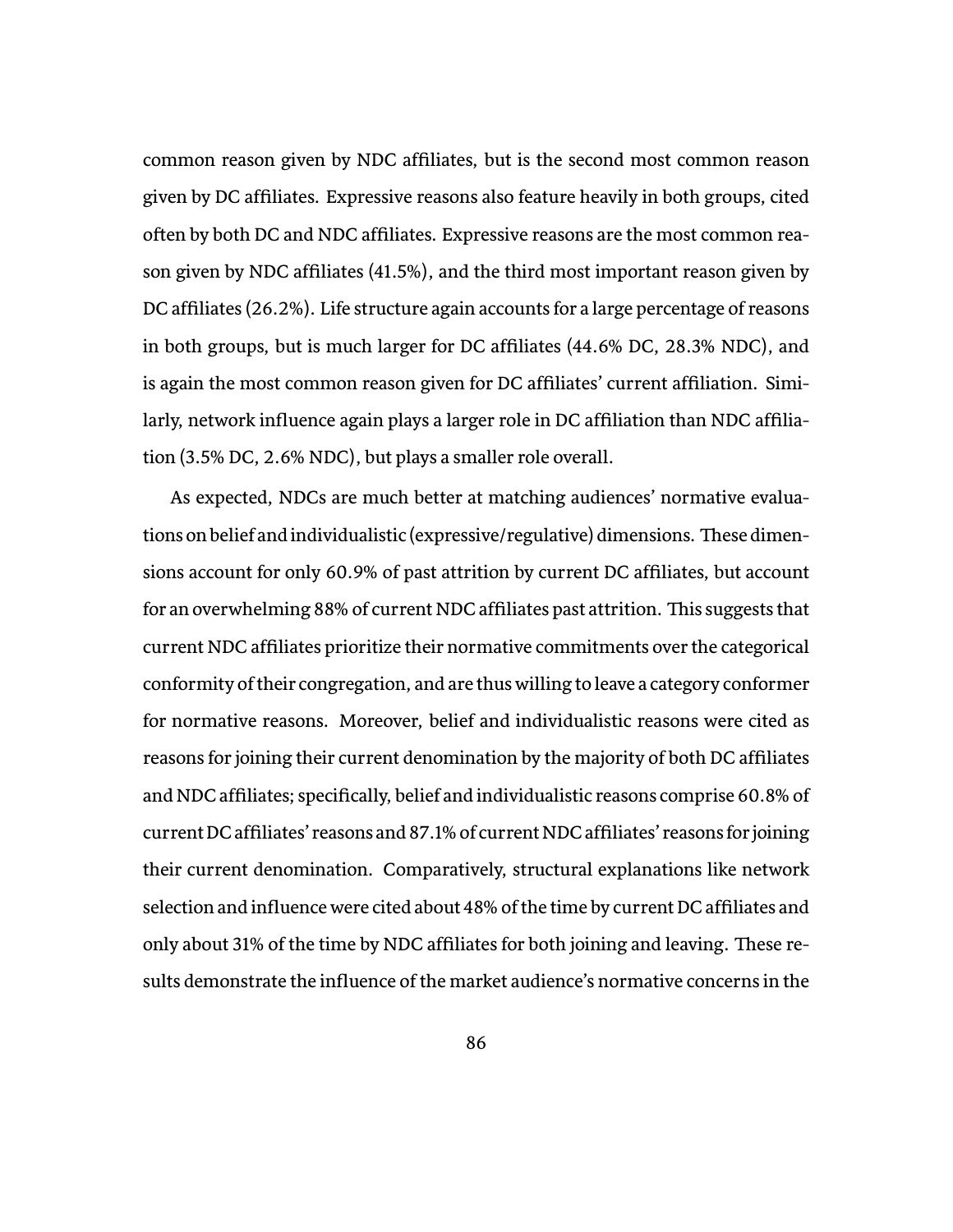church market, despite highly-institutionalized market categories.

#### **Tithing**

Normative schemes may drive congregational affiliation, but do they also drive congregational investment and, consequently, organizational pricing? Table 3.1 presents within-group NDC and DC affiliate means for all included CLS variables, along with *t*-values and t-Test *p*-values from tests of equivalence of means. Negative *t*-values indicate higher values for DC affiliates, positive *t*-values indicate higher values for NDC affiliates. These descriptive statistics provide further support for my hypotheses. DC and NDC affiliates exhibit significantly different values of nearly all variables.

Of particular note is strong vision commitment, expressed by 60% of NDC affiliates, but only 43% of DC affiliates. NDC affiliates also exhibit significantly higher rates of biblical literalism (62% vs 33%) and network orientation (69% vs 54%). DC and NDC affiliates do not differ on strong belonging (85% for NDC vs 86% for DC), which contradicts the Expressive hypothesis. However, those without a strong sense of belonging are likely to leave a congregation entirely, so we might therefore expect high rates of reported belonging given the congregationally-administered nature of the survey.

NDC affiliates also tend to be younger than DC affiliates, which is another sign that NDC congregations are attracting new affiliates, while DC congregations are benefiting from those who affiliated before the normative shiŘ in audience sentiment. DC and NDC congregants also report similar numbers of friends at church,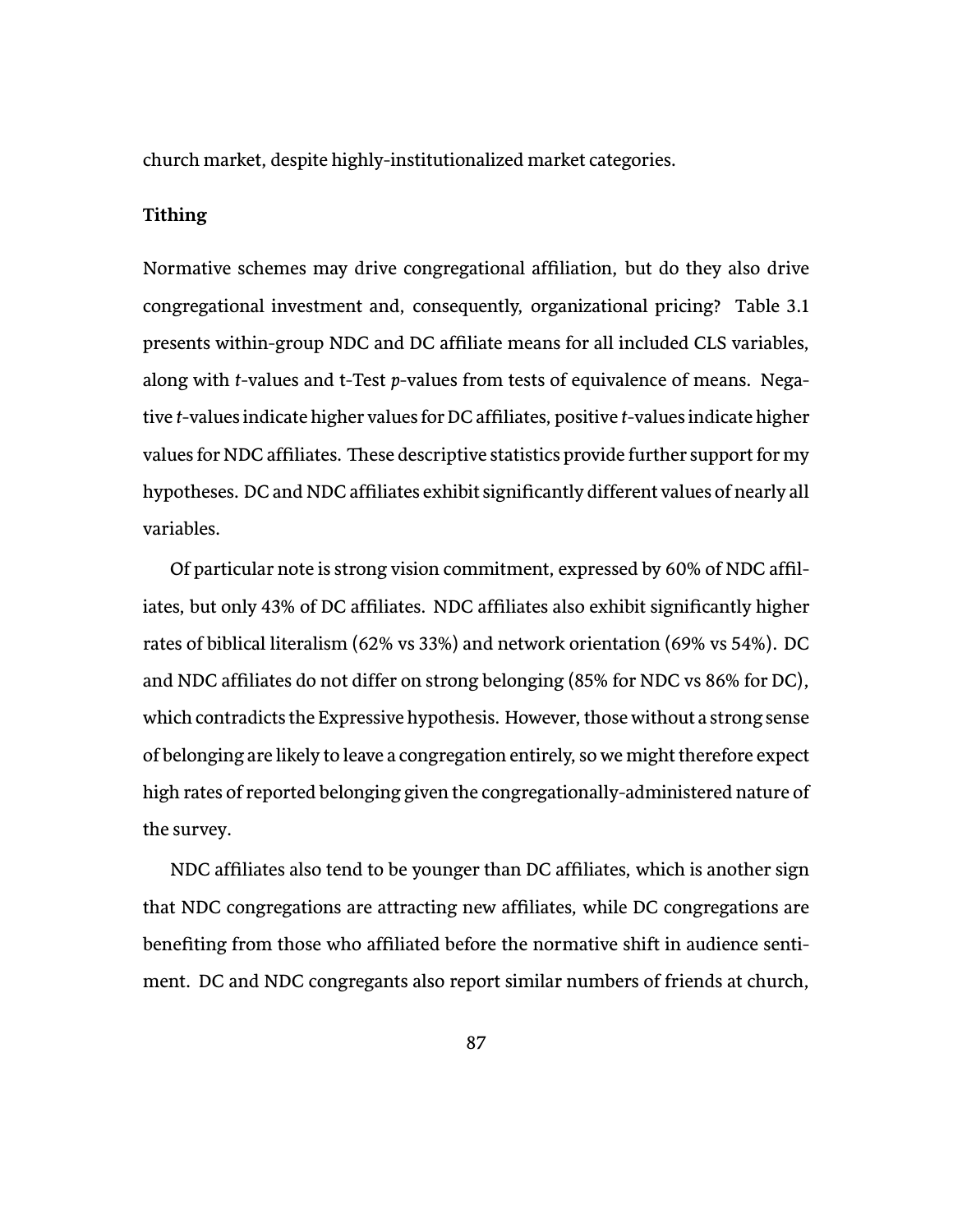and similar numbers of children. The similarity in numbers of children complicates the straightforward conservatism explanations suggested by strong biblical literalism and network orientation; instead, it provides further evidence that NDCs are idiosyncratic and had to categorize.

Table 3.9 presents results from multilevel models of individual tithing on individual and church characteristics for NDC, MDC, CDC congregants, using combined data from the 2001 and 2008/9 CLS Waves. I use a '†' symbol to indicate non-overlapping confidence intervals between NDC and DC protestants in an identical fashion to significance stars (for example, †† means significantly different effect sizes at  $p < 0.01$ ).

There is a lot of information in Table 3.9, but the goal is to assess the effects of my two focal predictors on tithing across organizational forms. Strong vision commitment and a strong sense of belonging are positive and significant for both DC and NDC affiliates. When combined, these predictors result in 1.27% more giving for NDC affiliates, and 0.48% more giving for DC affiliates. This means that, net of a number of other predictors, alignment with audience members' normativelyvaluative scheme is associated with congregational pricing.

Moreover, the effect size of both strong vision commitment and a strong sense of belonging is larger for NDC affiliates than of DC affiliates, and the significance tests using bootstrapped confidence intervals indicate these differences are statistically significant across the two groups ( $p < 0.01$  and  $p < 0.05$ , respectively). The point estimates for the NDC effect of strong vision commitment are about twice a large as the corresponding DC affect, and the effect of a strong sense of belonging is about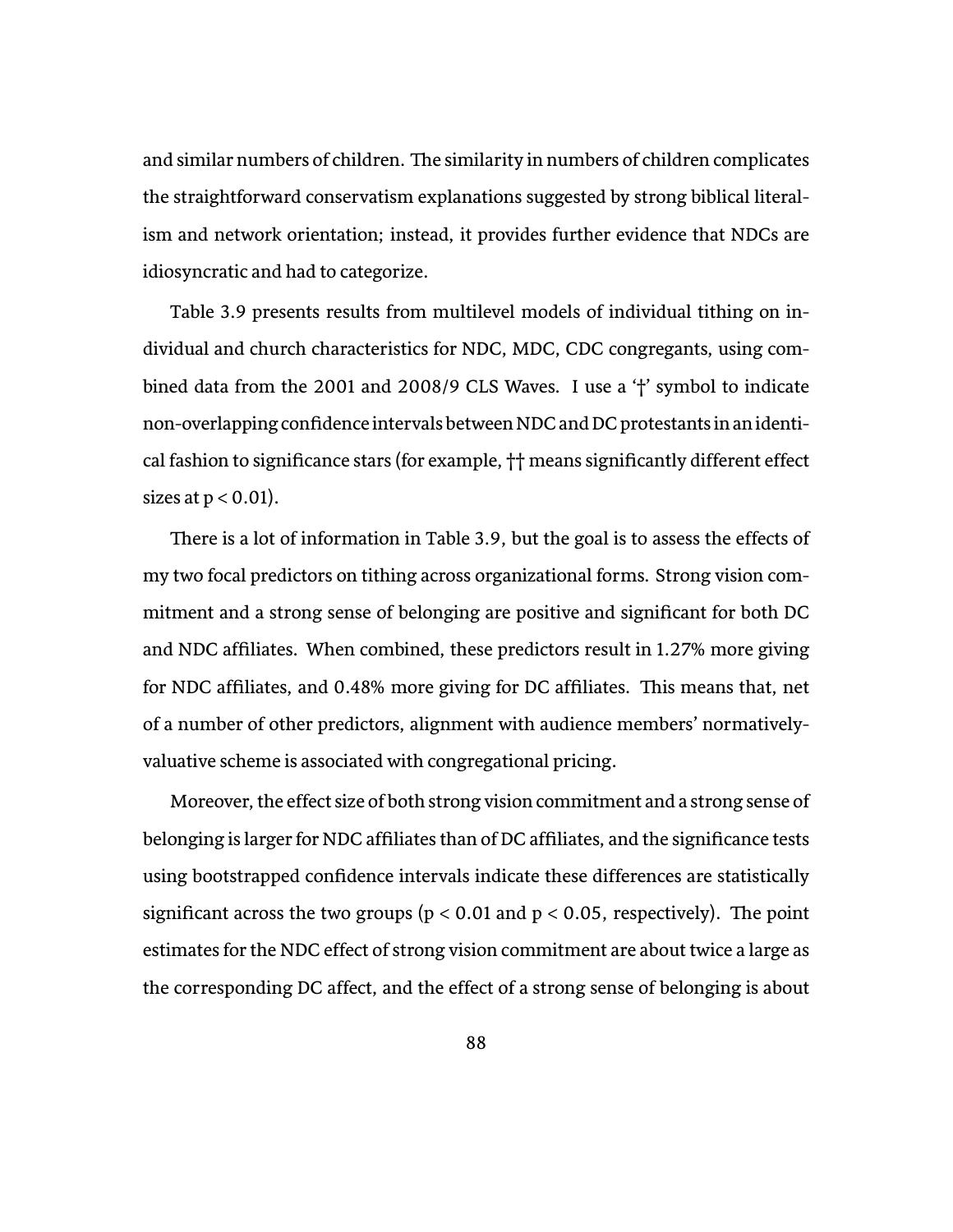seven times larger for NDC affiliates. Thus, despite similar proportions of DC and NDC affiliates reporting a strong sense of belonging, the benefit to organizational pricing accruing from a sense of belonging is much higher for NDC congregations than DC congregations.

We may interpret other coefficients as adding additional credence to the claim that NDCs more readily promote collective effervescence. The effect of attendance frequency is significantly larger for NDC affiliates than DC affiliates. Thus, not only to NDC affiliates attend church more often than DC affiliates (see Table 3.1), but frequent attenders also invest more in the congregation. Similarly, congregational converts give more in NDC congregations (0.41% more than lifetime or first affiliates) than they do in DC congregations (0.22%). Finally, it is worth noting that the intercept for NDC giving still remains much higher (about 1.9%) than the intercept for DC giving, indicating that there may be additional unmeasured features of NDCs that promote giving.

In sum, NDC congregations both match or exceed DC congregations in matching audiences' normative schemes, and also reap higher rewards from this normative congruence. Moreover, the lack of consistent differences in effect sizes across other areas like sociodemographic characteristics and network influence suggests that normative concerns are driving a significant portion of the difference in audience investments. These results provide strong evidence for a normative dimension to audience valuation in the church market.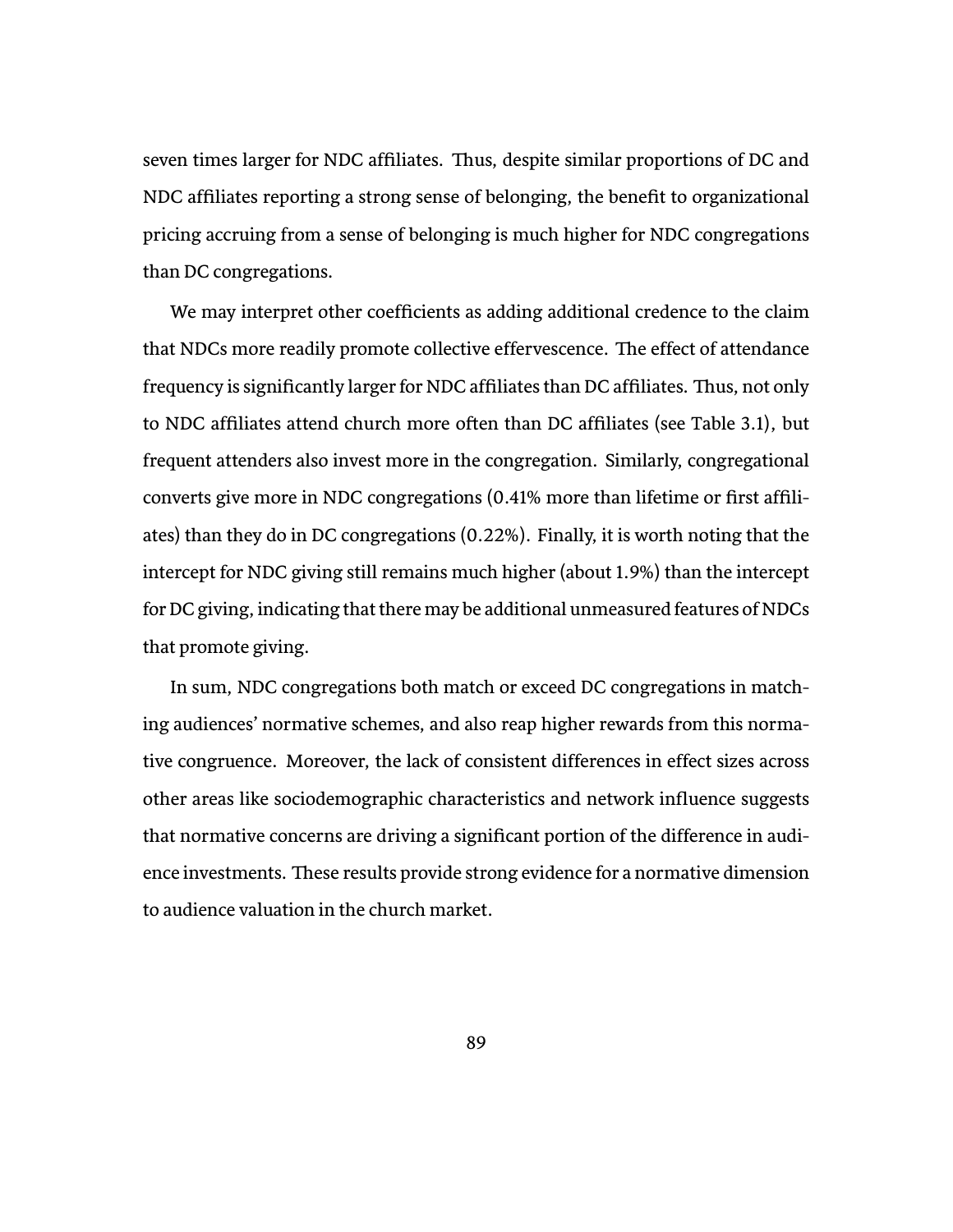## **3.6 Conclusions**

Results from the above analyses show that non-denominational churches demonstrate higher levels of affiliation and higher audience investments in 2012, despite their outright rejection of highly-institutionalized categories. Individual-level analyses show that both audience affiliation and audience investment are a function of the prevailing individualistic norms of contemporary churchgoers. As predicted, audiences invest in NDCs because NDC congregations are better at meeting their normative concerns. NDCs thus reap legitimacy and investment benefits to a greater degree than denominational churches, which is a strong counter-example to the categorical imperative hypothesis. The findings promote several areas for future inquiry.

First, scholars of organizations and religion will want to more closely examine the mechanisms that link NDC status to normative resonance. Existing research indicates that NDCs' superior normative commensuration almost certainly derives from their maintained ambiguity (Packard [2011,](#page-137-0) [2012](#page-137-1); Marti and Ganiel [2014\)](#page-135-0). In the contemporary church market, highly-institutionalized denominational categories appear to come with a significant amount of constraining baggage. Thus, denominational affiliation increasingly serves as an indicator that a congregation lacks the flexibility to adapt and meet prevailing norms. NDC intentional maintenance of institutional ambiguity allows them considerable leeway in both formal governance structures and ideological commitments. NDCs likely exploit this ambiguity, by offering vague statements of beliefs or policies in order to appeal to a wider range of individuals. Organizational sociologists have largely ignored religious organizations,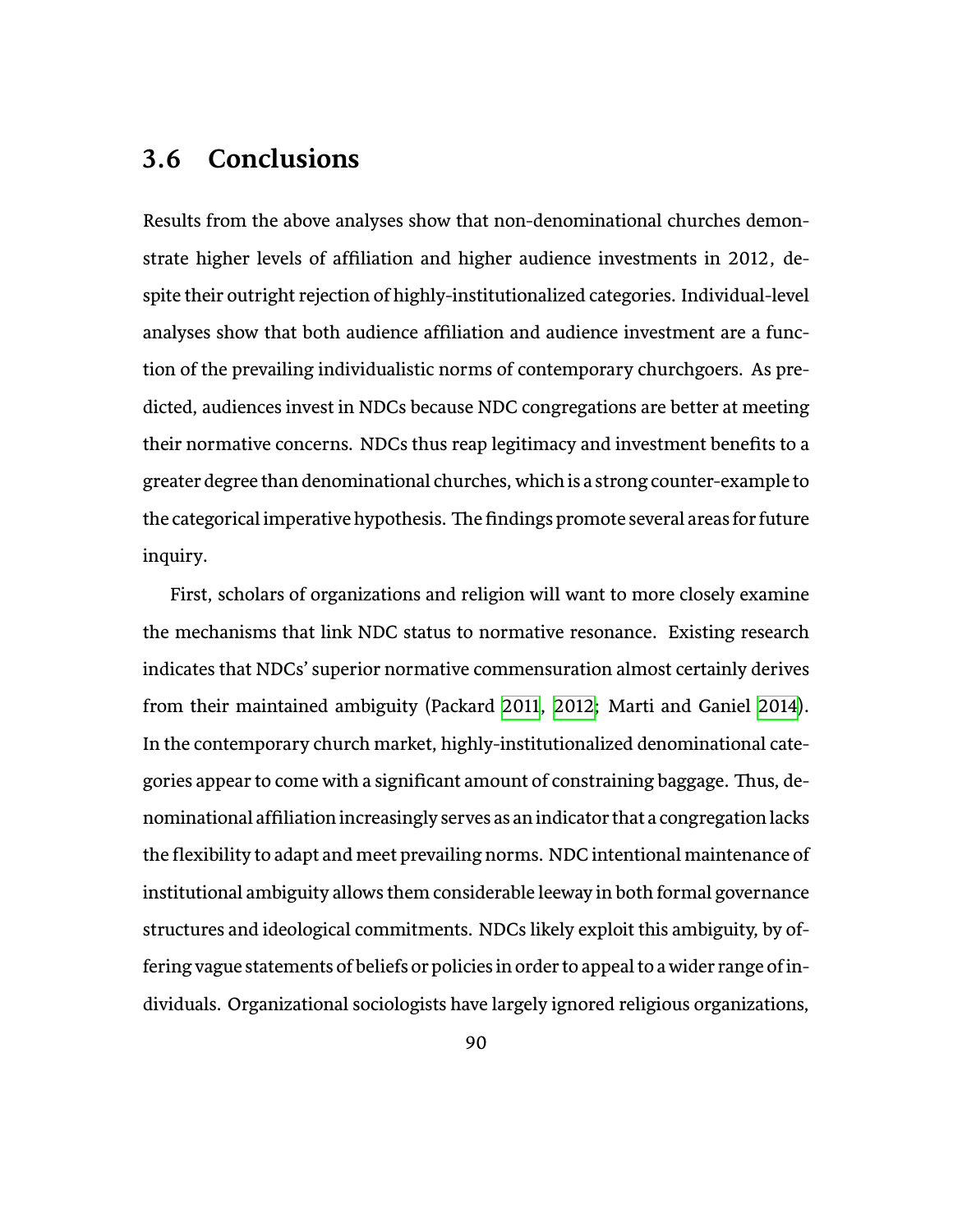but these organizations are more relevant and instructive than ever. Strategies of religious organizations likely offer insights to all scholars of organizations, and deserve closer scrutiny.

Second, my analyses suggest that existing research on organizational market categories may have produced idiosyncratic expectations by focusing exclusively on financial markets. The normative scheme of financial markets is inherently comparative, relying on arbitrary distinctions about performance *relative to* a company's competitors. Organizational investment is therefore not exclusively a function of pure investor return, as one might expect. Instead, the demand for comparativelyprofitable organizations drives the salience of market categories, which signal an organization's ability to be conform to the prevailing normative scheme. Emphasis on portfolio diversification further entrenches established categories and norms. However, even these institutions are susceptible to change over time, which in turn alters product pricing (MacKenzie and Millo [2003;](#page-135-1) MacKenzie [2006\)](#page-135-2). By drawing a distinction between categorical conformity and normative resonance, and illustrating how that relationship can change over time, my study suggests that organizations research should continue to expand its purview beyond financial markets. In addition, future research may want to investigate whether normative schemes from other social domains can spill across social sectors, and specifically into organizational pricing on the stock market (a discount for law-breaking, environmental damage, or violations of personal privacy, for example). Variance in the effects of normative breaches may reveal a consequential mismatch between moral expectations and existing market categories.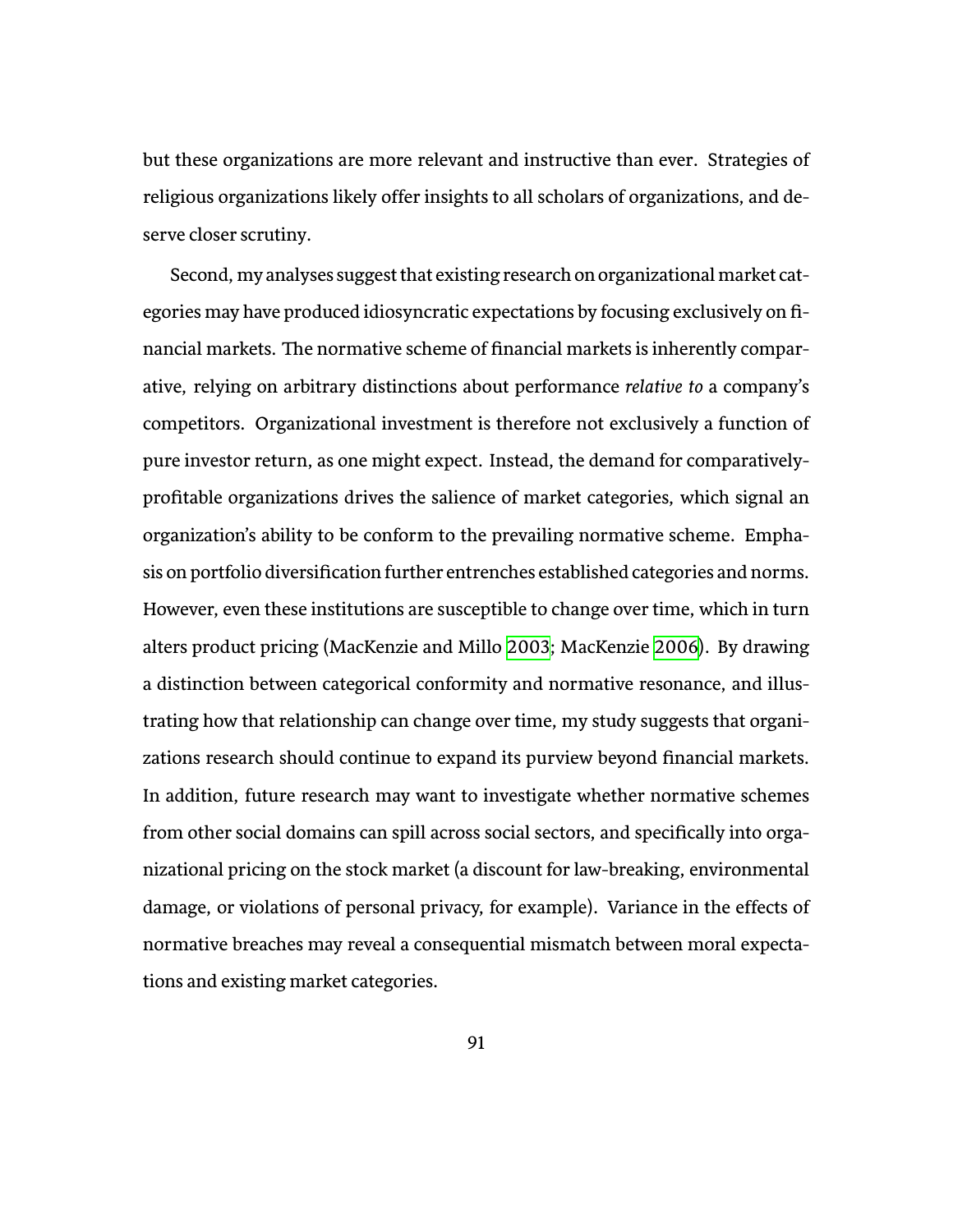Finally, perhaps the largest consequence of this paper is its illumination of the need to investigate the empirical relationship between the normative and categorical dimensions in audience-driven markets. My results suggest a need to move beyond categorical definitions of identity (Smith [2011\)](#page-141-0), and instead give priority to the normative/moral expectations of and for market actors (Pontikes [2012;](#page-138-0) Carroll and Swaminathan [2000](#page-127-0)). Particular attention should be given to two processes in light of these findings. First, organizations may draw on normative expectations from two seemingly-distinct categories to exploit the resultant ambiguous standards of evaluation. Examples of this strategy are likely pursued by private military contractors and NCAA "student-athletes," but there are many more examples. Second, categorical ambiguity may allow an organization to distance itself from unpopular moral claims or assessments of a particular organizational category. This second process is illustrated by the market for congregations discussed here, but it can also be used opportunistically by unpopular organizations. For example, oil companies increasingly play up their efforts in renewable energy, and investment conglomerates do the same for their local bank branches. Both of these moves have the effect of distancing an organization from its main, morally-dubious identity, which is often tied to its most profitable activities. Whether these obfuscatory efforts are successful at increasing legitimacy and investment, and how they interact with structural obfuscation (Rossman [2014\)](#page-139-0), are open questions for future research. In short, markets themselves are saturated with normativity and history, and sociological studies of markets and categories would do well to follow suit.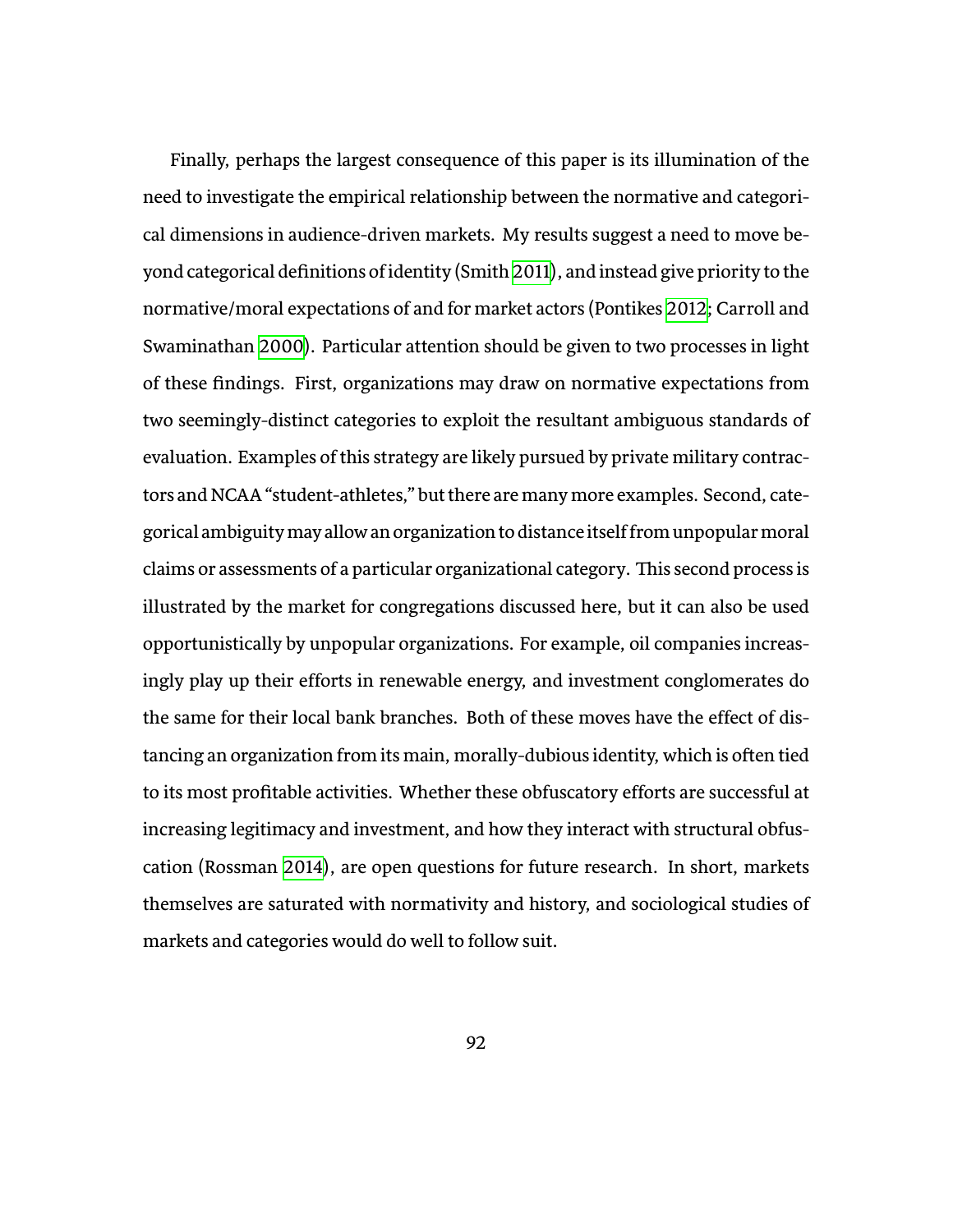# **3.7 Figure**

Figure 3.1: Mean/SD Denominational Political and Theological Conservatism by Year (NCS 1998 and 2012)



# **3.8 Tables**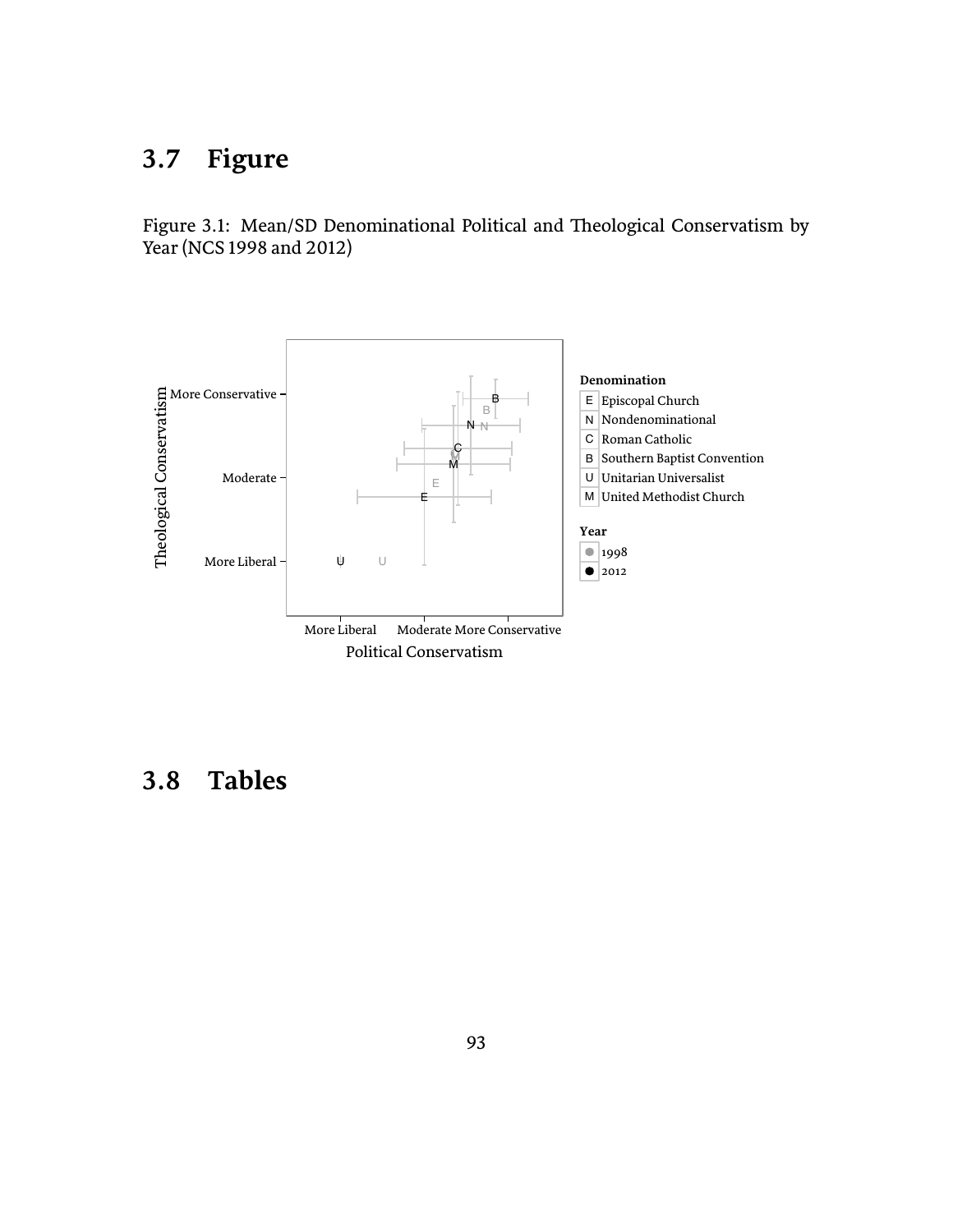| Variable                                  | Min     | Max   | NDC Mean | DC Mean | T        | sig   |
|-------------------------------------------|---------|-------|----------|---------|----------|-------|
| <b>Tithing Percentage</b>                 | 0.00    | 10.00 | 7.95     | 6.68    | 23.36    | $***$ |
| Vision - Strongly Committed               | 0.00    | 1.00  | 60%      | 43%     | 18.66    | ***   |
| No Belonging                              | 0.00    | 1.00  | 3%       | 3%      | 0.91     |       |
| <b>Weak Belonging</b>                     | 0.00    | 1.00  | 12%      | 12%     | 0.83     |       |
| <b>Strong Belonging</b>                   | 0.00    | 1.00  | 85%      | 86%     | $-1.18$  |       |
| Christian Singularist                     | 1.00    | 5.00  | 3.92     | 3.15    | 32.56    | ***   |
| <b>Biblical Literalist</b>                | 0.00    | 1.00  | 62%      | 33%     | 31.56    | ***   |
| <b>Excitement About Future</b>            | 0.00    | 4.00  | 3.49     | 3.14    | 26.12    | ***   |
| Future Directions - Don't Know            | 0.00    | 1.00  | 17%      | 16%     | 2.51     | ¥     |
| <b>Future Directions - Reverse Course</b> | 0.00    | 1.00  | 5%       | 8%      | $-6.01$  | ***   |
| <b>Future Directions - Maintain</b>       | 0.00    | 1.00  | 16%      | 11%     | 8.12     | ***   |
| Future Directions - Innovation            | 0.00    | 1.00  | 61%      | 66%     | $-5.20$  | ***   |
| <b>Encouraged to Use Gifts</b>            | 0.00    | 4.00  | 3.13     | 2.91    | 10.24    | ***   |
| Teach About Everyday Living               | 0.00    | 3.00  | 2.72     | 2.48    | 21.45    | ***   |
| Friends at Church                         | 1.00    | 4.00  | 2.76     | 2.78    | $-1.42$  |       |
| Invite - Don't Know                       | 0.00    | 1.00  | 2%       | 3%      | $-2.69$  | $**$  |
| Invite - Definitely Not                   | 0.00    | 1.00  | 2%       | 4%      | $-7.18$  | ***   |
| Invite - Probably Not                     | 0.00    | 1.00  | 1%       | 2%      | $-5.42$  | ***   |
| Invite - Yes, Haven't in Past Year        | 0.00    | 1.00  | 25%      | 36%     | $-13.52$ | ***   |
| Invite - Have in Past Year                | 0.00    | 1.00  | 69%      | 55%     | 17.10    | ***   |
| Came From Other Church                    | 0.00    | 1.00  | 70%      | 65%     | 6.14     | ***   |
| <b>Attendance Frequency</b>               | $-5.00$ | 1.00  | 0.11     | $-0.2$  | 16.00    | ***   |
| No Group Involvement                      | 0.00    | 1.00  | 12%      | 21%     | $-13.15$ | ***   |
| Duration of Affiliation                   | 1.00    | 6.00  | 3.4      | 2.59    | 28.32    | ***   |
| Member - Yes                              | 0.00    | 1.00  | 71%      | 82%     | $-13.02$ | ***   |
| <b>Member - In Process</b>                | 0.00    | 1.00  | 4%       | 2%      | 4.70     | ***   |
| Member - Regular Participant              | 0.00    | 1.00  | 18%      | 11%     | 10.28    | ***   |
| Member - No                               | 0.00    | 1.00  | 7%       | 5%      | 4.07     | ***   |
| Black                                     | 0.00    | 1.00  | 35%      | 7%      | 32.41    | ***   |
| HH Income                                 | 1.00    | 8.00  | 4.02     | 4.03    | $-0.43$  |       |
| Age                                       | 18.00   | 89.00 | 45.35    | 51.26   | $-22.84$ | ***   |
| Education                                 | 1.00    | 8.00  | 5.57     | 5.93    | $-12.41$ | ***   |
| Married                                   | 0.00    | 1.00  | 63%      | 74%     | $-11.45$ | ***   |
| Number of Children                        | 0.00    | 10.00 | 2.01     | 2.14    | $-4.37$  | ***   |

| Table 3.1: Within-Form Means and T-Tests for Individual Tithing Predictors |  |  |
|----------------------------------------------------------------------------|--|--|
|----------------------------------------------------------------------------|--|--|

Source: Congregational Life Study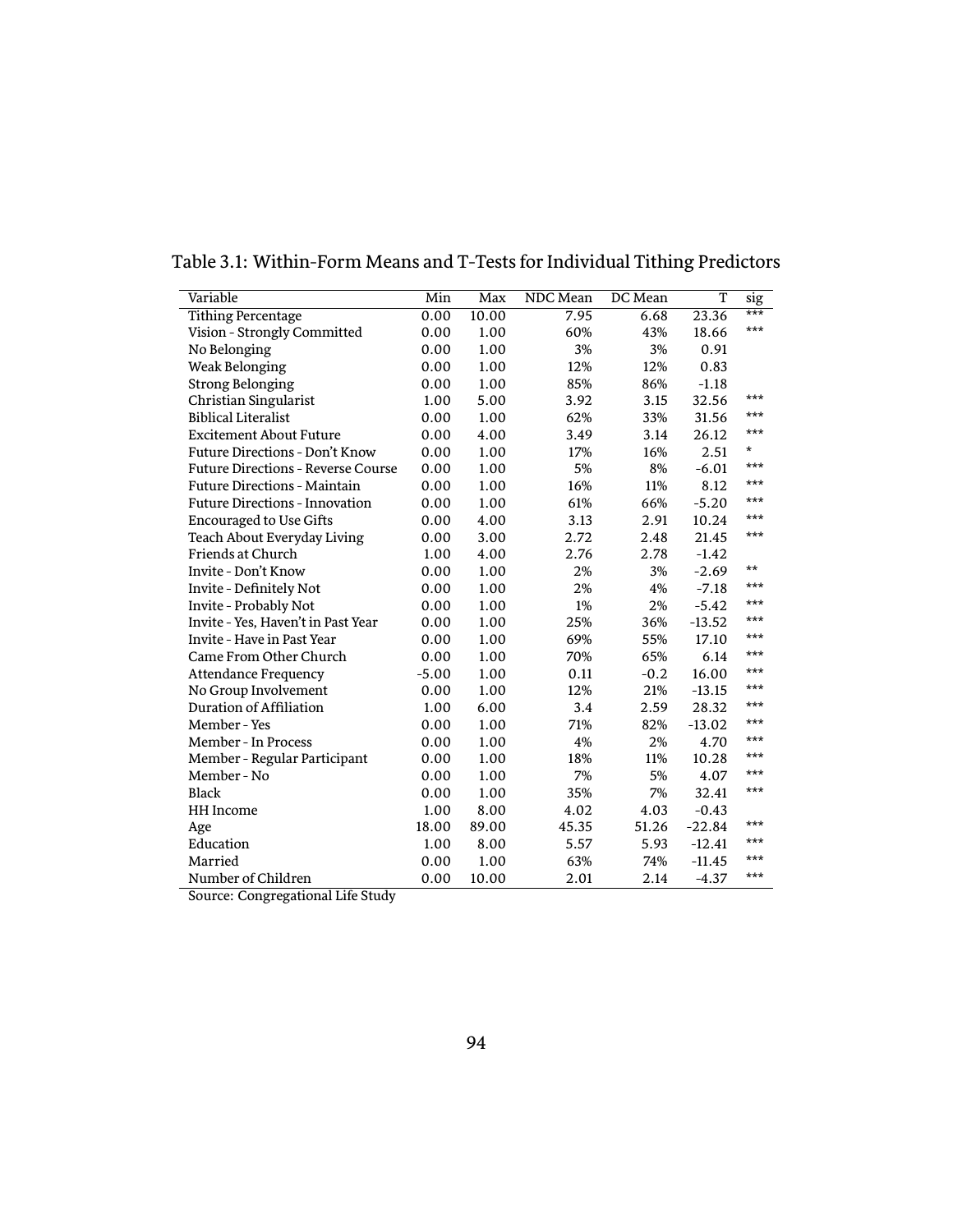|                                |            | Attendance |             | Tithing Income                                                          |
|--------------------------------|------------|------------|-------------|-------------------------------------------------------------------------|
|                                | 1998       | 2012       | 1998        | 2012                                                                    |
| <b>NDC</b>                     | $0.347*$   | $0.284*$   | 0.110       | $0.225*$                                                                |
|                                | (0.169)    | (0.121)    | (0.128)     | (0.111)                                                                 |
| No. of Adult Attenders (asinh) |            |            | $0.997***$  | $0.841***$                                                              |
|                                |            |            | (0.027)     | (0.031)                                                                 |
| Congregation Age               | 0.001      | 0.0002     | 0.0005      | $0.002**$                                                               |
|                                | (0.001)    | (0.001)    | (0.001)     | (0.001)                                                                 |
| Pastor Tenure                  | $0.011*$   | $0.018***$ | 0.003       | $0.012**$                                                               |
|                                | (0.005)    | (0.004)    | (0.003)     | (0.004)                                                                 |
| Own Church Building            | $0.603***$ | $0.574***$ | $0.298*$    | 0.055                                                                   |
|                                | (0.160)    | (0.140)    | (0.121)     | (0.129)                                                                 |
| Number of Services per Week    | $0.142***$ | $0.143***$ | $-0.068***$ | $-0.042***$                                                             |
|                                | (0.007)    | (0.007)    | (0.006)     | (0.008)                                                                 |
| Urbanity of Locale             | $0.340***$ | $0.518***$ | $0.135***$  | $0.185***$                                                              |
|                                | (0.046)    | (0.049)    | (0.036)     | (0.048)                                                                 |
| > 30% Poor in Census Tract     | 0.152      | $0.365***$ | $0.238*$    | $0.472***$                                                              |
|                                | (0.123)    | (0.098)    | (0.093)     | (0.091)                                                                 |
| Endowment Size (asinh)         | $0.030***$ | $0.053***$ | $0.014***$  | $0.031***$                                                              |
|                                | (0.007)    | (0.007)    | (0.005)     | (0.006)                                                                 |
| <b>Biblical Literalism</b>     | $-0.103$   | $-0.014$   | 0.071       | $-0.022$                                                                |
|                                | (0.083)    | (0.091)    | (0.063)     | (0.083)                                                                 |
| Theological Conservatism       | $-0.077$   | 0.036      | $0.184***$  | 0.085                                                                   |
|                                | (0.059)    | (0.056)    | (0.045)     | (0.052)                                                                 |
| Region - Midwest               | $0.383***$ | $0.471***$ | 0.125       | $0.299**$                                                               |
|                                | (0.113)    | (0.119)    | (0.085)     | (0.110)                                                                 |
| Region - South                 | $0.258*$   | $0.369**$  | $0.428***$  | $0.338**$                                                               |
|                                | (0.109)    | (0.115)    | (0.081)     | (0.106)                                                                 |
| <b>Region - West</b>           | $0.282*$   | $0.530***$ | 0.074       | 0.004                                                                   |
|                                | (0.125)    | (0.131)    | (0.093)     | (0.121)                                                                 |
| Constant                       | $4.133***$ | $2.885***$ | $5.485***$  | $6.597***$                                                              |
|                                | (0.269)    | (0.244)    | (0.233)     | (0.240)                                                                 |
| Observations                   | 775        | 909        | 756         | 909                                                                     |
| R <sub>2</sub>                 | 0.491      | 0.529      | 0.733       | 0.654                                                                   |
| Adjusted R2                    | 0.483      | 0.522      | 0.727       | 0.648                                                                   |
| Residual Std. Error            |            |            |             | $0.978(df = 761)$ $1.026(df = 895)$ $0.724(df = 741)$ $0.940(df = 894)$ |

#### Table 3.2: Coefficients from OLS Models of Attendance and Tithing Income, NCS 1998 & 2012

*Notes: <sup>∗</sup>*

p *<* 0.05, *∗∗*p *<* 0.01, *∗∗∗*p *<* 0.001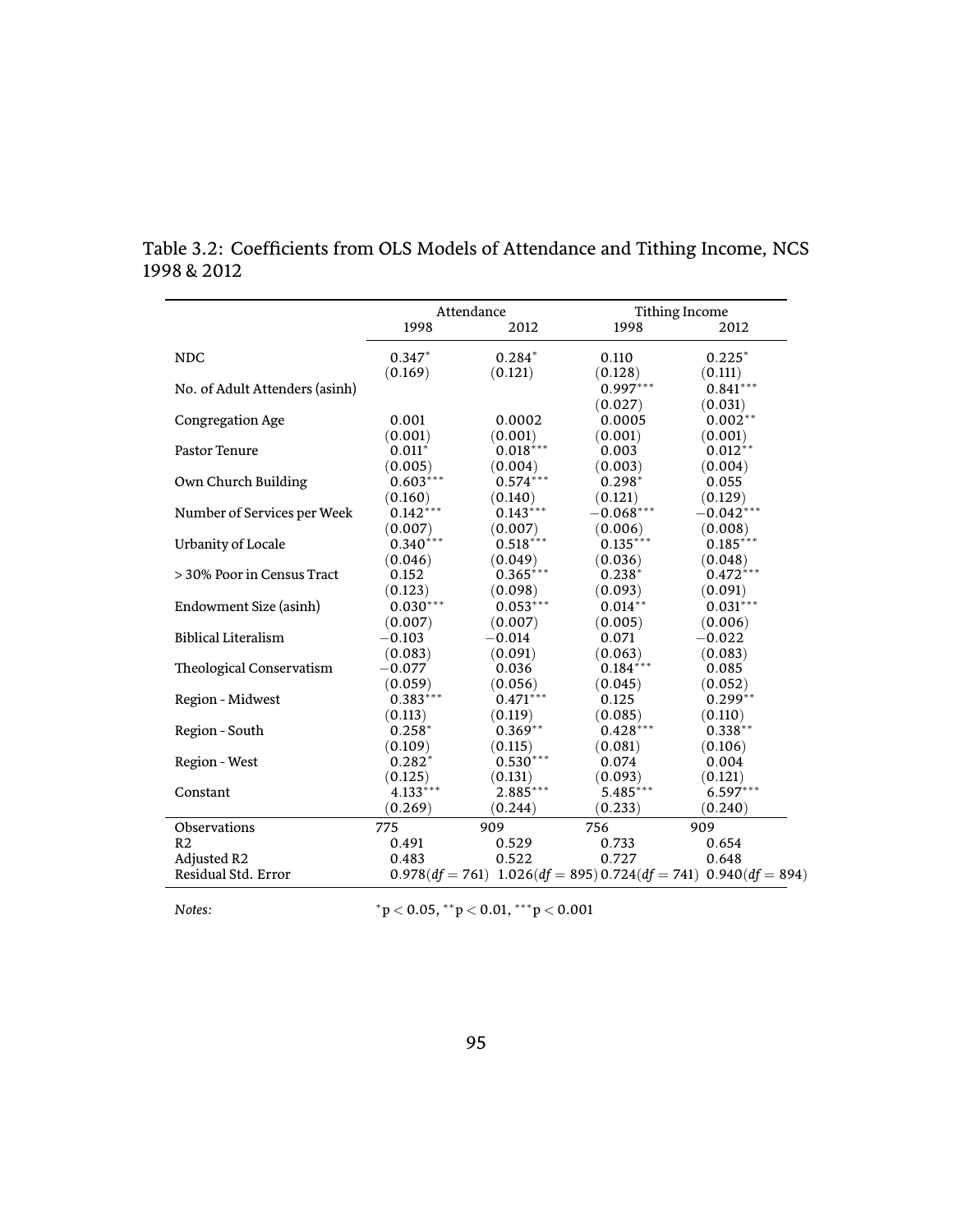| Reason                                                                                                                                                     | Category       | Percent |
|------------------------------------------------------------------------------------------------------------------------------------------------------------|----------------|---------|
| Marriage/because of spouse                                                                                                                                 | Life Structure | 22.3%   |
| Convenience / location / availability / local church / Life Structure<br>only church in town / no churches available of a partic-<br>ular denomination     |                | 8.5%    |
| Biblical or scriptural reason (respondent believes in<br>Bible / former religion did not adhere closely enough /<br>current religion adheres more closely) | <b>Belief</b>  | 6.5%    |
| Do not believe in former religion/share the beliefs of<br>former religion/any religion                                                                     | <b>Belief</b>  | $6.4\%$ |
| Just liked current religion / just wanted to go to church<br>/ just wanted to join religion / just started going / liked<br>a particular church            | Expressive     | 6.4%    |
| Source: Religious Life/Faith in Flux Survey                                                                                                                |                |         |

Table 3.3: Reasons for Leaving Previous Denomination - Current DC Affiliates

Table 3.4: Reasons for Leaving Previous Denomination - Current NDC Affiliates

| Reason                                                                                                                                                                                                                                                                           | Category       | Percent |
|----------------------------------------------------------------------------------------------------------------------------------------------------------------------------------------------------------------------------------------------------------------------------------|----------------|---------|
| Liked current religion's beliefs about God / because of<br>belief in God or Jesus or higher being / because of faith<br>/ found the truth / like teachings of current religion /<br>became closer to God / current religion made sense                                           | <b>Belief</b>  | 21.3%   |
| Marriage/because of spouse                                                                                                                                                                                                                                                       | Life Structure | 8.5%    |
| Looking for something/looking for answers / wanted to<br>learn about God or religion / looking for something big-<br>ger than oneself / became interested in God or religion<br>/ felt a need / missing something / on a quest / wanted<br>more / looking for something deeper / | Expressive     | 7%      |
| Liked particular pastor / joined because of influence of<br>particular pastor                                                                                                                                                                                                    | Expressive     | 6.8%    |
| Moved/relocated                                                                                                                                                                                                                                                                  | Life Structure | 6.5%    |
| Source: Religious Life/Faith in Flux Survey                                                                                                                                                                                                                                      |                |         |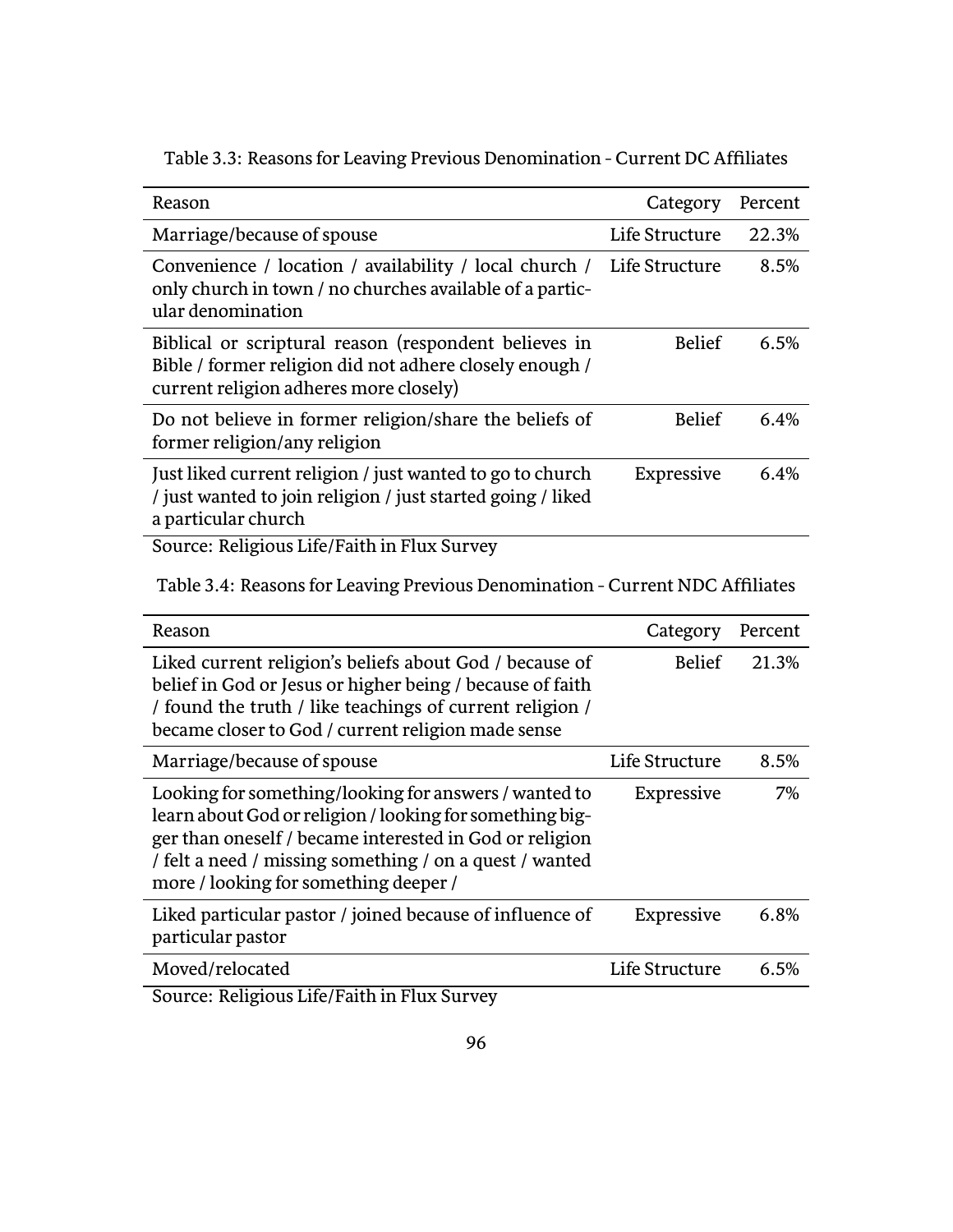| Reason                                                                                                                                                                                                                                                                           | Category       | Percent |
|----------------------------------------------------------------------------------------------------------------------------------------------------------------------------------------------------------------------------------------------------------------------------------|----------------|---------|
| Liked current religion's beliefs about God / because of<br>belief in God or Jesus or higher being / because of faith<br>/ found the truth / like teachings of current religion /<br>became closer to God / current religion made sense                                           | <b>Belief</b>  | 21.4%   |
| Marriage/because of spouse                                                                                                                                                                                                                                                       | Life Structure | 8.4%    |
| Looking for something/looking for answers / wanted to<br>learn about God or religion / looking for something big-<br>ger than oneself / became interested in God or religion<br>/ felt a need / missing something / on a quest / wanted<br>more / looking for something deeper / | Expressive     | 7.1%    |
| Liked particular pastor / joined because of influence of<br>particular pastor                                                                                                                                                                                                    | Expressive     | 6.9%    |
| Moved/relocated                                                                                                                                                                                                                                                                  | Life Structure | 6.5%    |

Table 3.5: Reasons for Joining Current Denomination - Current NDC Affiliates

Source: Religious Life/Faith in Flux Survey

Table 3.6: Reasons for Joining Current Denomination - Current DC Affiliates

| Reason                                                                                                                                                     | Category       | Percent |
|------------------------------------------------------------------------------------------------------------------------------------------------------------|----------------|---------|
| Marriage/because of spouse                                                                                                                                 | Life Structure | 22.3%   |
| Convenience / location / availability / local church /<br>only church in town / no churches available of a partic-<br>ular denomination                    | Life Structure | 8.5%    |
| Biblical or scriptural reason (respondent believes in<br>Bible / former religion did not adhere closely enough /<br>current religion adheres more closely) | <b>Belief</b>  | 6.5%    |
| Do not believe in former religion/share the beliefs of<br>former religion/any religion                                                                     | <b>Belief</b>  | 6.5%    |
| Just liked current religion / just wanted to go to church<br>/ just wanted to join religion / just started going / liked<br>a particular church            | Expressive     | 6.5%    |
| Source: Religious Life/Faith in Flux Survey                                                                                                                |                |         |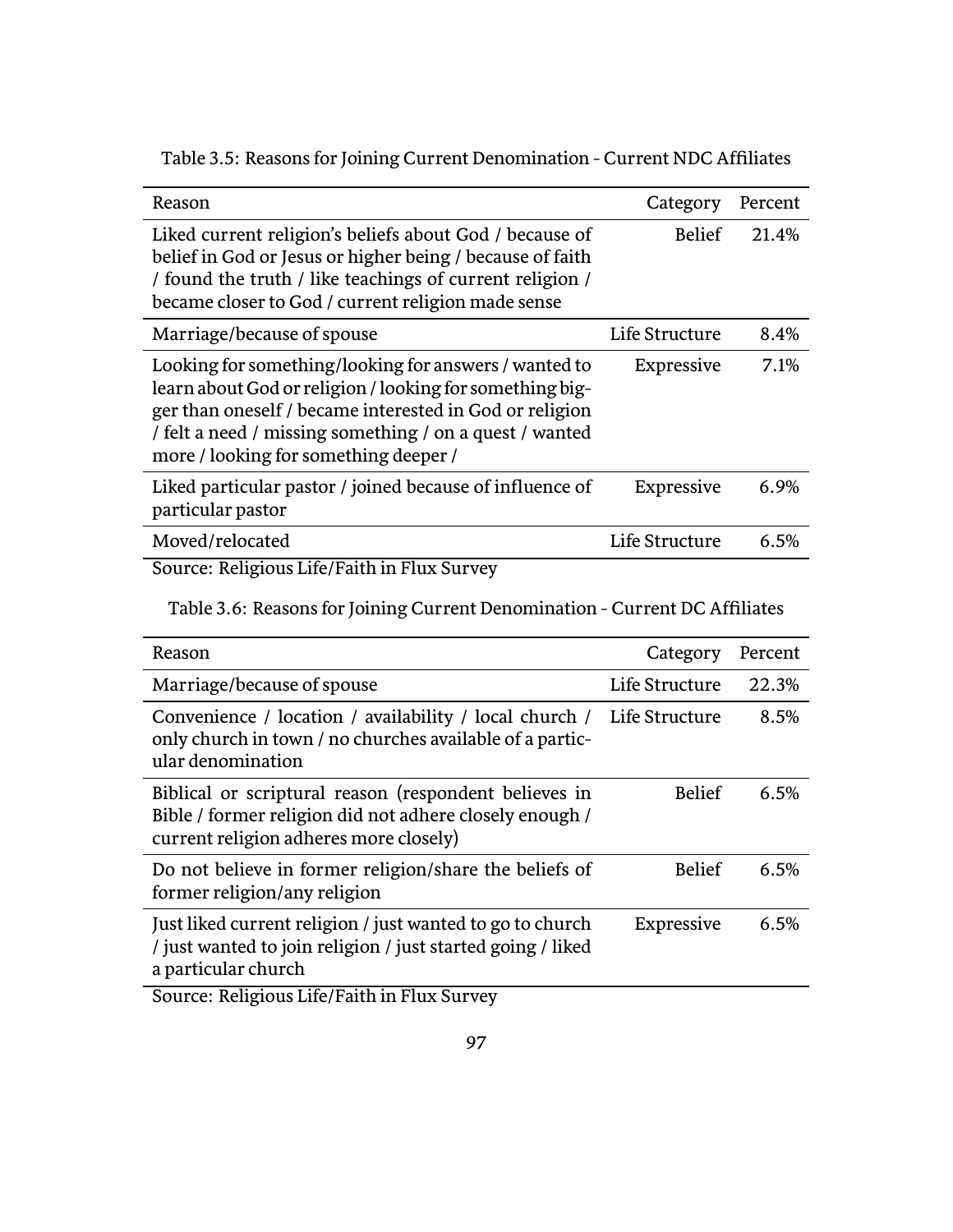|                             |       | DC Affiliates NDC Affiliates |
|-----------------------------|-------|------------------------------|
| <b>Belief Mismatch</b>      | 27.9% | 34.2%                        |
| Expressive                  | 26.1% | 40.8%                        |
| Regulative                  | 6.8%  | 12.1%                        |
| <b>Cognitive Dissonance</b> | 1.7%  | 1.0%                         |
| Life Structure              | 44.6% | 28.5%                        |
| Network Influence           | 3.6%  | 2.6%                         |

Table 3.7: Generalized Reasons for Leaving Old Denomination, by Current Denominational Affiliation

Source: Religious Life/Faith in Flux Survey

Table 3.8: Generalized Reasons for Joining New Denomination, by Current Denominational Affiliation

|                            |       | DC Affiliates NDC Affiliates |
|----------------------------|-------|------------------------------|
| <b>Belief Match</b>        | 27.9% | 34.4%                        |
| Expressive                 | 26.2% | 41.5%                        |
| Regulative                 | 6.8%  | 12.1%                        |
| <b>Cognitive Resonance</b> | 1.7%  | 1.0%                         |
| Life Structure             | 44.6% | 28.3%                        |
| Network Influence          | 3.5%  | 2.6%                         |

Source: Religious Life/Faith in Flux Survey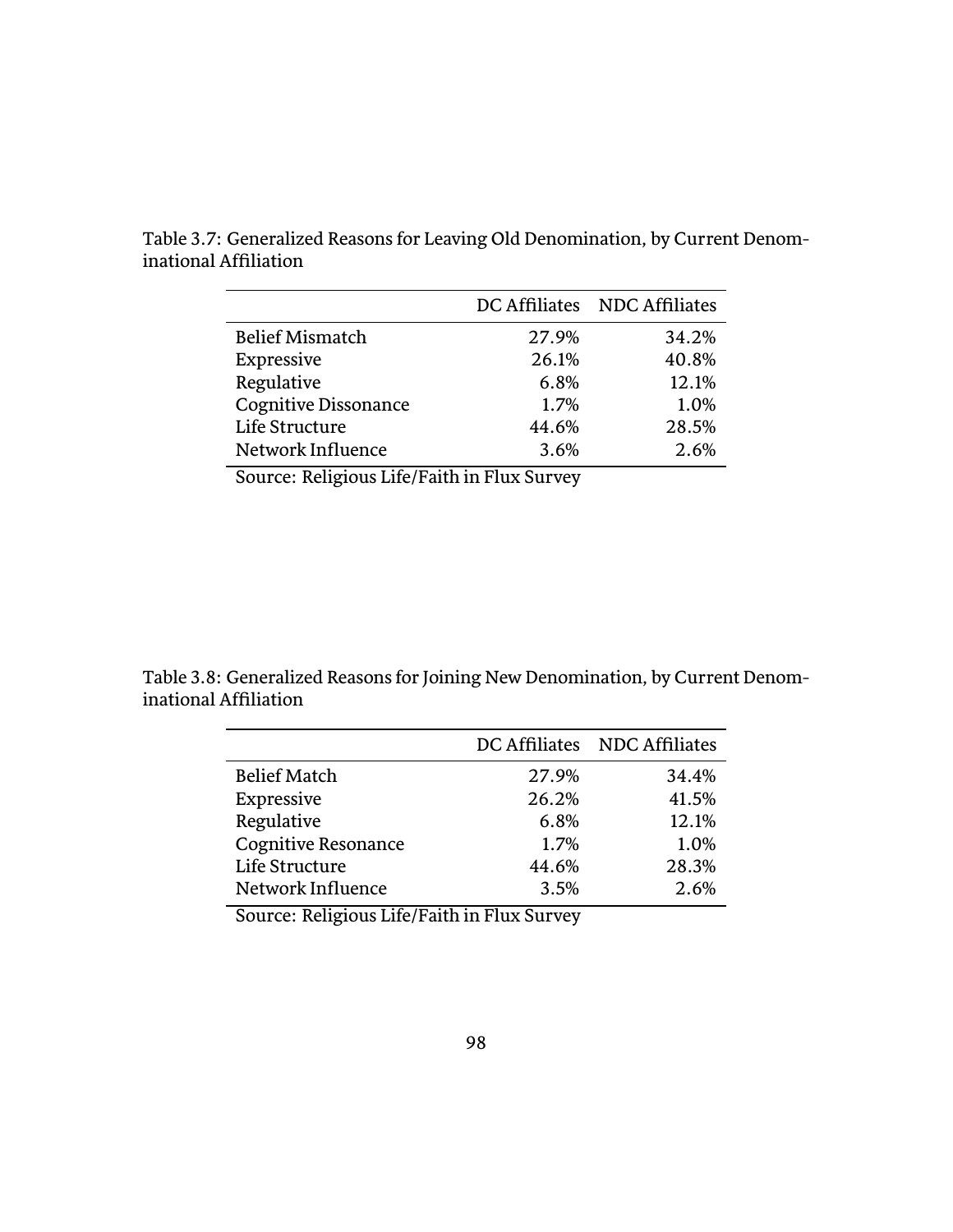|                                        | <b>NDC Affiliates</b> | <b>DC</b> Affiliates |
|----------------------------------------|-----------------------|----------------------|
| <b>Goal Congruence</b>                 |                       |                      |
| Vision - Strongly Committed, ††        | $0.514***$            | $0.281***$           |
|                                        | (0.101)               | (0.024)              |
| <b>Sense of Belonging</b>              |                       |                      |
| Weak Belonging                         | 0.530                 | 0.093                |
|                                        | (0.283)               | (0.072)              |
| Strong Belonging, +                    | $0.722*$              | $0.197**$            |
| <b>Religious Conservatism</b>          | (0.282)               | (0.073)              |
| Religious Singularist                  | $0.134***$            | $0.206***$           |
|                                        | (0.037)               | (0.009)              |
| Biblical Literalist, †                 | $0.432***$            | $0.319***$           |
|                                        | (0.092)               | (0.026)              |
| Views on Congregation's Future         |                       |                      |
| <b>Excitement About Future</b>         | 0.071                 | $0.088***$           |
|                                        | (0.077)               | (0.017)              |
| Future Directions - Reverse Course, †† | 0.193                 | $0.457***$           |
|                                        | (0.214)               | (0.047)              |
| <b>Future Directions - Maintain</b>    | 0.096                 | $0.349***$           |
|                                        | (0.160)               | (0.043)              |
| <b>Future Directions - Innovation</b>  | 0.187                 | $0.387***$           |
| <b>Individual Support &amp; Advice</b> | (0.129)               | (0.033)              |
|                                        |                       |                      |
| <b>Encouraged to Use Gifts</b>         | $0.125***$            | $0.130***$           |
|                                        | (0.044)               | (0.011)              |
| Teach About Everyday Living            | $0.182*$              | $0.181***$           |
| <b>Network Orientation</b>             | (0.090)               | (0.018)              |
|                                        |                       |                      |
| Friends at Church, †††                 | 0.034                 | $0.143***$           |
| Invite - Definitely Not                | (0.055)<br>$-0.333$   | (0.014)<br>$-0.042$  |
|                                        | (0.413)               | (0.078)              |
| Invite - Probably Not                  | 0.160                 | $-0.030$             |
|                                        | (0.461)               | (0.089)              |
| Invite - Yes, Haven't in Past Year     | $-0.010$              | 0.071                |
|                                        | (0.291)               | (0.061)              |
| Invite - Have in Past Year             | 0.055                 | $0.240***$           |
|                                        | (0.288)               | (0.062)              |
| No Group Involvement                   | $-0.282*$             | $-0.399***$          |
| <b>Demographic Controls</b>            | (0.141)               | (0.029)              |
|                                        |                       |                      |
| Black, †                               | 0.041                 | $0.461***$           |
|                                        | (0.146)               | (0.071)              |
| HH Income                              | $0.067*$              | $0.099***$           |

Table 3.9: Coefficients from a Multilevel Model of Individual Tithing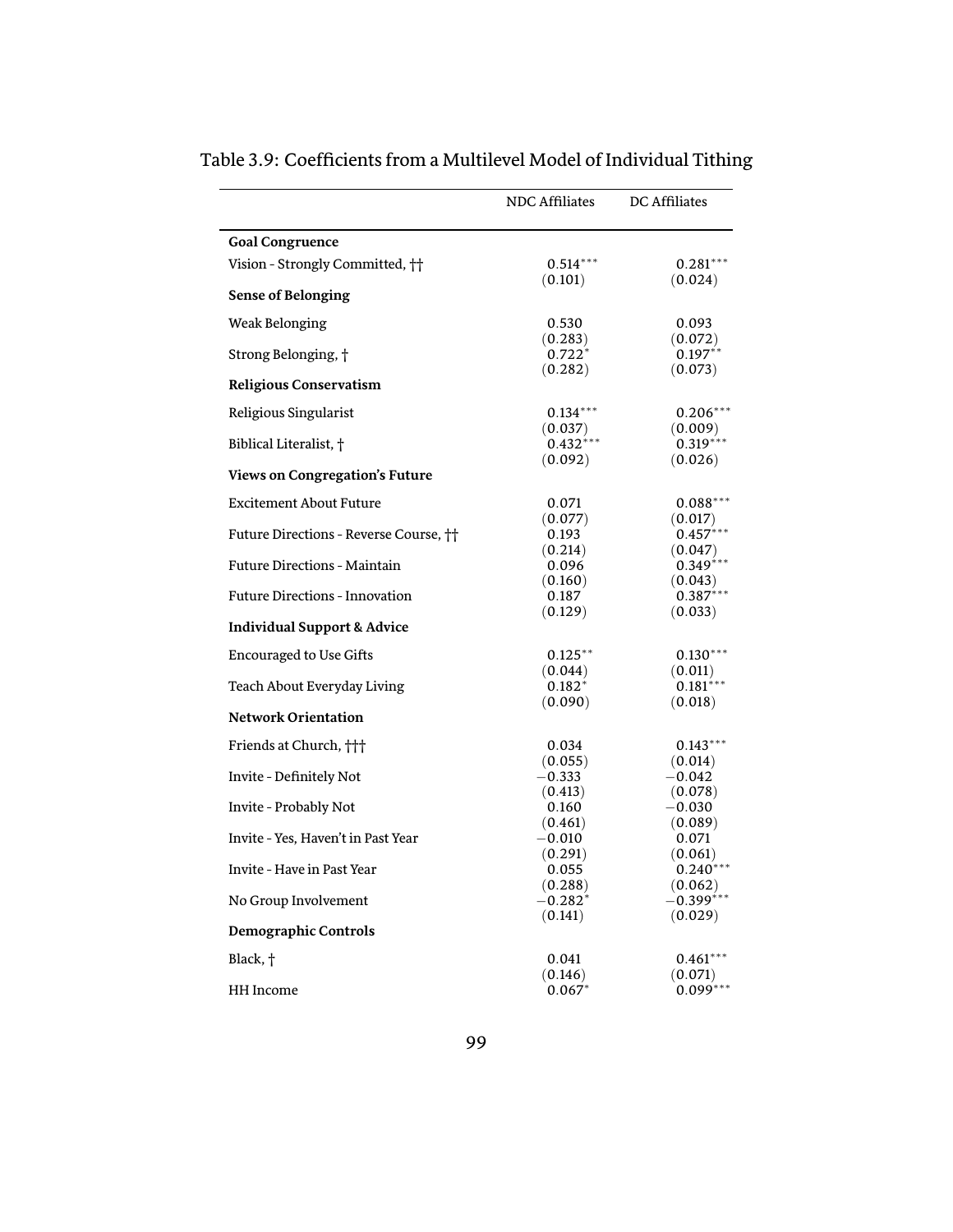| Age                                 | (0.030)<br>$0.013***$<br>(0.003) | (0.008)<br>$0.033***$<br>(0.001) |
|-------------------------------------|----------------------------------|----------------------------------|
| Education                           | 0.033<br>(0.029)                 | 0.008<br>(0.007)                 |
| Married                             | $0.295***$<br>(0.103)            | $0.349***$<br>(0.026)            |
| Number of Children                  | 0.011<br>(0.010)                 | $-0.002$<br>(0.003)              |
| Relationship to Current Cong.       |                                  |                                  |
| Came From Other Church, †           | $0.393***$                       | $0.213***$                       |
| Member - In Process, †              | (0.094)<br>$-1.167***$           | (0.022)<br>$-0.667***$           |
| Member - Regular Participant        | (0.217)<br>$-1.120***$           | (0.067)<br>$-0.983***$           |
| Member - No                         | (0.129)<br>$-1.590***$           | (0.037)<br>$-1.424***$           |
| Attendance Frequency, <sup>11</sup> | (0.209)<br>$0.710***$            | (0.059)<br>$0.519***$            |
| Duration of Affiliation, ††         | (0.053)<br>$0.068*$              | (0.013)<br>$-0.002$              |
| Constant, †††                       | (0.030)<br>$3.433***$<br>(0.555) | (0.008)<br>$1.835***$<br>(0.153) |
| <b>Observations</b>                 | 3,041                            | 44,486                           |
| Log Likelihood                      | $-6,833.209$                     | $-96,551.400$                    |
| Akaike Inf. Crit.                   | 13,732.420                       | 193, 168.800                     |
| Bayesian Inf. Crit.                 | 13,931.080                       | 193, 456.000                     |
| <b>Random Effects</b>               |                                  |                                  |
| Congregation, N                     | 13.00                            | 477.00                           |
| Congregation, SD                    | 0.53                             | 0.57                             |
| Year, N                             | 2.00                             | 3.00                             |
| Year, SD                            | 0.00                             | 0.15                             |
|                                     |                                  |                                  |

*Notes: <sup>∗</sup>* Source: Religious Life/Faith in Flux Survey

p *<* 0.05, *∗∗*p *<* 0.01, *∗∗∗*p *<* 0.001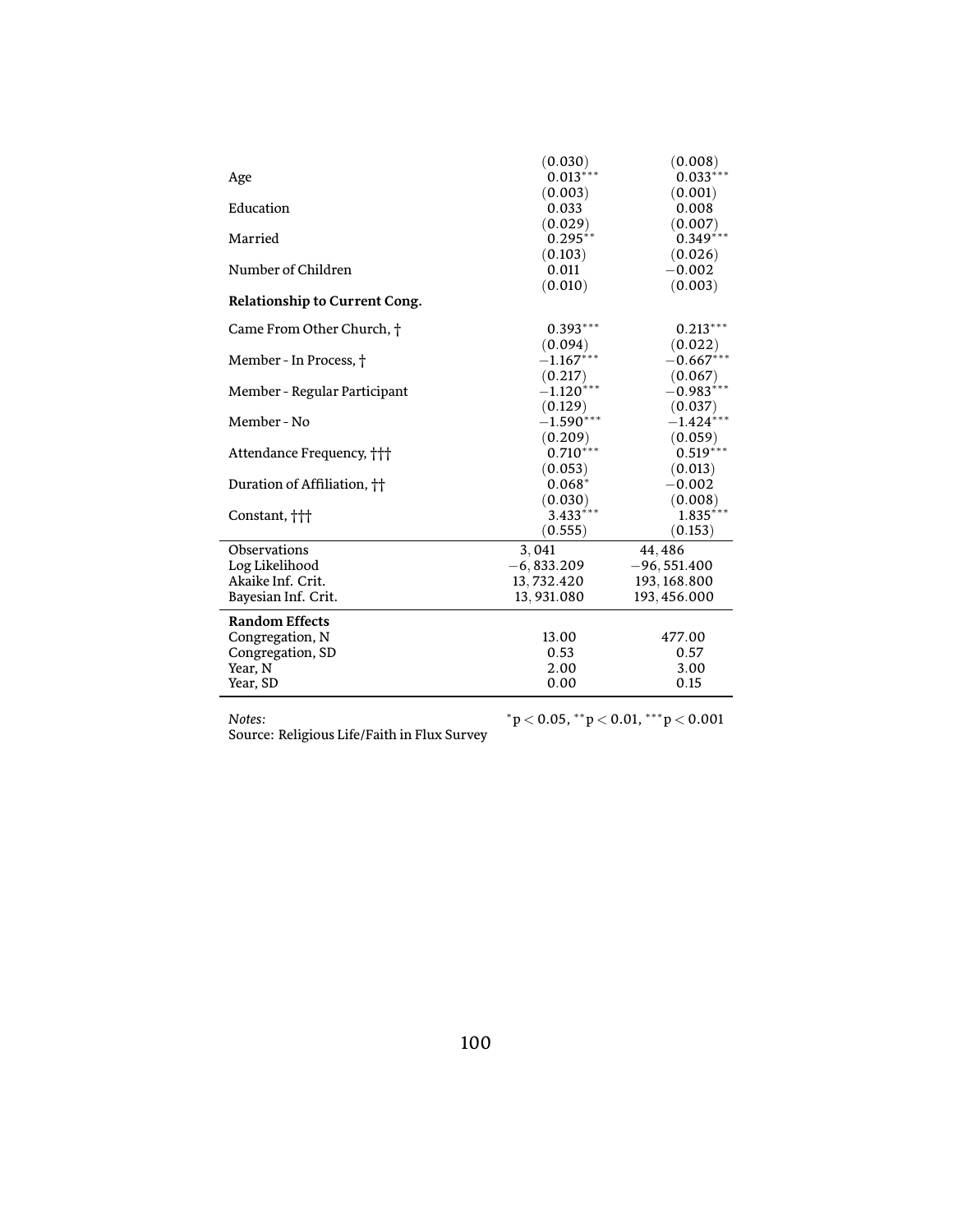## **Conclusion**

This dissertation has articulated modes and mechanisms by which the process of choosing an organizational candidate is shaped by (1) the status of the organization, and  $(2)$  the attributes of the choosers. I have done this with three types of chooser attributes: demographics, neighborhood context, and cultural values; and two settings: choosing a hospital for cancer treatment and choosing a church to attend and contribute to financially. Chapters 1 and 2 used data from the SEER-Medicare linked database to demonstrate the relationship between chooser (patient) demographics, at both the individual and neighorhood levels, and the likelihood of choosing a "high-status" cancer hospital. Chapter 3 used data from multiple sources to describe the ways that congregants' cultural values interact with organizational status (denomination) in the church choice process.

My results point to a few points of discussion and consideration for future sociological work. First, the variety of settings and attributes in my analyses allows me to articulate several of the specific ways an individual's attributes can affect the salience of status in their choices. Second, my work demonstrates the analytical utility of examining individual choices as a sociologist, and suggests that sociologists as a whole must take individuals, and the choices that they make, more seriously. Finally, my results indicate that sociologists of all stripes, but especially medical and organizational sociologists, would benefit from expanding beyond some of their well-worn tracks of inquiry. I address each of these in order.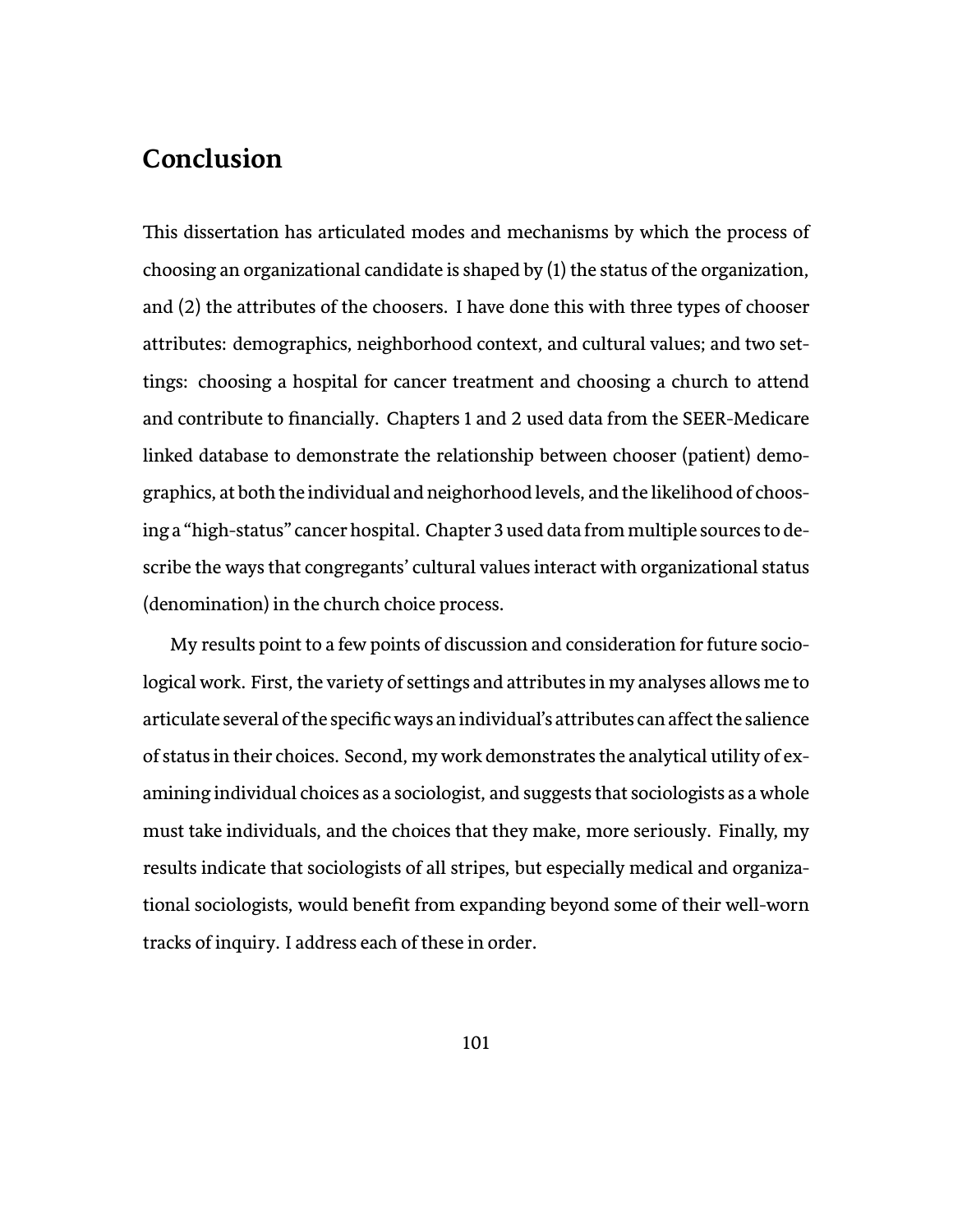### **C.1 Linking Demand-Side Traits and Status Salience**

I can now offer some insight into how and why demand-side traits affect the salience of organizational status. First, demand-side traits may affect status salience by moderating/indicating individual tolerance for uncertainty. For example, individuals may be less tolerant of uncertainty as they become more educated, or as they experience racially-coded treatment in the healthcare system, and thus more likely to use status indicators like rankings. Second, demand-side traits may affect status salience by moderating/indicating individual abilities to use and act on status indicators when making decisions. For example, the relationship between increased education and greater health literacy is well-established (Wagner et al. [2009;](#page-142-0) Nutbeam [2008](#page-137-2); Shim [2010](#page-141-1); Gage-Bouchard [2017\)](#page-130-0), and we might therefore expect that more well-educated individuals to be more likely to understand and use status information like rankings. Third, individual attributes may themselves interact to produce even more varied responses to organizational status. For example, patient race is simultaneously predictive of both geographic proximity to high-status care, and lower health resource availability in the patient's neighborhood. In these cases, patients of certain races appear use hospitals at lower rates overall, because of the lower resources available to them, but seek high-status care more readily once diagnosed due to geographic proximity.

Finally, values are likely the strongest link between demand-side attributes and the salience of organizational status. This is because status indicators are themselves at least partially valuative; they inherently tell individual choosers what is important about various organizations, even if they are primarily categorical in nature. In the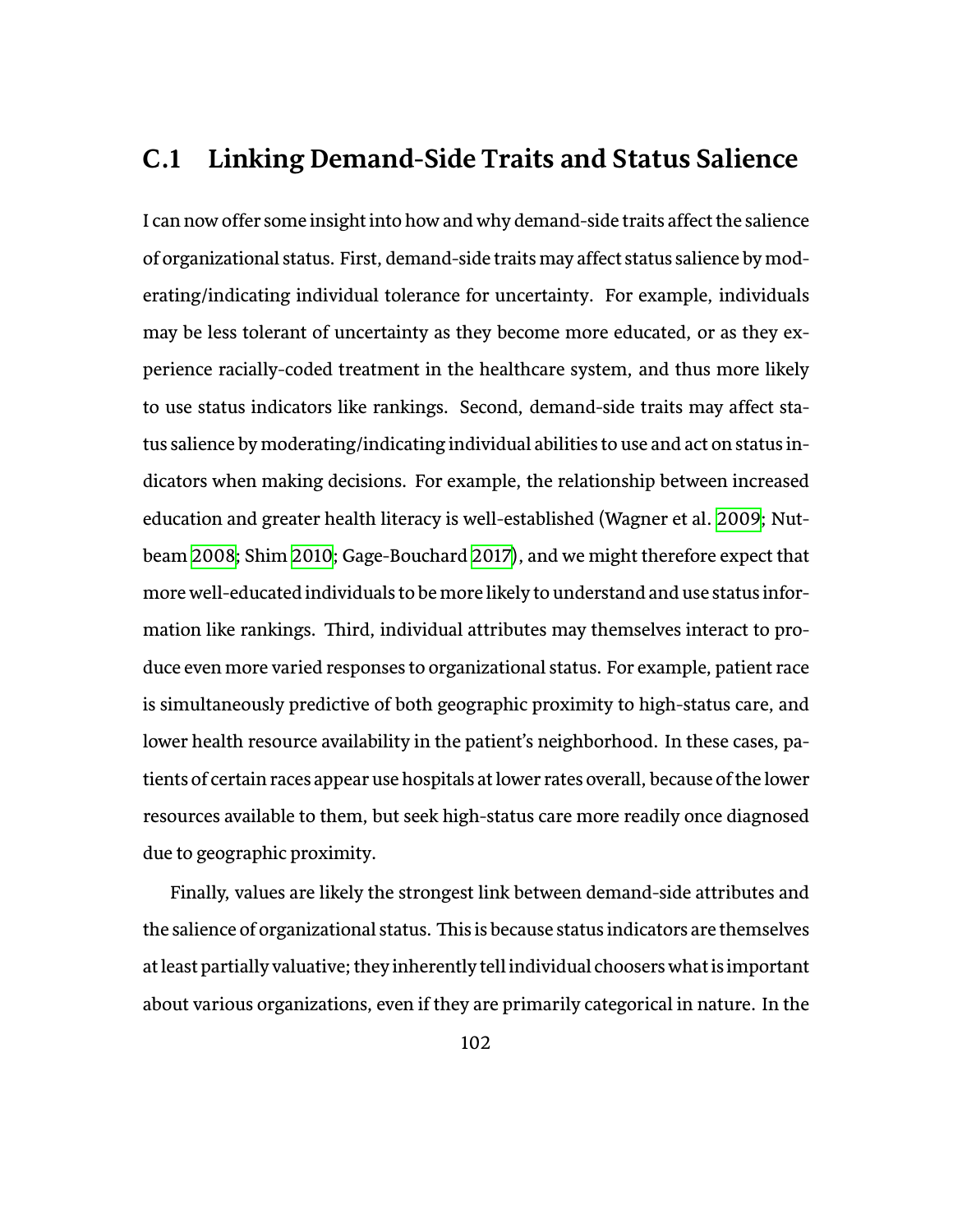church market, the denominational status categories suggest that choosers should value a highly-structured and clearly-articulated approach to Christianity. However, individuals who strongly value their individual beliefs and self-expression are willing to either ignore or reject the value system underlying denominational status categories, and instead seek organizations that conform to their individual preferences. Thus, individual values appear to almost completely mediate the salience of organizational status indicators in the church market, by providing individuals with an alternative (and, for them, superior) market sorting mechanism.

### **C.2 Sociologists and Individual Choices**

The analysis of church choice also provides a clean example of endogenous preferences at work. Individual preferences and beliefs about God and Christianity are necessarily formed in, or at least in reaction to, social settings (Bellah et al. [1985](#page-126-0); Durkheim [1995;](#page-129-0) Ammerman [2013](#page-125-0)). They therefore cannot be "exogenous" as economists oŘen claim. However, individual values (preferences) still can provide the majority of the fuel for an individual choice, independently of and/or alongside other social connections and influences (Vaisey and Valentino [2018\)](#page-142-1)Miles2013a.

Despite strong initial attempts (Parsons and Shils [1951\)](#page-137-3), and a repeated insistence that individual choices are influenced by social networks and supra-individual groups (Granovetter [1985](#page-131-0); DiMaggio [1988](#page-128-0); Friedkin and Cook [1990;](#page-130-1) Liu, King, and Bearman [2010;](#page-134-0) Christakis and Fowler [2007,](#page-128-1) [2008;](#page-128-2) Powell and DiMaggio [1991;](#page-138-1) Pescosolido [1992\)](#page-138-2), sociology has failed to produce any viable, analytically-rigorous alternatives to standard economic rational-choice models of individual decision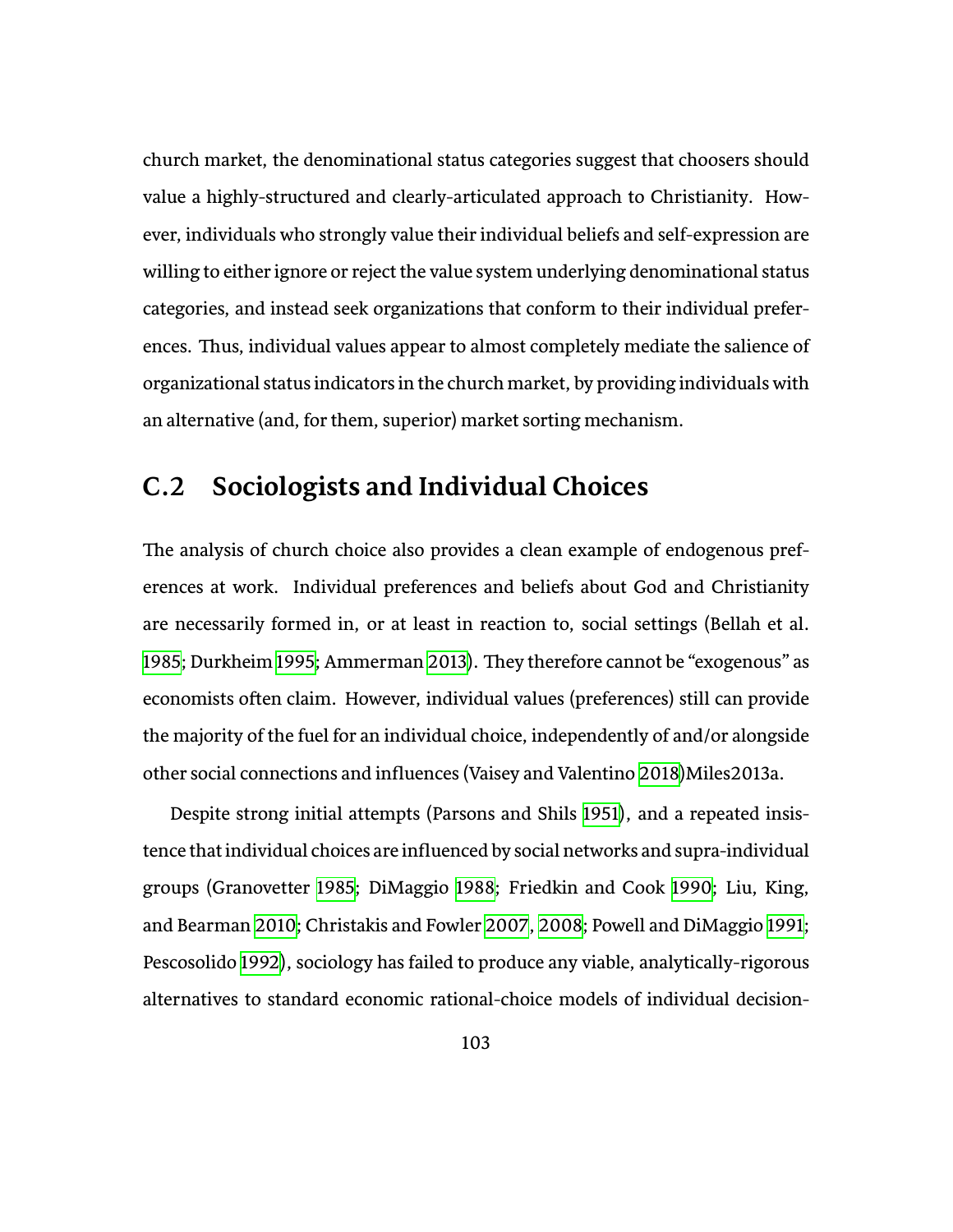making. In fact, the only programmatic statement on modeling individual choice in a sociology journal is by an economist (Durlauf [2001\)](#page-129-1). Articulating such a model is a significant task, and to say that this dissertation does it is hyperbolic.

However, my results do show that social stratification does, at least sometimes, occur through individual choices. Disciplinary politics require that I ritualistically reinforce that I am not saying people "choose" things like poverty because they are somehow deficient, a straw man often leveled at people who make arguments like mine over the past 30 years (Lewis [1968](#page-134-1); Swidler [1986\)](#page-141-2). Instead, I merely suggest that individual choices are an important *mechanism* in the reproduction of inequality. In other words, individual choices are indelibly shaped by social factors: demographics, networks, values, and life chances on a number of dimensions (Fourcade and Healy [2013](#page-130-2); Vaisey [2009;](#page-142-2) Miles [2015](#page-136-0); McPherson [1983\)](#page-135-3). The individual choice process presents a valuable and under-used analytical framework for sociologists to investigate concise distillations of these stratifying independent variables on various outcomes of interest (Vaisey and Valentino [2018\)](#page-142-1).

More specifically, my work (alongside others) suggests that sociologists might benefit from a two-pronged approach to individual choices. The first prong would investigate the link between social conditions and certain individual values and be-liefs in a given setting (e.g., Vaisey [2010](#page-142-3)). The second prong would investigate how these values influence individual choices, conditioned on the social conditions (e.g., Miles [2015](#page-136-0)). Together, these prongs would provide an analytically-rigorous account of the formation and deployment of endogenous preferences.

However it proceeds, my work here reinforces the growing sentiment that the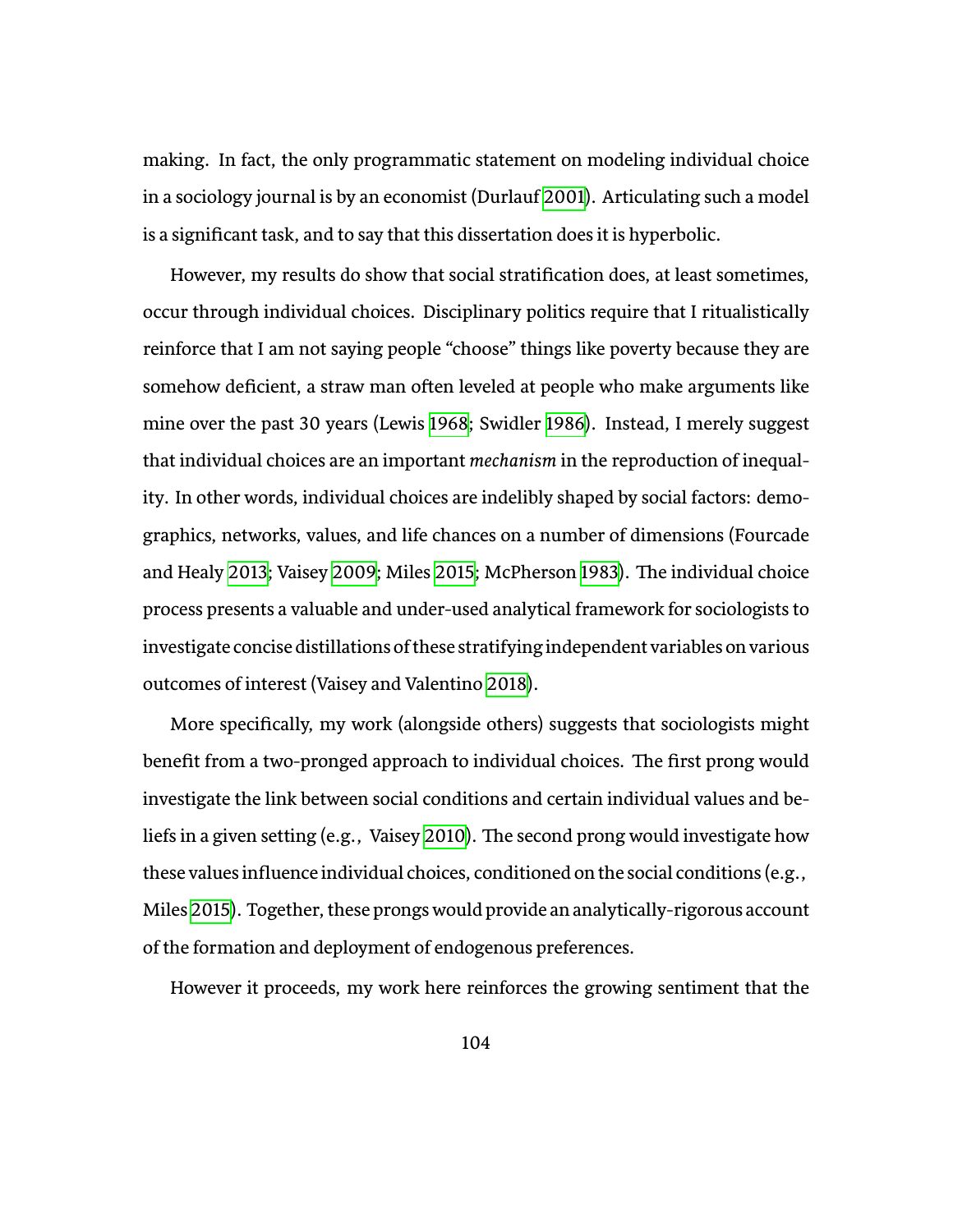supply-side story of inequality deserves sociological attention, too. This suggestion applies more specifically to organization scholars, who largely examine consequences of choice process for candidates, and elide features of those choosing the organizations. It also applies to medical sociologists, who describe myriad social determinants of health, but pay less attention to how those social determinants play out in, and are mediated by, individual health decisions (c.f., Lutfey and Freese [2005](#page-135-4); Gage-Bouchard [2017\)](#page-130-0).

## **C.3 Expanding Horizons in Medical and Organizational Sociology**

Finally, my dissertation suggests that "camped" sociologists would do well to move beyond their well-worn tracks of inquiry. For medical sociologists, my results suggest that an attention to organizational processes is essential. This insight has occurred to clinical scholars (Elizabeth B. Lamont et al. [2010](#page-133-0); Keating et al. [2006](#page-133-1), [2010\)](#page-132-0), but has not yet been taken seriously by those who would describe themselves primarily as medical sociologists. Some organization scholars have articulated how organizational context shapes *practitioner* behavior (Barley [1990,](#page-125-1) [1986;](#page-125-2) Kellogg [2011;](#page-133-2) Menchik [2014](#page-136-1); Reich [2014b\)](#page-139-1), but examinations of patient experiences within organizations remains elusive.

My dissertation also demonstrates the value of extending the definition of "organization" beyond for-profit companies. Most organization scholars focus their attention on corporations. While these organizations certainly deserve attention, especially in a capitalist economy, they are hardly the only organizations individuals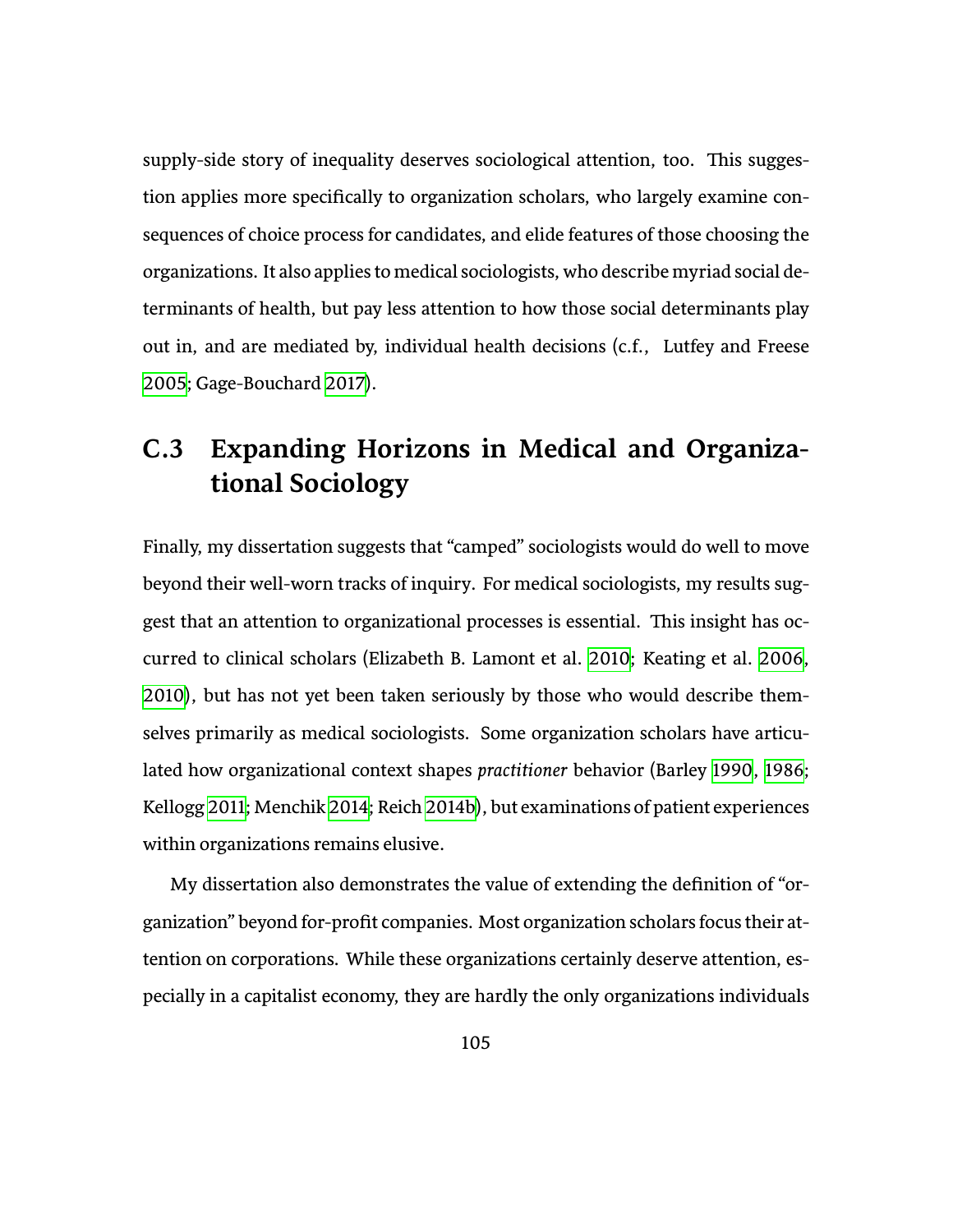interact with. Again, I am not the first to make this suggestion (Ruef [2000](#page-139-2); Espeland and Sauder [2007](#page-129-2), [2016;](#page-129-3) Koçak and Carroll [2008;](#page-133-3) Greve and Rao [2012](#page-131-1)), but merely add to the chorus of voices already doing so.

### **C.4 Parting Thoughts**

Together, my dissertation shows that market choice processes are, in fact, "more complicated" than economists argue. At the same time, they articulate the specific modes and mechanisms of these complications more rigorously than some past sociological arguments have. The throughgoing conclusion is the same throughout all of them: chooser traits interact with organizational status to produce choice outcomes, and any serious sociological investigation of choice processes should include both kinds of attributes. Sociologists have largely ignored the choices individuals make in the banalities of their everyday lives, but these "banal" choices are deeply meaningful to the individuals we are lucky enough to study, and they deserve more respect and attention from us going forward.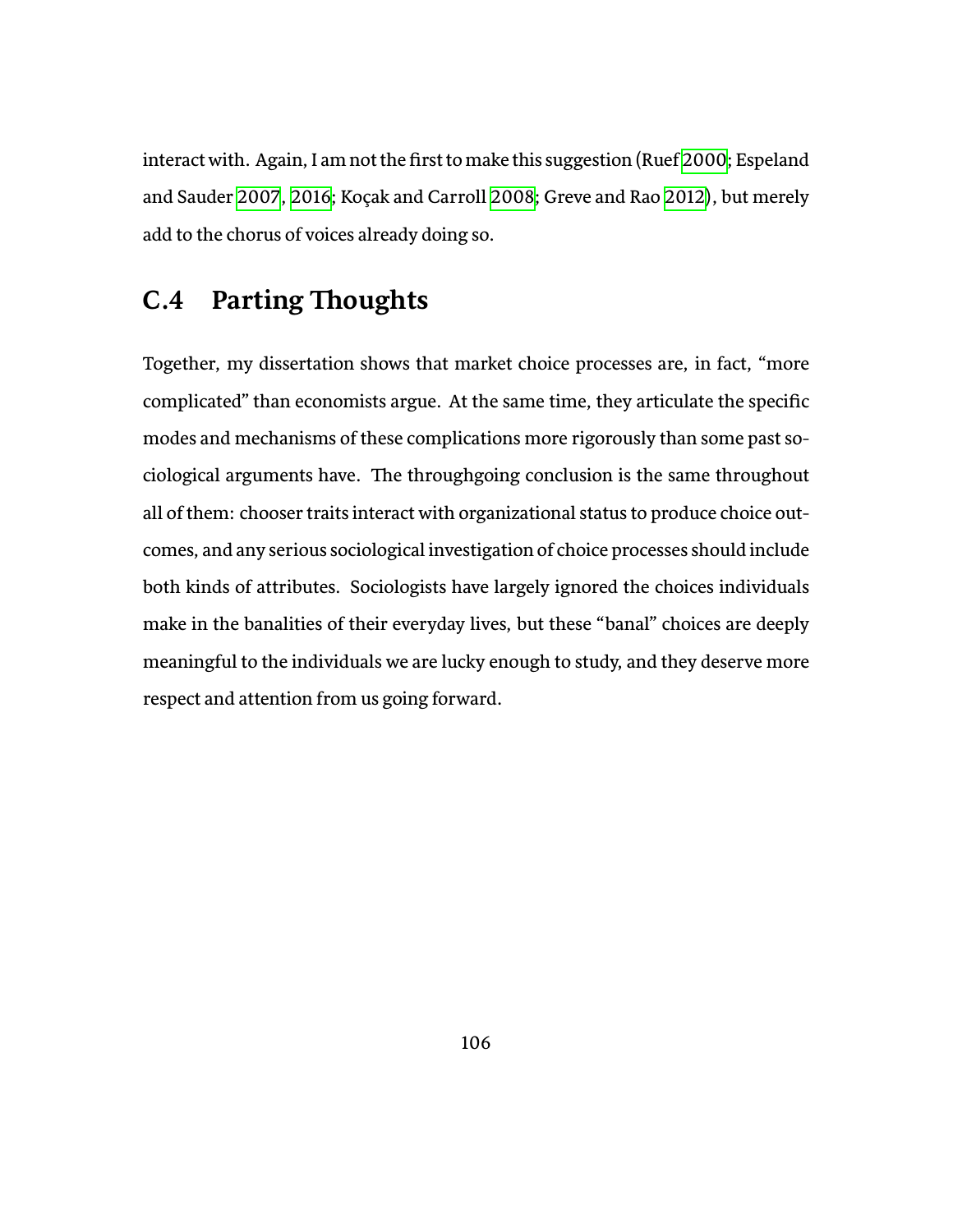## **Bibliography**

- Akerlof, George A, and Rachel Kranton. 2010. *Identity Economics: How Our Identities Affect Our Work, Wages, and Well-being.* Princeton, NJ: Princeton University Press.
- <span id="page-125-0"></span>Ammerman, Nancy T. 2013. "Spiritual But Not Religious? Beyond Binary Choices in the Study of Religion." *Journal for the Scientific Study of Religion* 52 (2): 258–278.
- Bach, Peter B, Lauda D Cramer, Joan L Warren, and Colin B Begg. 1999. "Racial Differences in the Treatment of Early-Stage Lung Cancer." *New England Journal of Medicine* 341 (16): 1198–1205.
- Bailey, Zinzi D., Nancy Krieger, Madina Agénor, Jasmine Graves, Natalia Linos, and Mary T. Bassett. 2017. *Structural racism and health inequities in the USA: evidence and interventions.* doi:10.1016/S0140-6736(17)[30569](http://dx.doi.org/10.1016/S0140-6736(17)30569-X)-X.
- <span id="page-125-2"></span>Barley, Stephen R. 1986. "Technology as an Occasion for Structuring: Evidence from Observations of CT Scanners and the Social Order of Radiology Departments." *Administrative Science Quarterly* 31 (1): 78–108.

<span id="page-125-1"></span>-. 1990. "The Alignment of Technology and Structure through Roles and Networks."*Administrative Science Quarterly* 35 (1): 61–103.issn: 0001-8392 (Print).

- Barry, M.J., and S Edgman-Levitan. 2012. "Shared Decision Making The Pinnacle of Patient-Centered Care." The New England Journal of Medicine, no. 366: 780– 781. doi:10.1056/NEJMp[1109283.](http://dx.doi.org/10.1056/NEJMp1109283)
- Baum, Joel A C, and Christine Oliver. 1991. "Institutional Linkages and Organizational Mortality." *Administrative Science Quarterly* 36 (2): 187. issn: 00018392. doi:10.2307/[2393353](http://dx.doi.org/10.2307/2393353). arXiv: [arXiv:](http://arxiv.org/abs/arXiv:1011.1669v3)1011.1669v3. [http://www.jstor.org/](http://www.jstor.org/stable/2393353?origin=crossref) stable/2393353[?origin=crossref](http://www.jstor.org/stable/2393353?origin=crossref).
- Beaulieu, Nancy Dean. 2002. "Quality information and consumer health plan choices." *Journal of Health Economics* 21 (1): 43–63. issn: 01676296. doi:[10](http://dx.doi.org/10.1016/S0167-6296(01)00126-6) . 1016/S0167-6296(01)[00126](http://dx.doi.org/10.1016/S0167-6296(01)00126-6)-6.
- Becker, Gary S. 1996. *Accounting for Tastes.* Cambridge, MA: Harvard University Press.
- Bell, Rob. 2006. *Velvet Elvis: Repainting the Christian Faith.* Grand Rapids, MI: Zondervan.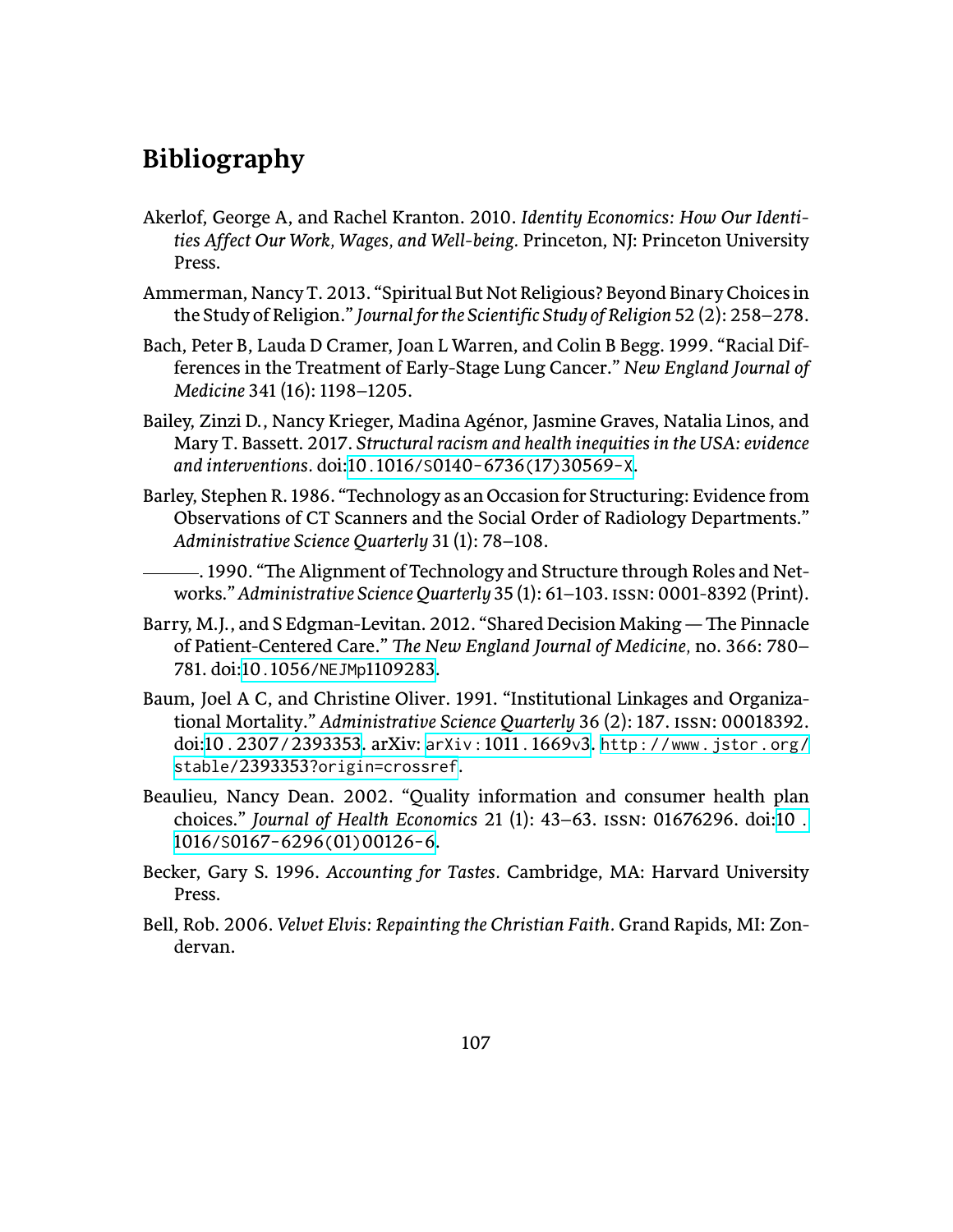- <span id="page-126-0"></span>Bellah, Robert N, Richard Madsen, William M Sullivan, Ann Swidler, and Steven M Tipton. 1985. *Habits of the Heart: Individualism and Commitment in American Life.* California.
- Bender, Courtney. 2010. The New Metaphysicals: Spirituality and the American Reli*gious Imagination.* University of Chicago Press.
- Beyer, Kirsten MM, Kristen M Malecki, Kelly A Hoormann, Aniko Szabo, and Ann B Nattinger. 2016. "Perceived Neighborhood Quality and Cancer Screening Behavior: Evidence from the Survey of the Health of Wisconsin." *Journal of Community Health* 41 (1): 134–137. doi:10.1007/s10900-015-0078-1[.Perceived](http://dx.doi.org/10.1007/s10900-015-0078-1.Perceived).
- Bielo, James S. 2009. "The "Emerging Church" in America: Notes on the Interaction of Christianities." *Religion* 39 (3): 219–232.
- Blank, Thomas, D Ph, Kristi Graves, Karen Sepucha, Hilary Llewellyn-thomas, and Ann Behav Med. 2006. "Understanding treatment decision making: contexts, commonalities, complexities, and challenges." *Annals of Behavioral Medicine* 32 (3): 211–217. issn: 0883-6612. doi:10.1207/ s[15324796](http://dx.doi.org/10.1207/s15324796abm3203_6)abm3203\_6. [http : / /](http://www.ncbi.nlm.nih.gov/pubmed/17107293) [www.ncbi.nlm.nih.gov/pubmed/](http://www.ncbi.nlm.nih.gov/pubmed/17107293)17107293.
- Bonsignore, Lindsay, Nicholas Bloom, Karen Steinhauser, Reginald Nichols, Todd Allen, Martha Twaddle, and Janet Bull. 2018. "Evaluating the Feasibility and Acceptability of a Telehealth Program in a Rural Palliative Care Population: Tap-Cloud for Palliative Care." *Journal of Pain and Symptom Management* 56 (1): 7– 14. issn: 18736513. doi:10.1016[/j.jpainsymman.](http://dx.doi.org/10.1016/j.jpainsymman.2018.03.013)2018.03.013. [https://doi.](https://doi.org/10.1016/j.jpainsymman.2018.03.013) org/10.1016[/j.jpainsymman.](https://doi.org/10.1016/j.jpainsymman.2018.03.013)2018.03.013.
- Bourdieu, Pierre. 1984. *Distinction: A Social Critique of the Judgement of Taste.* Harvard.
- Burbidge, John B, Lonnie Magee, and a Leslie Robb. 1988. "Alternative Transformations to Handle Extreme Values of the Dependent Variable." *Journal of the American Statistical Association* 83 (401): 123–127. issn: 01621459. doi:10 . [2307](http://dx.doi.org/10.2307/2288929) / [2288929](http://dx.doi.org/10.2307/2288929). [http : / / www . jstor . org / stable /](http://www.jstor.org/stable/2288929%7B%%7D5Cnpapers2://publication/uuid/7AF972A2-C6D5-40B0-A391-B5BF2E01E97C)2288929%7B % %7D5Cnpapers2: [//publication/uuid/](http://www.jstor.org/stable/2288929%7B%%7D5Cnpapers2://publication/uuid/7AF972A2-C6D5-40B0-A391-B5BF2E01E97C)7AF972A2-C6D5-40B0-A391-B5BF2E01E97C.
- Byrne, Margaret M., L. Jill Halman, Leonidas G. Koniaris, Peter A. Cassileth, Joseph D. Rosenblatt, and Michael C. Cheung. 2011. "Effects of poverty and race on outcomes in acute myeloid leukemia." *American Journal of Clinical Oncology: Cancer Clinical Trials.* issn: 02773732. doi:10.1097[/COC.](http://dx.doi.org/10.1097/COC.0b013e3181dea934)0b013e3181dea934.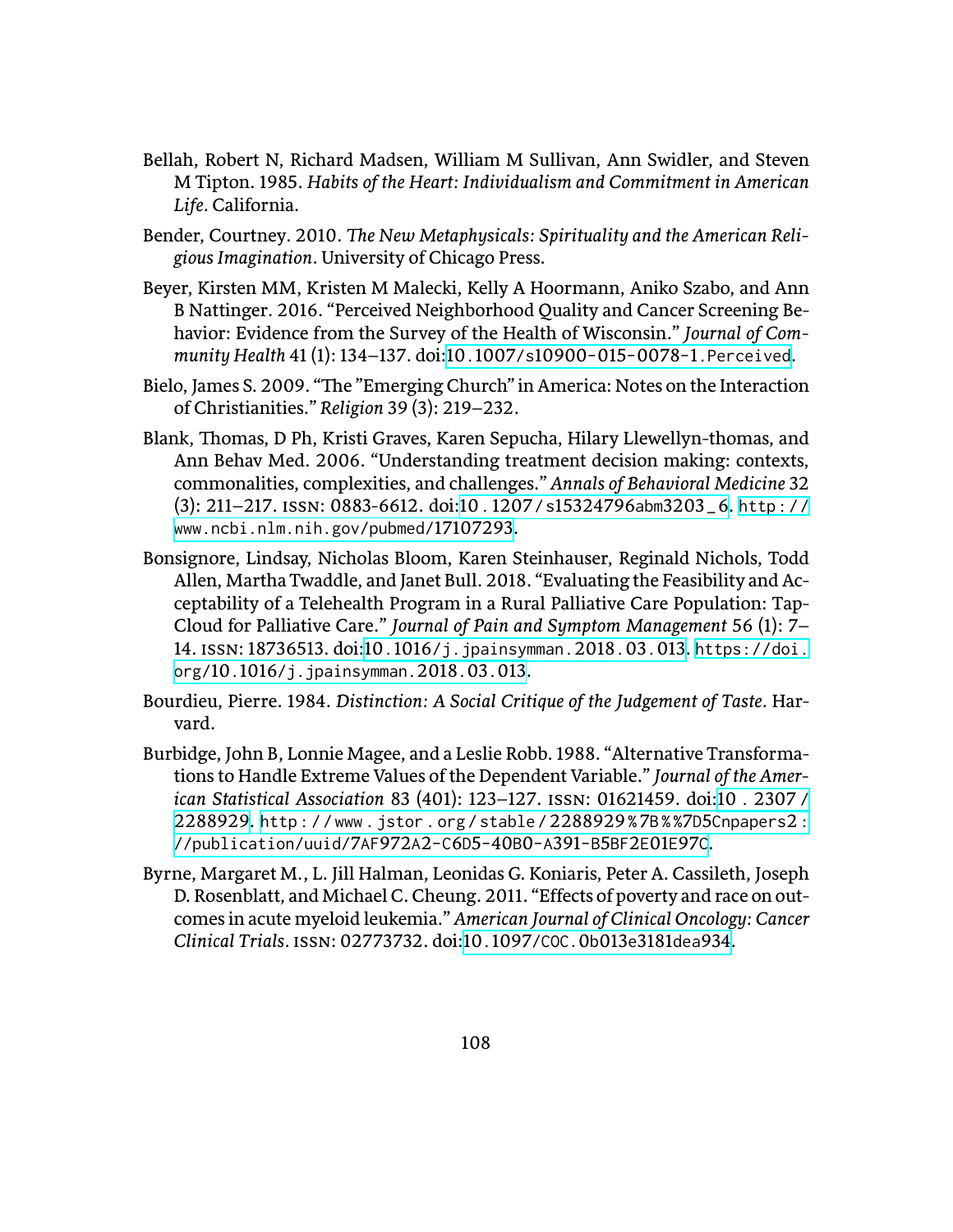- Carroll, Glenn R. 1985. "Concentration and Specialization: Dynamics of Niche Width in Populations of Organizations." *American Journal of Sociology* 90 (6): 1262–1283.
- <span id="page-127-0"></span>Carroll, Glenn R, and Anand Swaminathan. 2000. "Why the Microbrewery Movement? Organizational Dynamics of Resource Partitioning in the US Brewing Industry." *American Journal of Sociology* 106 (3): 715–762.
- Charles, Cathy, Amiram Gafni, and Tim Whelan. 1997. "Shared decision-making in the medical encounter: What does it mean? (Or it takes, at least two to tango)." *Social Science & Medicine* 44 (5): 681–692. issn: 02779536. doi:10 . [1016](http://dx.doi.org/10.1016/S0277-9536(96)00221-3) / S0277-9536(96)[00221](http://dx.doi.org/10.1016/S0277-9536(96)00221-3)-3.
- Charron-Chenier, R., J. J. Fink, and L. A. Keister. 2016. "Race and Consumption: Black and White Disparities in Household Spending." *Sociology of Race and Ethnicity.* issn: 2332-6492. doi:10 . 1177 / [2332649216647748.](http://dx.doi.org/10.1177/2332649216647748) [http : / / sre .](http://sre.sagepub.com/lookup/doi/10.1177/2332649216647748) [sagepub.com/lookup/doi/](http://sre.sagepub.com/lookup/doi/10.1177/2332649216647748)10.1177/2332649216647748.
- Chaves, Mark. 1993. "Denominations as Dual Structures: An Organizational Analysis." *Sociology of Religion* 54 (2): 147–169.
- . 1994. "Secularization as Declining Religious Authority." *Social Forces* 72 (3): 749–774.
- . 2004. *Congregations in America.* Cambridge, MA: Harvard University Press.
- . 2011. *American Religion: Contemporary Trends.* Princeton, NJ: Princeton University Press.
- Chaves, Mark, and S L Anderson. 2014. "Changing American Congregations: Findings From the Third Wave of the National Congregations Study." *Journal for the Scientific Study of {…}* 53 (4): 676–686.
- Chaves, Mark, and Philip S Gorski. 2001. "Religious Pluralism and Religious Participation." *Annual Review of Sociology* 27:261–281.
- Chaves, Mark, Mary Ellen Konieczny, Kraig Beyerlein, and Emily Barman. 1999. "The National Congregations Study: Background, Methods, and Selected Results." *Journal for the Scientific Study of Religion* 38 (4): 458–476.
- Chaves, Mark, and John R Sutton. 2004. "Organizational Consolidation in American Protestant Denominations, 1890-1990." *Journal for the Scientific Study of Religion* 43 (1): 51–66.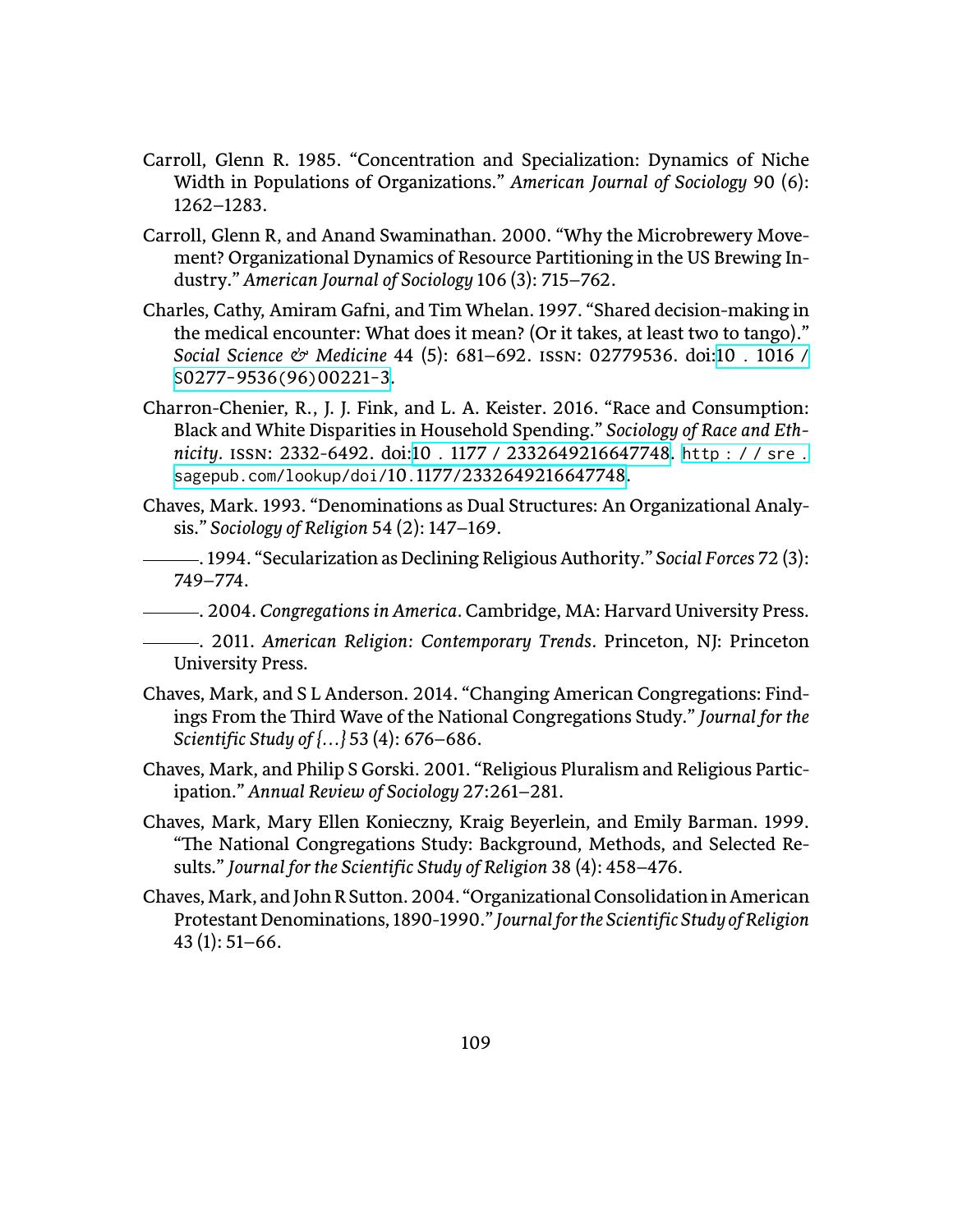- Chernew, Michael, Gautam Gowrisankaran, and Dennis P Scanlon. 2001. "Learning and the Value of Information: Evidence From Health Plan Report Cards." *NBER Working Paper 8589.*
- Chetty, Raj, Michael Stepner, Sarah Abraham, Shelby Lin, Benjamin Scuderi, Nicholas Turner, Augustin Bergeron, and David Cutler. 2016. "The Association Between Income and Life Expectancy in the United States, 2001-2014." *Jama* 315 (16): 1750. issn: 0098-7484. doi:10.1001[/jama.](http://dx.doi.org/10.1001/jama.2016.4226)2016.4226. arXiv: [15334406.](http://arxiv.org/abs/15334406) http://jama.jamanetwork.com/article.aspx?doi=10.1001/jama.2016. [4226](http://jama.jamanetwork.com/article.aspx?doi=10.1001/jama.2016.4226).
- <span id="page-128-1"></span>Christakis, Nicholas A, and James H Fowler. 2007. "The Spread of Obesity in a Large Social Network Over 32 Years." *New England Journal of Medicine* 357:370–379.

<span id="page-128-2"></span>. 2008. "ũe Collective Dynamics of Smoking in a Large Social Network." *New England Journal of Medicine* 358:2249–2258.

- Colleoni, Elanor, Alessandro Rozza, and Adam Arvidsson. 2014. "Echo chamber or public sphere? Predicting political orientation and measuring political homophily in twitter using big data." *Journal of Communication* 64 (2005): 317– 332. issn: 00219916. doi:10.1111[/jcom.](http://dx.doi.org/10.1111/jcom.12084)12084.
- Cutler, David, Robert Huckman, and Mary Beth Landrum. 2004. "The Role of Information in Medical Markets: An Analysis of Publicly Reported Outcomes in Cardiac Surgery," no. 10489. doi:10. 3386/ w[10489](http://dx.doi.org/10.3386/w10489). [http : / / www . nber . org /](http://www.nber.org/papers/w10489%7B%%7D5Cnhttp://www.nber.org/papers/w10489.pdf) papers/w10489%7B%%7D5[Cnhttp://www.nber.org/papers/w](http://www.nber.org/papers/w10489%7B%%7D5Cnhttp://www.nber.org/papers/w10489.pdf)10489.pdf.
- Datta, Geetanjali D., Graham A. Colditz, Ichiro Kawachi, S. V. Subramanian, Julie R. Palmer, and Lynn Rosenberg. 2006. "Individual-, neighborhood-, and statelevel socioeconomic predictors of cervical carcinoma screening among U.-S. black women: A multilevel analysis."*Cancer* 106 (3): 664–669.issn: 0008543X. doi:10.1002[/cncr.](http://dx.doi.org/10.1002/cncr.21660)21660.
- <span id="page-128-0"></span>DiMaggio, Paul. 1988. "Interest and agency in institutional theory." In *Institutional* patterns and organizations: culture and environment. Cambridge, MA: Ballinger.
- . 1997. "Culture and Cognition." *Annual Review of Sociology:* 263–287.
- Dimick, Justin B, Joel Ruhter, Mary Vaughan Sarrazin, and John D Birkmeyer. 2016. "Black Patients Are More Likely to Undergo Surgery at Low Quality Hospitals in Segregated Regions." 32 (6): 1046–1053. doi:10. 1377 [/ hlthaff .](http://dx.doi.org/10.1377/hlthaff.2011.1365.Black)2011 . 1365 . [Black](http://dx.doi.org/10.1377/hlthaff.2011.1365.Black).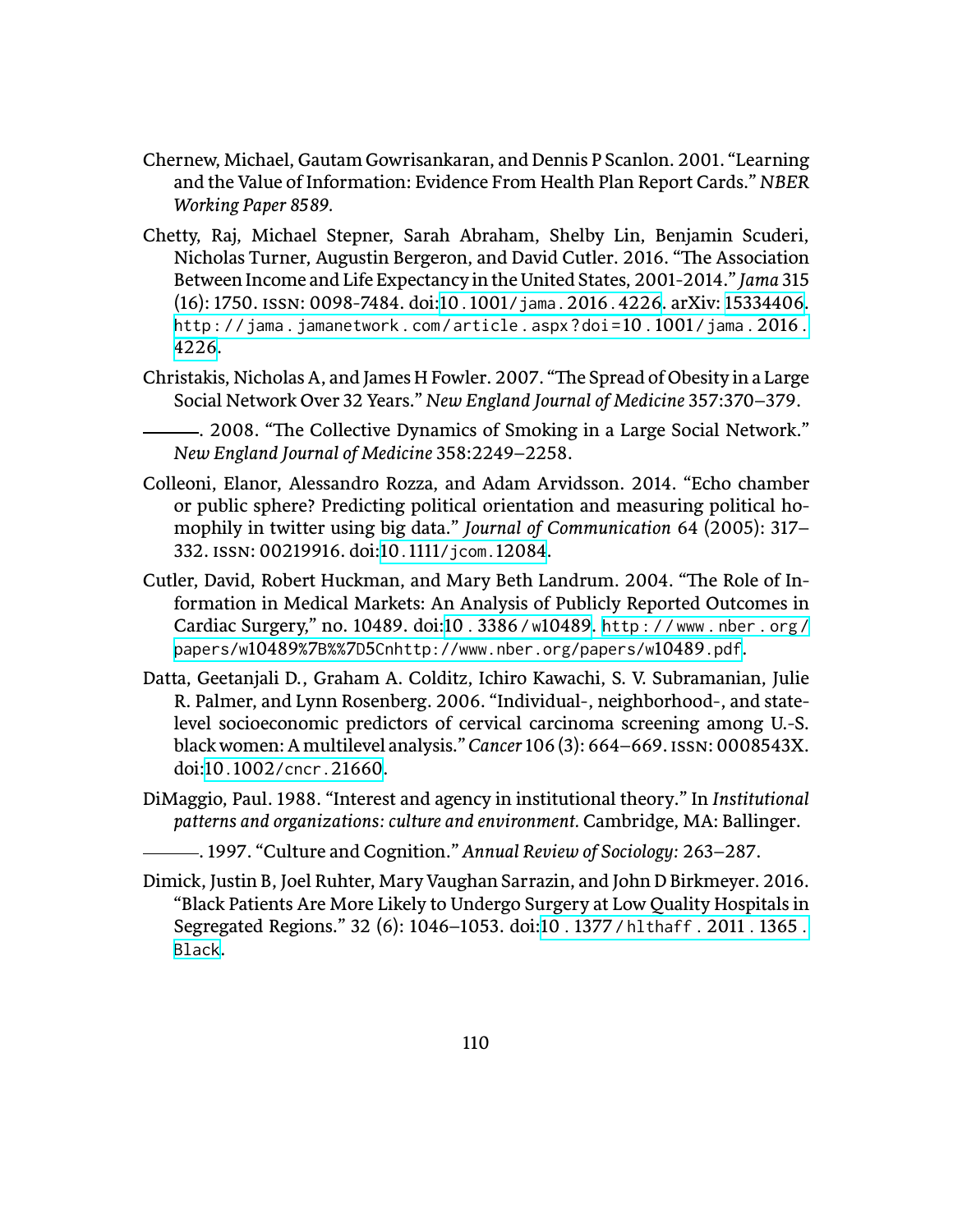- Dranove, David, Daniel Kessler, Mark McClellan, and Mark Satterthwaite. 2003. "Is More Information Better? The Effects of "Report Cards" on Health Care Providers." *Journal of Political Economy* 111 (3): 555–588. issn: 0022-3808. doi:10.1086/[374180](http://dx.doi.org/10.1086/374180). arXiv: [arXiv:](http://arxiv.org/abs/arXiv:1011.1669v3)1011.1669v3.
- Driscoll, Mark. 2006. "A Pastoral Perspective on the Emergent Church." *Criswell ũeological Review* 2/3:87–94.
- Dufny, Leemore, and David Dranove. 2005. "Do Report Cards Tell Consumers Anything They Don't Already Know? The Case of Medicare HMOs." *NBER Working Paper 11420.*
- <span id="page-129-0"></span>Durkheim, Emile. 1995. *The Elementary Forms of Religious Life*. New Transl. Free Press.
- <span id="page-129-1"></span>Durlauf, Steven N. 2001. "A Framework For The Study of Individual Behavior and Social Interactions." *Sociological Methodology* 31 (1): 47–87. issn: 1467-9531. doi:10.1111/0081-1750.[00089.](http://dx.doi.org/10.1111/0081-1750.00089)
- Edwards, Jeffrey R, and Daniel M Cable. 2009. "The value of value congruence." [In en].*Journal of Applied Psychology* 94 (3): 654–677. doi:10.1037/a[0014891](http://dx.doi.org/10.1037/a0014891). [http:](http://doi.apa.org/getdoi.cfm?doi=10.1037/a0014891) [//doi.apa.org/getdoi.cfm?doi=](http://doi.apa.org/getdoi.cfm?doi=10.1037/a0014891)10.1037/a0014891.
- Ell, Kathleen, Robert Nishimoto, Linda Mediansky, Joanne Mantell, and Maurice Hamovitch. 1992. "Social relations, social support and survival among patients with cancer." *Journal of Psychosomatic Research* 36 (6): 531–541.issn: 00223999. doi:10.1016/0022-3999(92)[90038](http://dx.doi.org/10.1016/0022-3999(92)90038-4)-4.
- Epstein, Ronald M., Paul R. Duberstein, Joshua J. Fenton, Kevin Fiscella, Michael Hoerger, Daniel J. Tancredi, Guibo Xing, et al. 2016. "Effect of a Patient-Centered Communication Intervention on Oncologist-Patient Communication, Quality of Life, and Health Care Utilization in Advanced Cancer: The VOICE Randomized Clinical Trial." *JAMA Oncology* 10 (3): 728–740. issn: 2374-2445. doi:10.1001[/JAMAONCOL.](http://dx.doi.org/10.1001/JAMAONCOL.2016.4373)2016.4373.
- <span id="page-129-3"></span><span id="page-129-2"></span>Espeland, Wendy Nelson, and Michael Sauder. 2007. "Rankings and Reactivity: How Public Measures Recreate Social Worlds." *American Journal of Sociology* 113  $(1): 1-40.$ 
	- . 2016. *Engines of Anxiety: Academic Rankings, Reputation, and Accountability.* New York, NY: Russell Sage Foundation.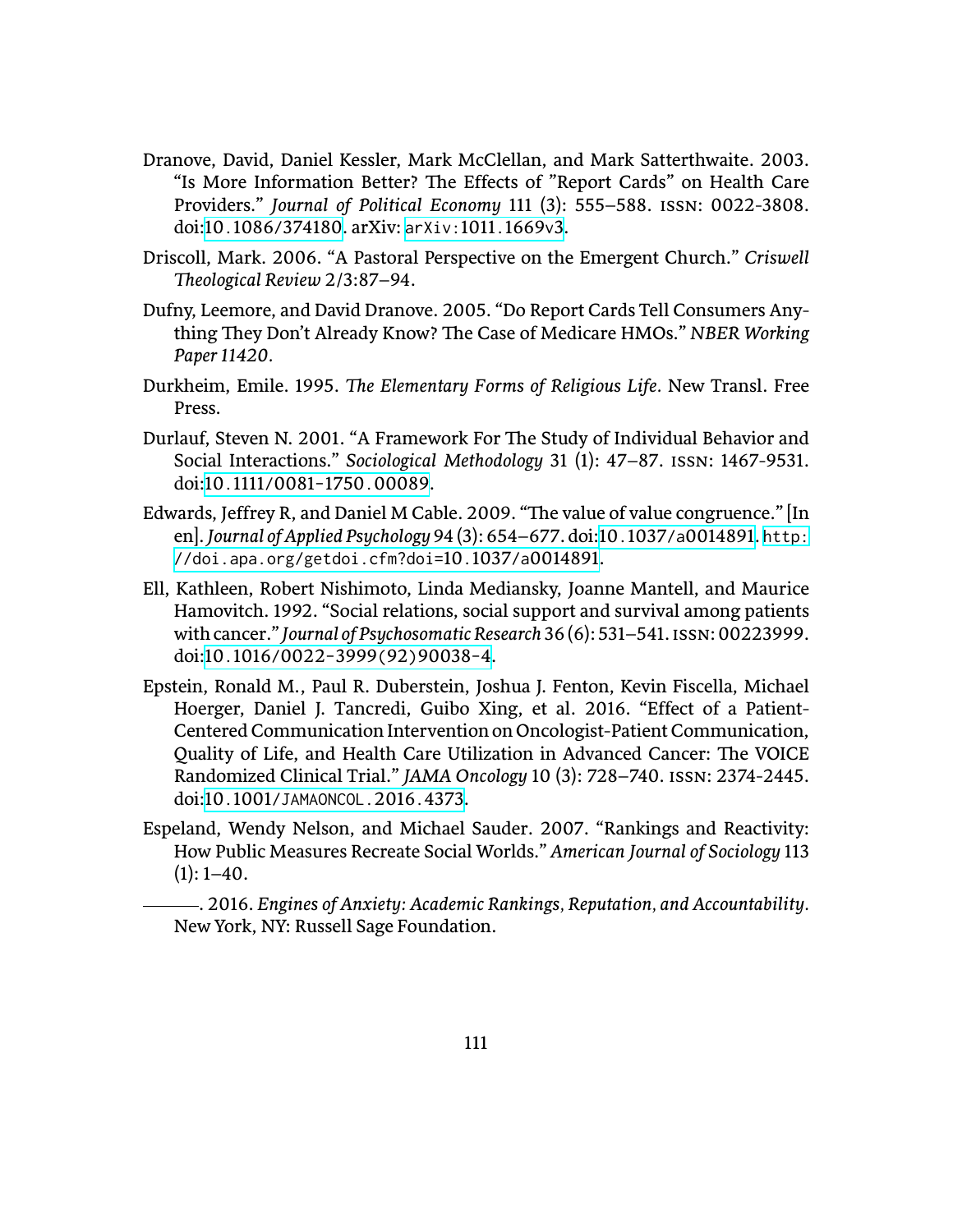- Espeland, Wendy Nelson, and Mitchell L. Stevens. 2008. "A Sociology of Quantification." *European Journal of Sociology* 49 (03): 401. issn: 0003-9756. doi[:10](http://dx.doi.org/10.1017/S0003975609000150) . 1017/S[0003975609000150.](http://dx.doi.org/10.1017/S0003975609000150) [http://www.journals.cambridge.org/abstract%](http://www.journals.cambridge.org/abstract%7B%5C_%7DS0003975609000150) 7B%5C\_%7DS[0003975609000150](http://www.journals.cambridge.org/abstract%7B%5C_%7DS0003975609000150).
- <span id="page-130-2"></span>Fourcade, Marion, and Kieran Healy. 2007. "Moral Views of Market Society." *Annual Review of Sociology* 33 (1): 285–311.
	- . 2013. "Classification situations: Life-chances in the neoliberal era."*Accounting, Organizations and Society* 38 (8): 559–572. issn: 03613682. doi:10.[1016](http://dx.doi.org/10.1016/j.aos.2013.11.002)/j. aos.[2013](http://dx.doi.org/10.1016/j.aos.2013.11.002).11.002. [http://dx.doi.org/](http://dx.doi.org/10.1016/j.aos.2013.11.002)10.1016/j.aos.2013.11.002.
- <span id="page-130-1"></span>Friedkin, Noah E, and Karen S Cook. 1990. "Peer Group Influence." *Sociological Methods {&} Research* 19 (1): 122–143.
- Gage, Elizabeth. 2010. "Examining the Most Relevant Conceptualization of the Socioeconomic Status Construct for Cancer Research." *Cancer Nursing* 33 (3): E1– E9. issn: 0162-220X. doi:10.1097/NCC.0b013e3181c[29583](http://dx.doi.org/10.1097/NCC.0b013e3181c29583). [http://content.](http://content.wkhealth.com/linkback/openurl?sid=WKPTLP:landingpage%7B%5C&%7Dan=00002820-201005000-00011) [wkhealth.com/linkback/openurl?sid=WKPTLP:landingpage%](http://content.wkhealth.com/linkback/openurl?sid=WKPTLP:landingpage%7B%5C&%7Dan=00002820-201005000-00011)7B%5C&%7Dan= 00002820-[201005000](http://content.wkhealth.com/linkback/openurl?sid=WKPTLP:landingpage%7B%5C&%7Dan=00002820-201005000-00011)-00011.
- <span id="page-130-0"></span>Gage-Bouchard, Elizabeth A. 2017. "Culture, Styles of Institutional Interactions, and Inequalities in Healthcare Experiences." *Journal of Health and Social Behavior* 58 (2): 147–165. issn: 0022-1465. doi:10.1177/[0022146517693051](http://dx.doi.org/10.1177/0022146517693051). [http:](http://journals.sagepub.com/doi/10.1177/0022146517693051) [//journals.sagepub.com/doi/](http://journals.sagepub.com/doi/10.1177/0022146517693051)10.1177/0022146517693051.
- Gage-Bouchard, Elizabeth A., Susan LaValley, Christina Panagakis, and Rachel C. Shelton. 2015. "The architecture of support: The activation of preexisting ties and formation of new ties for tailored support." *Social Science and Medicine* 134:59–65. issn: 18735347. doi:10.1016[/j.socscimed.](http://dx.doi.org/10.1016/j.socscimed.2015.04.003)2015.04.003. [http:](http://dx.doi.org/10.1016/j.socscimed.2015.04.003) //dx.doi.org/10.1016[/j.socscimed.](http://dx.doi.org/10.1016/j.socscimed.2015.04.003)2015.04.003.
- Gee, Gilbert C., and Chandra L. Ford. 2011. "Structural Racism and Health Inequities." *Du Bois Review: Social Science Research on Race.* issn: 1742-058X. doi:10.1017/S1742058X[11000130](http://dx.doi.org/10.1017/S1742058X11000130). arXiv: NIHMS[150003.](http://arxiv.org/abs/NIHMS150003)
- Gelman, Andrew, and Jennifer Hill. 2007. *Data Analysis Using Regression and Multilevel/Hierarchical Models.* Cambridge Univ Pr.
- Giddens, Anthony. 1990. *The Consequences of Modernity*. Cambridge: Cambridge University Press.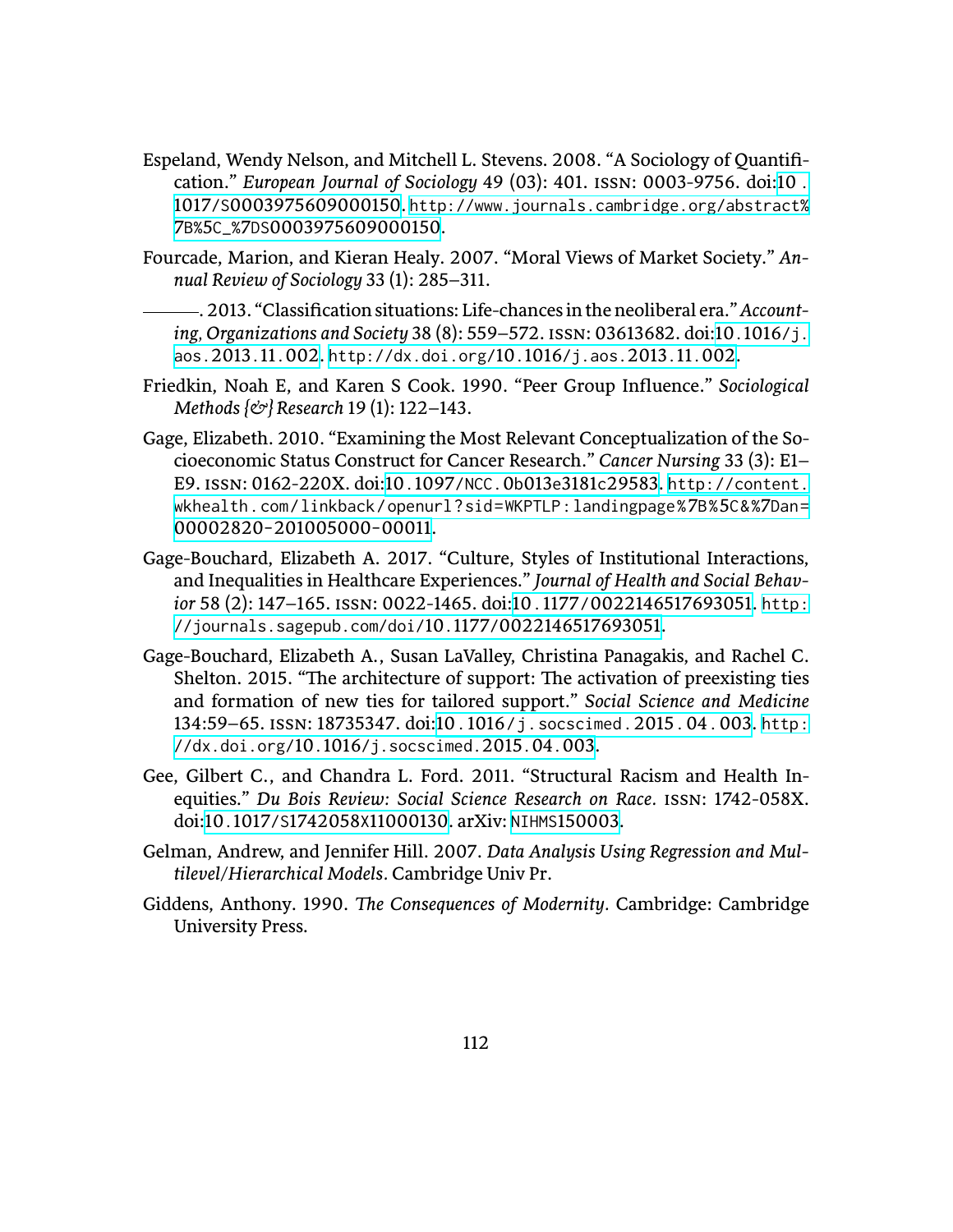- Gramling, Robert, Kevin Fiscella, Guibo Xing, Michael Hoerger, Paul Duberstein, Sandy Plumb, Supriya Mohile, et al. 2016. "Determinants of Patient-Oncologist Prognostic Discordance in Advanced Cancer." *JAMA Oncology* 05401 (11): 1–6. issn: 2374-2437. doi:10.1001[/jamaoncol.](http://dx.doi.org/10.1001/jamaoncol.2016.1861)2016.1861.
- <span id="page-131-0"></span>Granovetter, Mark. 1985. "Economic Action and Social Structure: The Problem of Embeddedness." *American Journal of Sociology* 91:788–789.
- Greer, Bruce A, and Wade Clark Roof. 1992. ""Desperately Seeking Sheila": Locating Religious Privatism in American Society." *Journal for the Scientific Study of Religion* 31Greer, B (3): 346–352.
- <span id="page-131-1"></span>Greve, Henrich R, and Hayagreeva Rao. 2012. "Echoes of the Past: Organizational Foundings as Sources of an Institutional Legacy of Mutualism."*American Journal of Sociology* 118 (3): 635–675.
- Grigoryeva, Angelina, and Martin Ruef. 2015. "The Historical Demography of Racial Segregation." *American Sociological Review* 80 (4): 814–842. [http : / / asr .](http://asr.sagepub.com/content/80/4/814.short) [sagepub.com/content/](http://asr.sagepub.com/content/80/4/814.short)80/4/814.short.
- Haas, Jennifer S., Craig C. Earle, John E. Orav, Phyllis Brawarsky, Marie Keohane, Bridget A. Neville, and David R. Williams. 2008. "Racial segregation and disparities in breast cancer care and mortality." *Cancer* 113 (8): 2166–2172. issn: 0008543X. doi:10.1002[/cncr.](http://dx.doi.org/10.1002/cncr.23828)23828.
- Hannan, Michael T, and John Freeman. 1977. "The Population Ecology of Organizations." *American Journal of Sociology* 82 (5): 929–964.

. 1984. "Structural Inertia and Organizational Change." *American Sociological Review* 49 (2): 149–164.

- Hastert, Theresa A, Shirley A A Beresford, Lianne Sheppard, and Emily White. 2015. "Disparities in cancer incidence and mortality by area-level socioeconomic status: a multilevel analysis." *Journal of Epidemiology and Community Health* 69 (2): 168–176. issn: 0143-005X. doi:10.1136/jech-2014-[204417](http://dx.doi.org/10.1136/jech-2014-204417). [http: / /jech .](http://jech.bmj.com/lookup/doi/10.1136/jech-2014-204417) [bmj.com/lookup/doi/](http://jech.bmj.com/lookup/doi/10.1136/jech-2014-204417)10.1136/jech-2014-204417.
- Healy, Kieran. 2006. *Last Best GiŘs: Altruism and the Market for Human Blood and Organs.* Chicago, IL: University Of Chicago Press.
- Hibbard, Judith H., and Jacquelyn J. Jewett. 1996. "What type of quality information do consumers want in a health care report card?" *Medical Care Research and Review* 53 (1): 28–47. issn: 1077-5587. doi:10 . 1177 / [107755879605300102.](http://dx.doi.org/10.1177/107755879605300102) [http://mcr.sagepub.com.ezproxy](http://mcr.sagepub.com.ezproxy2.library.drexel.edu/content/53/1/28.abstract)2.library.drexel.edu/content/53/1/28. [abstract](http://mcr.sagepub.com.ezproxy2.library.drexel.edu/content/53/1/28.abstract).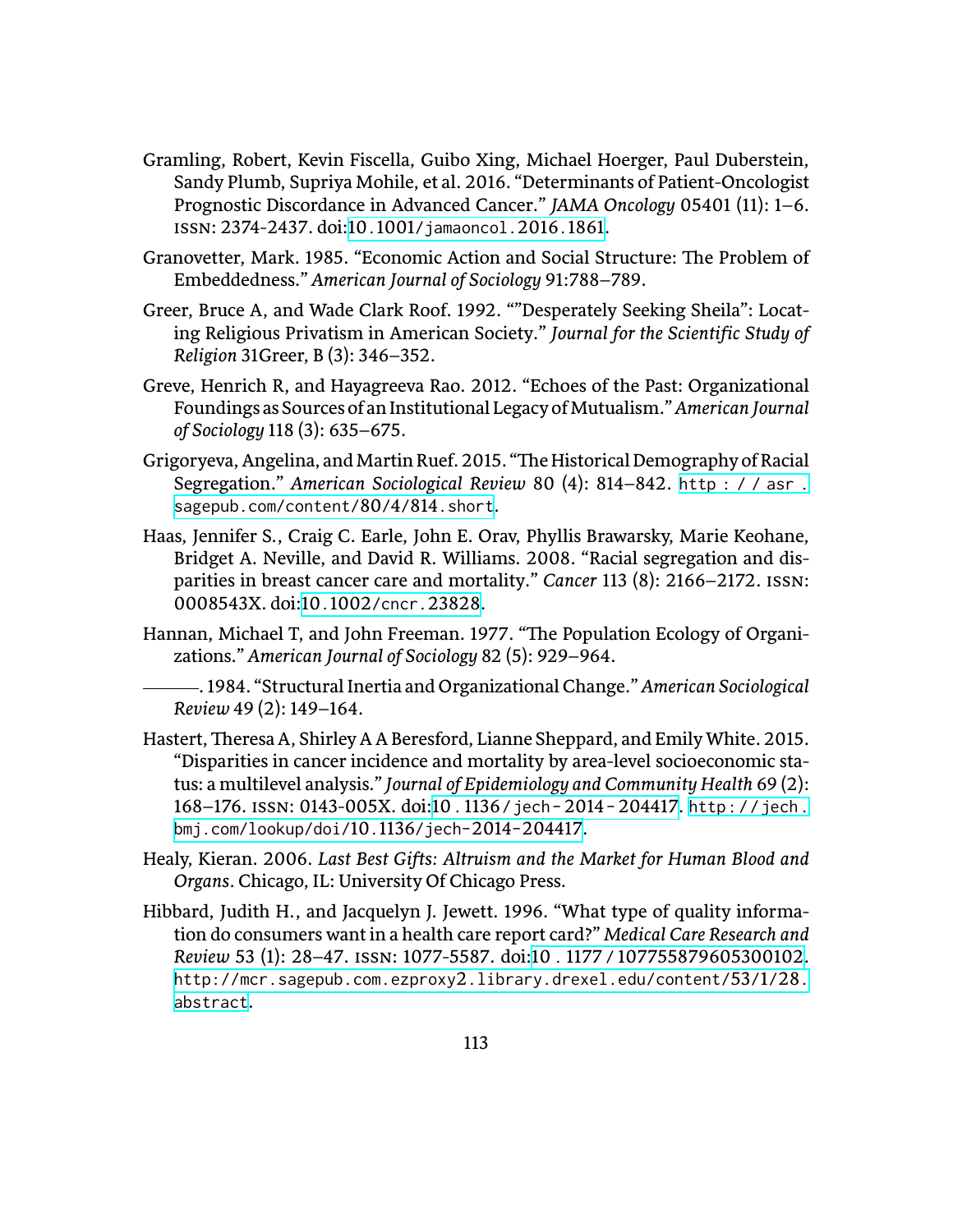- Hibbard, Judith H., and Jacquelyn J. Jowett. 1997. "Will Quality Report Cards Help Consumers?" *Health Affairs* 16 (3): 218–228. issn: 02782715. doi:10 . [1377](http://dx.doi.org/10.1377/hlthaff.16.3.218) / [hlthaff.](http://dx.doi.org/10.1377/hlthaff.16.3.218)16.3.218.
- Hillerbrand, Hans J. 2009. *The Protestant Reformation*. Perennial.
- Himelboim, I., K. D. Sweetser, S. F. Tinkham, K. Cameron, M. Danelo, and K. West. 2014. "Valence-based homophily on Twitter: Network Analysis of Emotions and Political Talk in the 2012 Presidential Election." *New Media & Society:* 1461444814555096–. issn: 1461-4448. doi:10 . 1177 / [1461444814555096.](http://dx.doi.org/10.1177/1461444814555096) [http://nms.sagepub.com/content/early/](http://nms.sagepub.com/content/early/2014/10/29/1461444814555096.abstract)2014/10/29/1461444814555096. [abstract](http://nms.sagepub.com/content/early/2014/10/29/1461444814555096.abstract).
- Hofferth, S L, and J Iceland. 1998. "Social capital in rural and urban communities." *Rural Sociology* 63 (4): 574–598. issn: 0036-0112. doi:10.5172[/rsj.](http://dx.doi.org/10.5172/rsj.351.17.3.205)351.17.3. [205.](http://dx.doi.org/10.5172/rsj.351.17.3.205)
- Hsu, Greta, and Michael T. Hannan. 2005. "Identity, genres, and organizational forms." *Organization Science* 16 (5): 474–490. issn: 1047-7039. doi:10. [1287](http://dx.doi.org/10.1287/orsc.1050.0151)/ [orsc.](http://dx.doi.org/10.1287/orsc.1050.0151)1050.0151.
- Hsu, Greta, Özgecan Koçak, and Michael T Hannan. 2009. "Multiple Category Memberships in Markets: An Integrative Theory and Two Empirical Tests." *American Sociological Review* 74 (1): 150–169.
- Huang, Lyen C., Yifei Ma, Justine V. Ngo, and Kim F. Rhoads. 2014. "What factors influence minority use of National Cancer Institute-designated cancer centers?" *Cancer* 120 (3): 399–407. issn: 0008543X. doi:10.1002[/cncr.](http://dx.doi.org/10.1002/cncr.28413)28413.
- Jepperson, Ronald L. 1991. "Institutions, Institutional Effects, and Institutionalism." In*ũe New Institutionalism in Organizational Analysis,* edited by Walter W Powell and Paul J DiMaggio, 143–163. University of Chicago Press.
- Jha, Ashish K., and Arnold M. Epstein. 2006. "The predictive accuracy of the New York State coronary artery bypass surgery report-card system."*Health Affairs*25 (3): 844–855. issn: 02782715. doi:10.1377[/hlthaff.](http://dx.doi.org/10.1377/hlthaff.25.3.844)25.3.844.
- Jones, Tony. 2011. *The Church Is Flat: The Relational Ecclesiology of the Emerging Church Movement.* Minneapolis, MN: The JoPa Group, LLC.
- <span id="page-132-0"></span>Keating, Nancy L., Mary Beth Landrum, Neeraj K. Arora, Jennifer L. Malin, Patricia A. Ganz, Michelle Van Ryn, and Jane C. Weeks. 2010. "Cancer patients' roles in treatment decisions: Do characteristics of the decision influence roles?" *Journal of Clinical Oncology* 28 (28): 4364–4370. issn: 0732183X. doi:10. 1200[/ JCO .](http://dx.doi.org/10.1200/JCO.2009.26.8870) [2009](http://dx.doi.org/10.1200/JCO.2009.26.8870).26.8870.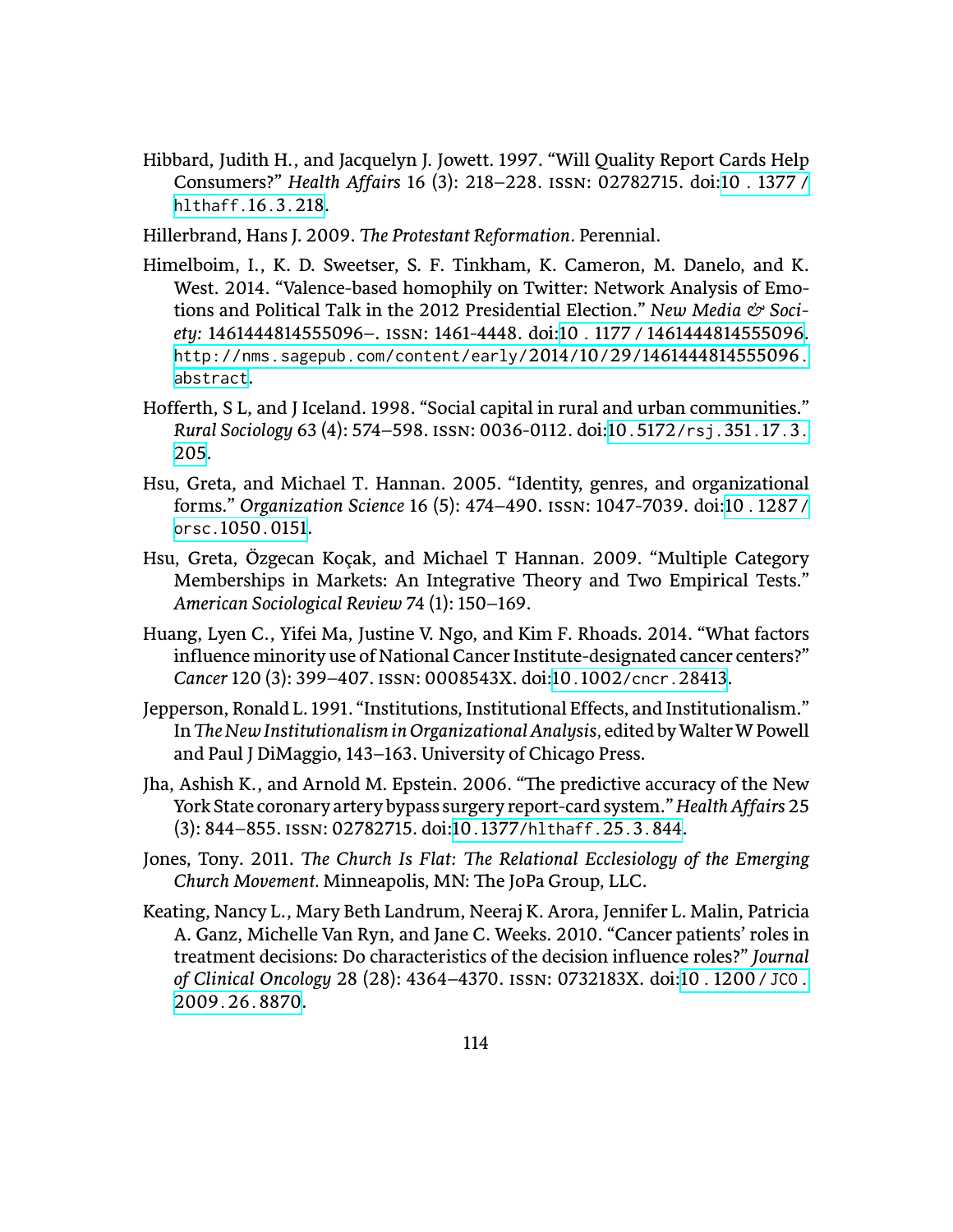- <span id="page-133-1"></span>Keating, Nancy L., Mary Beth Landrum, Ellen Meara, Patricia A. Ganz, and Edward Guadagnoli. 2006. "Managed care market share and primary treatment for cancer." *Health Services Research* 41 (1): 9–22. issn: 00179124. doi:10.1111/j.[1475](http://dx.doi.org/10.1111/j.1475-6773.2005.00463.x)- 6773.2005.[00463](http://dx.doi.org/10.1111/j.1475-6773.2005.00463.x).x.
- <span id="page-133-2"></span>Kellogg, Katherine C. 2011.*Challenging Operations: Medical Reform and Resistance in Surgery.* 230. Chicago, IL: Chicago University Press. isbn: 0226430030. [https:](https://books.google.com/books?id=jb8PpLnemi0C%7B%5C&%7Dpgis=1) [//books.google.com/books?id=jb](https://books.google.com/books?id=jb8PpLnemi0C%7B%5C&%7Dpgis=1)8PpLnemi0C%7B%5C&%7Dpgis=1.
- Klein, Jens, and Olaf von dem Knesebeck. 2015. "Socioeconomic inequalities in prostate cancer survival: A review of the evidence and explanatory factors." *Social Science & Medicine* 142:9–18. issn: 1873-5347. doi:10.1016[/j.socscimed.](http://dx.doi.org/10.1016/j.socscimed.2015.07.006) [2015](http://dx.doi.org/10.1016/j.socscimed.2015.07.006) . 07 . 006. [http : / / www . sciencedirect . com / science / article / pii /](http://www.sciencedirect.com/science/article/pii/S0277953615300228) S[0277953615300228](http://www.sciencedirect.com/science/article/pii/S0277953615300228).
- <span id="page-133-3"></span>Koçak, Özgecan, and Glenn R Carroll. 2008. "Growing Church Organizations in Diverse US Communities, 1890–19261." *American Journal of Sociology* 113 (5): 1272–1315.
- Kovacs, B., and a. J. Sharkey. 2014. "The Paradox of Publicity: How Awards Can Negatively Affect the Evaluation of Quality." *Administrative Science Quarterly* 59 (1): 1–33. issn: 0001-8392. doi:10. 1177 /[0001839214523602](http://dx.doi.org/10.1177/0001839214523602). [http : / / asq .](http://asq.sagepub.com/lookup/doi/10.1177/0001839214523602) [sagepub.com/lookup/doi/](http://asq.sagepub.com/lookup/doi/10.1177/0001839214523602)10.1177/0001839214523602.
- Kovacs, Balazs, and Michael T Hannan. 2013. "The Space of Categories and the Con-sequences of Category Spanning": 1–48. ISSN: 23306696. doi:10.[15195](http://dx.doi.org/10.15195/v2.a13)/v2. a13.
- Lamont, Elizabeth B, and Nicholas A Christakis. 2001. "Prognostic disclosure to patients with cancer near the end of life." *Annals of Internal Medicine* 134 (12): 1096–1105+I. issn: 00034819.

. 2003. *Complexities in prognostication in advanced cancer: "to help them live their lives the way they want to".* doi:10.1001[/jama.](http://dx.doi.org/10.1001/jama.290.15.2056)290.15.2056.

- Lamont, Elizabeth B., Yulei He, S. V. Subramanian, and Alan M. Zaslavsky. 2012. "Do socially deprived urban areas have lesser supplies of cancer care services?" *Journal of Clinical Oncology* 30 (26): 3250–3257. issn: 0732183X. doi:10.[1200](http://dx.doi.org/10.1200/JCO.2011.40.4228)/ JCO.2011.40.[4228](http://dx.doi.org/10.1200/JCO.2011.40.4228).
- <span id="page-133-0"></span>Lamont, Elizabeth B., Mary Beth Landrum, Nancy L. Keating, Laura Archer, Lan Lan, Gary M. Strauss, Rogerio Lilenbaum, et al. 2010. "Differences in clinical trial patient attributes and outcomes according to enrollment setting." *Journal of Clinical Oncology* 28 (2): 215–221. issn: 0732183X. doi:10.1200[/JCO.](http://dx.doi.org/10.1200/JCO.2008.21.3652)2008. 21.[3652.](http://dx.doi.org/10.1200/JCO.2008.21.3652)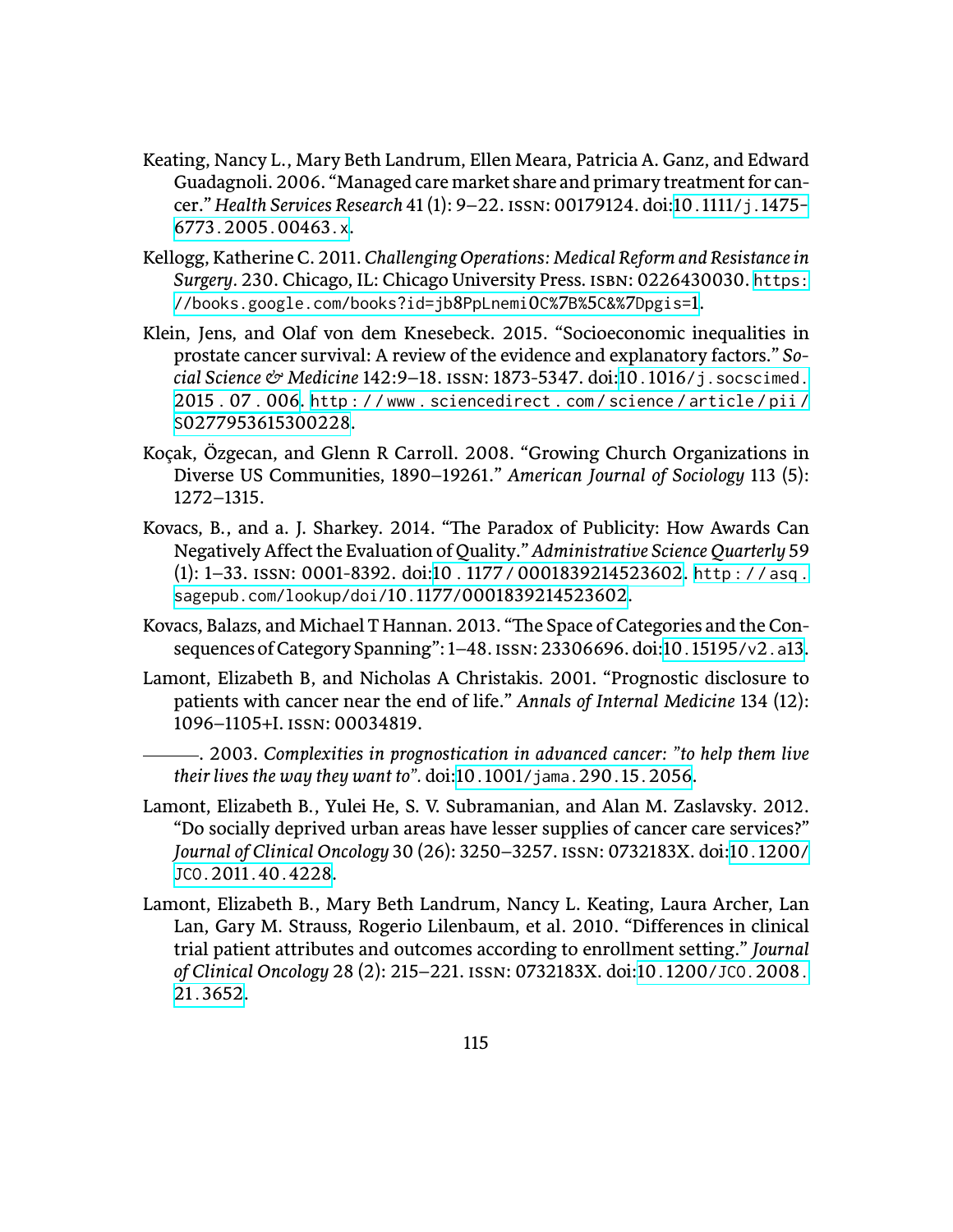- Lamont, Elizabeth B, Alan M Zaslavsky, Subu V Subramanian, Ashley E Meilleur, Yulei He, and Mary B Landrum. 2014. "Elderly Breast and Colorectal Cancer Patients' Clinical Course: Patient and Contextual Influences." *Medical Care* 52 (9): 809–817.
- LeBlanc, Thomas W., CT Bloom, DM Davis, SC Locke, KE Steinhauser, PA Ubel, JA Tulsky, and AP Abernethy. 2014. "Prognostic Disclosure in Acute Myeloid Leukemia (AML): A Qualitative Study of Patient Preferences and Physician Practices." *BLOOD* 124 (21).
- LeBlanc, Thomas W., Nick Bloom, Steven P. Wolf, Sarah G. Lowman, Kathryn I. Pollak, Karen E. Steinhauser, Dan Ariely, and James A. Tulsky. 2017. "Triadic treatment decision-making in advanced cancer: a pilot study of the roles and perceptions of patients, caregivers, and oncologists." *Supportive Care in Cancer* in press. issn: 0941-4355. doi:10.1007/s[00520](http://dx.doi.org/10.1007/s00520-017-3942-y)-017-3942-y. [http://link.springer.](http://link.springer.com/10.1007/s00520-017-3942-y) com/10.1007/s[00520](http://link.springer.com/10.1007/s00520-017-3942-y)-017-3942-y.
- <span id="page-134-1"></span>Lewis, Oscar. 1968. "The Culture of Poverty." In *On Understanding Poverty: Perspectives From the Social Sciences,* edited by Daniel P Moynihan, 187–200. Basic.
- Link, B G, M E Northridge, J C Phelan, and M L Ganz. 1998. "Social epidemiology and the fundamental cause concept: on the structuring of effective cancer screens by socioeconomic status." *The Milbank quarterly* 76 (3): 375–402, 304–5. ISSN: 0887-378X. doi:10.1111/1468-0009.[00096.](http://dx.doi.org/10.1111/1468-0009.00096)http://www.pubmedcentral. [nih.gov/articlerender.fcgi?artid=](http://www.pubmedcentral.nih.gov/articlerender.fcgi?artid=2751089%7B%5C&%7Dtool=pmcentrez%7B%5C&%7Drendertype=abstract)2751089%7B%5C&%7Dtool=pmcentrez% 7B%5C&%7[Drendertype=abstract](http://www.pubmedcentral.nih.gov/articlerender.fcgi?artid=2751089%7B%5C&%7Dtool=pmcentrez%7B%5C&%7Drendertype=abstract).
- Link, B G, and J Phelan. 1995. "Social conditions as fundamental causes of disease." *Journal of Health and Social Behavior* 35 (Special Issue): 80–94. issn: 00221465. doi:10.2307/[2626958](http://dx.doi.org/10.2307/2626958).
- Link, Bruce G., and Jo Phelan. 1995. "Social Conditions As Fundamental Causes of Disease." *Journal of Health and Social Behavior* 35:80. issn: 00221465. doi:[10](http://dx.doi.org/10.2307/2626958). 2307/[2626958](http://dx.doi.org/10.2307/2626958). arXiv: [arXiv:](http://arxiv.org/abs/arXiv:1011.1669v3)1011.1669v3. [http://www.jstor.org/stable/](http://www.jstor.org/stable/2626958?origin=crossref) 2626958[?origin=crossref](http://www.jstor.org/stable/2626958?origin=crossref).
- <span id="page-134-0"></span>Liu, Ka-Yuet, Marissa King, and Peter S Bearman. 2010. "Social influence and the autism epidemic." *American Journal of Sociology* 115 (5): 1387–1434. issn: 0002- 9602. doi:10.1086/[651448](http://dx.doi.org/10.1086/651448).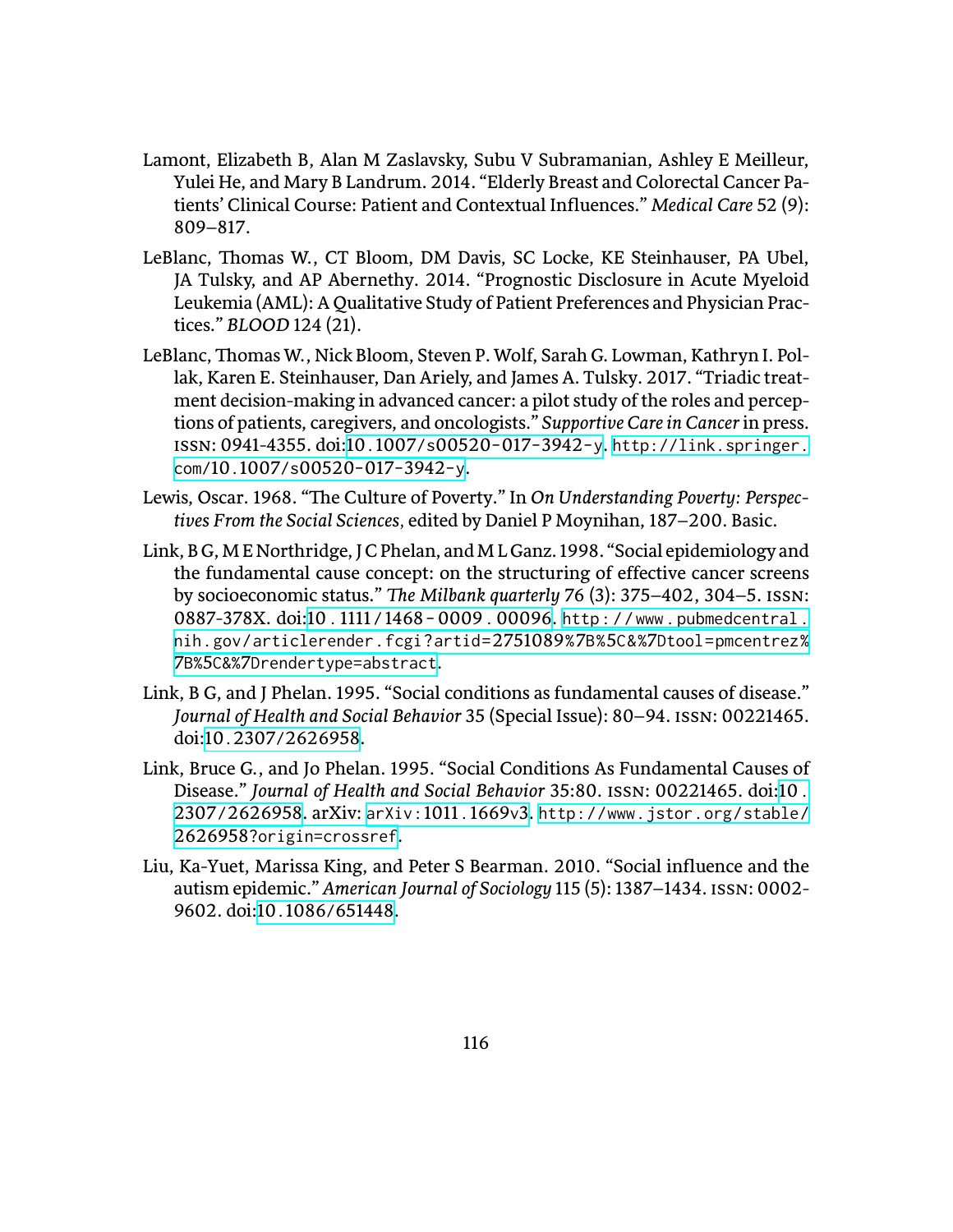- <span id="page-135-4"></span>Lutfey, Karen, and Jeremy Freese. 2005. "Toward Some Fundamentals of Fundamental Causality: Socioeconomic Status and Health in the Routine Clinic Visit for Diabetes." *American Journal of Sociology* 110 (5): 1326–1372. issn: 0002- 9602. doi:10.1086/[428914.](http://dx.doi.org/10.1086/428914)
- MacCulloch, Diarmaid. 2005. *The Reformation*. Penguin Books.
- <span id="page-135-2"></span>MacKenzie, Donald. 2006. *An Engine, Not a Camera: How Financial Models Shape Markets.* MIT Press.
- <span id="page-135-1"></span>MacKenzie, Donald, and Yuval Millo. 2003. "Constructing a Market, Performing Theory: The Historical Sociology of a Financial Derivatives Exchange." *American Journal of Sociology* 109 (1): 107–145.
- Ng-Mak, Daisy S., Bruce P. Dohrenwend, Ana F. Abraido-Lanza, and J. Blake Turner. 1999. "A further analysis of race differences in the National Longitudinal Mortality Study." *American Journal of Public Health* 89 (11): 1748–1751. issn: 00900036. doi:10.2105[/AJPH.](http://dx.doi.org/10.2105/AJPH.89.11.1748)89.11.1748.
- <span id="page-135-0"></span>Marti, Gerardo, and Gladys Ganiel. 2014. *The Deconstructed Church: Understanding Emerging Christianity.* Oxford University Press.
- Massey, Douglas S, and Nancy A Denton. 1993. *American Apartheid: Segregation and the Making of the Underclass.* Harvard.
- McFadden, Daniel, and Kenneth Train. 2000. "Mixed MNL Models for Discrete Response." *Journal of Applied Econometrics* 15 (November 1998): 447–470. issn: 1099-1255. doi:10.1002/1099-1255(200009/10)15:5<447[::AID- JAE](http://dx.doi.org/10.1002/1099-1255(200009/10)15:5<447::AID-JAE570>3.0.CO;2-1)570> 3 . 0 [. CO ;](http://dx.doi.org/10.1002/1099-1255(200009/10)15:5<447::AID-JAE570>3.0.CO;2-1) 2 - 1. [http : / / onlinelibrary . wiley . com / doi /](http://onlinelibrary.wiley.com/doi/10.1002/1099-1255(200009/10)15:5%7B%%7D3C447::AID-JAE570%7B%%7D3E3.0.CO;2-1/epdf) 10 . 1002 / 1099 - 1255(200009/10)15:5%7B%%7D3C447[::AID- JAE](http://onlinelibrary.wiley.com/doi/10.1002/1099-1255(200009/10)15:5%7B%%7D3C447::AID-JAE570%7B%%7D3E3.0.CO;2-1/epdf)570%7B%%7D3E3.0.CO;2- 1[/epdf](http://onlinelibrary.wiley.com/doi/10.1002/1099-1255(200009/10)15:5%7B%%7D3C447::AID-JAE570%7B%%7D3E3.0.CO;2-1/epdf).
- McPherson, J Miller. 1982. "Hypernetwork Sampling: Duality and Differentiation Among Voluntary Organizations." *Social Networks* 3:225–249.
- <span id="page-135-3"></span>. 1983. "An Ecology of Affiliation." *American Sociological Review* 48 (4): 519– 532.

. 2004. "A Blau Space Primer: Prolegomenon to an Ecology of Affiliation." *Industrial and Corporate Change* 13 (1): 263–280.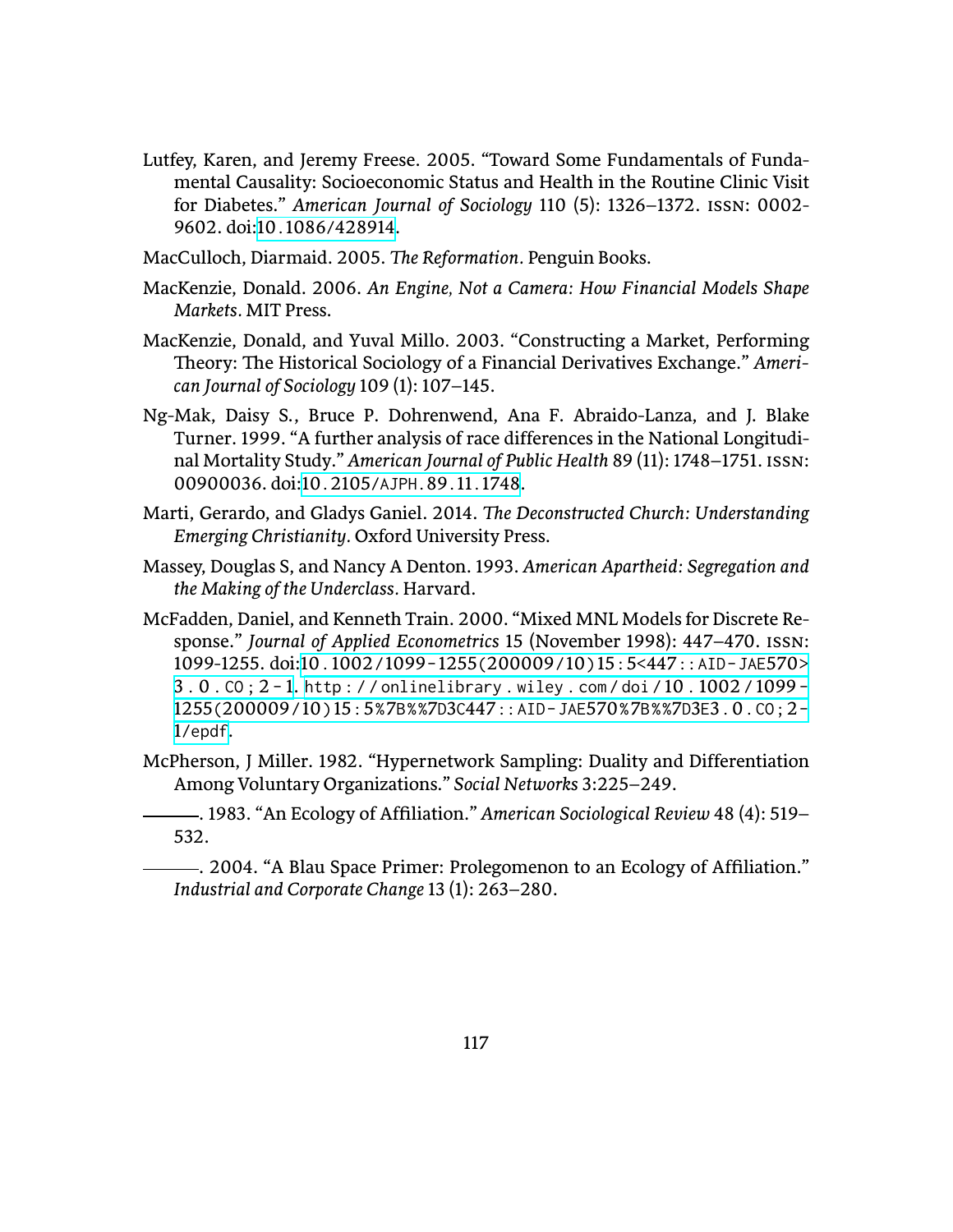- Medeiros, Bruno C., Sacha Satram-Hoang, Deborah Hurst, Khang Q. Hoang, Faiyaz Momin, and Carolina Reyes. 2015. "Big data analysis of treatment patterns and outcomes among elderly acute myeloid leukemia patients in the United States." *Annals of Hematology* 94 (7): 1127–1138. issn: 14320584. doi:10.1007/s[00277](http://dx.doi.org/10.1007/s00277-015-2351-x)- 015-[2351](http://dx.doi.org/10.1007/s00277-015-2351-x)-x.
- <span id="page-136-1"></span>Menchik, Daniel A. 2014. "Decisions about Knowledge in Medical Practice: The Effect of Temporal Features of a Task." *American Journal of Sociology* 120 (3): 701– 749. issn: 00029602. doi:10.1086/[679105](http://dx.doi.org/10.1086/679105). [http://www.jstor.org/stable/](http://www.jstor.org/stable/10.1086/679105?Search=yes%7B%5C&%7DresultItemClick=true%7B%5C&%7DsearchText=(ti:(knowledge%7B%5C&%7DsearchText=base)%7B%5C&%7DsearchText=OR%7B%5C&%7DsearchText=tb:(knowledge%7B%5C&%7DsearchText=base)%7B%5C&%7DsearchText=OR%7B%5C&%7DsearchText=tb:(knowledge%7B%5C&%7DsearchText=base))%7B%5C&%7DsearchText=AND%7B%5C&%7DsearchTex) 10 . 1086 / 679105 ? Search = yes % 7B % 5C & %7[DresultItemClick = true %](http://www.jstor.org/stable/10.1086/679105?Search=yes%7B%5C&%7DresultItemClick=true%7B%5C&%7DsearchText=(ti:(knowledge%7B%5C&%7DsearchText=base)%7B%5C&%7DsearchText=OR%7B%5C&%7DsearchText=tb:(knowledge%7B%5C&%7DsearchText=base)%7B%5C&%7DsearchText=OR%7B%5C&%7DsearchText=tb:(knowledge%7B%5C&%7DsearchText=base))%7B%5C&%7DsearchText=AND%7B%5C&%7DsearchTex) 7B % 5C & %7[DsearchText = \(ti : \(knowledge %](http://www.jstor.org/stable/10.1086/679105?Search=yes%7B%5C&%7DresultItemClick=true%7B%5C&%7DsearchText=(ti:(knowledge%7B%5C&%7DsearchText=base)%7B%5C&%7DsearchText=OR%7B%5C&%7DsearchText=tb:(knowledge%7B%5C&%7DsearchText=base)%7B%5C&%7DsearchText=OR%7B%5C&%7DsearchText=tb:(knowledge%7B%5C&%7DsearchText=base))%7B%5C&%7DsearchText=AND%7B%5C&%7DsearchTex) 7B % 5C & %7DsearchText = base ) %7B % 5C & %7DsearchText = OR % 7B % 5C & %7[DsearchText = tb : \(knowledge %](http://www.jstor.org/stable/10.1086/679105?Search=yes%7B%5C&%7DresultItemClick=true%7B%5C&%7DsearchText=(ti:(knowledge%7B%5C&%7DsearchText=base)%7B%5C&%7DsearchText=OR%7B%5C&%7DsearchText=tb:(knowledge%7B%5C&%7DsearchText=base)%7B%5C&%7DsearchText=OR%7B%5C&%7DsearchText=tb:(knowledge%7B%5C&%7DsearchText=base))%7B%5C&%7DsearchText=AND%7B%5C&%7DsearchTex) 7B % 5C & %7[DsearchText=base\)%](http://www.jstor.org/stable/10.1086/679105?Search=yes%7B%5C&%7DresultItemClick=true%7B%5C&%7DsearchText=(ti:(knowledge%7B%5C&%7DsearchText=base)%7B%5C&%7DsearchText=OR%7B%5C&%7DsearchText=tb:(knowledge%7B%5C&%7DsearchText=base)%7B%5C&%7DsearchText=OR%7B%5C&%7DsearchText=tb:(knowledge%7B%5C&%7DsearchText=base))%7B%5C&%7DsearchText=AND%7B%5C&%7DsearchTex)7B%5C&%7DsearchText=OR%7B%5C&%7DsearchText=tb: (knowledge%7B%5C&%7[DsearchText=base\)\)%](http://www.jstor.org/stable/10.1086/679105?Search=yes%7B%5C&%7DresultItemClick=true%7B%5C&%7DsearchText=(ti:(knowledge%7B%5C&%7DsearchText=base)%7B%5C&%7DsearchText=OR%7B%5C&%7DsearchText=tb:(knowledge%7B%5C&%7DsearchText=base)%7B%5C&%7DsearchText=OR%7B%5C&%7DsearchText=tb:(knowledge%7B%5C&%7DsearchText=base))%7B%5C&%7DsearchText=AND%7B%5C&%7DsearchTex)7B%5C&%7DsearchText=AND%7B% 5C&%7[DsearchTex](http://www.jstor.org/stable/10.1086/679105?Search=yes%7B%5C&%7DresultItemClick=true%7B%5C&%7DsearchText=(ti:(knowledge%7B%5C&%7DsearchText=base)%7B%5C&%7DsearchText=OR%7B%5C&%7DsearchText=tb:(knowledge%7B%5C&%7DsearchText=base)%7B%5C&%7DsearchText=OR%7B%5C&%7DsearchText=tb:(knowledge%7B%5C&%7DsearchText=base))%7B%5C&%7DsearchText=AND%7B%5C&%7DsearchTex).
- Menzin, Joseph, Kathleen Lang, Craig C. Earle, Donna Kerney, and Rajiv Mallick. 2002. "The Outcomes and Costs of Acute Myeloid Leukemia Among the Elderly." *Archives of Internal Medicine* 162 (14): 1597. issn: 0003-9926. doi:[10](http://dx.doi.org/10.1001/archinte.162.14.1597) . 1001[/archinte.](http://dx.doi.org/10.1001/archinte.162.14.1597)162.14.1597. [http://archinte.jamanetwork.com/article.](http://archinte.jamanetwork.com/article.aspx?doi=10.1001/archinte.162.14.1597) aspx?doi=10.1001[/archinte.](http://archinte.jamanetwork.com/article.aspx?doi=10.1001/archinte.162.14.1597)162.14.1597.
- Merton, Robert K. 1936. "The Unanticipated Consequences of Purposive Social Action." *American Sociological Review* 1 (6): 894–904.
- <span id="page-136-0"></span>Miles, Andrew. 2015. "The (Re)genesis of Values: Examining the Importance of Values for Action."*American Sociological Review* 80 (4): 680–704.issn: 0003-1224. doi:10.1177/[0003122415591800](http://dx.doi.org/10.1177/0003122415591800).
- Mozaffarian, D., E. J. Benjamin, A. S. Go, D. K. Arnett, M. J. Blaha, M. Cushman, S. de Ferranti, et al. 2015. *Heart Disease and Stroke Statistics–2015 Update: A Report From the American Heart Association,* vol. 131, e29–e322. 4. isbn: 0000000000000. doi:10 . 1161 / CIR . [0000000000000152.](http://dx.doi.org/10.1161/CIR.0000000000000152) [http : / / circ .](http://circ.ahajournals.org/cgi/doi/10.1161/CIR.0000000000000152) [ahajournals.org/cgi/doi/](http://circ.ahajournals.org/cgi/doi/10.1161/CIR.0000000000000152)10.1161/CIR.0000000000000152.
- National Cancer Institute. 2015. *Surveillance, Epidemiology, and End Results (SEER) Program (www.seer.cancer.gov) Research Data (1973-2012),* technical report. NCI DCCPS, Surveillance Research Program, Surveillance Systems Branch, based on the November 2014 submission.
- Noll, Mark A. 1992. *A History of Christianity in the United States and Canada.* Grand Rapids, MI: Wm. B. Eerdmans Publishing.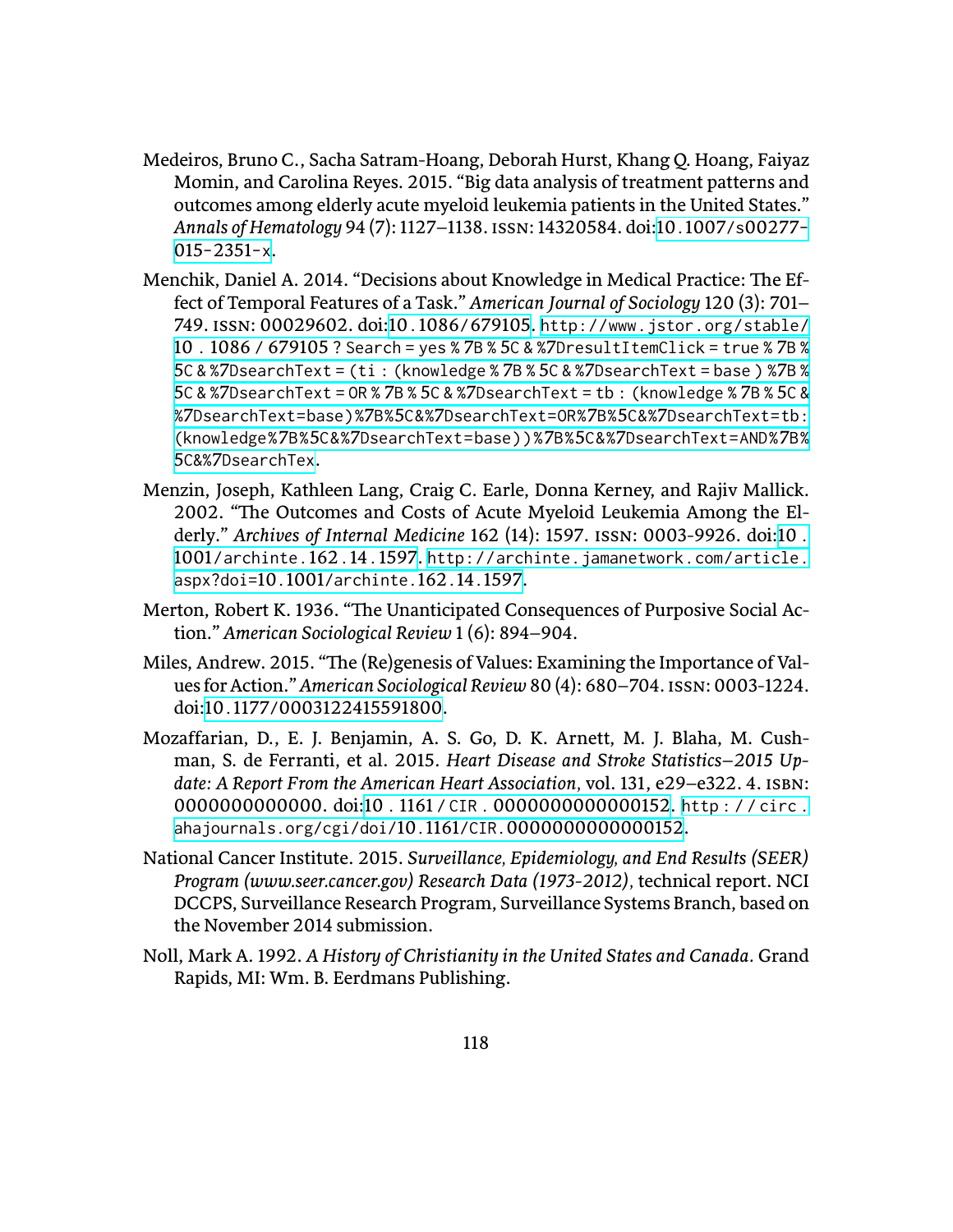- <span id="page-137-2"></span>Nutbeam, Don. 2008. "The evolving concept of health literacy." *Social Science and Medicine* 67 (12): 2072–2078. issn: 02779536. doi:10 . 1016 [/ j . socscimed .](http://dx.doi.org/10.1016/j.socscimed.2008.09.050) [2008](http://dx.doi.org/10.1016/j.socscimed.2008.09.050).09.050. [http://dx.doi.org/](http://dx.doi.org/10.1016/j.socscimed.2008.09.050)10.1016/j.socscimed.2008.09.050.
- Onega, Tracy, Eric J. Duell, Xun Shi, Eugene Demidenko, and David Goodman. 2009. "Determinants of NCI cancer center attendance in medicare patients with lung, breast, colorectal, or prostate cancer." *Journal of General Internal Medicine* 24 (2): 205–210. issn: 08848734. doi:10.1007/s[11606](http://dx.doi.org/10.1007/s11606-008-0863-y)-008-0863-y.
- <span id="page-137-0"></span>Packard, Josh. 2011. "Resisting Institutionalization: Religious Professionals in the Emerging Church\*." *Sociological Inquiry* 81 (1): 3–33.
- <span id="page-137-1"></span>. 2012.*ũe Emerging Church: Religion at the Margins.* Boulder: Lynne-Reinner First Forum.
- <span id="page-137-3"></span>Parsons, Talcott, and Edward Shils, eds. 1951. Toward a General Theory of Action: The*oretical Foundations for the Social Sciences.* Cambridge, MA: Harvard University Press.
- Patel, Manali I. 2016. "Scientific Achievements May Not Reach Everyone: Understanding Disparities in Acute Leukemia." *Current Hematologic Malignancy Reports* 11 (4): 265–270. issn: 1558822X. doi:10. 1007 / s[11899](http://dx.doi.org/10.1007/s11899-016-0329-y) - 016 - 0329 - y. [http://dx.doi.org/](http://dx.doi.org/10.1007/s11899-016-0329-y)10.1007/s11899-016-0329-y.
- Patel, Manali I, Norman Johnson, Sean Altekruse, and Kim F. Rhoads. 2015. "Are Racial and Ethnic Disparities in Mortality from Acute Leukemia Due to Socioeconomic Status Factors? Data from the Surveillance Epidemiology and End Results Database Linked to the National Longitudinal Mortality Study." *BLOOD* 126 (23): 2101.
- Patel, Manali I, Yifei Ma, Beverly S. Mitchell, and Kim F. Rhoads. 2012. "Understanding disparities in leukemia: A national study." *Cancer Causes and Control* 23 (11): 1831–1837. issn: 09575243. doi:10.1007/s[10552](http://dx.doi.org/10.1007/s10552-012-0062-3)-012-0062-3.
	- <sup>2015</sup>a. "Age and genetics: How do prognostic factors at diagnosis explain disparities in acute myeloid leukemia?" *American Journal of Clinical Oncology: Cancer Clinical Trials.* issn: 1537453X. doi:10.1097/COC.0b013e[31828](http://dx.doi.org/10.1097/COC.0b013e31828d7536)d7536.

. 2015b. "How do differences in treatment impact racial and ethnic disparities in acute myeloid leukemia?" *Cancer Epidemiology Biomarkers and Prevention* 24 (2): 344–349. issn: 10559965. doi:10.1158/1055-9965[.EPI-](http://dx.doi.org/10.1158/1055-9965.EPI-14-0963)14-0963.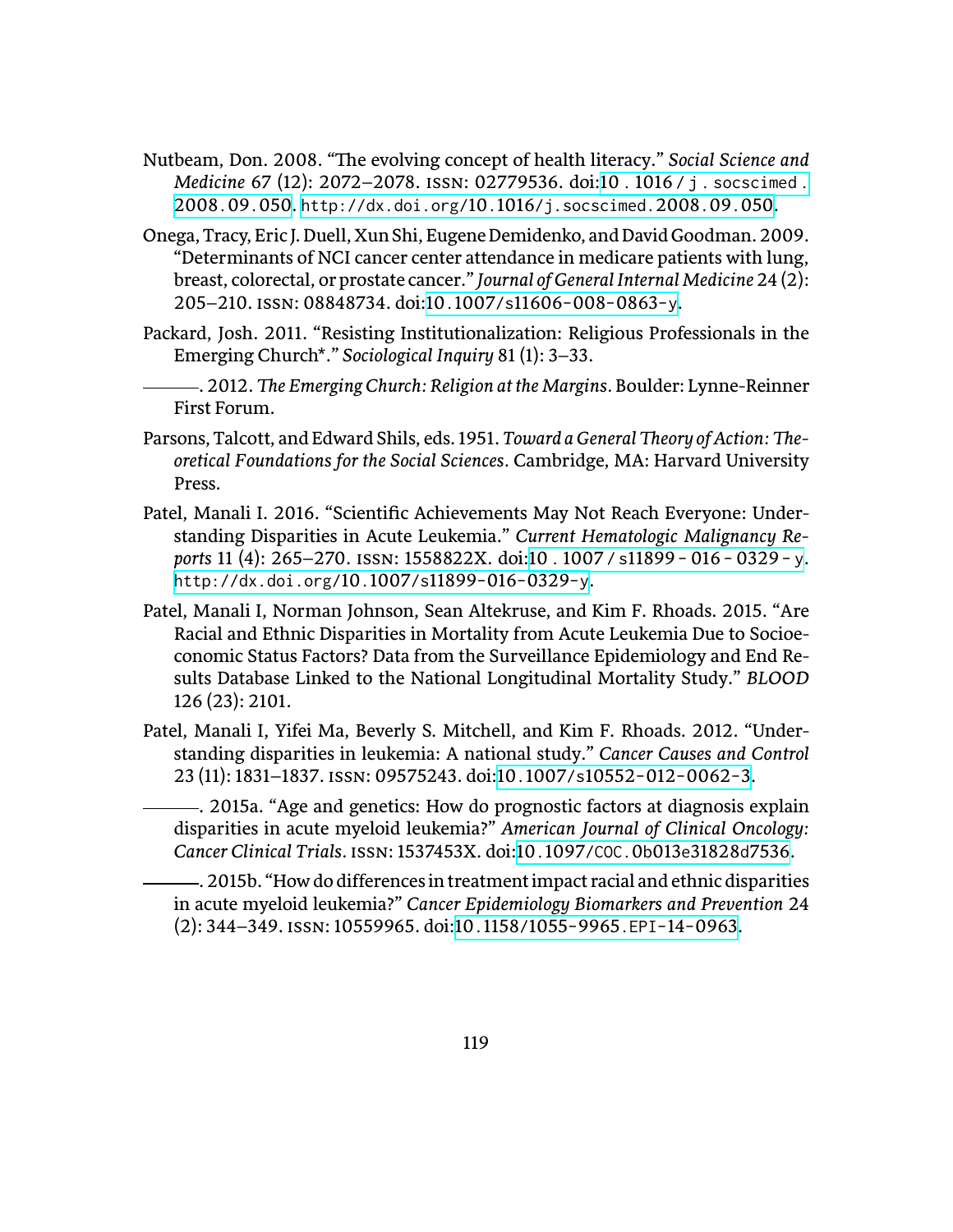- Patel, Manali I, Clayton W. Schupp, Scarlett L. Gomez, Ellen T. Chang, and Heather A. Wakelee. 2013. "How do social factors explain outcomes in non-small-cell lung cancer among Hispanics in California? Explaining the Hispanic paradox." *Journal of Clinical Oncology* 31 (28): 3572–3578. issn: 15277755. doi:10.[1200](http://dx.doi.org/10.1200/JCO.2012.48.6217)/ JCO.[2012](http://dx.doi.org/10.1200/JCO.2012.48.6217).48.6217.
- Patel, Manali I, Ange Wang, Kristopher Kapphahn, Manisha Desai, Rowan T. Chlebowski, Michael S. Simon, Chloe E. Bird, et al. 2016. "Racial and ethnic variations in lung cancer incidence and mortality: Results from the Women's Health Initiative." *Journal of Clinical Oncology.* issn: 15277755. doi:10 . 1200 [/ JCO .](http://dx.doi.org/10.1200/JCO.2015.63.5789) 2015.63.[5789](http://dx.doi.org/10.1200/JCO.2015.63.5789).
- Pence, Karen M. 2006. "The Role of Wealth Transformations: An Application to Estimating the Effect of Tax Incentives on Saving."*Contributions to Economic Analysis & Policy* 5 (1): 1–24. doi:10.[2202](http://dx.doi.org/10.2202/1538-0645.1430)/1538-0645.1430.
- <span id="page-138-2"></span>Pescosolido, Bernice A. 1992. "Beyond Rational Choice: The Social Dynamics of How People Seek Help." *American Journal of Sociology* 97 (4): 1096–1138. issn: 00029602.
- Pidala, J., B. M. Craig, S. J. Lee, N. Majhail, G. Quinn, and C. Anasetti. 2013. "Practice variation in physician referral for allogeneic hematopoietic cell transplantation." *Bone Marrow Transplantation* 48 (1): 63–67. issn: 02683369. doi:[10](http://dx.doi.org/10.1038/bmt.2012.95) . 1038[/bmt.](http://dx.doi.org/10.1038/bmt.2012.95)2012.95. [http://dx.doi.org/](http://dx.doi.org/10.1038/bmt.2012.95)10.1038/bmt.2012.95.
- Podolny, Joel M. 1993. "A Status-Based Model of Market Competition." *American Journal of Sociology* 98 (4): 829–872.
- <span id="page-138-0"></span>Pontikes, Elizabeth G. 2012. "Two Sides of the Same Coin: How Ambiguous Classification Affects Multiple Audiences' Evaluations."*Administrative Science Quarterly* 57 (1): 81–118.
- Pope, Devin G. 2009. "Reacting to rankings: Evidence from "America's Best Hospitals"." *Journal of Health Economics* 28 (6): 1154–1165. issn: 01676296. doi[:10](http://dx.doi.org/10.1016/j.jhealeco.2009.08.006). 1016[/j.jhealeco.](http://dx.doi.org/10.1016/j.jhealeco.2009.08.006)2009.08.006.
- <span id="page-138-1"></span>Powell, Walter W, and Paul DiMaggio, eds. 1991. The New Institutionalism in Orga*nizational Analysis.* University Of Chicago Press.
- Powell, Walter W, Kenneth W Koput, James I Bowie, and Laurel Smith-Doerr. 2002. "The Spatial Clustering of Science and Capital: Accounting for Biotech Firm-Venture Capital Relationships." *Regional Studies* 36 (3): 291–305.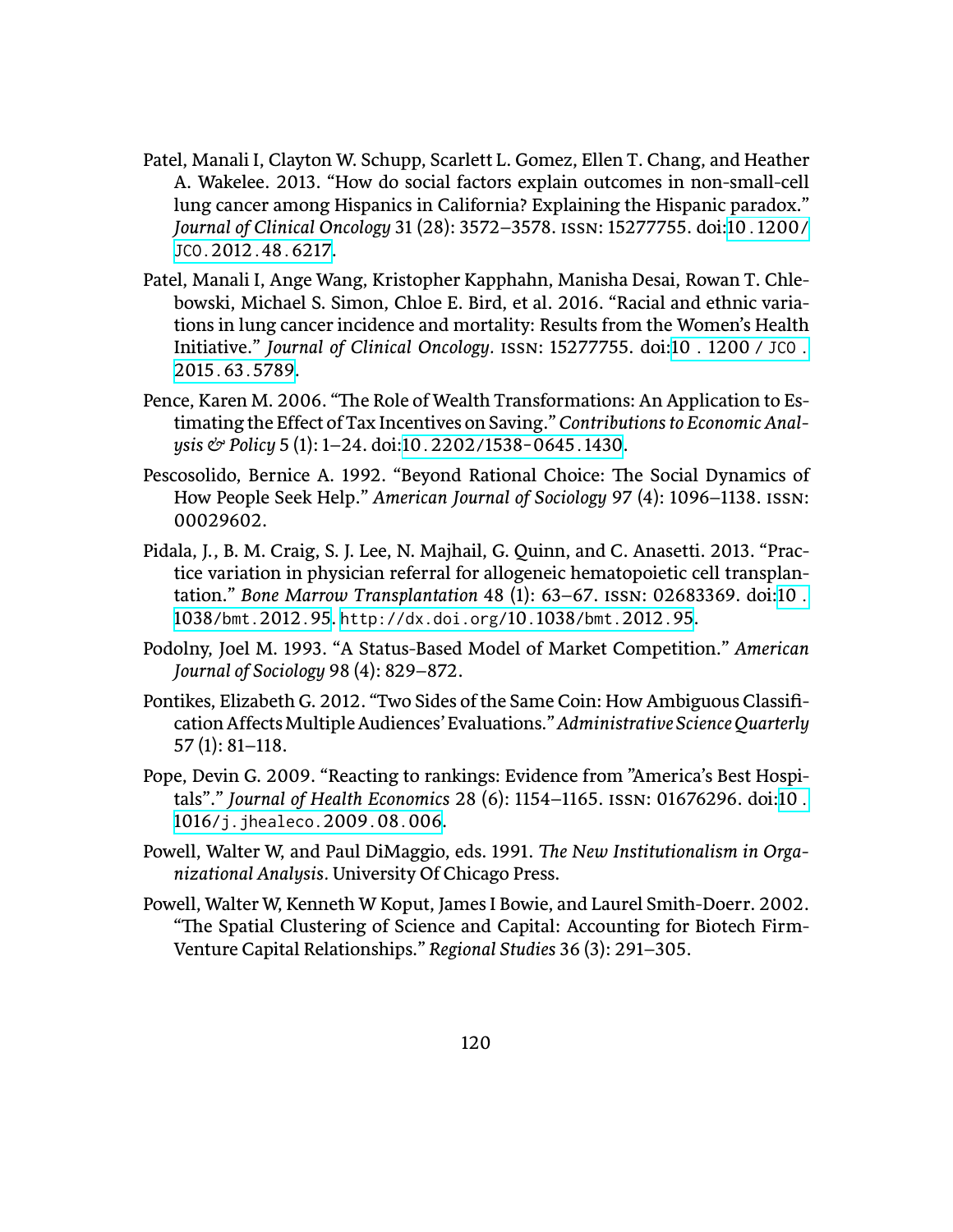- Powell, Walter W, Douglas R White, Kenneth W Koput, and Jason Owen-Smith. 2005. "Network Dynamics and Field Evolution: The Growth of Interorganizational Collaboration in the Life Sciences." *American Journal of Sociology* 110 (4): 1132–1205.
- Pulte, D., M. T. Redaniel, H. Brenner, and M. Jeffreys. 2012. "Changes in survival by ethnicity of patients with cancer between 1992-1996 and 2002-2006: Is the discrepancy decreasing?" *Annals of Oncology.* issn: 09237534. doi:10 . [1093](http://dx.doi.org/10.1093/annonc/mds023) / [annonc/mds](http://dx.doi.org/10.1093/annonc/mds023)023.
- Pulte, Dianne, Maria Theresa Redanie, Lina Jansen, Hermann Brenner, and Mona Jeffreys. 2013. "Recent trends in survival of adult patients with acute leukemia: Overall improvements, but persistent and partly increasing disparity in survival of patients from minority groups." *Haematologica.* issn: 15928721. doi:[10](http://dx.doi.org/10.3324/haematol.2012.063602). 3324[/haematol.](http://dx.doi.org/10.3324/haematol.2012.063602)2012.063602.
- <span id="page-139-1"></span>Reich, Adam D. 2014a. "Contradictions in the Commodification of Hospital Care." *American Journal of Sociology* 119 (6): 1576–1628.
	- . 2014b. *Selling Our Souls: ũe Commodification of Hospital Care in the United States.* Princeton, NJ: Princeton University Press.
- Roof, Wade Clark. 2001. *Spiritual Marketplace: Baby Boomers and the Remaking of American Religion.* Princeton University Press.
- <span id="page-139-0"></span>Rossman, Gabriel. 2014. "Obfuscatory Relational Work and Disreputable Exchange." *Sociological Theory* 32 (1): 43–63.
- Rossman, Gabriel, and Oliver Schilke. 2014. "Close, But No Cigar: The Bimodal Rewards to Prize-Seeking." *American Sociological Review* 79 (1): 86–108. issn: 0003-1224. doi:10 . 1177 / [0003122413516342](http://dx.doi.org/10.1177/0003122413516342). [http : / / www . scopus . com /](http://www.scopus.com/inward/record.url?eid=2-s2.0-84893415596%7B%5C&%7DpartnerID=40%7B%5C&%7Dmd5=8e7e0fe47d489a3e0ad7a02304150bb8) [inward / record . url ? eid =](http://www.scopus.com/inward/record.url?eid=2-s2.0-84893415596%7B%5C&%7DpartnerID=40%7B%5C&%7Dmd5=8e7e0fe47d489a3e0ad7a02304150bb8) 2 - s2 . 0- 84893415596 % 7B % 5C & %7DpartnerID = 40%7B%5C&%7Dmd5=8e7e0fe47d489a3e0ad7a[02304150](http://www.scopus.com/inward/record.url?eid=2-s2.0-84893415596%7B%5C&%7DpartnerID=40%7B%5C&%7Dmd5=8e7e0fe47d489a3e0ad7a02304150bb8)bb8.
- <span id="page-139-2"></span>Ruef, Martin. 2000. "The Emergence of Organizational Forms: A Community Ecology Approach." *American Journal of Sociology* 106 (3): 658–714.

. 2004. "The Demise of an Organizational Form: Emancipation and Plantation Agriculture in the American South, 1860–1880." *American Journal of Sociology* 109 (6): 1365–1410.

Ruef, Martin, and Kelly Patterson. 2009. "Credit and Classification: The Impact of Industry Boundaries in Nineteenth-Century America." *Administrative Science Quarterly* 54 (3): 486–520.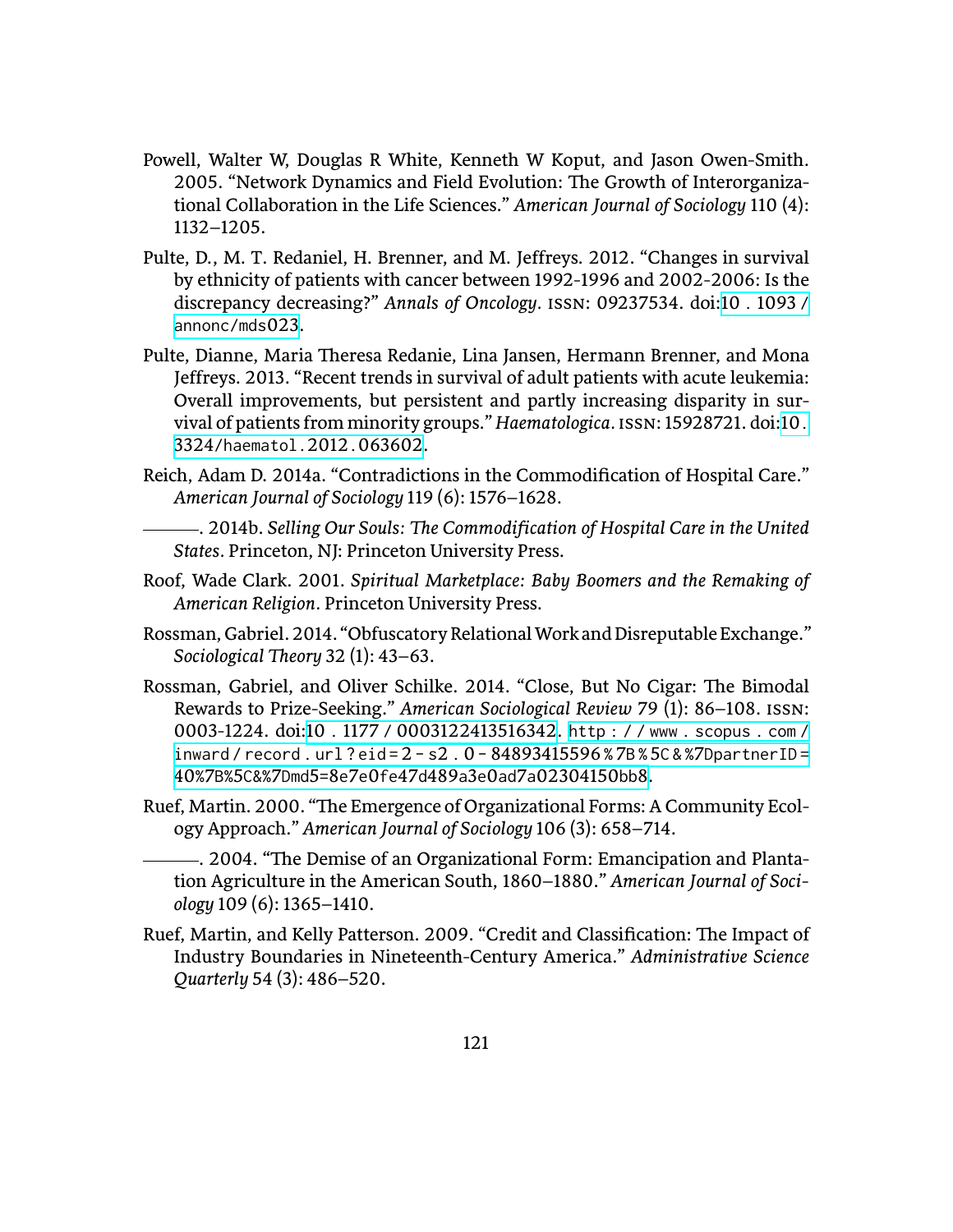- Sampson, Robert J. 2012. *Great American City: Chicago and the Enduring Neighborhood Effect.* University Of Chicago Press.
- Sampson, Robert J., Jeffrey D. Morenoff, and Thomas Gannon-Rowley. 2002. "Assessing "Neighborhood Effects": Social Processes and New Directions in Research." *Annual Review of Sociology* 28 (1): 443–478. issn: 0360-0572. doi:[10](http://dx.doi.org/10.1146/annurev.soc.28.110601.141114). 1146[/ annurev . soc .](http://dx.doi.org/10.1146/annurev.soc.28.110601.141114)28.110601.141114. arXiv: [arXiv :](http://arxiv.org/abs/arXiv:1011.1669v3)1011.1669v3. [http : / /](http://www.annualreviews.org/doi/10.1146/annurev.soc.28.110601.141114) [www.annualreviews.org/doi/](http://www.annualreviews.org/doi/10.1146/annurev.soc.28.110601.141114)10.1146/annurev.soc.28.110601.141114.
- Sauder, Michael, and Wendy Nelson Espeland. 2009. "The Discipline of Rankings : Tight Coupling and Organizational Change." *American Sociological Review* 74 (1): 63–82. doi:10.1177/[000312240907400104](http://dx.doi.org/10.1177/000312240907400104).
- Scanlon, Dennis P, Michael Chernew, Catherine Mclaughlin, and Gary Solon. 2002. "The impact of health plan report cards on managed care enrollment." 21:19–41.
- Scherer, Ross P. 1977. *American Denominational Organization: A Sociological View.* Minneapolis, MN: Fortress Press.
- Sekeres, M. A., R. M. Stone, D. Zahrieh, D. Neuberg, V. Morrison, D. J. De Angelo, I. Galinsky, and S. J. Lee. 2004. "Decision-making and quality of life in older adults with acute myeloid leukemia or advanced myelodysplastic syndrome." *Leukemia* 18 (4): 809–816. issn: 08876924. doi:10.1038/sj.leu.[2403289.](http://dx.doi.org/10.1038/sj.leu.2403289)
- Sekeres, Mikkael A., Bercedis Peterson, Richard K. Dodge, Robert J. Mayer, Joseph O. Moore, Edward J. Lee, Jonathan Kolitz, et al. 2004. "Differences in prognostic factors and outcomes in African Americans and whites with acute myeloid leukemia." *Blood.* issn: 00064971. doi:10.1182[/blood-](http://dx.doi.org/10.1182/blood-2003-09-3118)2003-09-3118.
- Selznick, Philip. 1938. "Foundations of the theory of Organization." *American Sociological Review* 13 (1): 25–35.
- . 1949.*TVA and the Grass Roots: a Study in the Sociology of Formal Organization.* University of California Press.
- . 1957. *Leadership in Administration: a Sociological Interpretation.* Row, Peterson.
	- . 1996. "Institutionalism and "Old" and "New"." *Administrative Science Quarterly* 41:270–277.
- Shavers, V. L., and Martin L. Brown. 2002. "Racial and Ethnic Disparities in the Receipt of Cancer Treatment." *Journal of the National Cancer Institute* 94 (5): 334– 357. issn: 14602105. doi:10.1093[/jnci/](http://dx.doi.org/10.1093/jnci/94.5.334)94.5.334. [https://academic.oup.](https://academic.oup.com/jnci/article-lookup/doi/10.1093/jnci/94.5.334) [com/jnci/article-lookup/doi/](https://academic.oup.com/jnci/article-lookup/doi/10.1093/jnci/94.5.334)10.1093/jnci/94.5.334.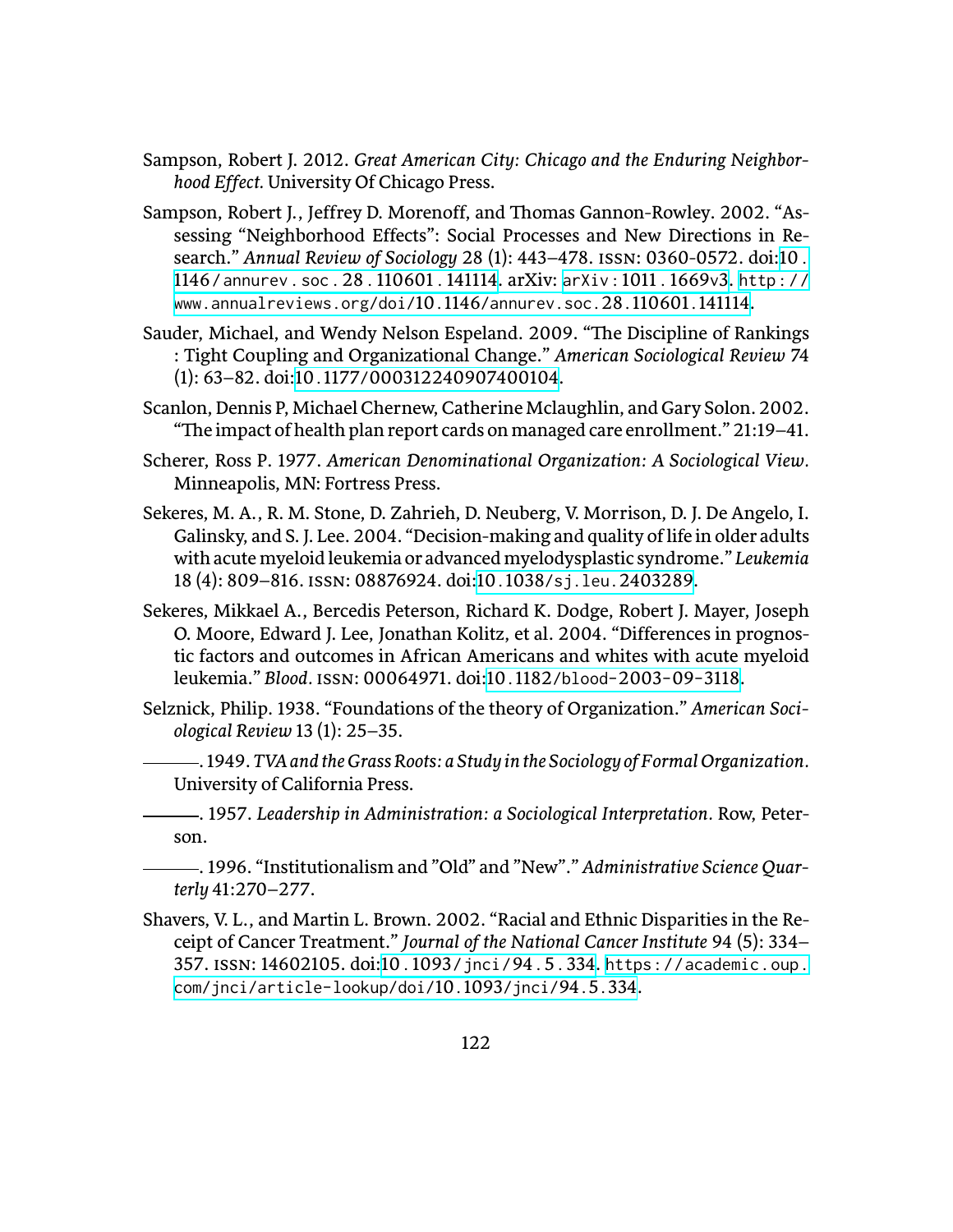- <span id="page-141-1"></span>Shim, Janet K. 2010. "Cultural Health Capital." *Journal of Health and Social Behavior* 51 (1): 1–15. issn: 0022-1465. doi:10. 1177/[0022146509361185.](http://dx.doi.org/10.1177/0022146509361185) [http : / /](http://journals.sagepub.com/doi/10.1177/0022146509361185) [journals.sagepub.com/doi/](http://journals.sagepub.com/doi/10.1177/0022146509361185)10.1177/0022146509361185.
- Singer, S., M. Bartels, S. Briest, J. Einenkel, D. Niederwieser, K. Papsdorf, J.-U. Stolzenburg, S. Künstler, S. Taubenheim, and O. Krauß. 2016. "Socio-economic disparities in long-term cancer survival—10 year follow-up with individual patient data." *Supportive Care in Cancer:* 1391–1399. issn: 14337339. doi:10.[1007](http://dx.doi.org/10.1007/s00520-016-3528-0)/ s[00520](http://dx.doi.org/10.1007/s00520-016-3528-0)-016-3528-0.
- Small, Mario Luis. 2009. *Unanticipated Gains: Origins of Network Inequality in Everyday Life.* New York, NY: Oxford University Press.
- <span id="page-141-0"></span>Smith, Edward Bishop. 2011. "Identities as Lenses: How Organizational Identity Affects Audiences' Evaluation of Organizational Performance." *Administrative Science Quarterly* 56 (1): 61–94.
- Soares, A., I. Biasoli, A. Scheliga, R. L. Baptista, E. P. Brabo, J. C. Morais, G. L. Werneck, and N. Spector. 2013. "Association of social network and social support with health-related quality of life and fatigue in long-term survivors of Hodgkin lymphoma." *Supportive Care in Cancer* 21 (8): 2153–2159. issn: 09414355. doi:10.1007/s[00520](http://dx.doi.org/10.1007/s00520-013-1775-x)-013-1775-x.
- Stambler, Howard V. 1988. "The Area Resource File -a Brief Look." Public Health Re*ports* 103 (2): 184–188. issn: 0033-3549. doi:10.1039/C0CC[04295](http://dx.doi.org/10.1039/C0CC04295A)A. [https://](https://www.ncbi.nlm.nih.gov/pmc/articles/PMC1477959/pdf/pubhealthrep00171-0082.pdf) [www.ncbi.nlm.nih.gov/pmc/articles/PMC](https://www.ncbi.nlm.nih.gov/pmc/articles/PMC1477959/pdf/pubhealthrep00171-0082.pdf)1477959/pdf/pubhealthrep00171- [0082](https://www.ncbi.nlm.nih.gov/pmc/articles/PMC1477959/pdf/pubhealthrep00171-0082.pdf).pdf.
- Sutton, John R, and Mark Chaves. 2004. "Explaining Schism in American Protestant Denominations, 1890-1990." *Journal for the Scientific Study of Religion* 43 (2): 171–190.
- <span id="page-141-2"></span>Swidler, Ann. 1986. "Culture in Action: Symbols and Strategies." *American Sociological Review* 51 (2): 273–286.
- Tay, Abigail. 2003. "Assessing competition in hospital care markets: the importance of accounting for quality differentiation." The Rand Journal of Economics 34 (4): 786–814. issn: 0741-6261. doi:[Article](http://dx.doi.org/Article).
- ũe Pew Forum on Religion and Public Life. 2009. *Faith in Flux: Religious Affiliation in the US.* Technical report.
- Turco, Catherine. 2012. "Difficult Decoupling: Employee Resistance to the Commercialization of Personal Settings." *American Journal of Sociology* 118 (2): 380– 419.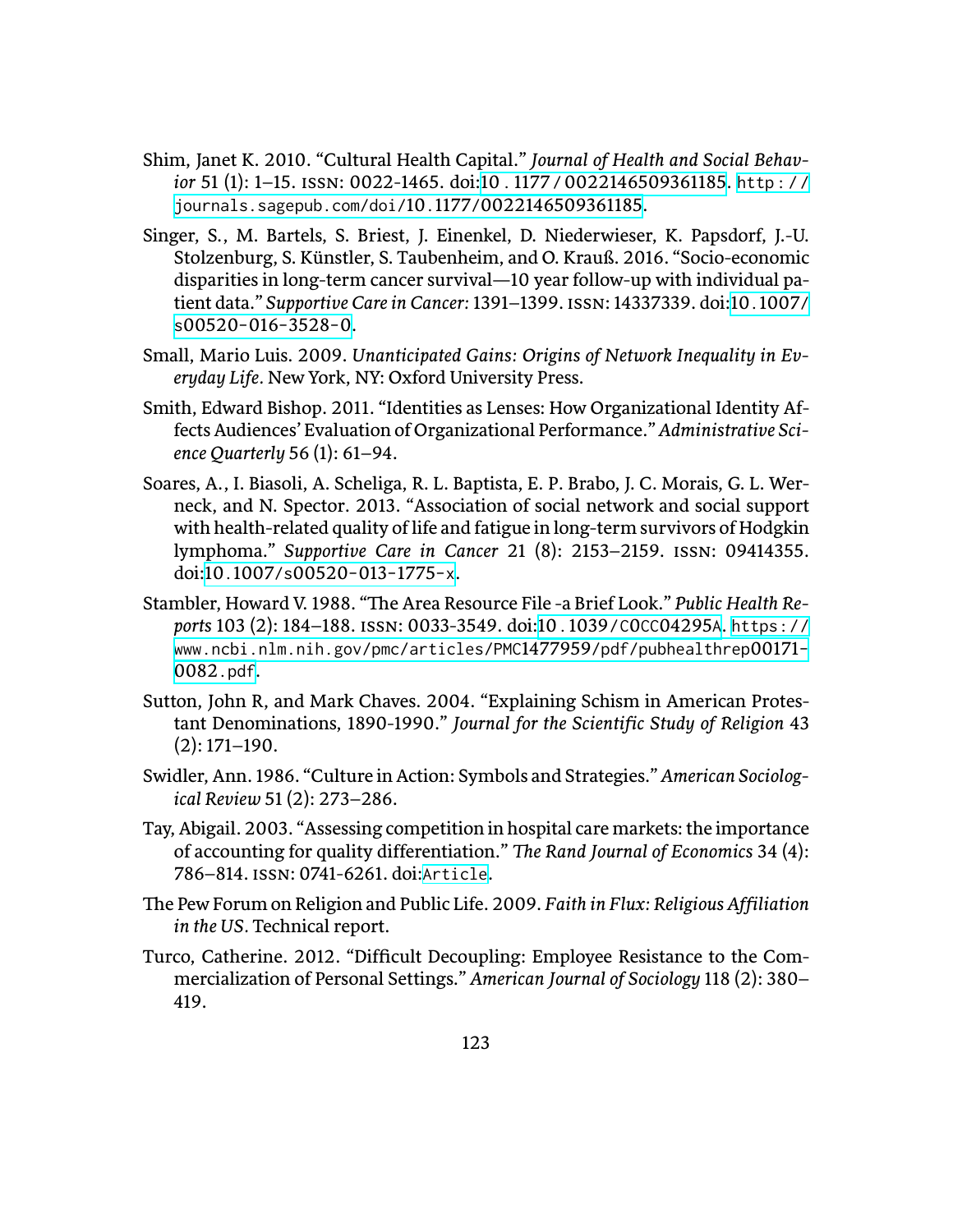<span id="page-142-2"></span>Vaisey, Stephen. 2009. "Motivation and Justification: A Dual-Process Model of Culture in Action." *American Journal of Sociology* 114 (6): 1675–1715.

<span id="page-142-3"></span>. 2010. "What People Want: Rethinking Poverty, Culture, and Educational Attainment." The ANNALS of the American Academy of Political and Social Science 629 (1): 75–101.

- <span id="page-142-1"></span>Vaisey, Stephen, and Lauren Valentino. 2018. "Culture and choice: Toward integrating cultural sociology with the judgment and decision-making sciences." *Poetics.* issn: 0304422X. doi:10.1016[/j.poetic.](http://dx.doi.org/10.1016/j.poetic.2018.03.002)2018.03.002.
- Valentino, Lauren. 2019. "What is a Good Job? Cultural Logics of Occupational Prestige." PhD Dissertation, Duke University.
- VanGarde, Aurora, Jangho Yoon, Jeff Luck, and Carolyn A. Mendez-Luck. 2018. "Racial/ethnic variation in the impact of the affordable care act on insurance coverage and access among young adults." *American Journal of Public Health* 108 (4): 544–549. issn: 15410048. doi:10.2105/AJPH.2017.[304276](http://dx.doi.org/10.2105/AJPH.2017.304276).
- Voas, David, and Mark Chaves. 2016. "Is the United States a Counterexample to the Secularization Thesis?" American Journal of Sociology 121 (5): 1517–1556.
- <span id="page-142-0"></span>Wagner, Christian von, Claudia Semmler, Anna Good, and Jane Wardle. 2009. "Health literacy and self-efficacy for participating in colorectal cancer screening: The role of information processing." *Patient Education and Counseling* 75(3): 352–357. issn: 07383991. doi:10.1016[/j.pec.](http://dx.doi.org/10.1016/j.pec.2009.03.015)2009.03.015.
- Ward, E., A. Jemal, V. Cokkinides, G. K. Singh, C. Cardinez, A. Ghafoor, and M. Thun. 2004. "Cancer Disparities by Race/Ethnicity and Socioeconomic Status." *CA: A Cancer Journal for Clinicians* 54 (2): 78–93. issn: 0007-9235. doi:[10](http://dx.doi.org/10.3322/canjclin.54.2.78) . 3322[/ canjclin .](http://dx.doi.org/10.3322/canjclin.54.2.78) 54 .2. 78. [http : / / doi . wiley . com /](http://doi.wiley.com/10.3322/canjclin.54.2.78) 10. 3322/ canjclin . 54.2.[78.](http://doi.wiley.com/10.3322/canjclin.54.2.78)
- Wardle, Jane, Kirsten McCaffery, Marion Nadel, and Wendy Atkin. 2004. "Socioeconomic differences in cancer screening participation: Comparing cognitive and psychosocial explanations." *Social Science and Medicine* 59 (2): 249–261. issn: 02779536. doi:10.1016[/j.socscimed.](http://dx.doi.org/10.1016/j.socscimed.2003.10.030)2003.10.030.
- Weber, Max. 1946. "The Social Psychology of the World Religions." In From Max We*ber: Essays in Sociology,* edited by H H Gerth and C Wright Mills, 267–301. New York, NY: Oxford University Press.
	- . 2005.*ũe Protestant Ethic and the Spirit of Capitalism.* New York: Routledge.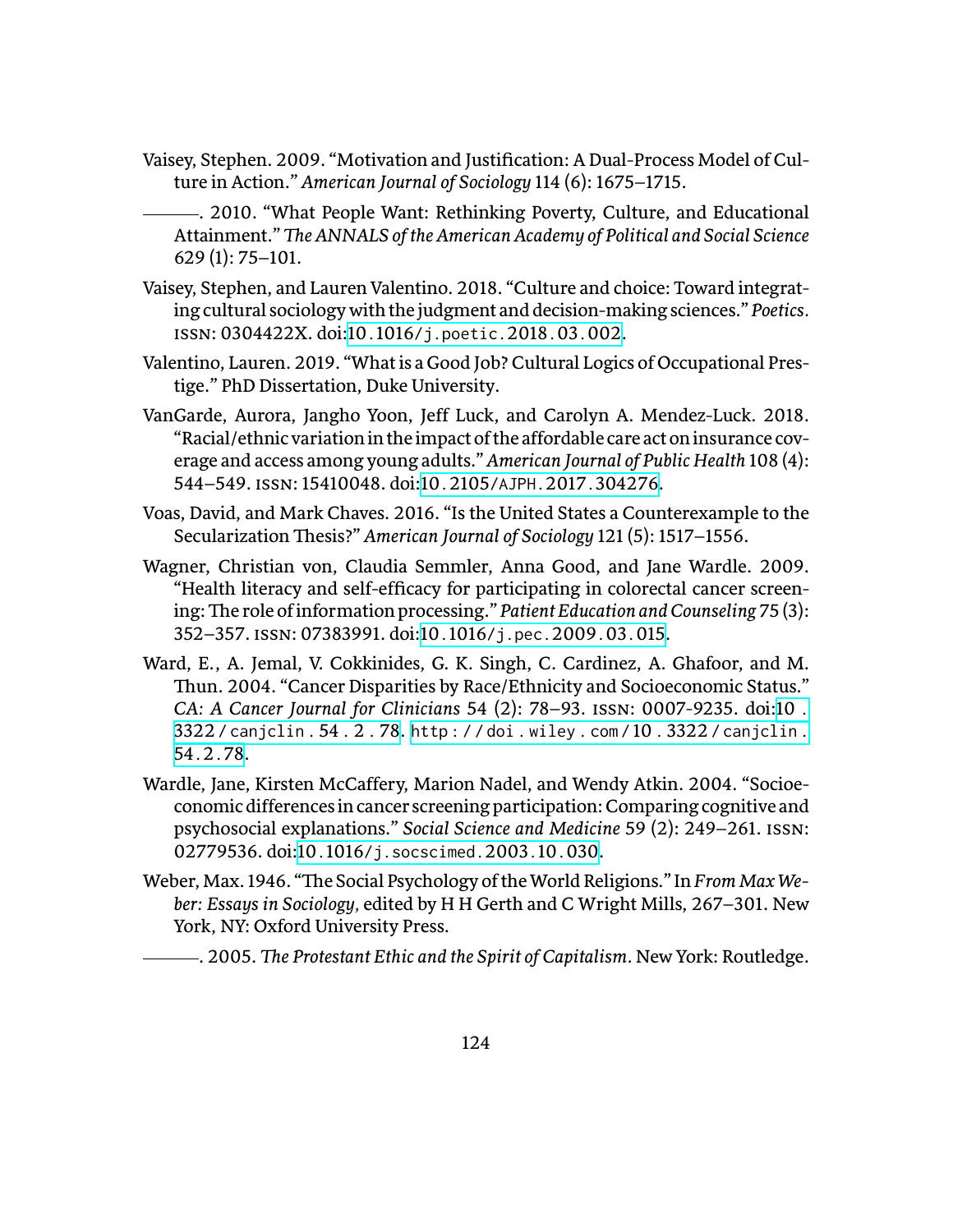White, Harrison C. 1981. "Where Do Markets Come From?" *American Journal of Sociology:* 517–547.

. 2002. *Markets From Networks: Socioeconomic Models of Production.* Princeton University Press.

- Williams, David R., and Chiquita Collins. 2001. "Racial residential segregation: A fundamental cause of racial disparities in health." *Public Health Reports* 116 (5): 404–416. issn: 00333549. doi:10.1016/S0033-3549(04)[50068](http://dx.doi.org/10.1016/S0033-3549(04)50068-7)-7.
- Zuckerman, Ezra W. 1999. "The Categorical Imperative: Securities Analysts and the Illegitimacy Discount." *American Journal of Sociology* 104 (5): 1398–1438.

. 2000. "Focusing the Corporate Product: Securities Analysts and De- Diversification." *Administrative Science Quarterly* 45 (3): 591–619.

- . 2004. "Structural Incoherence and Stock Market Activity." *American Sociological Review* 69 (3): 405–432.
- Zuckerman, Ezra W, Tai Young Kim, Kalinda Ukanwa, and James von Rittmann. 2003. "Robust Identities or Nonentities? Typecasting in the Feature-Film Labor Market." *American Journal of Sociology* 108 (5): 1018–1074.